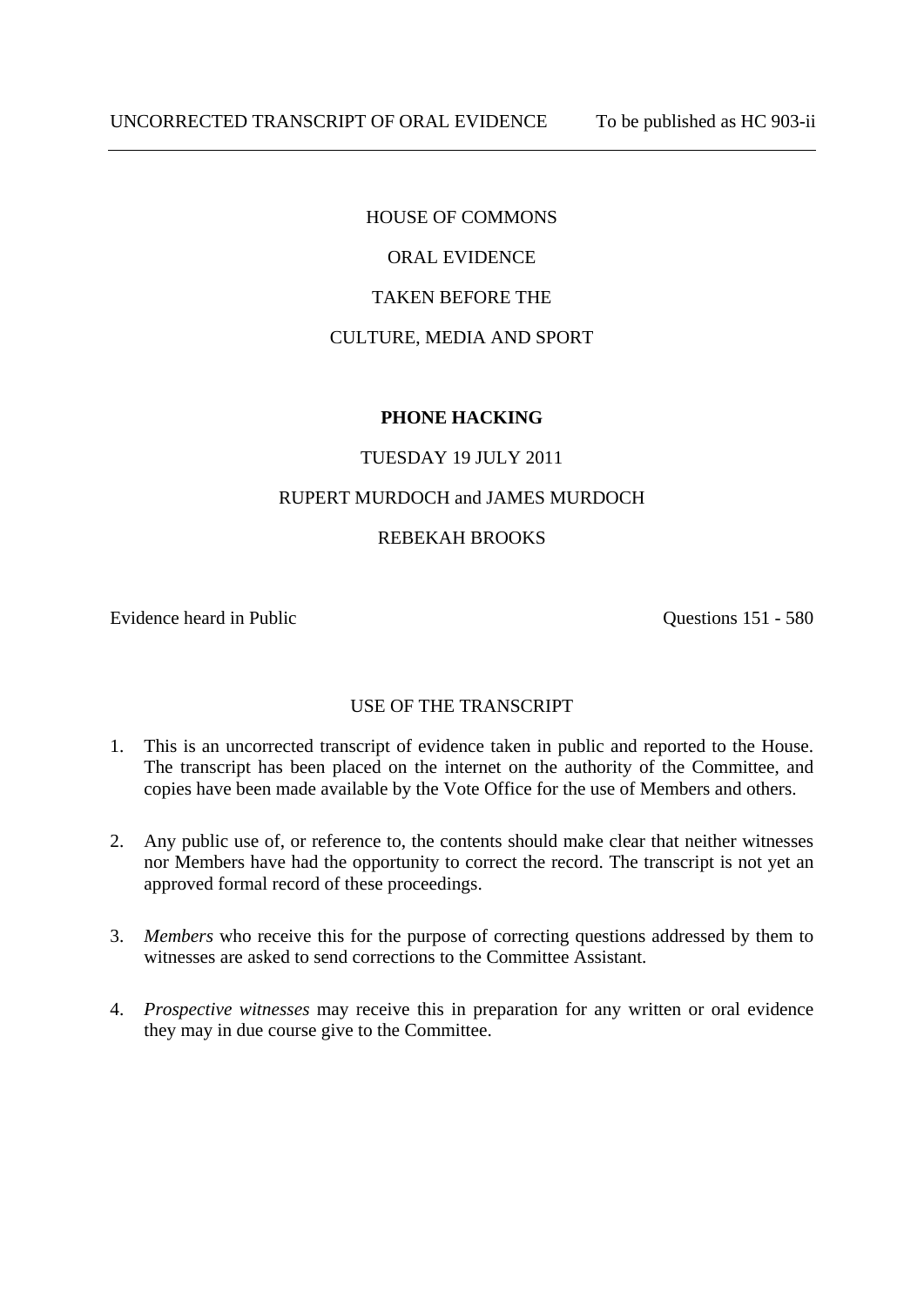Oral Evidence

Taken before the Culture, Media and Sport

on Tuesday 19 July 2011

Members present:

Mr John Whittingdale (Chair) Dr Thérèse Coffey Damian Collins Philip Davies Paul Farrelly Cathy Jamieson Alan Keen Louise Mensch Mr Adrian Sanders Jim Sheridan Mr Tom Watson

### **Examination of Witnesses**

*Witnesses:* **Rupert Murdoch**, Chairman and Chief Executive Officer, News Corporation, and **James Murdoch**, Chairman, News International, gave evidence.

*James Murdoch:* Mr Chairman, I have a procedural question, if it pleases you. Our understanding was that we would be afforded the opportunity to make an opening statement, and we prepared on that basis. We would like the opportunity to make that statement. Would you allow us?

**Q151 Chair:** The Committee discussed that earlier. We feel that we have a lot of questions, and we hope that all that you would wish to say will come out during the course of questioning. If you feel that is not the case, you can make a statement at the end.

*James Murdoch*: In that case, we would also like to submit the statement in writing, if it pleases you.

**Q152 Chair:** That would be perfectly acceptable. *[Interruption.]* Could we please remove the people who are holding up notices?

 After that brief interruption, we will begin. Good afternoon, everybody. This is a special meeting of the Culture, Media and Sport Committee. It is a follow-up to the inquiry that the Committee held in 2009 into press standards, privacy and libel, during which we took evidence on the extent of phone hacking that had taken place in the *News of the World*. In our report last year, we stated that we thought it was inconceivable that only one reporter had been involved. In the last few weeks, not only has evidence emerged that I think has vindicated the Committee's conclusion, but abuses have been revealed that have angered and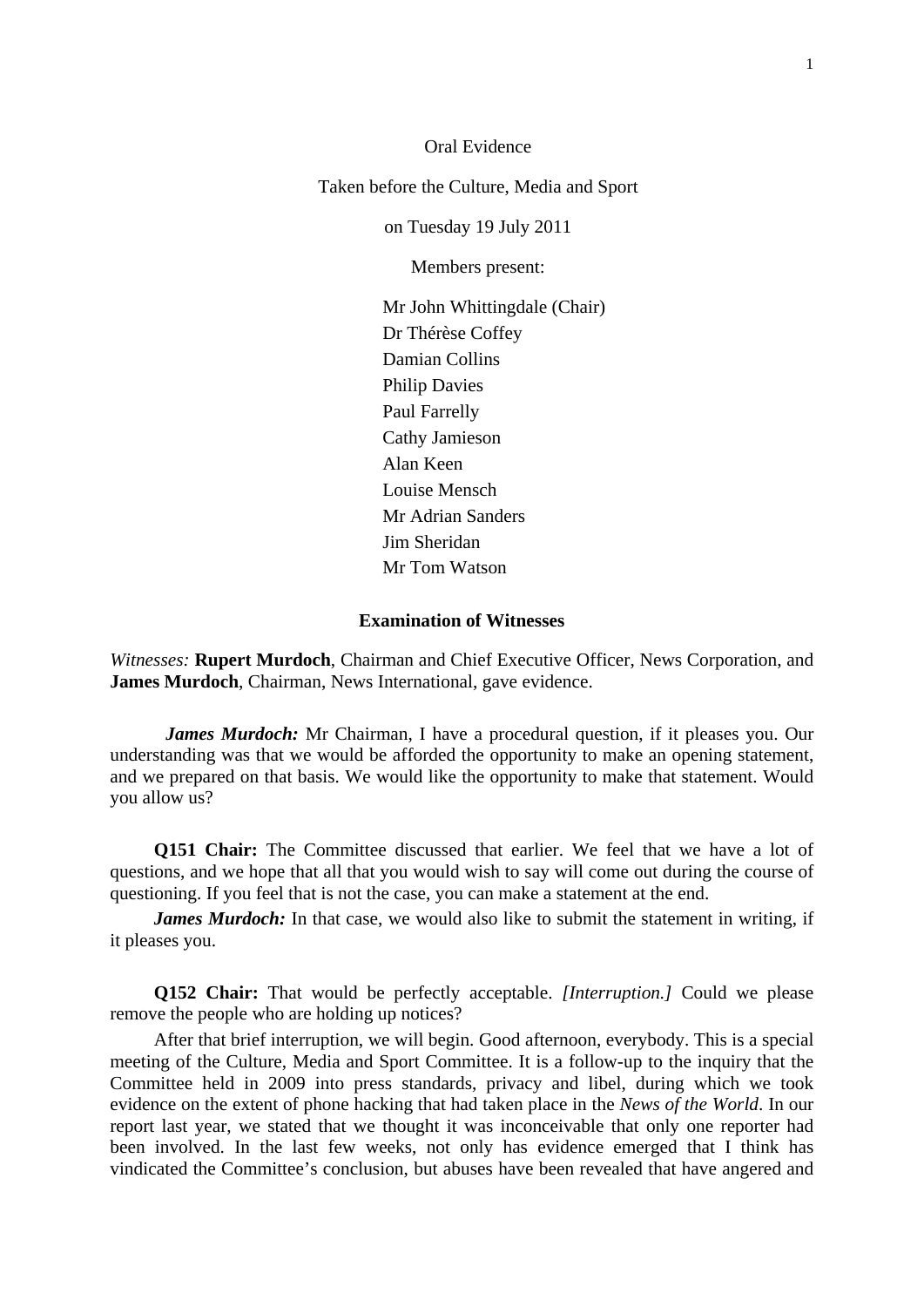2

shocked the entire country. It is also clear that Parliament has been misled. We are very conscious on the Committee that there is an ongoing police investigation, and possible criminal proceedings to follow, and this Committee would not wish to jeopardise that. However, we are encouraged by the statements that have been made by all the witnesses this afternoon that they wish to co-operate with the Committee and help us to establish the truth.

 As our first witnesses this afternoon, I welcome the Chairman and Chief Executive Officer of News Corp, Rupert Murdoch, and the Deputy Chief Operating Officer and Chairman and Chief Executive of News Corp International, James Murdoch. I also thank you for making yourselves available to the Committee this afternoon.

*Rupert Murdoch:* Thank you, Mr Chairman. We are more than prepared to.

**Q153 Chair:** Perhaps I might start with Mr James Murdoch. You made a statement on 7 July in which you stated that the paper had made statements to Parliament without being in full possession of the facts, and that was wrong. You essentially admitted that Parliament had been misled in what we had been told. Can you tell us to what extent we were misled, and when you became aware of that?

*James Murdoch:* First, I would like to say as well just how sorry I am, and how sorry we are, to particularly the victims of illegal voicemail interceptions and to their families. It is a matter of great regret to me, my father and everyone at News Corporation. These actions do not live up to the standards that our company aspires to everywhere around the world, and it is our determination to put things right, to make sure that these things do not happen again and to be the company that I know we have always aspired to be.

 As for my comments, Mr Chairman, and my statement, which I believe was around the closure of the *News of the World* newspaper—

*Rupert Murdoch:* Before you get to that, I would just like to say one sentence. This is the most humble day of my life.

*James Murdoch:* The statement around the closure of the *News of the World* newspaper, where I stated that we—the company—had not been in full possession of the facts when certain statements were made to this Committee, was referring to the emergence of new facts, largely that came about at the end of 2010, as the due process of a number of civil trials reached the point where document disclosure and evidence disclosure made it apparent to the company and to myself at that time that indeed there was reason to believe that potentially more people had been involved in *News of the World* illegal voicemail interceptions from before. That was new evidence or new information at the time, which postdated the 2009 hearings and that is what I was referring to.

Subsequent to our discovery of that information in one of the civil trials at the end of 2010, which I believe was the Sienna Miller case—a civil trial around illegal voicemail interceptions—the company immediately went to look at additional records around the individual involved. We alerted—the company alerted the police, who restarted on that basis the investigation that is now under way, and since then the company has admitted liability to victims of illegal voicemail interceptions, has apologised unreservedly, which I repeat today, to those victims, and the company also set up a compensation scheme independently managed by a former High Court judge to be able to deal with legitimate claims from victims of those terrible incidents of voicemail interceptions.

 Those are the actions that were taken as soon as the new evidence emerged. When I made the statement about not being in full possession of the facts, it was of those facts that at that point were still in the future, and in the due process of the civil trial—the civil litigation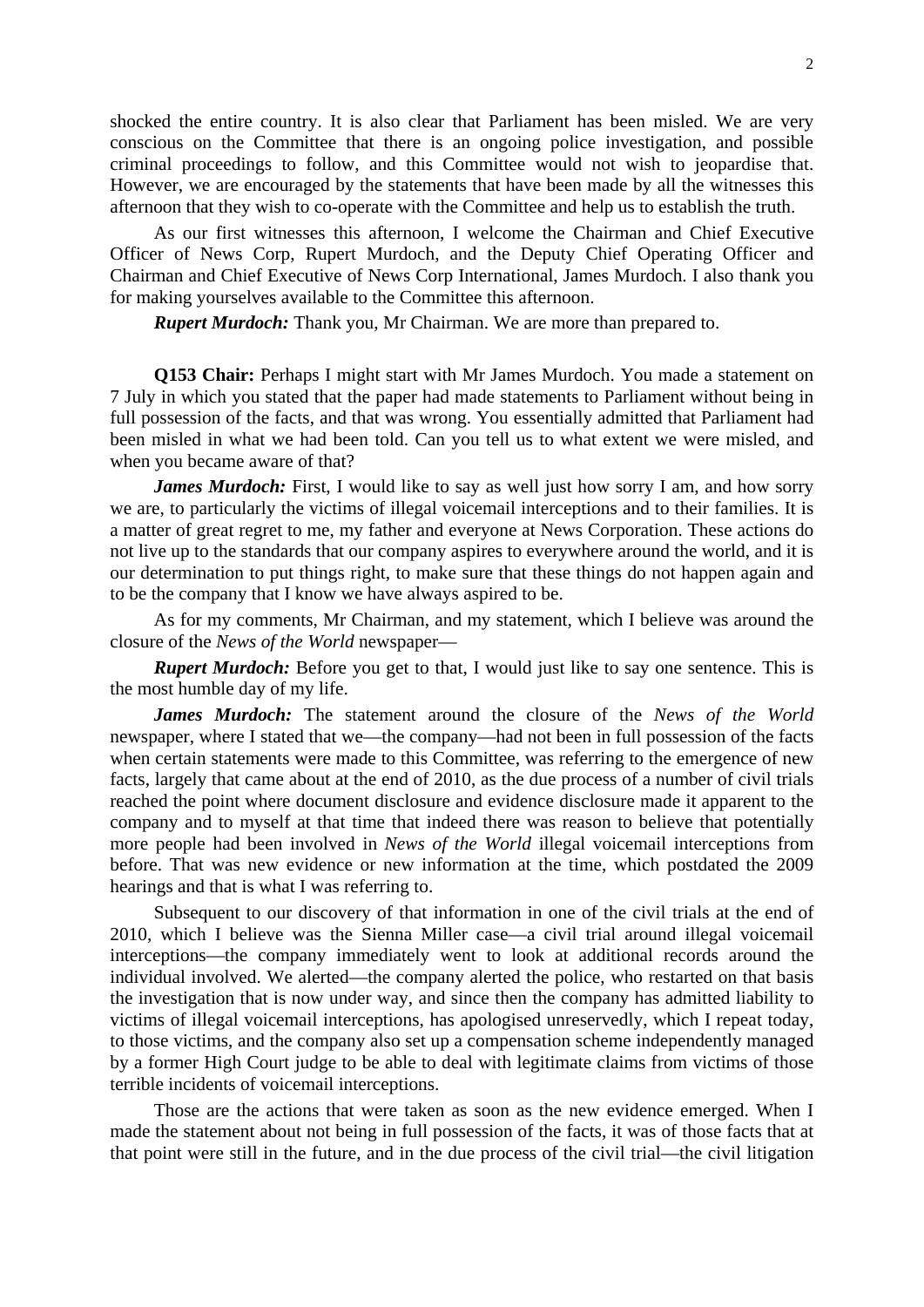process—evidence really emerged for us, and we acted. The company acted as swiftly and as transparently as possible.

**Q154 Chair:** When this Committee took evidence in 2009, we heard from the managing editor of the *News of the World,* Stuart Kuttner; the legal manger of News International, Tom Crone; the *News of the World* editor, Colin Myler; the former editor, Andy Coulson; and Les Hinton, the former chairman of News International. All of them told us that there had been a thorough investigation and no evidence had ever been found that anybody else was involved. That clearly was not correct. Were any of them lying to this Committee?

*James Murdoch:* Mr Chairman, the company relied on three things for a period of time up until the new evidence emerged. The company relied on a police investigation in 2007; I will recount this to try to take us back to that area. This is before I was involved. I became back involved in News Corporation and News International matters at the end of 2007. In the 2007 period, there was a police investigation; successful prosecutions were brought against two individuals, and the editor of the *News of the World* resigned.

 The company relied on both the police having closed the investigation and repeated assertions that there was no new evidence for them to reopen their investigation. The company relied on the PCC, which had had a report and had said that there was nothing more to this at the time. The company relied on the legal opinion of outside counsel that was brought in related to those matters, who, with respect to their review, had issued a clear opinion that there was no additional illegality other than the two individuals involved before. The company relied on those facts, and for the company in 2008 and 2009, it was not clear that there was a reason to believe that those matters were anything other than settled matters, and in the past.

**Q155 Chair:** So is it your testimony to this Committee that none of the individuals who gave us evidence in 2009 knew at that time what had been going on?

*James Murdoch:* I do not have direct knowledge of what they knew and at what time, but I can tell you that the critical new facts, as I saw them and as the company saw them, really emerged in the production of documentary information or evidence in the civil trials at the end of 2010. The duration from 2007 to the end of 2010 and the length of time it took for that to come clear and for that real evidence to be there is a matter of deep frustration—mine. I have to tell you that I know and I sympathise with the frustration of this Committee. It is a matter of real regret that the facts could not emerge and could not be gotten to my understanding faster.

**Q156 Chair:** You have made clear that it is the case that information we were given was incorrect. Have you established who, as well as Clive Goodman, was involved in phone hacking in the *News of the World*?

James Murdoch: I am sorry, Mr Chairman, can you repeat that?

**Q157 Chair:** Who, as well as Clive Goodman, was involved in phone hacking in the *News of the World*?

James Murdoch: As I think you made clear earlier, Mr Chairman, there have been a number of arrests of former *News of the World* employees. These are matters for current criminal investigations and, understandably, it is difficult for me to comment in particular about some of those individuals.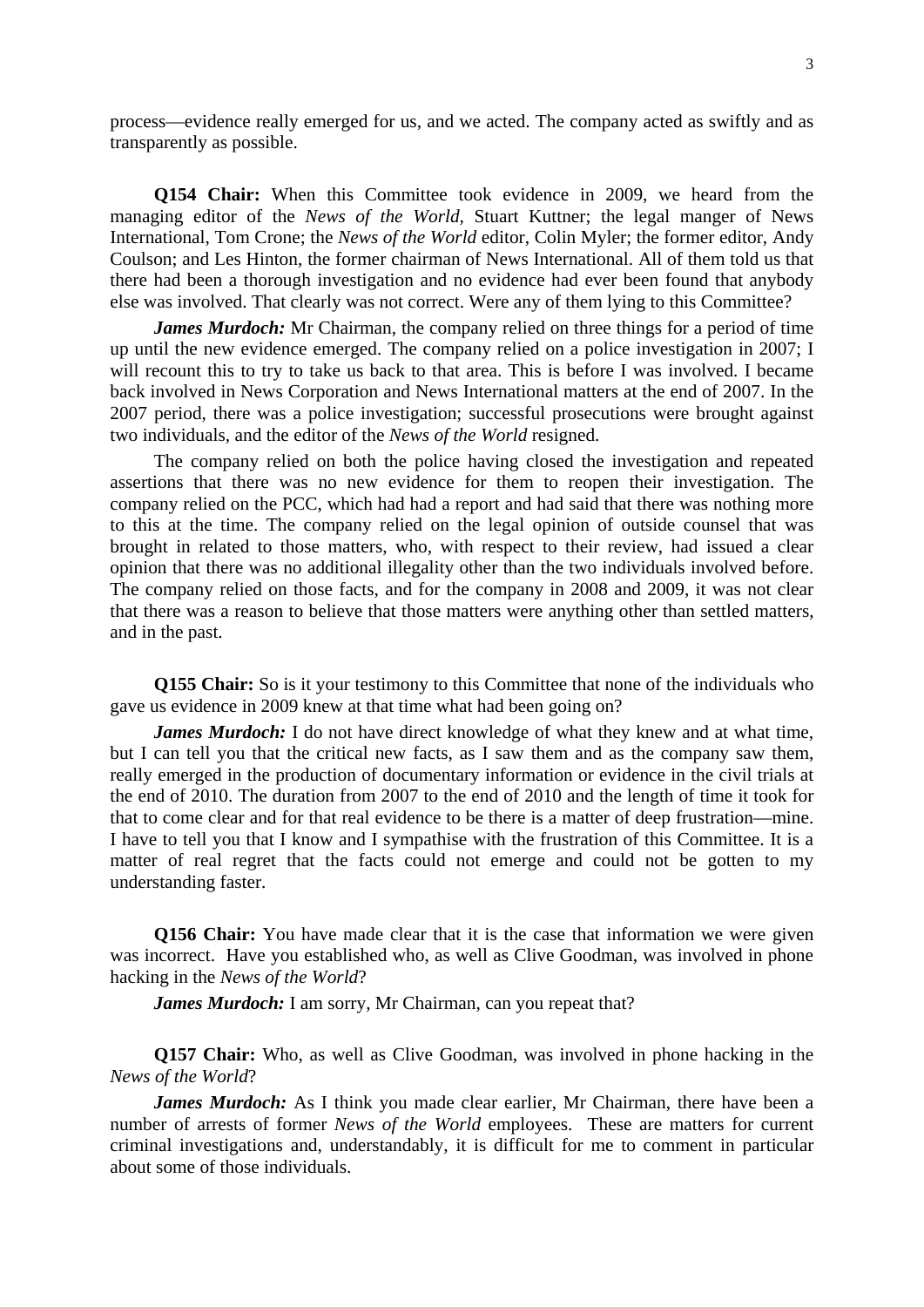**Q158 Chair:** Have you carried out your own investigation since the discovery of this information to find out the extent of involvement in phone hacking in the *News of the World*?

*James Murdoch:* We have established a group in the company, co-operating very closely with the police on their investigation. Their investigation is broad, with respect to journalistic practices, in particular journalistic practices at the *News of the World*, and the policy and direction that the company has given them is to co-operate fully and transparently with the police; to provide information and evidence that the company believes and they believe is relevant to those investigations, sometimes proactively, sometimes in response to those requests. Again, I think the very fact that the provision of the new information to the police in the first place when there was no police investigation ongoing that then led to, in part, the re-opening, or this new investigation being established can, I hope, be testament to some proactive action and transparency with respect to getting to the right place to find out the facts of what happened, understanding all the allegations that are coming in and moving forward to aid the police in successful completion of the important and serious work that they are doing.

**Q159 Chair:** Was the departure from your company in the recent few days of Tom Crone, Rebekah Brooks and Les Hinton because any of them had knowledge of phone hacking?

*James Murdoch:* I have no knowledge and there is no evidence that I am aware of that Mrs Brooks or Mr Hinton, or any of those executives, had knowledge of that. Certainly Mrs Brooks' assertions to me of her knowledge of those things has been clear. None the less, those resignations have been accepted, but there is no evidence today that I have seen or that I have any knowledge of that there was any impropriety by them.

**Q160 Mr Watson:** Mr Murdoch senior, good afternoon, sir. You have repeatedly stated that News Corp has zero tolerance to wrongdoing by employees. Is that right?

*Rupert Murdoch:* Yes.

**Q161 Mr Watson:** In October 2010, did you still believe it to be true when you made your Thatcher speech and you said, "Let me be clear: we will vigorously pursue the truth and we will not tolerate wrongdoing."?

*Rupert Murdoch:* Yes.

**Q162 Mr Watson:** So if you were not lying then, somebody lied to you. Who was it? *Rupert Murdoch:* I don't know. That is what the police are investigating, and we are helping them with.

**Q163 Mr Watson:** But you acknowledge that you were misled. *Rupert Murdoch:* Clearly.

**Q164 Mr Watson:** Can I take you back to 2003? Are you aware that in March of that year, Rebekah Brooks gave evidence to this Committee admitting paying police?

*Rupert Murdoch:* I am now aware of that. I was not aware at the time. I am also aware that she amended that considerably, very quickly afterwards.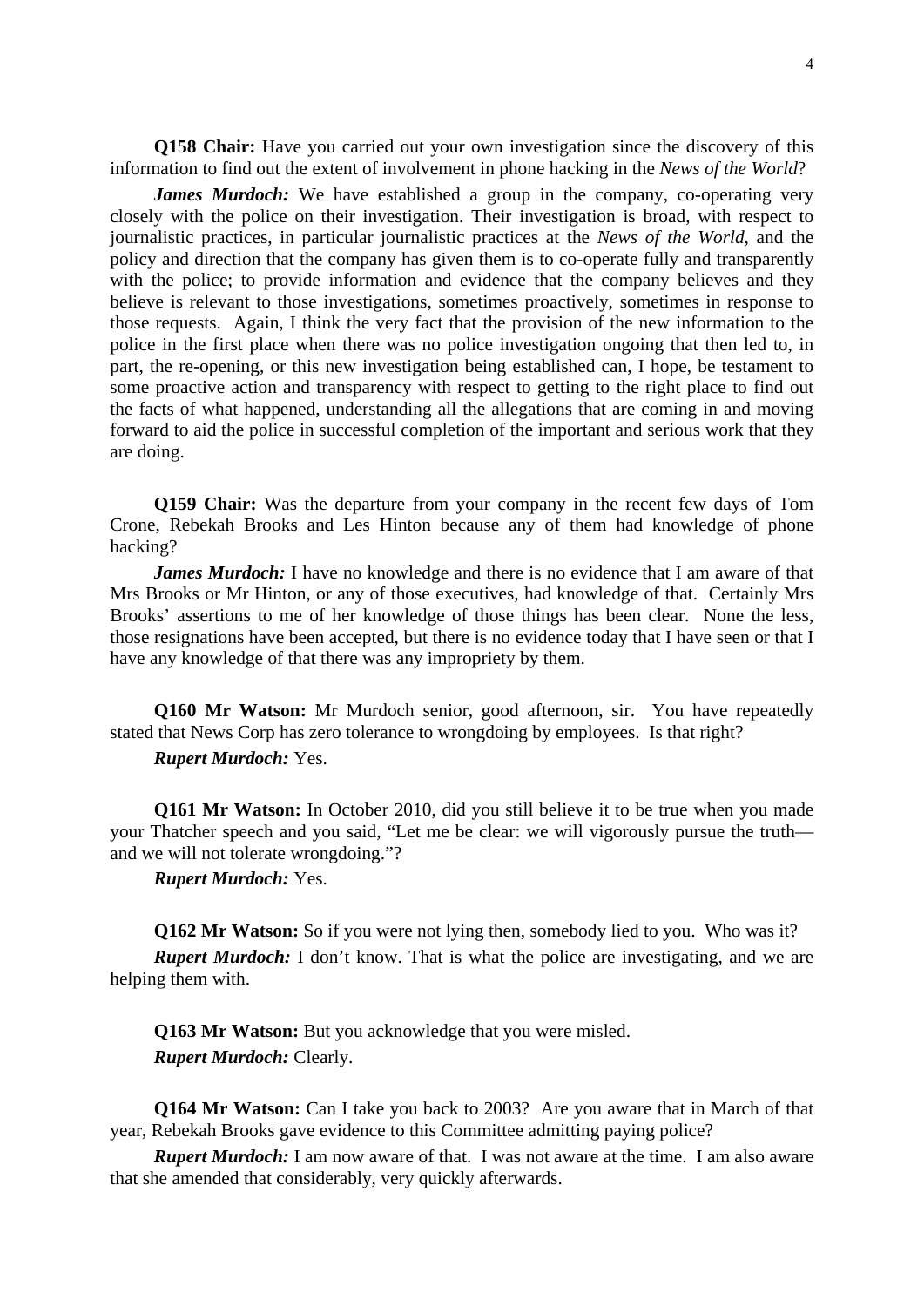**Q165 Mr Watson:** I think that she amended it seven or eight years afterwards. *Rupert Murdoch:* Oh, I'm sorry.

**Q166 Mr Watson:** Did you or anyone else at your organisation investigate this at the time?

*Rupert Murdoch:* No.

### **Q167 Mr Watson:** Can you explain why?

*Rupert Murdoch:* I didn't know of it, I'm sorry. Allow me to say something? This is not an excuse. Maybe it is an explanation of my laxity. The *News of the World* is less than 1% of our company. I employ 53,000 people around the world who are proud and great and ethical and distinguished people—professionals in their line. Perhaps I am spread watching and appointing people whom I trust to run those divisions.

**Q168 Mr Watson:** Mr Murdoch, I do accept that you have many distinguished people who work for your company. You are ultimately responsible for the corporate governance of News Corp, so what I am trying to establish is who knew about wrongdoing and what was involved at the time. If I can take you forward to 2006: when Clive Goodman was arrested and subsequently convicted of intercepting voicemails, were you made aware of that?

**Rupert Murdoch:** I think so. I was certainly made aware of when they were convicted.

**Q169 Mr Watson:** What did News International do subsequent to the arrest of Clive Goodman and Glenn Mulcaire to get to the facts?

*Rupert Murdoch:* We worked with the police on further investigation and eventually we appointed—very quickly appointed—a very leading firm of lawyers in the City to investigate it further.

*James Murdoch:* Perhaps I can help here—

**Q170 Mr Watson:** I will come to you in a minute, sir. Just let me finish my line of questioning and then I will come to you. What did you personally do to investigate that after Mr Goodman went to prison? You were obviously concerned about it.

*Rupert Murdoch:* I spoke to Mr Hinton who told me about it.

**Q171 Mr Watson:** Okay. In 2008, another two years, why did you not dismiss *News of the World* chief reporter Neville Thurlbeck, following the Mosley case?

*Rupert Murdoch:* I had never heard of him.

**Q172 Mr Watson:** Okay. Despite a judge making clear that Thurlbeck set out to blame two of the women involved?

*Rupert Murdoch:* I didn't hear that.

**Q173 Mr Watson:** A judge made it clear Thurlbeck set out to blackmail two of the women involved in the case.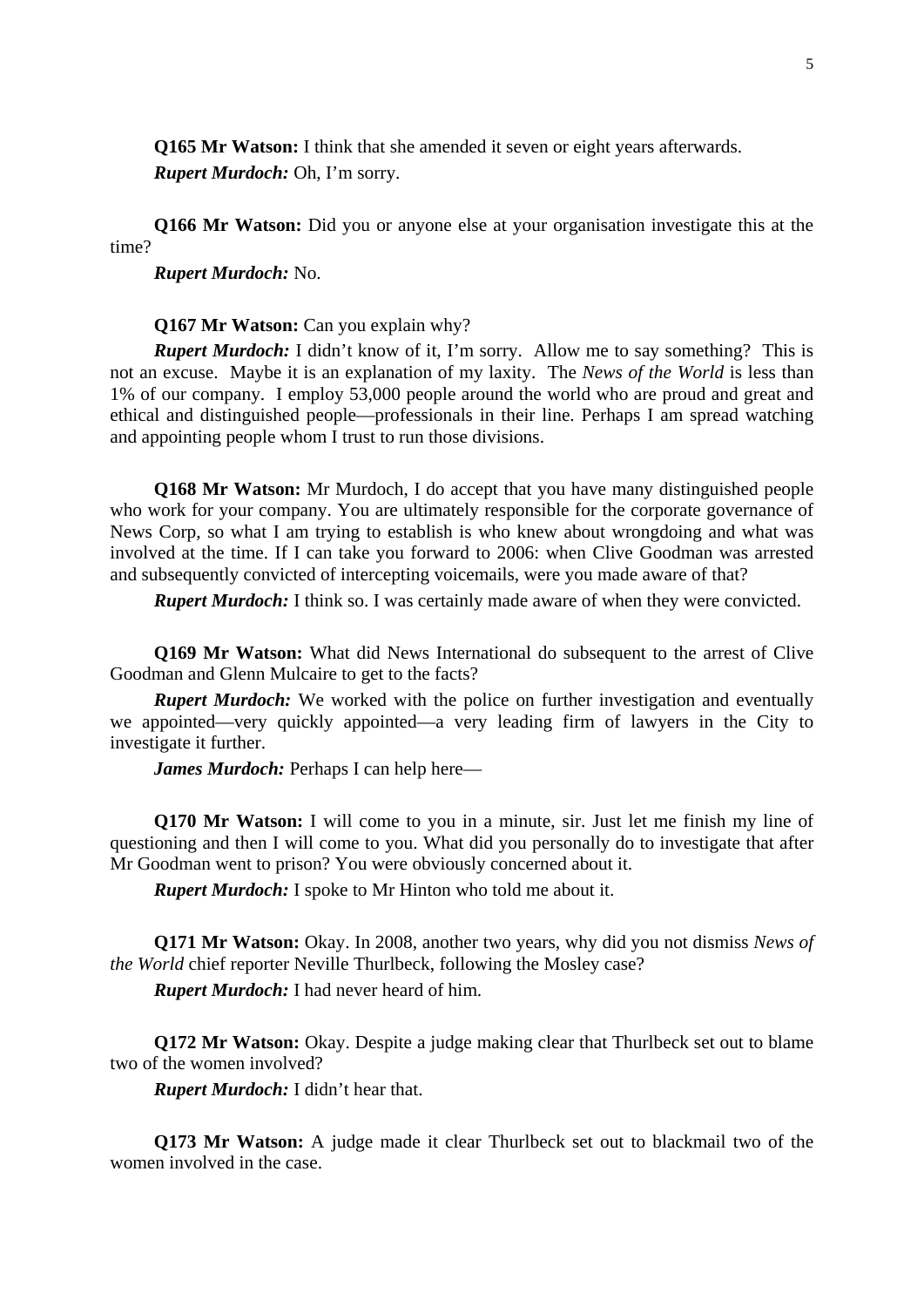*Rupert Murdoch:* That is the first I have heard of that.

**Q174 Mr Watson:** So none of your UK staff drew your attention to this serious wrongdoing, even though the case received widespread media attention?

*Rupert Murdoch:* I think my son can perhaps answer that in more detail. He was a lot closer to it.

**Q175 Mr Watson:** I'll come to your son in a minute. Despite the fact that blackmail can result in a 14-year prison sentence, nobody in your UK company brought this fact to your attention?

*Rupert Murdoch:* The blackmail charge, no.

**Q176 Mr Watson:** Do you think that might be because they knew you would think nothing of it?

*Rupert Murdoch:* No. I can't answer. I don't know.

**Q177 Mr Watson:** Do you agree with Mr Justice Eady when he said that the lack of action discloses a remarkable state of affairs at News International?

*Rupert Murdoch:* No.

**Q178 Mr Watson:** Mr Murdoch, a judge found a chief reporter guilty of blackmail. It was widely reported. He says it was a remarkable state of affairs—

*Rupert Murdoch:* Why didn't he put him in jail?

**Q179 Mr Watson:** Because it was a civil case.

 Were you aware that News International commissioned an investigation into News International e-mails by Harbottle & Lewis?

*Rupert Murdoch:* Was I—

**Q180 Mr Watson:** Aware that News International commissioned an investigation into News International e-mails by the solicitors firm Harbottle & Lewis?

*Rupert Murdoch:* Yes. I didn't appoint them, but I was told of it happening.

**Q181 Mr Watson:** You claimed in *The Wall Street Journal* that Harbottle & Lewis had made a major mistake. Can I ask what mistake you were referring to?

*Rupert Murdoch:* I think maybe that's a question again for James, but there was certainly—well, we examined it, re-examined that. We found things that we immediately went to counsel with to get advice on how to present it to the police.

**Q182 Mr Watson:** In their written response to this Committee's questions, are you aware that News International stated that both Jon Chapman and Daniel Cloke reviewed these e-mails before forwarding them to Harbottle & Lewis?

*Rupert Murdoch:* No.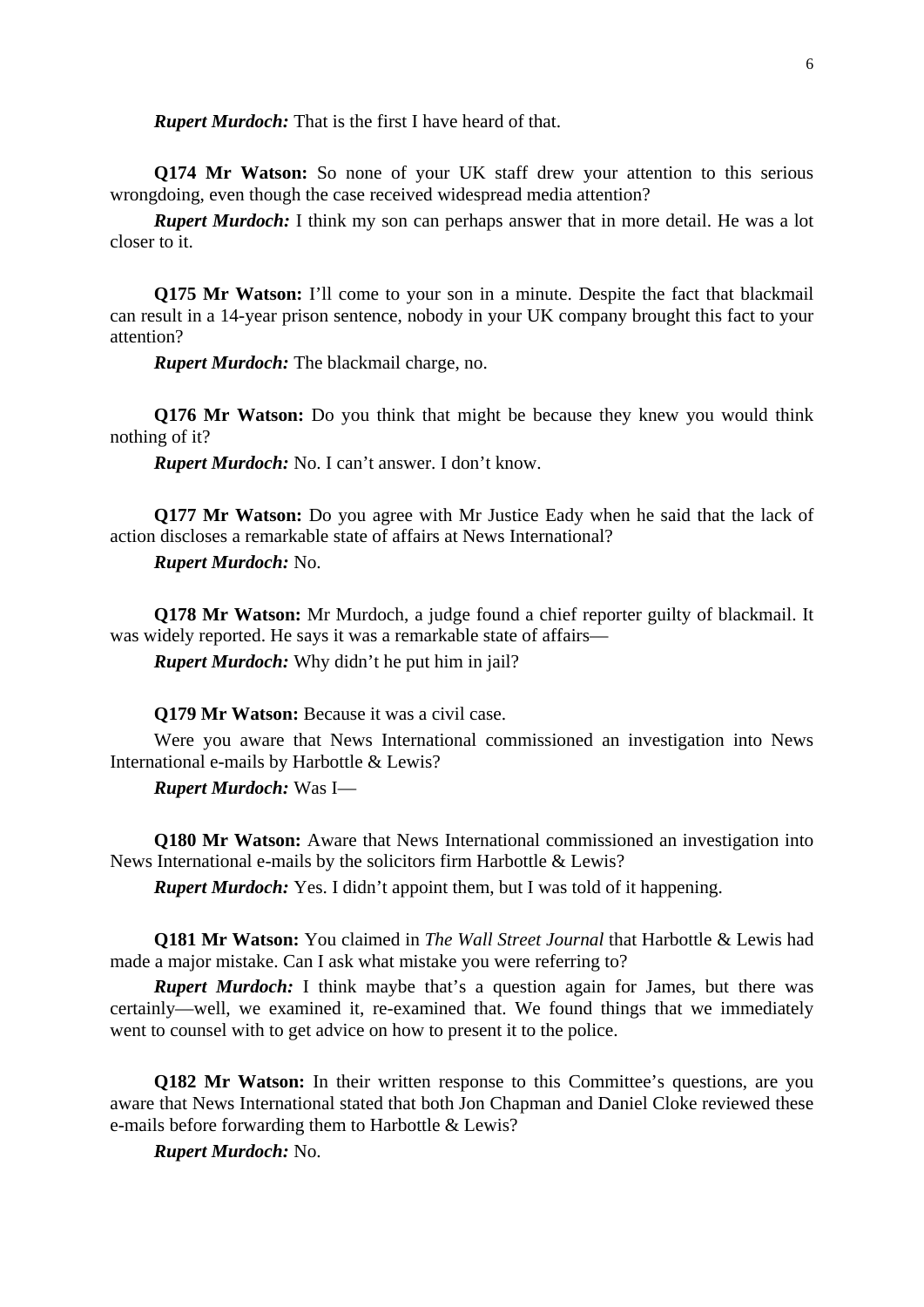**Q183 Mr Watson:** So nobody in the company told you that two of your executives had reviewed the e-mails back then?

*Rupert Murdoch:* I was under the understanding that everything had been sent to them.

**Q184 Mr Watson:** Okay. You are aware that Lord Macdonald QC has since reviewed the e-mails again on behalf of News International, are you not?

*Rupert Murdoch:* Yes.

**Q185 Mr Watson:** You are aware that he stated he found evidence— *Rupert Murdoch:* And he has reported to the whole board of News Corporation.

**Q186 Mr Watson:** He did. And you are aware that he stated to the board that he found evidence of indirect hacking, breaches of national security and evidence of serious crime in the Harbottle & Lewis file.

*Rupert Murdoch:* He did indeed.

*James Murdoch:* Mr Watson please, I can address these in some detail, if you will allow me.

**Q187 Mr Watson:** I will come to you, Mr Murdoch, but it is your father who is responsible for corporate governance. I want to ask about what he knew, but I will come back to you. Who was aware of the Harbottle & Lewis findings at News International?

*Rupert Murdoch:* It went to the senior officials of News Corp. Certainly the top legal officer.

**Q188 Mr Watson:** So Tom Crone or Les Hinton? *Rupert Murdoch:* No. They were not the top legal officers.

**Q189 Mr Watson:** Who were the top legal officers?

*Rupert Murdoch:* You can answer that.

*James Murdoch:* Mr Jon Chapman was the top legal officer of News International. Mr Crone was the head of legal affairs at News Group Newspapers.

 **Q190 Mr Watson:** Were you informed about the findings by your son, Mr Murdoch, or by Rebekah Brooks?

*Rupert Murdoch:* I forget, but I expect it was my son. I was in daily contact with them both.

**Q191 Mr Watson:** When were you informed about the payments made to Gordon Taylor and Max Clifford?

*Rupert Murdoch:* No.

**Q192 Mr Watson:** You were not informed? *Rupert Murdoch:* No.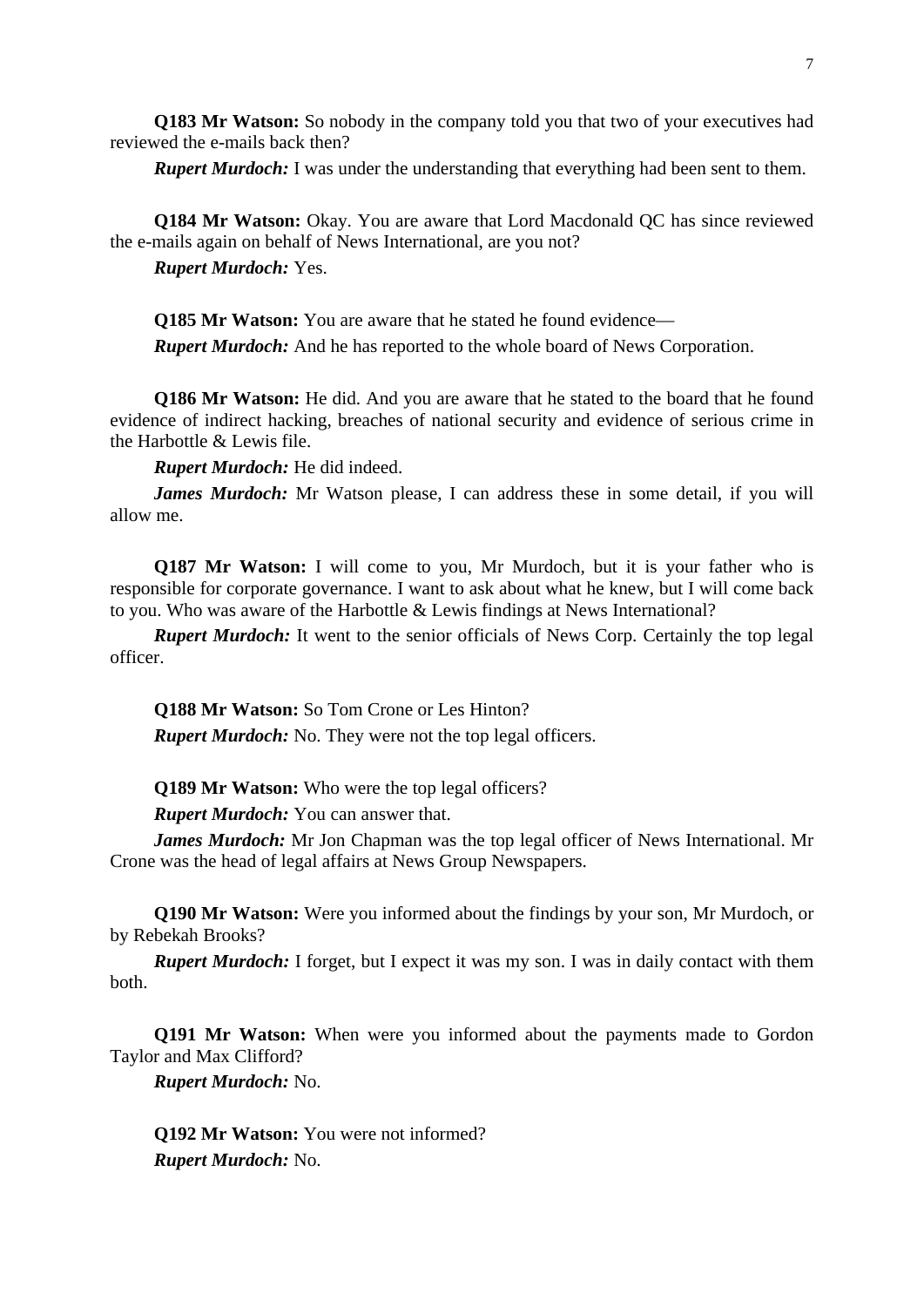**Q193 Mr Watson:** At no point did you know that Taylor and Clifford were made payments?

*Rupert Murdoch:* I never heard of them—the first one.

**Q194 Mr Watson:** You never informed the chief executives of News Corp that you authorised payment of £500,000?

*James Murdoch:* Would you like me to answer the questions now Mr Watson?

**Q195 Mr Watson:** I would like you to tell me whether you informed your father that you had authorised payments to Gordon Taylor as a result of him being the victim of a crime.

*James Murdoch:* On the settlement with Mr Taylor, and I am happy to address the matter of Mr Taylor in some detail if you would like, my father became aware of it after the settlement was made in 2009, I believe, after the confidential settlement had become public, as a newspaper reported on the out-of-court settlement afterwards. Please understand that an out-of-court settlement of a civil claim of that nature and of that quantum is something that normally, in a company our size, the responsible executives in the territory or country would be authorised to make. That is the way the company has functioned; it is below the approval thresholds, if you will, that would have to go to my father as chairman and chief executive of the global company.

**Q196 Mr Watson:** There are other questions I could ask on this, but there are other colleagues who have specific questions for you, Mr Murdoch, about this issue, so I will move back to your father if I can. Mr Murdoch, at what point did you find out that criminality was endemic at *News of the World*?

*Rupert Murdoch:* Endemic is a very hard, wide-ranging word. I also have to be extremely careful not to prejudice the course of justice, which is taking place now. It has been disclosed. I became aware as it became apparent. I was absolutely shocked and appalled and ashamed when I heard about the Milly Dowler case, only two weeks ago, eight days before I was graciously received by the Dowlers.

**Q197 Mr Watson:** Did you read our last report into the matter, where we referred to the collective amnesia of your executives who gave evidence to our Committee?

*Rupert Murdoch:* I haven't heard that. I don't know who made that particular charge.

**Q198 Mr Watson:** A parliamentary inquiry found your senior executives in the UK guilty of collective amnesia and nobody brought it to your attention. I do not see why you do not think that that is very serious.

*Rupert Murdoch:* But you're not really saying amnesia, you're really saying lying.

**Q199 Mr Watson:** We found your executives guilty of collective amnesia. I would have thought that someone would like to bring that to your attention—that it would concern you. Did they forget?

*Rupert Murdoch:* No.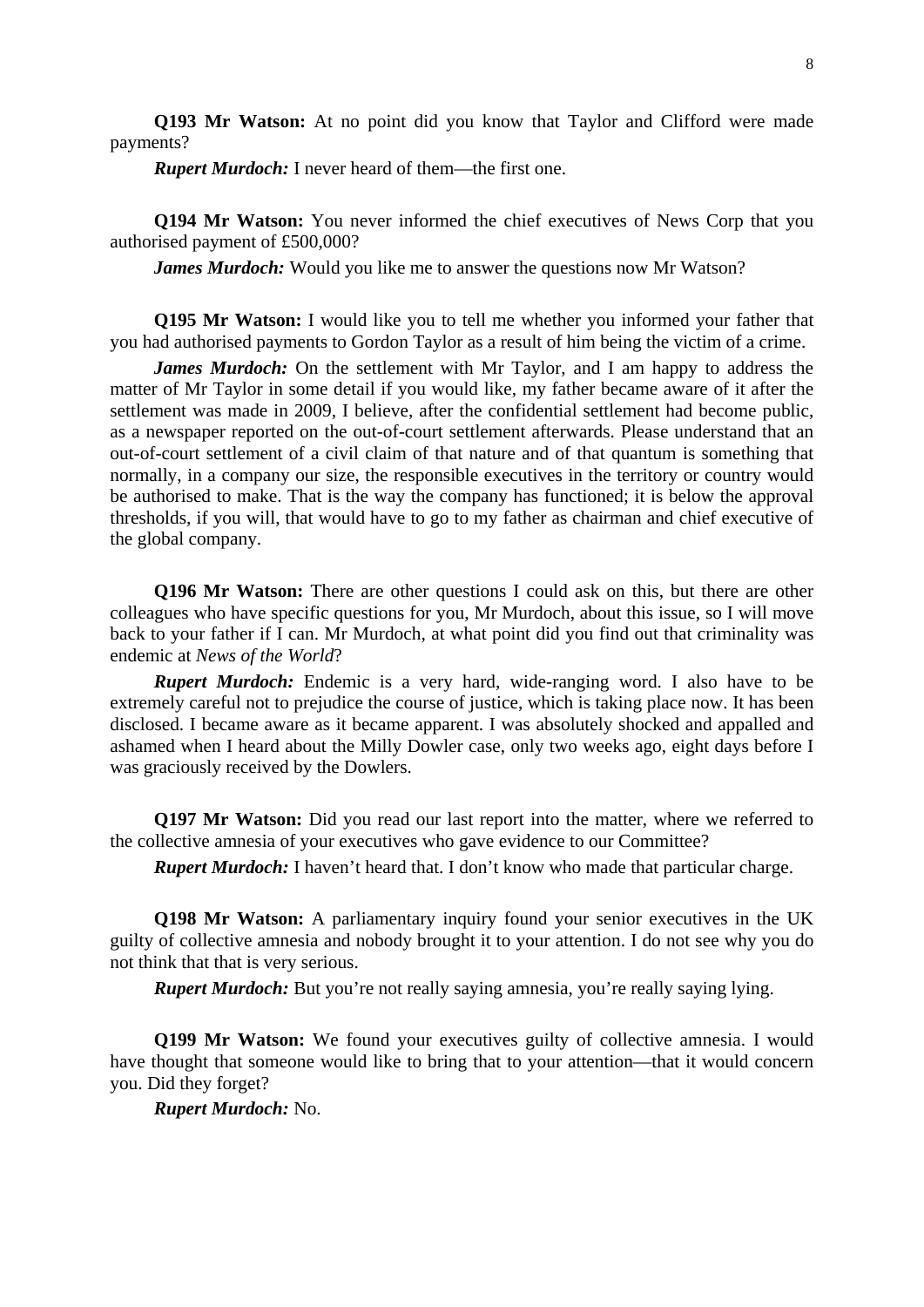**Q200 Mr Watson:** While it has been obvious to most observers from the summer of 2009 that phone-hacking was widespread, you knew for sure in January of this year that the "one rogue reporter" line was false. Is that right?

*Rupert Murdoch:* I forget the date.

**Q201 Mr Watson:** Why was Edmondson the only person to leave *News of the World*  last January?

*Rupert Murdoch:* We have given all our files and all our knowledge and everything to the police. They have not given us the Mulcaire diaries, so we do not know what was in that, but there was a page that appeared to be addressed to him. Again, that is my son's—

*James Murdoch:* Perhaps it would be helpful to the Committee—if you would like to go through any of the particular detail around why decisions were made by the management team at News International and the precise chronology—if I could answer those questions. As the chief executive of the regional businesses across Europe, I have somewhat more proximity to it.

**Mr Watson:** I understand the detailed points, Mr Murdoch—

*James Murdoch:* I am simply offering to help to clarify these matters, Mr Watson.

**Q202 Mr Watson:** But your father is responsible for corporate governance, and serious wrongdoing has been brought about in the company. It is revealing in itself what he does not know, and what executives chose not to tell him. With respect to you, I will pursue my line of questioning and come back to you later.

 Mr Murdoch, why was no one fired in April, when News International finally admitted that *News of the World* had been engaged in criminal interception of voicemails?

*Rupert Murdoch:* It was not our job to get in the course of justice. It was up to the police to bring the charges and to carry out their investigation, which we were 100% cooperating with.

**Q203 Mr Watson:** But in April the company admitted liability for phone hacking, and nobody took responsibility for it then. No one was fired. The company admitted that they had been involved in criminal wrongdoing and no one was fired. Why was that?

**Rupert Murdoch:** There were people in the company who apparently were guilty. We have to find them and we have to deal with them appropriately.

James Murdoch: Mr Watson, if I can clarify: most of the individuals involved or implicated in the allegations that were there had long since left the company. Some that were still there—you mentioned one—exited the business as soon as evidence of wrongdoing was found. A process was set up in co-operation with the police to aid them with any of those things that they wanted to do, but many of the individuals that were potentially implicated in those civil litigations and potentially in these criminal matters had already left the building and were not in the *News of the World* at this time. In the current *News of the World*, our *News of the World* executives and journalists at the time—many of whom were not there in 2006 and 2007, so some of them had already left.

**Q204 Mr Watson:** Thank you. Mr Murdoch, why did you decide to risk the jobs of 200 people before pointing the finger at those responsible for running the company at the time of the illegality—your son and Rebekah Brooks?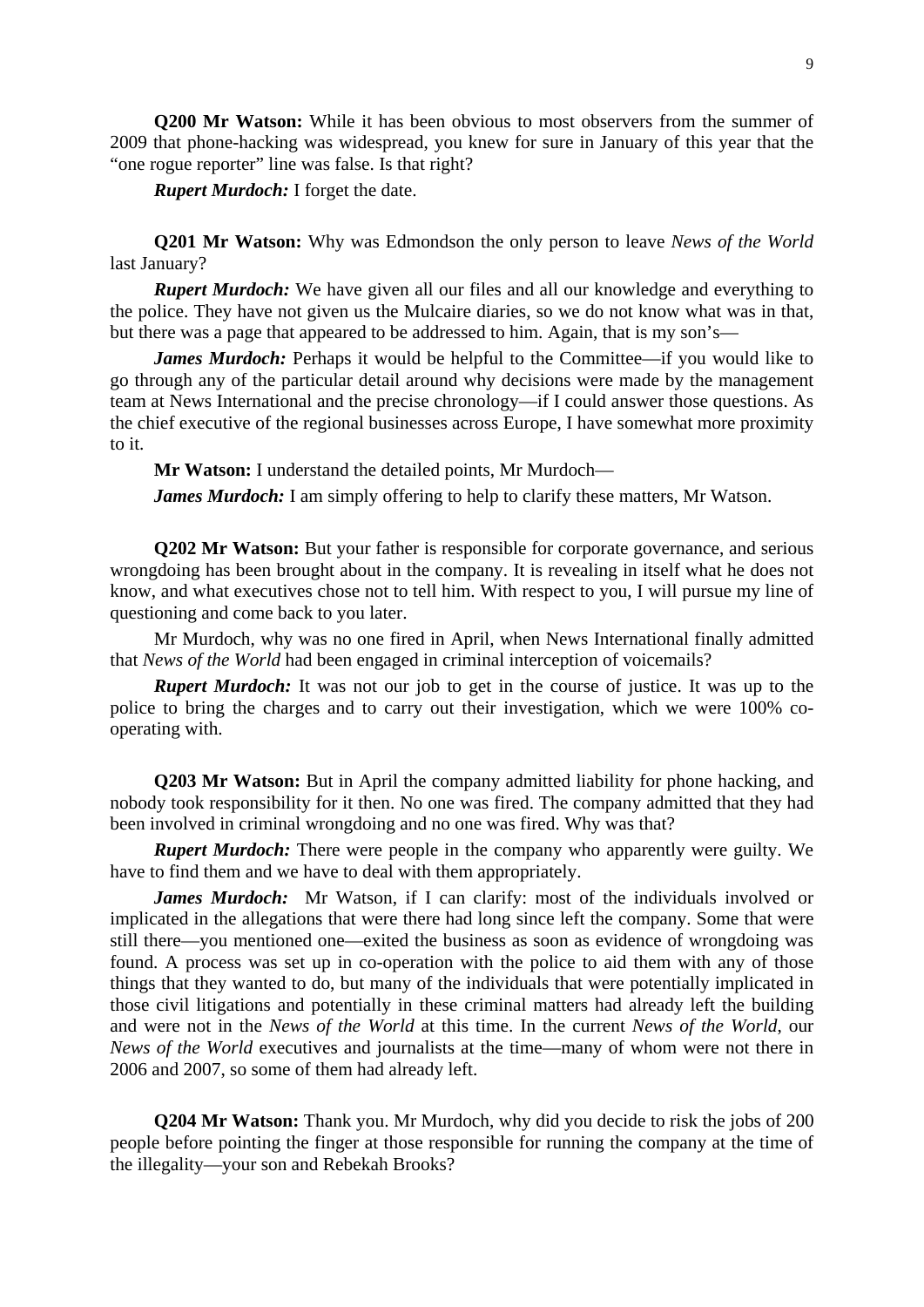**Rupert Murdoch:** When a company closes down, it is natural for people to lose their jobs. We have in this case made—and I am making this continually—every effort to see that those people are employed in other divisions of the company, if they are not part of the small group—I do not know how big a group it was, but whatever group was involved with criminality.

**Q205 Mr Watson:** Did you close the paper down because of the criminality?

*Rupert Murdoch:* Yes, we felt ashamed at what had happened and thought we ought to bring it to a close.

**Q206 Mr Watson:** People lied to you and lied to their readers.

*Rupert Murdoch:* We had broken our trust with our readers; the important point was that we had broken our trust with our readers.

 **Q207 Mr Watson:** Are you aware that there are other forms of illicit surveillance being used by private investigators, which were used by News International?

*Rupert Murdoch:* Other forms of?

**Q208 Mr Watson:** Illicit surveillance. Computer hacking, tracking on cars.

**Rupert Murdoch:** No. I think all news organisations have used private detectives, and do so in their investigations from time to time, but not illegally.

**Q209 Mr Watson:** If it can be shown to you that private investigators working for newspapers in News International used other forms of illicit surveillance like computer hacking, would you immediately introduce another investigation?

*Rupert Murdoch:* That would be up to the police, but we would certainly work with the police. If they wanted us to do it, we would do it. If they wanted to do it, they would do it.

**Q210 Mr Watson:** Finally, can I ask you, when did you first meet Mr Alex Marunchak?

*Rupert Murdoch:* Mister—?

**Mr Watson:** Alex Marunchak. He worked for the company for 25 years.

*Rupert Murdoch:* I don't remember meeting him. I might have shaken hands walking through the office, but I don't have any memory of him.

**Mr Watson:** Thank you.

**Q211 Jim Sheridan:** Mr Murdoch senior, I have a number of short questions for you. Why did you enter the back door at No. 10 when you visited the Prime Minister following the last general election?

*Rupert Murdoch:* Because I was asked to.

**Q212 Jim Sheridan:** You were asked to go in the back door of No. 10? *Rupert Murdoch:* Yes.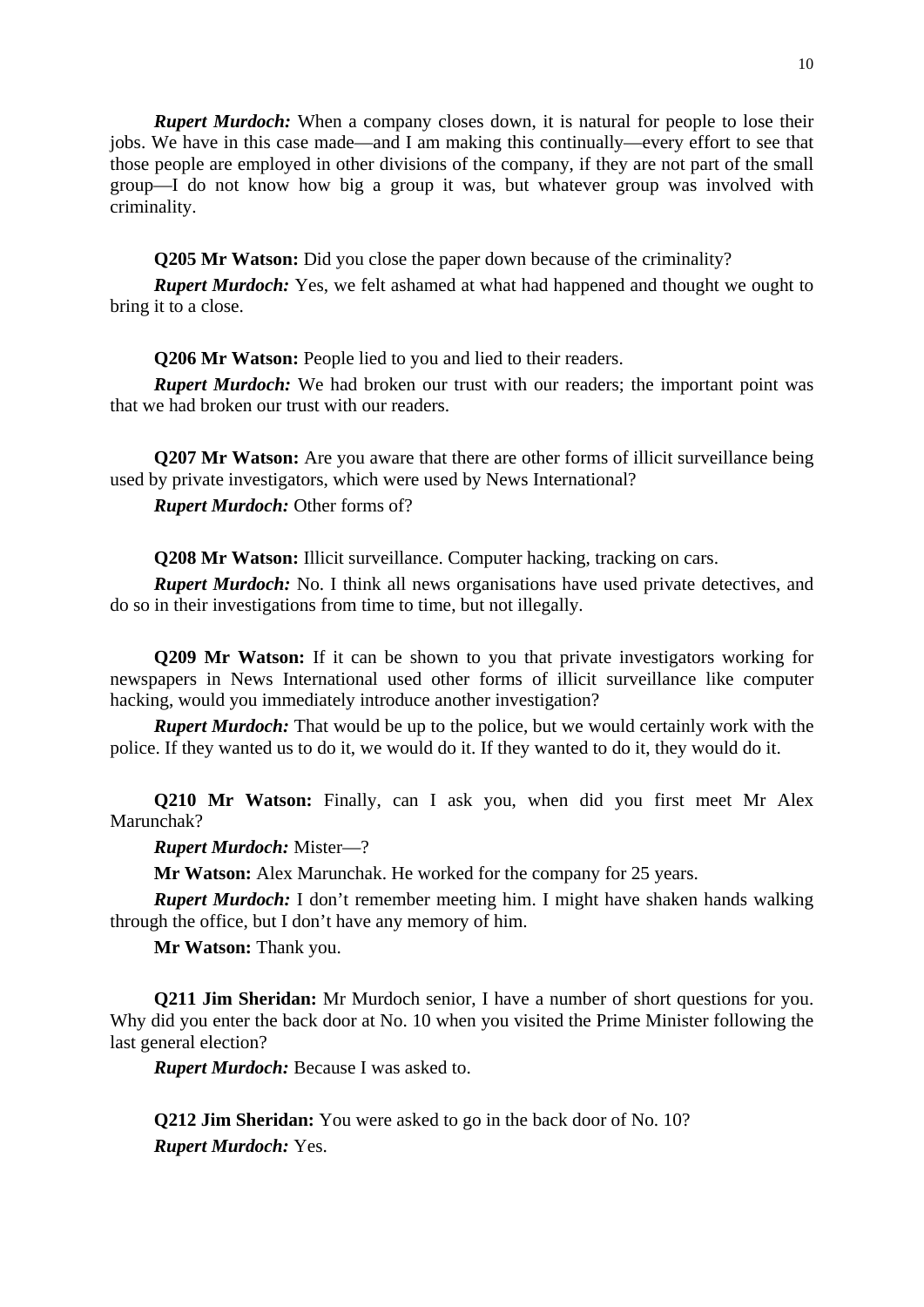### **Q213 Jim Sheridan:** Why would that be?

*Rupert Murdoch:* To avoid photographers at the front, I imagine. I don't know. I was asked; I just did what I was told.

**Q214 Jim Sheridan:** It is strange, given that Heads of State manage to go in the front door.

*Rupert Murdoch:* Yes.

**Q215 Jim Sheridan:** Yet you have to go in the back door.

*Rupert Murdoch:* That is the choice of the Prime Minister, or his staff or whoever does these things.

**Q216 Jim Sheridan:** So was it under the Prime Minister's direct instructions that you came in the back door?

*Rupert Murdoch:* I was asked would I please come in through the back door.

*James Murdoch*: I do not think my father would have any direct knowledge of the arrangements that were being made for his entry to or exit from a particular building, with respect, Mr Sheridan.

**Q217 Jim Sheridan:** Again, Mr Murdoch, have you ever imposed any preconditions— *Rupert Murdoch:* Which visit to Downing Street are you talking about?

**Q218 Jim Sheridan:** It was just following the last general election.

*Rupert Murdoch:* I was invited within days to have a cup of tea and to be thanked by Mr Cameron for the support. No other conversation took place. It lasted minutes.

**Q219 Jim Sheridan:** That is the one when you went in through the back door? *Rupert Murdoch:* Yes. I had been asked also by Mr Brown many times.

**Q220 Jim Sheridan:** Through the back door? *Rupert Murdoch:* Yes. And my family went there many times.

**Q221 Jim Sheridan:** Have you ever imposed any preconditions on a party leader in the UK before giving them the support of your newspapers?

*Rupert Murdoch:* I never guaranteed anyone the support of my newspapers. We had been supporting the Thatcher Government and the Conservative Government that followed. We thought it had got tired and we changed and supported the Labour party 13 years ago, or whenever it was, with the direct loss of 200,000 circulation.

**Q222 Jim Sheridan:** Did you ever impose any preconditions on either the Labour or Conservative party?

*Rupert Murdoch:* No.

**Q223 Jim Sheridan:** No preconditions whatever?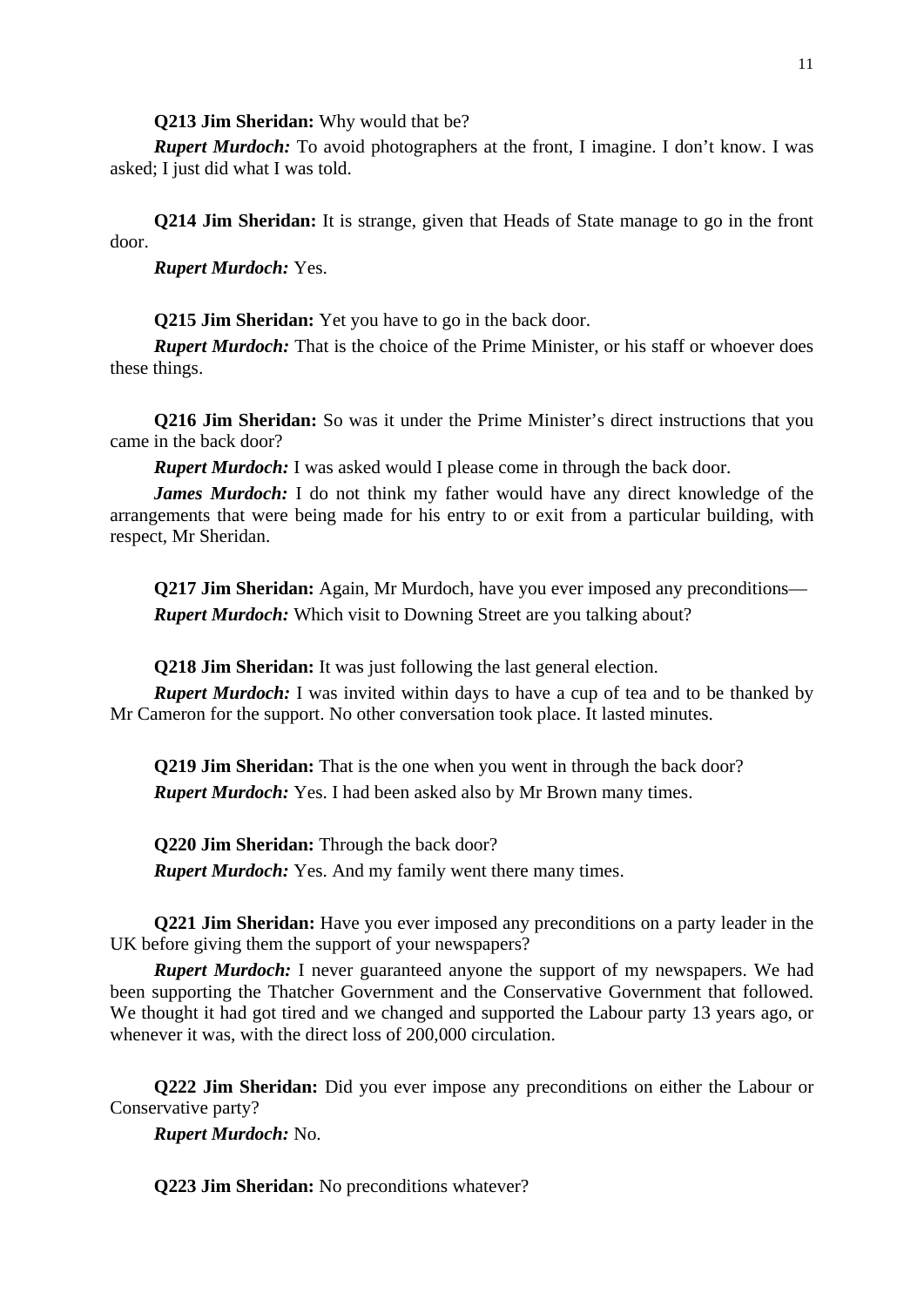*Rupert Murdoch:* No. The only conversations that I had with them—with Mr Blair that I can remember—were arguing about the euro.

**Q224 Jim Sheridan:** Mr Blair visited you halfway round the world, before the 1997 election. Anyway, that does not matter.

*Rupert Murdoch:* That was something that Mr Cameron arranged—Campbell.

**Q225 Jim Sheridan:** It is understood that the FBI is investigating 9/11 victims. Have you commissioned an investigation into these allegations?

*Rupert Murdoch:* We have seen no evidence of that at all, and as far as we know, the FBI haven't, either. If they do, we will treat it in exactly the same way as we treat it here. I cannot believe it happened from anyone in America. Whether someone at the *News of the World* or Mr Mulcaire took it on himself to do it. I don't know.

**Q226 Jim Sheridan:** I will come back to you, James, in a minute. I just want to clarify, if these allegations are in any way true, will you commission an investigation into them?

*Rupert Murdoch:* Absolutely.

**Q227 Jim Sheridan:** You must be horrified by the scandal, and the fact that it has cost you the BSkyB transaction and led to the closure of the *News of the World.* Who do you blame for that?

*Rupert Murdoch:* A lot of people had different agendas, I think, in trying to build this hysteria. All our competitors in this country formally announced a consortium to try and stop us. They caught us with dirty hands and they built the hysteria around it.

**Q228 Jim Sheridan:** It was your competitors that blocked it, which stopped you—

**Rupert Murdoch:** No, I think a mood developed that made it really impractical to go ahead.

*James Murdoch:* Mr Sheridan, we have been very clear that serious allegations of wrongdoing have been levelled at the *News of the World.* We believed that the actions of some reporters and people some years ago have fundamentally tarnished the trust that the *News of the World* had with its readers. This is a matter of huge and sincere regret—mine, my father's, and the company's. The company's priority—very much so—is to restore that trust, operate in the right way, and make sure that the company can be the company that it has always aspired to be. The removal of the proposal to make an offer to the BSkyB shareholders who are not News Corporation is simply a reflection of that priority of moving forward.

 **Q229 Jim Sheridan:** I have every sympathy with what you are saying, but do you understand that people who have been the victims of the *News of the World,* based on allegations, will find that a bit strange?

*James Murdoch:* It is our absolute priority to, with those— What happened at the *News of the World* was wrong. We and I have apologised profusely and unreservedly for that, and my father has as well. These are very serious matters and we are trying to establish the facts of any new allegations as they come up. We are working closely with the police to find out where the wrongdoing was and to hold people accountable. I think importantly as well, to the victims of illegal voicemail interceptions, not just have we apologised, but we have admitted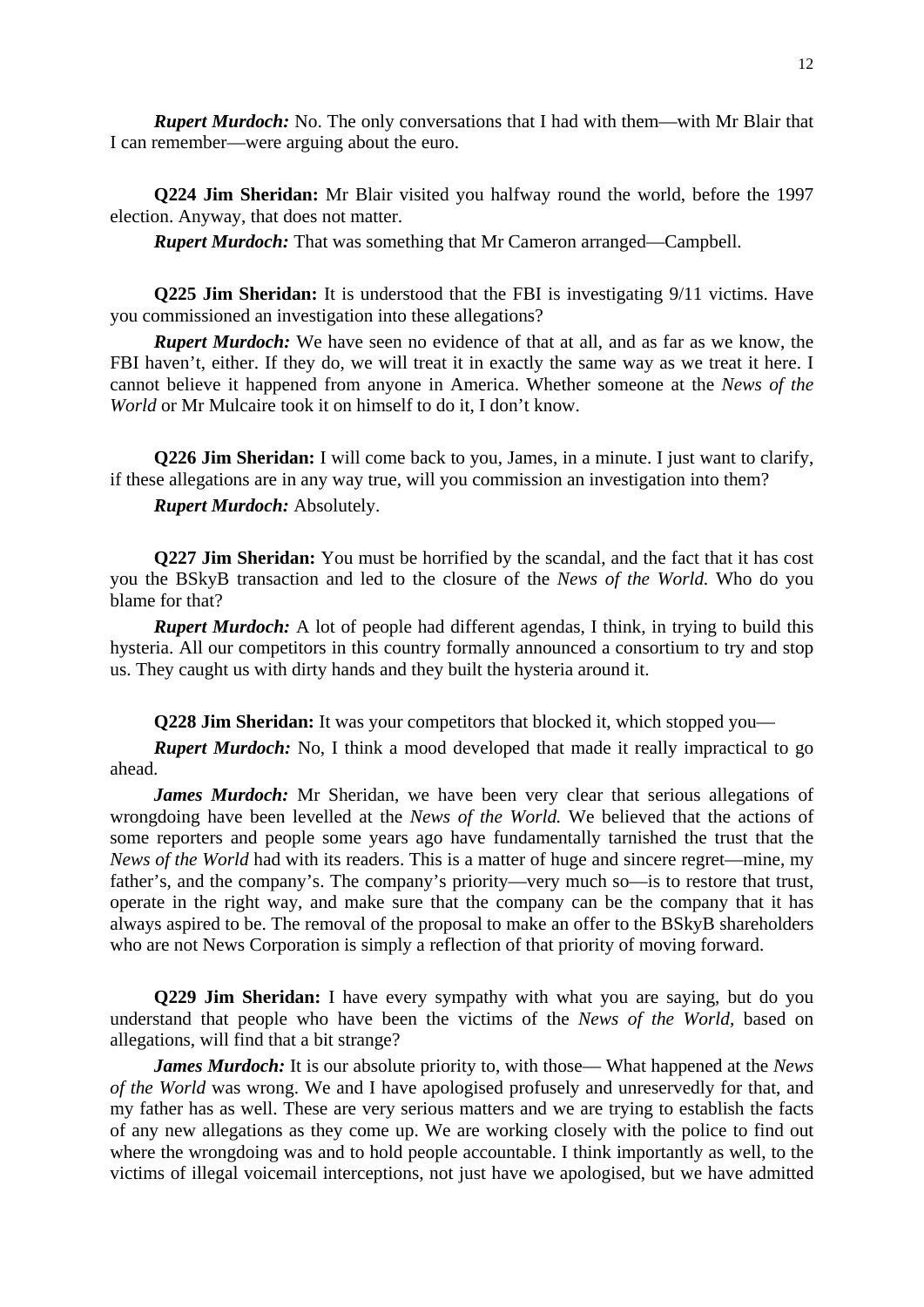liability—the company has admitted liability—and we have set up the appropriate third-party compensation schemes to do that. These are all matters that we are fully engaged in.

**Q230 Jim Sheridan:** May I just return to your father? I know that this is a very stressful time for yourselves, but Mr Murdoch, do you accept that ultimately you are responsible for this whole fiasco?

*Rupert Murdoch:* No.

**Q231 Jim Sheridan:** You are not responsible. Who is responsible?

*Rupert Murdoch:* The people that I trusted to run it, and then maybe the people they trusted. I worked with Mr Hinton for 52 years and I would trust him with my life.

**Q232 Jim Sheridan:** Are you satisfied that the cash payments that were made by the News Corporation companies to informants for stories were registered with the appropriate tax authorities?

*Rupert Murdoch:* I do not know anything about that. Perhaps James can answer.

**Q233 Jim Sheridan:** If people were given money in order to accomplish stories— *Rupert Murdoch:* People were given money to—

**Q234 Jim Sheridan:** In order to get stories—did you notify the appropriate tax authorities about this?

James Murdoch: All of our financial affairs as a public company are transparent and audited. The tax jurisdictions that the company works in all around the world are worked with transparently and thoroughly. Tax compliance is an important priority for any business, and we comply—the company complies—with the laws.

**Q235 Jim Sheridan:** Would that also include people who are on regular monthly retainers registering their affairs with HMRC?

*James Murdoch:* I have no knowledge of separate people on retainers at the company and their own tax affairs, or their own tax arrangements. I can speak for the company's tax arrangements and, to the best of my knowledge, we are a company that takes tax compliance, regulatory compliance, and financial and regulatory transparency hugely seriously. It is something that we are very proud of.

**Chair:** We are coming on to some of these questions in more detail.

**Q236 Jim Sheridan:** Can I just turn to James? You will be aware of the situation of Tommy Sheridan, the former MSP, who is currently in prison. Bob Bird, whether deliberately or inadvertently, misled the jury in Tommy Sheridan's perjury trial. Your company has not disclosed internal e-mails that may aid the appeal of Mr Sheridan. Why is that?

*James Murdoch:* I do not have direct knowledge of that, Mr Sheridan. I apologise, but certainly if you have additional questions on that in the future, I am happy to supply written answers, but I do not have direct knowledge and I am not in a position to answer those questions.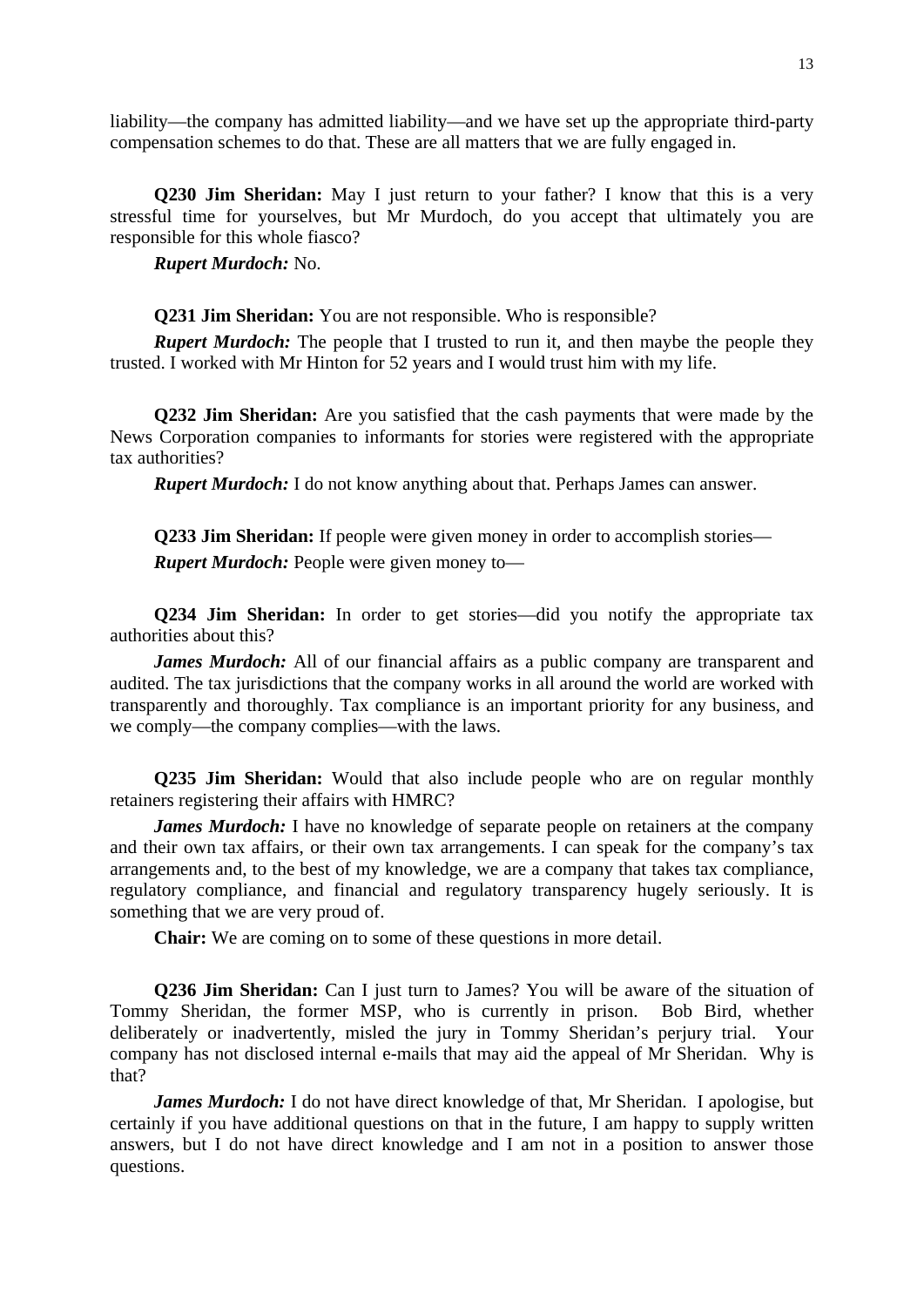**Q237 Jim Sheridan:** I have a couple more questions. James, can you please confirm or deny whether any News Corporation company is the subject of an investigation by the Serious Fraud Office?

*James Murdoch:* I have no knowledge of that at this point.

**Q238 Jim Sheridan:** Can you also confirm or deny whether any News Corporation company is the subject of an investigation by the Financial Services Authority?

James Murdoch: I do not believe so. Not to my knowledge.

**Q239 Jim Sheridan:** Finally, please confirm or deny whether any News Corporation company is the subject of an investigation by HMRC.

*James Murdoch:* Not to my knowledge. We have ongoing dialogue with the HMRC and various subsidiaries here but, as far as investigations are concerned, I have no knowledge of one.

**Q240 Dr Coffey:** Mr Murdoch, who made the recommendation to close down the *News of the World* to the board of News Corp? I assume that it was a board decision that was made by News Corp.

*Rupert Murdoch:* It was the result of a discussion between my son and I, and senior executives. Miss Brooks one morning called the whole board of the News Corporation to seek their agreement.

**Q241 Dr Coffey:** You have already suggested that it is because you felt ashamed. It is not a suggestion that it was a commercial decision to decide to close the *News of the World*.

*Rupert Murdoch:* Far from it.

**Q242 Dr Coffey:** Moving on to the financial governance arrangements for the News Corp. Mr James Murdoch, you suggested earlier that the payments to Mr Taylor were not notified at News Corp level because of the finance threshold. Can you tell us a bit more about that? I understand that you had to agree for the payment to Mr Taylor. Was that made at a financial level or a managerial decision?

James Murdoch: I am very happy to discuss it. Thank you. It is a good question. I am very happy to discuss the matter of Mr Taylor. The out-of-court settlement with Mr Taylor was related to a voice mail interception that had occurred previously and was actually one of the counts, as I understand it, of the 2007 trial of Mr Mulcaire. It is important to think back to 2008 to understand what we knew then, what I knew then and what the information was and the context. The underlying interception was not a disputed fact.

 Further to that, it was the advice and the clear view of the company that, if litigated, the company would lose that case, that it was almost certain to lose that case because the underlying fact was not in dispute. Thirdly, the company sought distinguished outside counsel to understand that, if the case were litigated and if it were to be lost, which was the great likelihood, what the financial quantum would be or what that would cost the company. It was advised that, with legal expenses and damages, it could be between £500,000 and £1 million or thereabouts. I do not recall the exact number of the advice. I think that it was £250,000 plus expenses, plus litigation costs—something like that.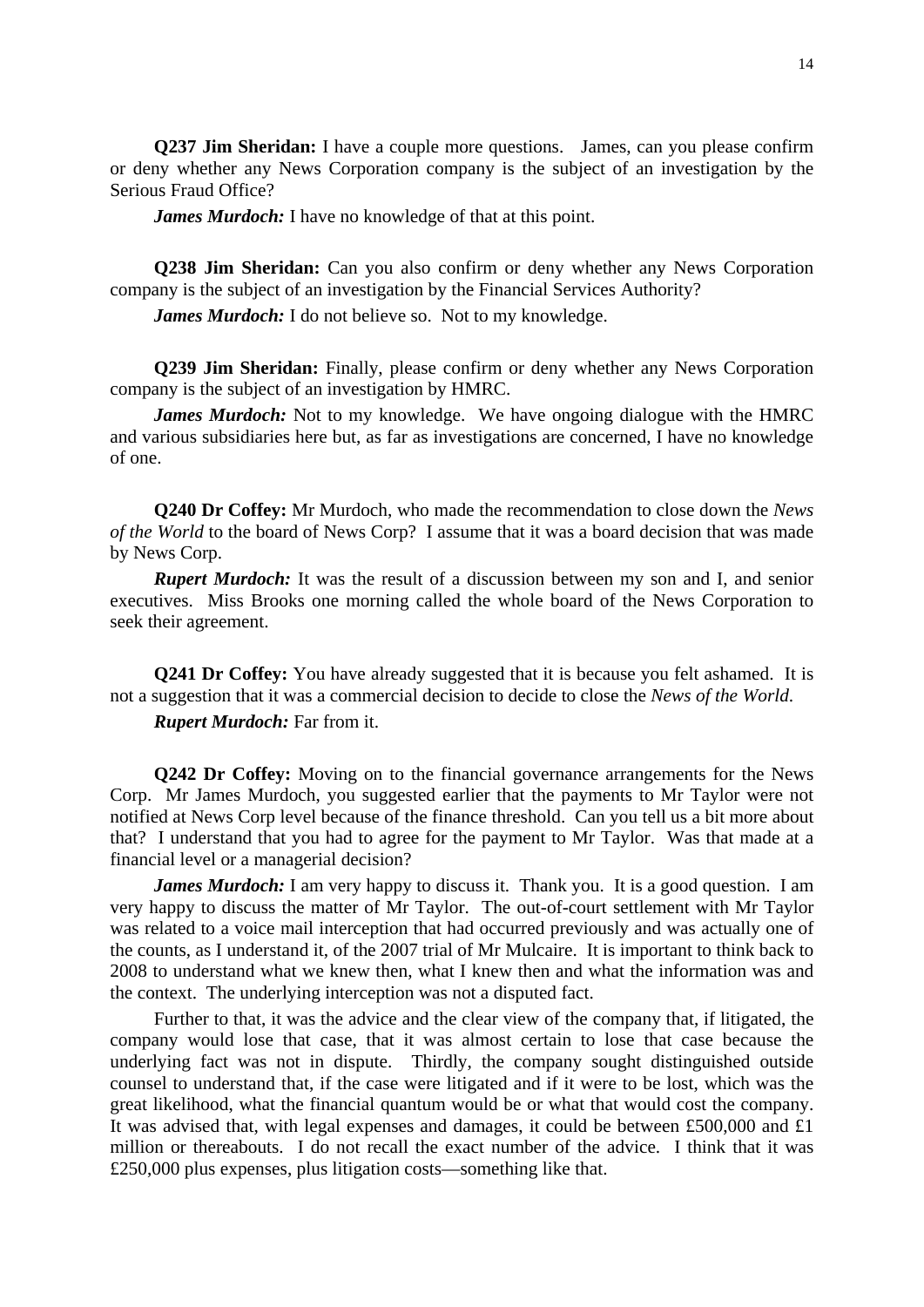Lastly, this was in a context in the first half of 2008 and it was my first real involvement with any of the issues where there was no reason at the time to believe that the issue of the voice mail interceptions was anything but a settled matter, and that it was in the past after the successful prosecution of the two individuals we discussed as well as the resignation of the editor. The out-of-court settlement was made in that context. It was within the authorities, as I understood it, of News International to be able to make those out-of-court settlements in due course without going to the global level company. At the time, I was the regional head of News Corporation for Europe and Asia, and I directed that it was all right to settle that, but did not get involved in any of the negotiations directly about the settlement. But I do recall, in 2008, that those were the things that were known.

*Rupert Murdoch:* Can I just add that my son had only been with the company for a matter of a very few weeks?

*James Murdoch:* For clarification, it was a few months. I had come back to the company at the end of 2007 in the middle of December, and this was sometime—I don't recall the exact date—in the first half of 2008.

**Q243 Dr Coffey:** Given you were new to the company—weeks, months, I do not want to have a father-son argument about that—what level of financial payments could other News International executives, people like Colin Myler or Tom Crone or Rebekah Brooks, have sanctioned without recourse to you as the chairman?

*James Murdoch:* Generally speaking, the way that the company will operate, as any company will operate, is within certain financial parameters from a financial planning perspective. We will look at a budget for a year, much like a house will manage its budget, and say, "How much money do we have to spend, and how much money does a particular company or part of the company or department have to spend?" As long as they stay within those guidelines, the belief is that they should be empowered to make those judgments, to spend those moneys and achieve the ends that they can. I do not have at the tip of my fingers the precise financial authorities in that, but I can discuss with you after the Committee hearing what exactly you would like to know and whether or not it is right to come back to you with that.

**Q244 Dr Coffey:** What level of financial pay-out would have it have taken to require an authorisation from the board of News Corp?

*James Murdoch:* I think that, for the full board, it is in some millions, but I do not know the exact answer there.

**Q245 Dr Coffey:** Do you know how much has been paid out to people, authorised by your executives?

James Murdoch: Paid out in what way, Dr Coffey?

**Dr Coffey:** Paid out as settlements.

*James Murdoch:* Legal settlements? I do not know the total number, but around the world it is customary to reach out-of-court settlements in civil litigations and civil matters, and, rather than go through the lengthy and sometimes expensive litigation process, with the risk that that often entails, it is customary to try to reach out-of-court settlements in many cases.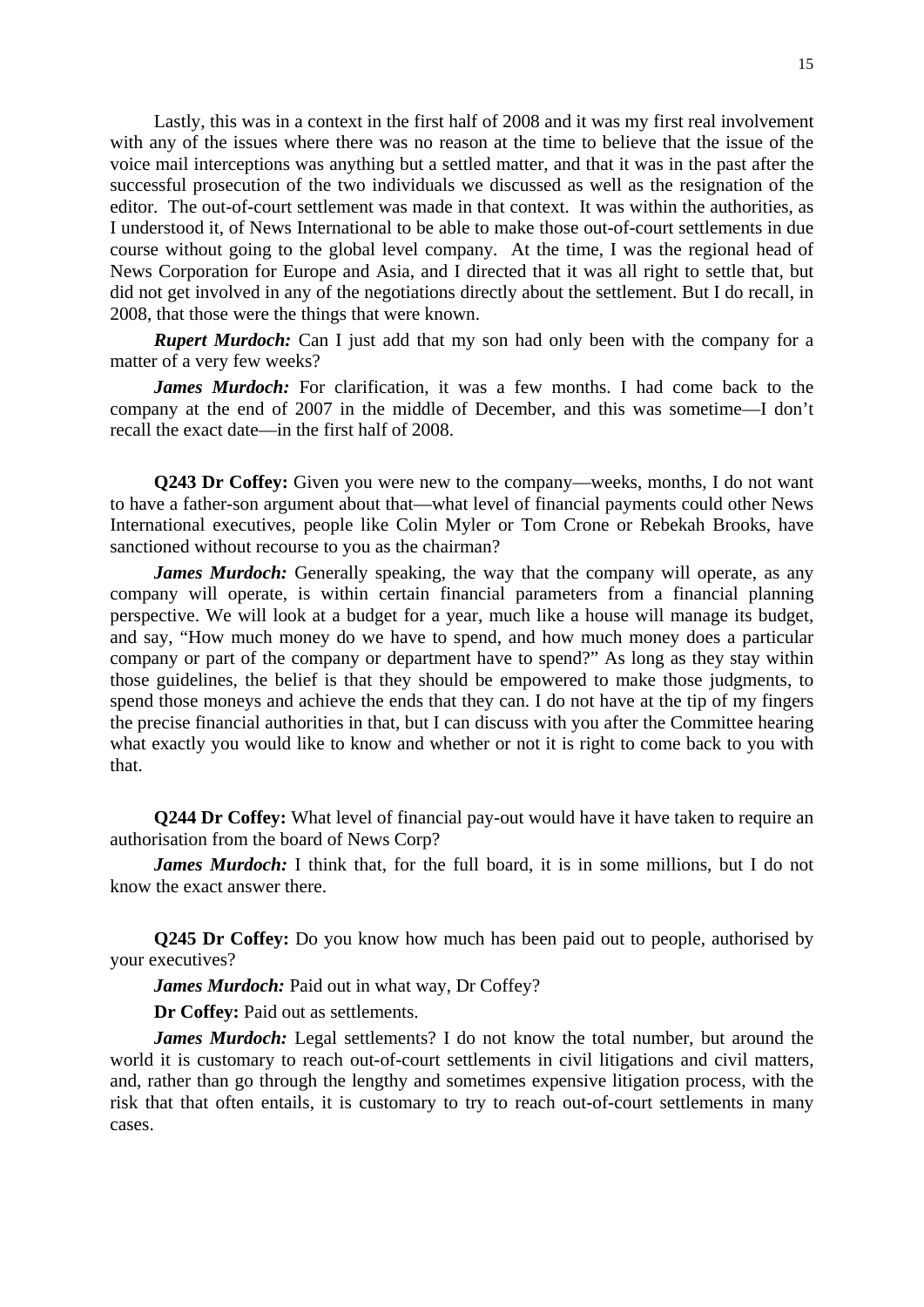*Rupert Murdoch:* I should just add that we have a very strong audit committee at News Corporation, which would know about this. Neither of us are members of that. They are outside directors, and they review all these things.

**Q246 Dr Coffey:** Thank you. Building on that then, how is it possible to make payments to people if they do not invoice you or if they are not an employee of New Corps's subsidiaries?

## *James Murdoch:* I am sorry, Dr Coffey?

**Dr Coffey:** How is it possible to transfer cash or some other form of remuneration to people who do not invoice you or who are not employees of News Corps's subsidiaries?

*James Murdoch:* I do not know the exact arrangements of that. I don't do that myself to tell you how that is done, but sometimes, in certain instances, it is appropriate for journalists or managers in a certain environment to have the ability to use cash in some instances. It is customary, however, for them to record those, and all of the cash expenses, as well as invoice expenses, should be looked at and recorded.

**Q247 Dr Coffey:** So things like use of petty cash—that could be quite big sums of money or small—at the moment you just record that the journalist gave it to somebody.

*James Murdoch:* Yes, and I don't have direct knowledge of all of those arrangements.

**Q248 Dr Coffey:** I was going to ask if payments could have been made to family members of those alleged to have been hacked and similar, but is it possible that other forms of remuneration can be used in your company apart from cash and bank transfers? I am talking of things like travellers cheques, vouchers and things that can be redeemed for cash.

James Murdoch: I don't have knowledge of that.

**Q249 Dr Coffey:** Just looking at some of your corporate governance—page 2 and page 4 of your own code—it mentions directors, employees and officers of News Corporation acting to the principles set forth, including consultants, agents, suppliers and business partners adhering to the standards. It says, "We may never ask a third party to perform any act that would violate these Standards." Can you tell me a little bit more, especially on the financial side, how you, as an organisation, try and make that happen?

*Rupert Murdoch:* How that would work is that each newspaper has an editorial manager—the titles vary. They have to approve the expenses claims of every reporter. A reporter has no authority to pay money on his own.

*James Murdoch:* Just to clarify, the managing editor's office often manages a lot of the expenses and budgets, and is directed to do so with propriety.

**Q250** Dr Coffey: Do you require your executives to make annual statements that they have abided by your codes of conduct and ethics? I used to work for a family-owned company.

*James Murdoch:* Every employee, every colleague around the world of News Corporation receives the code of conduct. It is a pamphlet that has some detail in it—not too much, so that people read it. With respect to what ethical conduct is required—

*Rupert Murdoch:* We would be happy to make it available to you.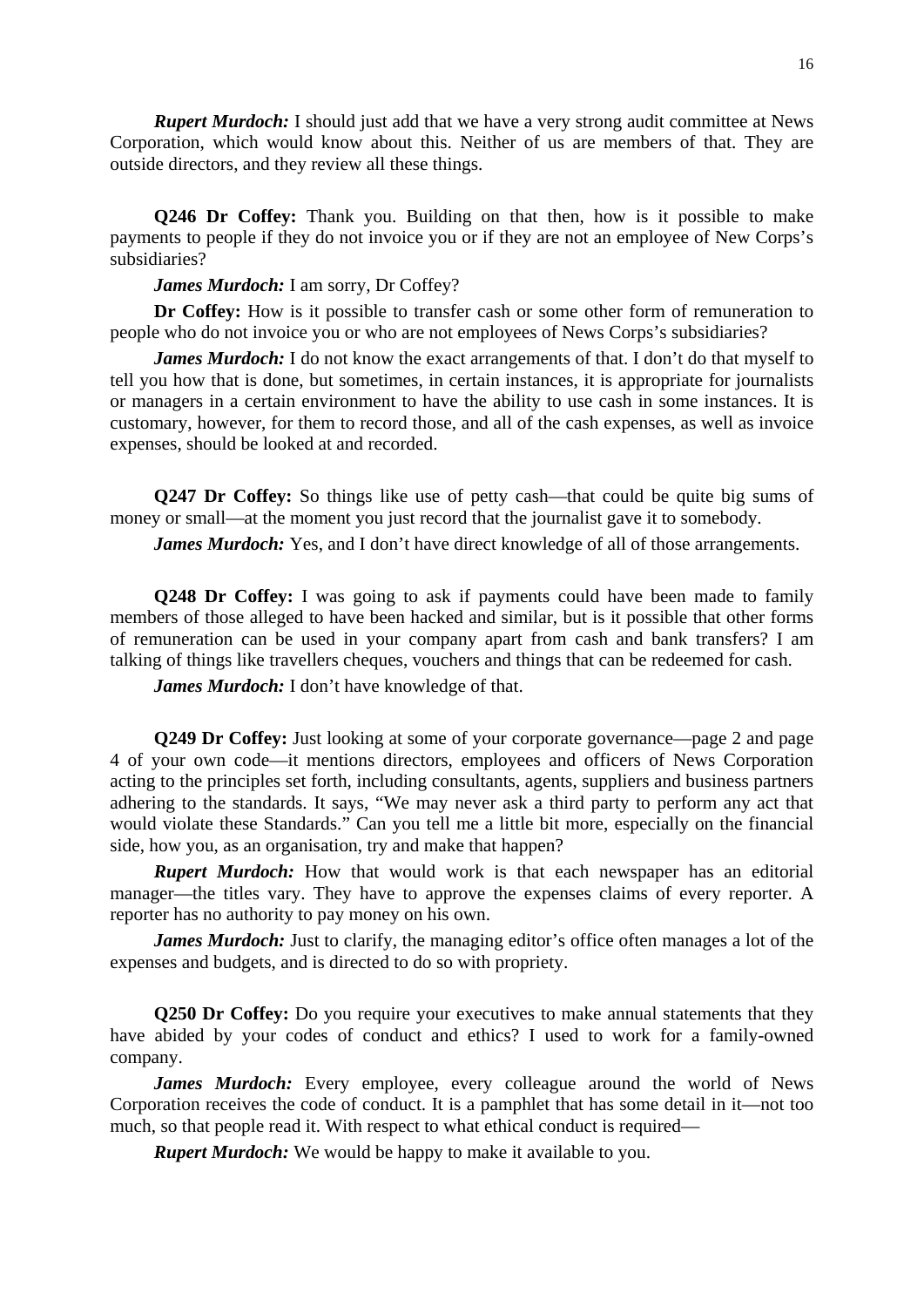*James Murdoch*: We would be very happy to make it available to you. It is about ethical conduct, the law, breaking the rules and so on. Everyone who becomes an employee is required to do that. Our legal counsel also internally conducts workshops around the world with staff, from Mumbai to Manchester, around those rules and code of conduct. That is something we try hard to communicate as crisply as we can to everyone in the business.

**Q251 Dr Coffey:** I appreciate Mr Murdoch's statement at the beginning. Given that you have been in the media spotlight and perhaps, I expect, not appreciated the attention you have had, without wishing to suppress investigative journalism, will this make you think again about how you approach your headlines and targets in future? That could be people from Hillsborough 96 to celebrities to others. Will you think again about what your headlines will say in future?

*Rupert Murdoch:* I think all our editors certainly will. I am not aware of any transgressions. It is a matter of taste. It is a very difficult issue. We have in this country a wonderful variety of voices and they are naturally very competitive. I am sure there are headlines that occasionally give offence, but it is not intentional.

*James Murdoch:* It is important to say that one of the lessons, if you will, from all of this for us is, we do need to think as a business as well as an industry in this country more forcefully and thoughtfully about our journalistic ethics, about what exactly the codes of conduct should be, not just for News International, our UK publishing subsidiary, but the industry as a whole, and what sort of governance should be around the whole area.

 We welcomed last week the Prime Minister's announcement of a judicial inquiry into both journalistic ethics and relationships with police and politicians. That is a really good thing for the country and for all of the interested parties to engage with fully. One specific action we have taken to try to be as proactive as we can around this, is to set up what we call the management and standards committee, that is outside the management of our publishing company and reports through the independent directors of our global public board, precisely to look at, first, the specific issues of how we co-operate with the investigations and deal with allegations of wrongdoing and get to the bottom of it.

 It is also importantly about how we co-ordinate, co-operate and proactively engage with those judicial inquiries, and how we start to set a code of conduct and a code of ethics that we and it think can be both a paragon for all of our newspapers and all of the industry, but also something that has teeth and can hold the company to account. That management and standards committee is independently chaired, and we think it is going to be a much better way to go in future. We would like over the next six months and years, to be judged on the actions the company takes to put that right and put that in place.

## **Dr Coffey:** Thank you.

*Rupert Murdoch:* I would just like to say, if I may, that it doesn't take away at all from what we have been saying about our apologies or our blame for anything, but this country does greatly benefit from having a competitive press and therefore having a very transparent society. That is sometimes very inconvenient to people. But I think we are better and stronger for it.

 **Q252 Chair:** Before I bring in my next colleague can I just come back to something Thérèse Coffey raised, which was the closure of the *News of the World*? Is it your intention to launch a new Sunday tabloid newspaper?

*James Murdoch:* No, there are no—

*Rupert Murdoch:* We have made no decision on that.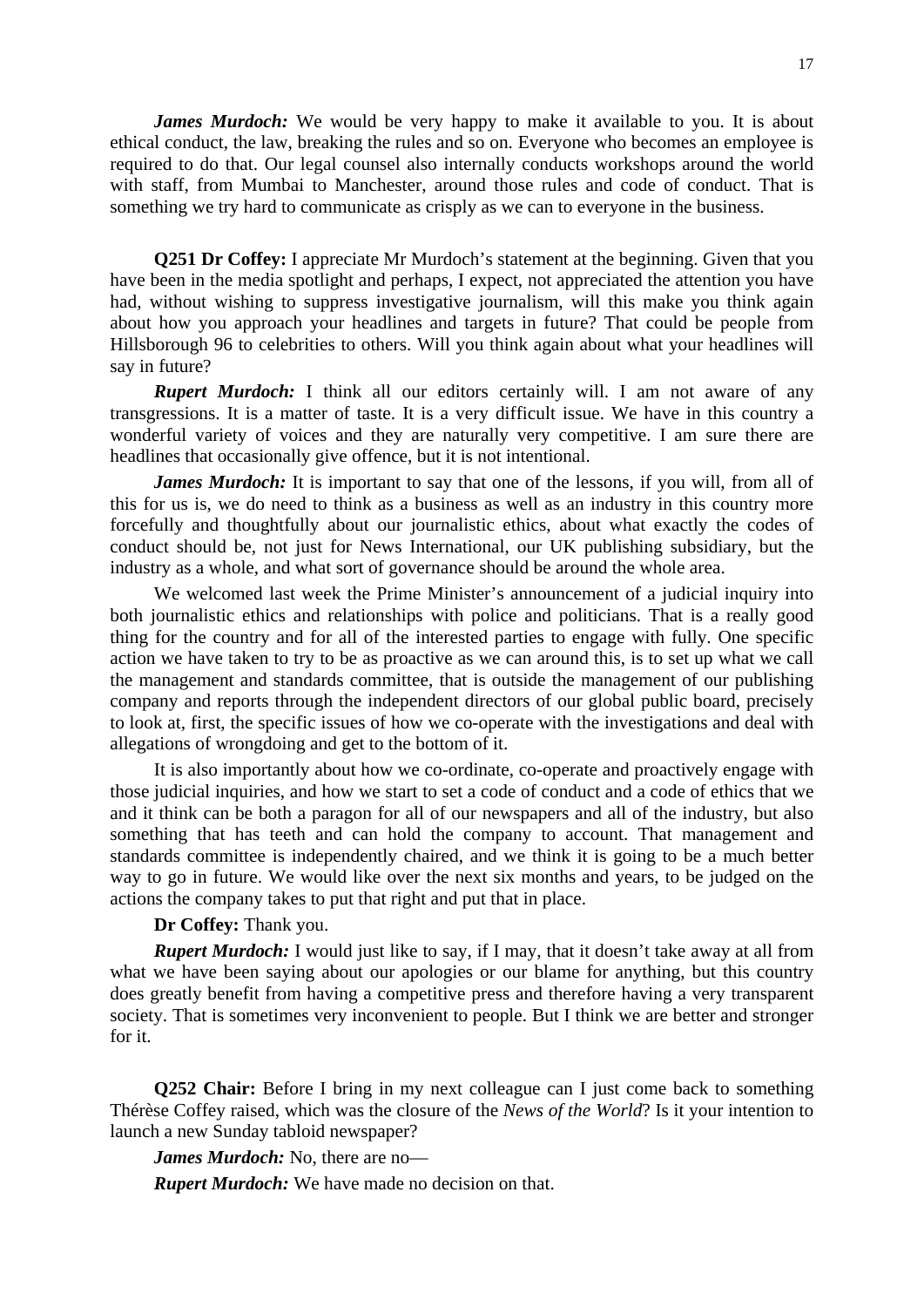*<i>James Murdoch:* There's no decision on that.

 **Q253 Chair:** So for the moment there are no plans to have a News International title coming out on Sunday at the tabloid end of the market?

*James Murdoch:* There are no immediate plans for that.

*Rupert Murdoch:* But no guarantee that we won't.

 **Q254 Chair:** Fine. You have talked in the past about moving to seven-day newsrooms. There was speculation that the title "The Sun on Sunday" had been reserved—

*James Murdoch:* I think we leave all those options open. That is not the company's priority now. In the last week it has come up in the company but my father's direction and my direction is that this is not the time to be worrying about that. The company has to move forward on all of these other actions and get to grips with the facts of these allegations and understand them as fully as we can.

 **Chair:** Can I appeal both to the witnesses and, indeed, to Members to try to keep brief because we still have quite a lot to get through?

**Q255 Mr Sanders:** Good afternoon. This is to Mr James Murdoch: in your statement of 7 July 2011 you said, "The Company paid out-of-court settlements approved by me… I did not have a complete picture when I did so." What do you know now that you did not know then?

*James Murdoch:* Essentially the new information that emerged that is critical here is the information that came out of the ongoing process of civil litigations in 2010; and at the end of 2010 the presentation of evidence, which had not been in our possession previously from this civil litigation, widened the circle definitively, or at least made it very apparent that it is very likely that the circle was wider than the two individuals, Mr Goodman and Mr Mulcaire, from previously. It was that information that was really critical. If I can go back to my previous testimony just earlier today around the settlement with Mr Taylor, the commercial and legal rationality will around that settlement was very, very clear. The underlying fact was not in dispute. It was a known fact from a previous trial. The advice was very, very clear as to what sort of damages could be expected to be paid and it was quite clear and quite likely that if litigated, the company would lose that case. In the context of none of this other information—this is a full year before some of the new allegations in the press arose from afar, so there was no reason to believe at the time that it was anything other than in the past.

 Now knowing then what I know now, would I have still directed to negotiate to settle that case? I would, actually, but I would have coupled it with the other actions that we have taken since the new evidence emerged at the end of September 2010. And that is to immediately go and look at whatever we can find internally around the individuals involved; to immediately contact the police about information that may be of great interest to them; to put in place the process, which took up a little while and we did it in the early part of 2011, around admitting liability to the civil litigants; putting a process in place to get to the bottom of what legitimate allegations there were; apologising unreservedly to the victims of those illegal voicemail intercepts, which were absolutely inexcusable; and having a system of compensation there. So if I knew then what we know now and with the benefit of hindsight we can look at all these things, but if I knew then what we know now we would have taken more action around that and moved faster to get to the bottom of these allegations.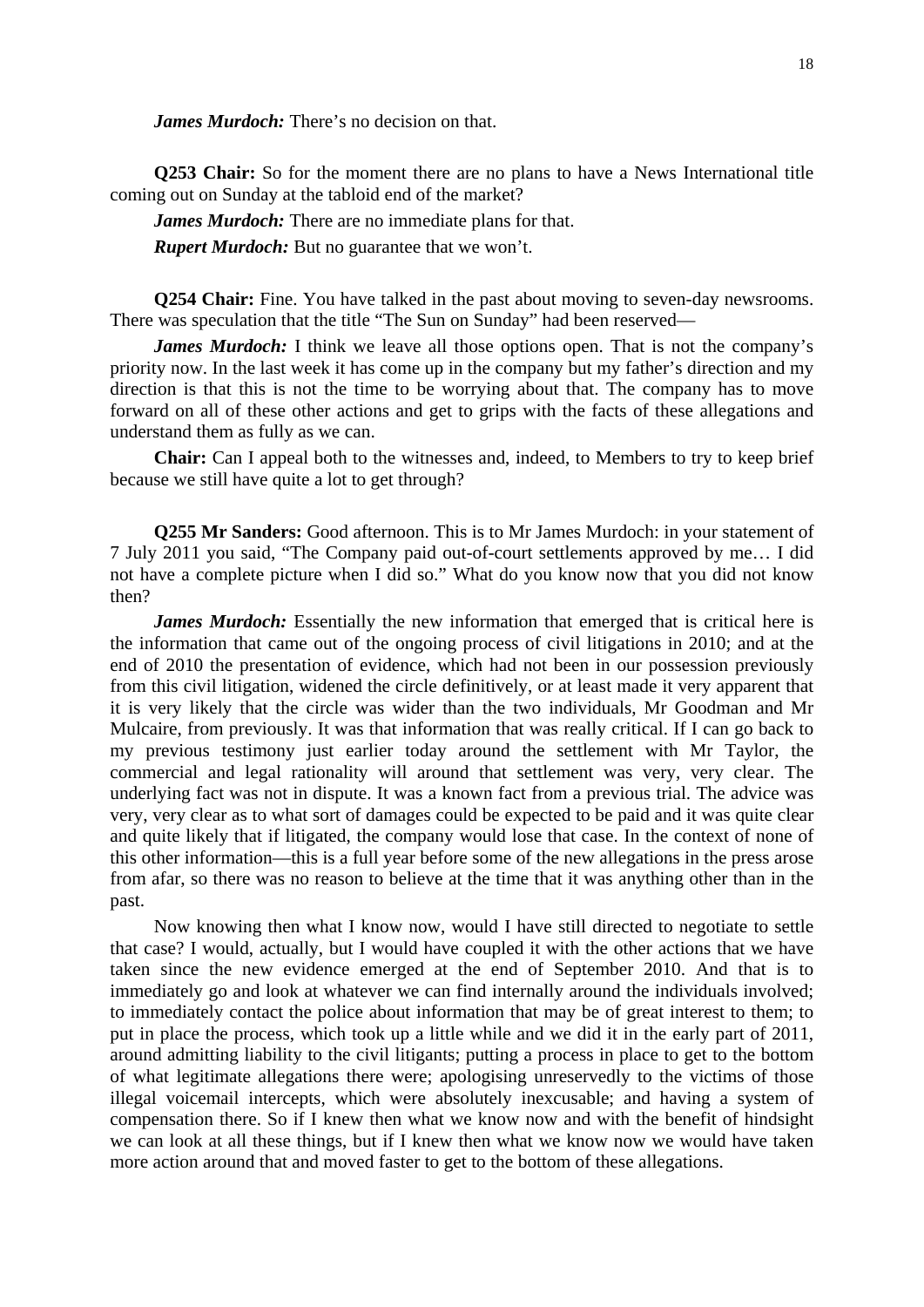**Q256 Mr Sanders:** Were the settlements paid by News International, by News Corp or by News Group Newspapers?

James Murdoch: I do not recall. I would imagine it was either News International or News Group Newspapers. I think it was News Group Newspapers, but I am sure we can provide you with that information.

**Q257 Mr Sanders:** What advice did Tom Crone and Colin Myler give you on the payment to Gordon Taylor?

*James Murdoch:* The advice from Mr Myler and Mr Crone was as I have described it. The underlying fact of the case was known because it had come up in the trial of Mr Mulcaire.

**Q258 Mr Sanders:** Were you aware that the case involved the criminal act of phone hacking?

*James Murdoch:* That was my understanding. The litigation was for damages for the illegal voice mail interceptions.

**Q259 Mr Sanders:** When did you get that advice?

*James Murdoch:* In the first half of 2008.

**Q260 Mr Sanders:** In 2009, Mr Crone and Mr Myler informed us that they decided to settle Mr Taylor's claim on the advice of the company's external legal advisers. Was that advice from Farrer & Co. solicitors?

*James Murdoch:* Farrer & Co. has done work for us. I do not know precisely which external counsel Mr Crone and Mr Myler engaged on that, but I can clarify it.

**Q261 Mr Sanders:** Did you see the advice, whether it was from Farrer & Co. or anyone else?

*James Murdoch:* No. I received the advice orally from Mr Myler and Mr Crone.

**Q262 Mr Sanders:** What was their advice? *James Murdoch:* It was as I described it.

### **Q263 Mr Sanders:** Simply to settle?

James Murdoch: And that outside legal advice had been taken on the expected quantum of damages. Their advice was that the case would be lost and that, in the absence of any new evidence—I was certainly not made aware of any new evidence—it was simply a matter related to events that came to light in 2007 and in the criminal trials before I was there. It was a matter in the past.

 The police had also closed their case and said that there was no new evidence, so the context is of a case based on events that were a year old or more and on underlying activities prior to that. That is where we were.

**Q264 Mr Sanders:** Was part of the advice that a high payment would ensure the matter was kept confidential?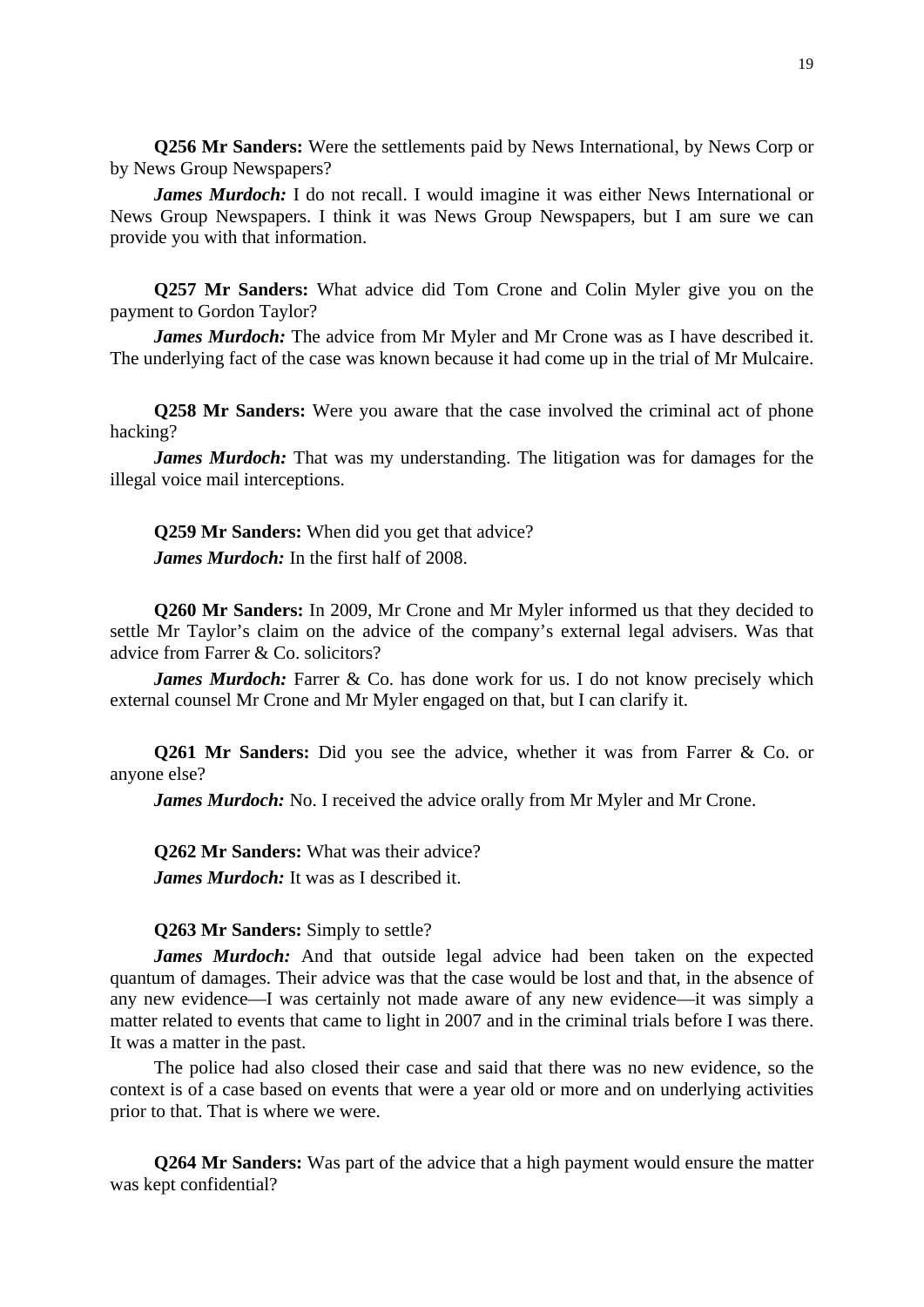James Murdoch: No, not at all. Out-of-court settlements are normally confidential. I do not know of many out-of-court settlements that are not kept confidential, although I am sure there are some.

 There was nothing about confidentiality. I think I understand where you are going with this, Mr Sanders, but, no, the amount paid rested on advice from outside counsel on the amount we would be expected to pay in damages, plus expenses and litigation costs.

**Q265 Mr Sanders:** Did you question why such high payments were made to Mr Taylor and Mr Clifford? It has been suggested that the figures were £700,000 and £1 million respectively for invasions of privacy, but the record privacy damages awarded by a court remains £60,000, ironically against *News of the World*.

*James Murdoch:* I did question the amount, but not in relation to the £60,000. If you recall the chronology, and I am sure you do, the £60,000 award against *News of the World*, which I believe was the Mosley case, came after we sought advice from senior, distinguished outside counsel on the quantum of damages that we could be expected to pay to Mr Taylor and Mr Clifford. Their advice was that the damages could be £250,000 plus expenses and litigation costs, which were expected to be between £500,000 and £1 million. That is my recollection of it. The chronology is important, because afterwards we obviously would have had different information, but it was not afterwards, it was before.

**Q266 Mr Sanders:** You have since said that when you approved the Taylor settlement, you did not have all the facts. What do you know now that you did not know then?

*James Murdoch:* As I have testified, the key facts and evidence came to light at the end of 2010 as the lengthy due process on the civil litigations on the matters took its course. It was that process that unearthed the key evidence. It was really only after that that the police said that they should restart the investigation. As soon as we had that new information, at the end of 2010, which indicated to us that there was a wider involvement, we acted on it immediately.

**Q267 Mr Sanders:** Tom Crone said last week he did not know why he left News Group Newspapers. Can you clarify why he was asked to leave after 26 years of service?

*James Murdoch:* Last week—two weeks ago, I guess—the *News of the World* published its last paper. Mr Crone was very involved with *News of the World* matters over the years. The company believed and the management of the company believed that it was time to part ways. I was not involved in those direct discussions with Mr Crone, and I cannot comment on their nature or their content; I do not have knowledge of them.

**Q268 Mr Sanders:** The *New Statesman* carried a story last week that News International subsidised Andy Coulson's wages after he left your employ. Can you shed any light on that?

*James Murdoch*: I have no knowledge of Andy Coulson's wages after he left the company's employment.

**Q269 Mr Sanders:** Finally, are you familiar with the term "wilful blindness"? James Murdoch: Mr Sanders, would you care to elaborate?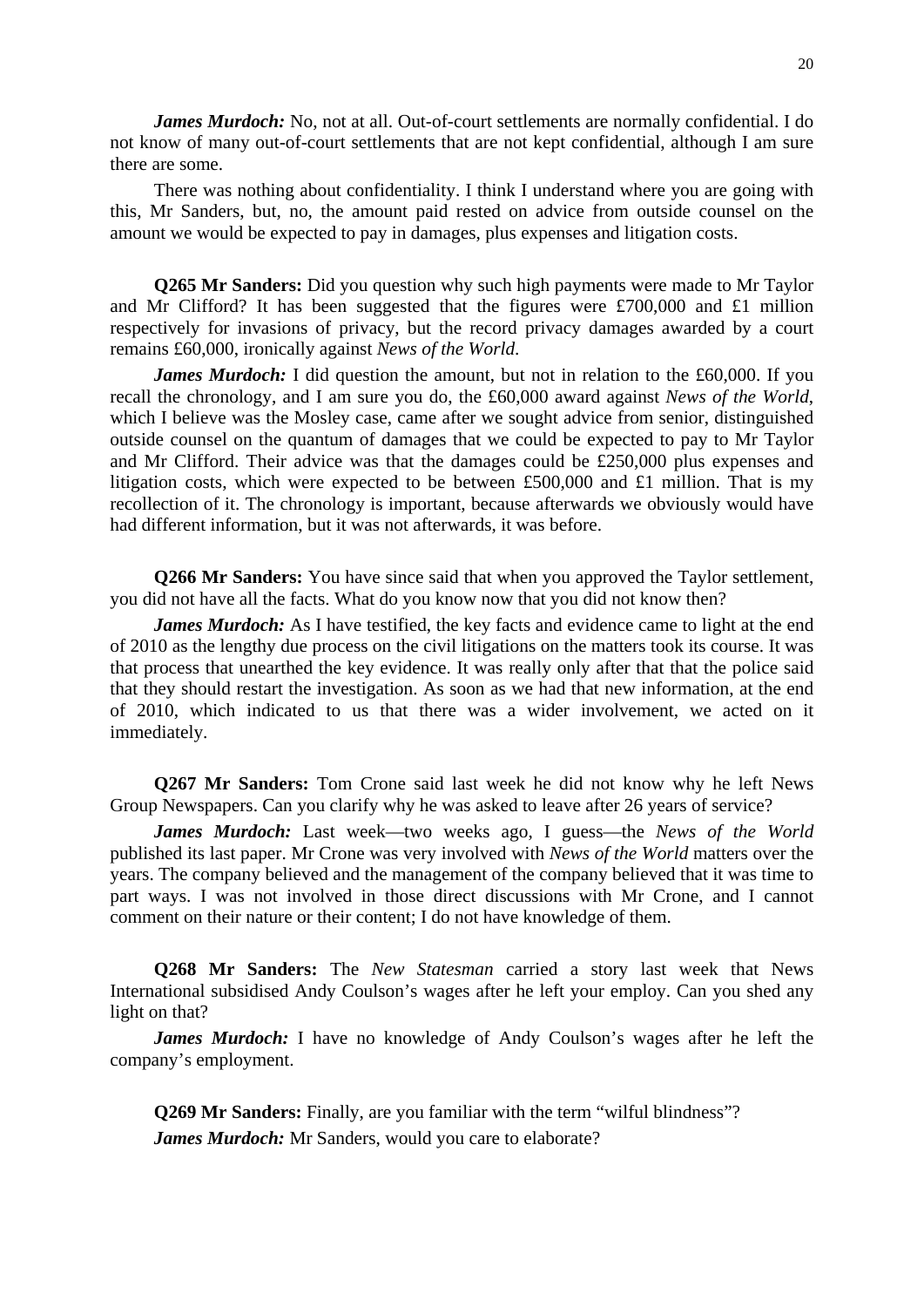**Q270 Mr Sanders:** It is a term that came up in the Enron scandal. Wilful blindness is a legal term. It states that if there is knowledge that you could have had and should have had, but chose not to have, you are still responsible.

*James Murdoch:* Mr Sanders, do you have a question? Respectfully, I just do not know what you would like me to say.

**Q271 Mr Sanders:** The question was whether you were aware— James Murdoch: I am not aware of that particular phrase.

**Q272 Mr Sanders:** But now you are familiar with the term, because I have explained it to you.

James Murdoch: Thank you, Mr Sanders.

*Rupert Murdoch:* I have heard the phrase before, and we were not ever guilty of that.

**Q273 Philip Davies:** I am not sure whether you acknowledged this at the start or not, but certainly the Chairman did: when we had our inquiry in 2009, the evidence given by News International executives was rather hopeless. They came with a game plan, which was to tell us that they did not know anything, they could not remember anything and they did not know anybody who would know anything. I wonder, just so that we can get off on a reasonable footing, what sort of coaching you have had for today. Who has advised you on how to handle this session and what was their advice?

*James Murdoch:* With respect to today, after scheduling this appearance, we took some advice around the context of this sort of setting—it is my first time and, I think, my father's first time, in a Committee meeting like this—mostly on logistics, what sort of questions you would ask and so on. We were advised, fundamentally, to tell the truth, and to come and be as open and transparent as possible. That is my and my father's intent and intention, and we hope that we can show you that that is what is happening.

**Q274 Philip Davies:** Mr Murdoch senior, in answer to some questions from Mr Watson, you seemed to indicate that you had a rather hands-off approach to your company. The point you made was that the *News of the World* was less than 1% of your entire worldwide business, so you would not really be expected to know the ins and outs of what was going on. Could you just give us an illustration of how many times or how often you would speak to the editor of your newspapers—for example, how often you would speak to the editor of *The Sun* or to the editor of the *News of the World*?

*Rupert Murdoch:* Very seldom. Sometimes, I would ring the editor of the *News of the World* on a Saturday night and say, "Have you got any news tonight?" But it was just to keep in touch. I ring the editor of *The Sunday Times* nearly every Saturday—not to influence what he has to say at all. I am very careful always to premise any remark I made to him by saying, "I'm just inquiring." I'm not really in touch. I have got to tell you that, if there is an editor that I spend most time with, it is the editor of *The Wall Street Journal*, because I am in the same building. But to say that we are hands-off is wrong; I work a 10 or 12-hour day, and I cannot tell you the multitude of issues that I have to handle every day. The *News of the World* perhaps I lost sight of, maybe because it was so small in the general frame of our company, but we are doing a lot of other things too.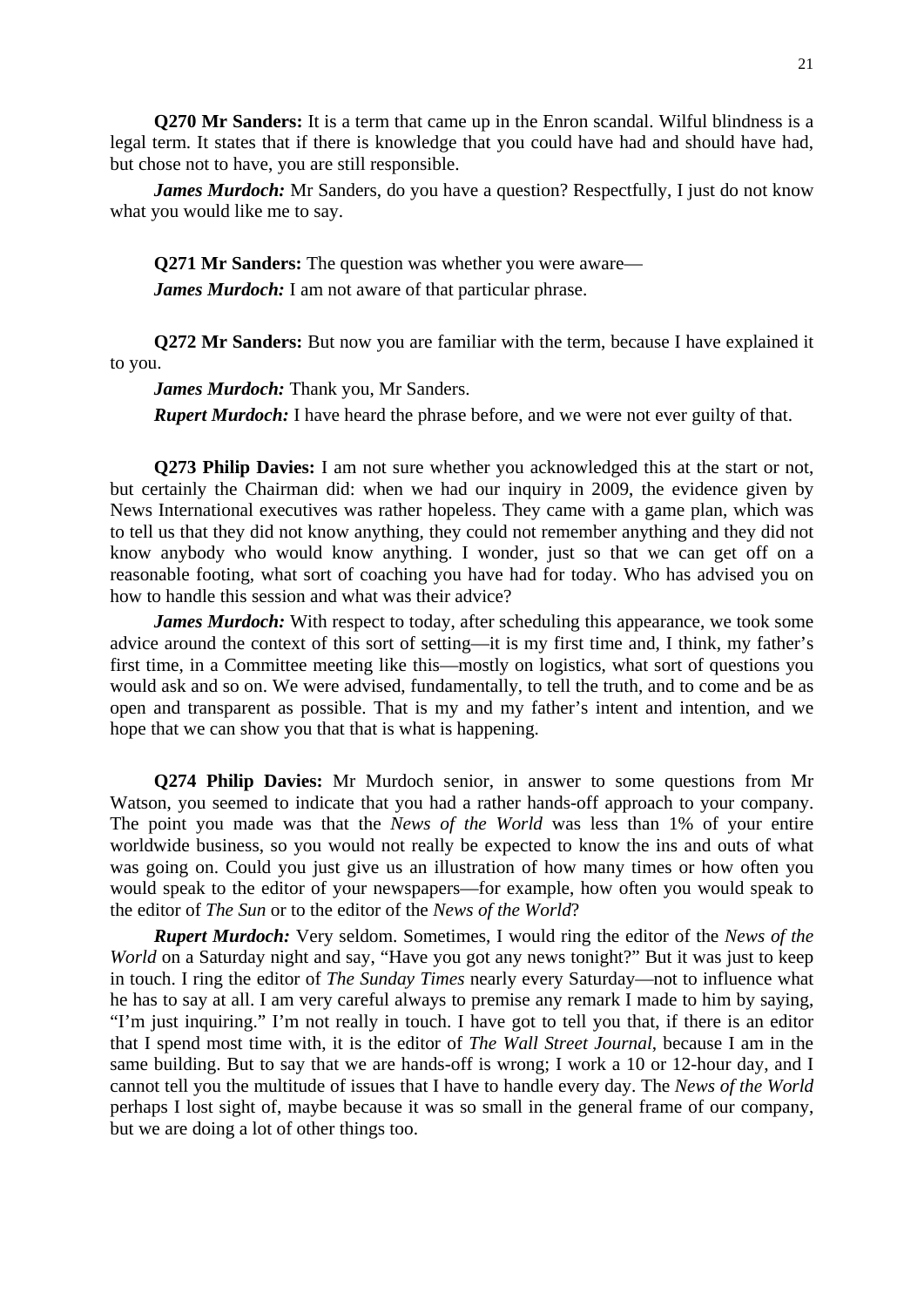**Q275 Philip Davies:** I understand, but perhaps I can help you out here. If somebody had told me that you would speak to someone like the editor of *The Sun* at least daily and maybe twice a day, would you recognise that description or would that be—

*Rupert Murdoch:* No.

**Q276 Philip Davies:** You wouldn't historically—traditionally—have spoken to the editor of *The Sun* that number of times?

*Rupert Murdoch:* No. I'd like to, but no.

 **Q277 Philip Davies:** You said you speak to the editor of the *News of the World*, maybe on a Saturday night before publication—not to influence what they have to say, I understand that. I am intrigued as to how these conversations go. I would have imagined that, to the editor of the *News of the World*, it would go something along the lines of, "Anything to report?" or "Anything interesting going on?" And the editor of the *News of the World* says, "No, no, it's been a standard week; we paid Gordon Taylor £600,000".

*Rupert Murdoch:* He never said that last sentence.

**Q278 Philip Davies:** Surely in your weekly conversations with the editor of the *News of the World*, with something as big as that—paying someone £1 million or £700,000—you would have expected the editor just to drop it into the conversation at some point during your weekly chat.

*Rupert Murdoch:* No.

**Q279 Philip Davies:** You wouldn't have expected them to say that to you?

*Rupert Murdoch:* No.

**Philip Davies:** So what on earth were you—

**Rupert Murdoch:** Let me say, I did not really call him weekly, but I would have called him at least once a month, I'd guess.

**Q280 Philip Davies:** What would you discuss with them? If things like that were not on the agenda, what was on the agenda?

*Rupert Murdoch:* I'd say, "What's doing?"

**Philip Davies:** Sorry?

*Rupert Murdoch:* I'd say, "What's doing?"

**Q281 Philip Davies:** And what sort of response would you expect?

*Rupert Murdoch:* He might say, "We've got a great story exposing X or Y" or, more likely, he would say, "Nothing special". He might refer to the fact that however many extra pages were dedicated to the football that week.

**Q282 Philip Davies:** But he wouldn't tell you about a £1 million payoff? *Rupert Murdoch:* No.

**Q283 Philip Davies:** It is just interesting to somebody like me.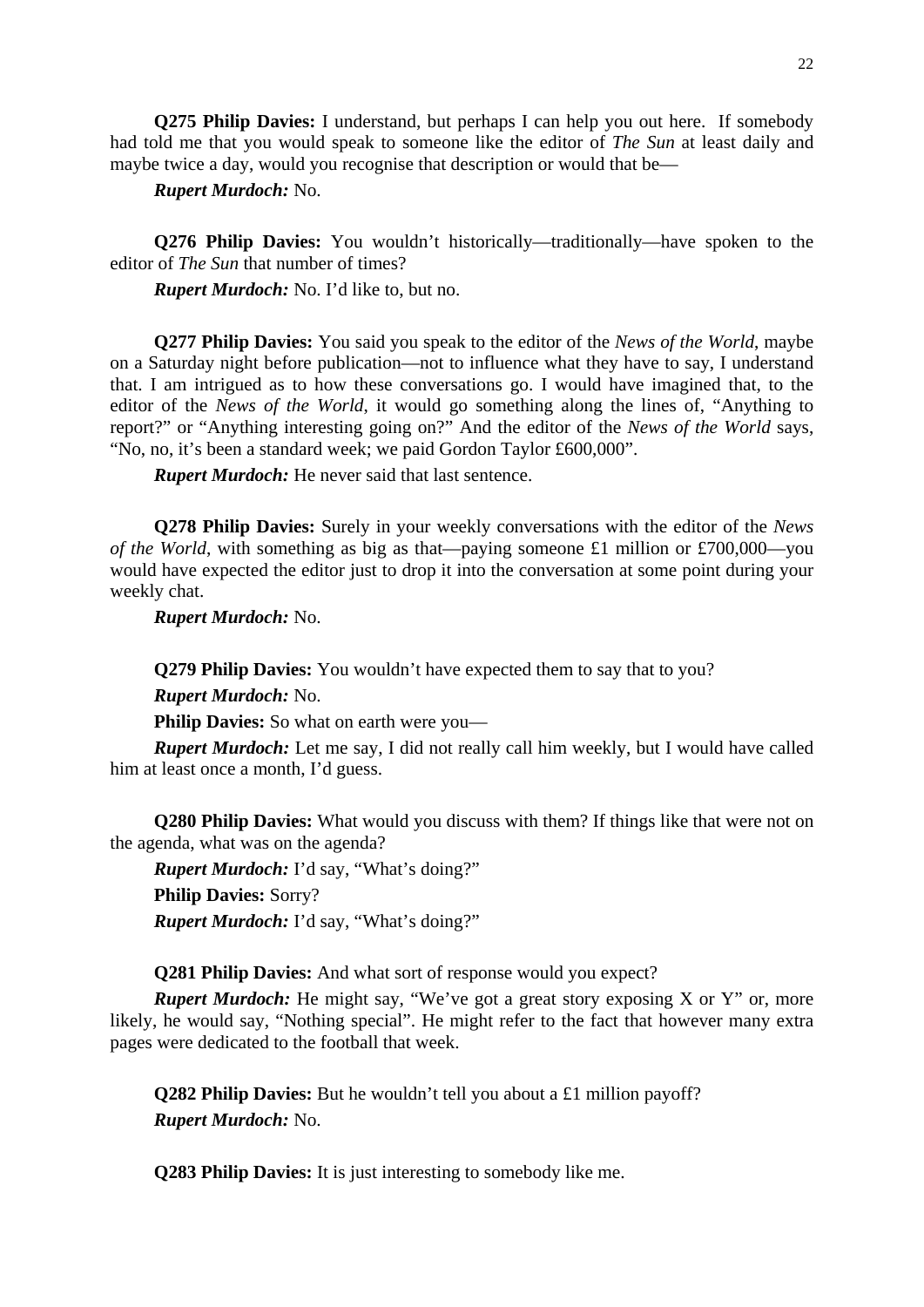*Rupert Murdoch:* He would expect other people to tell me that, if anyone was to.

**Q284 Philip Davies:** James, would you acknowledge then that in your view you overpaid Max Clifford and Gordon Taylor?

*James Murdoch:* I can't speak to the arrangements with Mr Clifford, as I do not have direct knowledge, in terms of—I was not involved in that piece. With respect to the Taylor piece, I made a judgment given the advice of counsel and the advice of the executives involved. Going back and looking at what we knew in 2008, looking at that advice, remembering that advice and looking at the context of the time, if we step back those three years, it was a decision that, given that context, I would still stand by, I think.

### **Q285 Philip Davies:** It just seems—

**Rupert Murdoch:** Apparently, there was a contract with Mr Clifford, which was cancelled by Mr Coulson.

*James Murdoch:* I don't know about that. I don't know if you have knowledge of that. Mr Davies, sorry: you were going on?

**Philip Davies:** It just seems strange to me that—

 *Rupert Murdoch:* I don't know what was in the contract, but there was a particular break with Max Clifford.

**Q286 Philip Davies:** We might ask you to come back with details about that.

 It seems odd to me as a layman that while we are talking about £600,000 or £1 million, Andy Gray had his phone hacked and did not get £600,000, £500,000, £200,000 or even £50,000; he got £20,000. It seems bizarre that somebody can have their phone hacked and get £20,000 and somebody else gets their phone hacked and gets £600,000 or £1 million. Surely you can see that the distinction that most people draw is that one payment was made when it was all out in the open and everybody knew about all these things—Andy Gray—and the other was paid when it was trying to be kept rather quiet—£600,000. Do you not see that, to most people looking at that, it smells a bit?

*James Murdoch:* Mr Davies, I understand where you are coming from and I understand that these are big sums of money we are talking about— $\pounds 100,000$ ,  $\pounds 200,000$ ,  $\pounds 600,000$ . That is a lot of money, and you look at that and say, "Why would a company do that?" I would go back to my answer to Mr Sanders's question, which was, just to be precise about the chronology—I am not a lawyer, and I apologise, but my understanding—

**Philip Davies:** I got your answer to—

*James Murdoch:* Mr Davies, I would like to answer this question. My understanding is that the £60,000 judgment in the Mosley case, which was after the advice given on the Gordon Taylor settlement, is an important chronology. Courts and judges have set a different standard here. What we knew, and what I knew, at the time was that we had senior distinguished outside counsel to whom we had gone to ask, "If this case were litigated, and if the company were to lose the case, what sort of damages would we expect to pay?" The company received an answer that was substantial.

**Q287 Philip Davies:** The answer was £250,000, so you settled for £600,000. We will move on—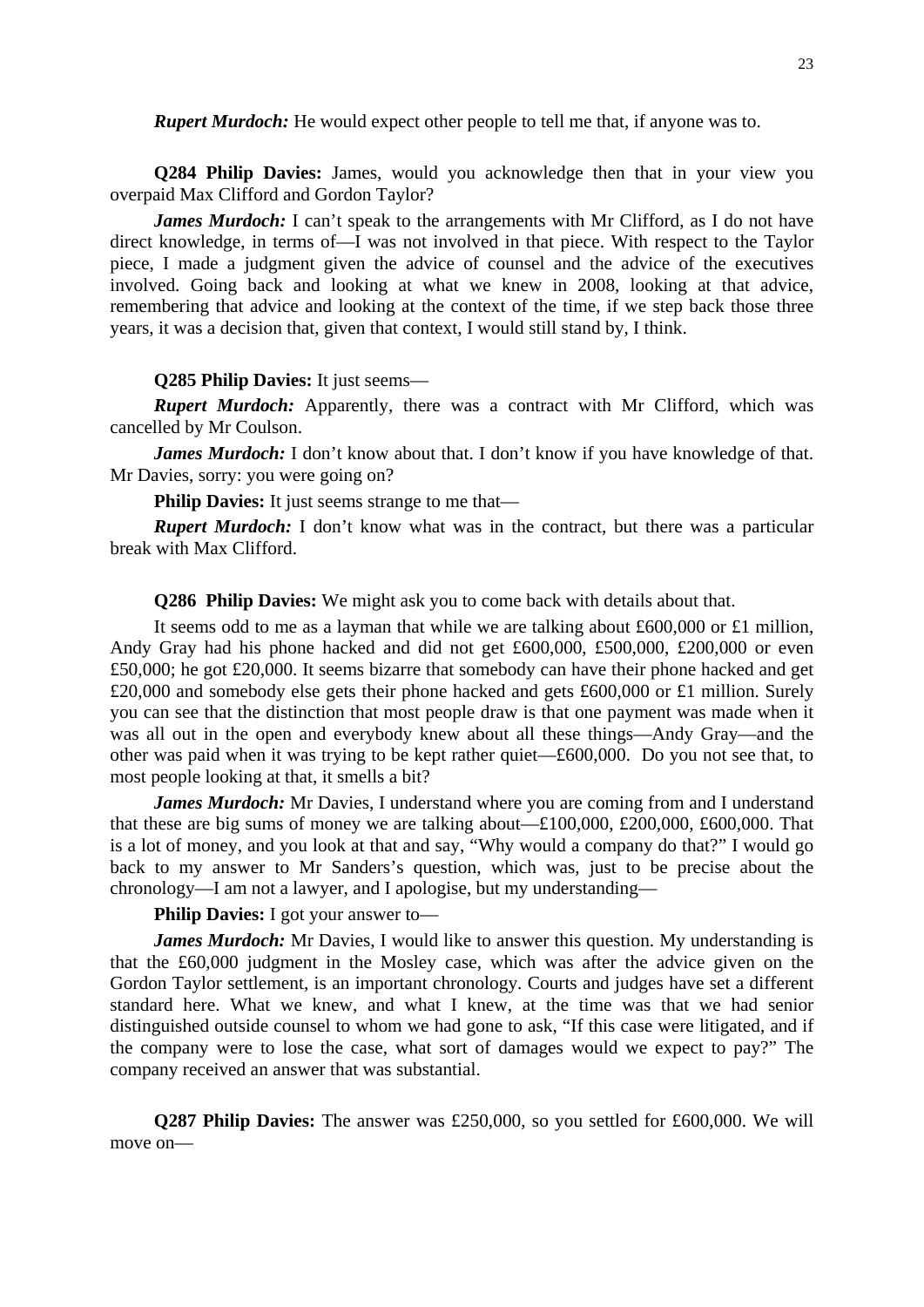*James Murdoch:* It is important to be clear, Mr Davies. I apologise, but it is important to be clear. The £600,000 or £700,000 included damages, legal fees and an estimation of what it would have cost otherwise, because the other side of the negotiation understands this. So it is damages plus cost that gets you to that number. Respectfully, it is important to be clear about that. I agree: they are big numbers.

**Q288 Philip Davies:** I want to concentrate on payments that you have made to your staff. Going back to the trial of Glenn Mulcaire and Clive Goodman, Clive Goodman pleaded guilty to phone hacking, a criminal offence. Did News International pay Clive Goodman's legal fees for his trial?

*James Murdoch:* I want to be clear about the chronology. First, I do not have first-hand knowledge of those times. Remember that my involvement in these matters started in 2008. In 2007, up until December, I was wholly focused in my role as chief executive of a public company. I was not involved in those things.

#### **Q289 Philip Davies:** Who would know?

*James Murdoch:* I can try to answer the first question first. It is customary, in certain instances of employees with litigations, to pay some legal expenses on their behalf to try to bring all the evidence to a court. That has all been done, since I have had any involvement and knowledge of this, in accordance with legal advice about the proper way to do things. But I cannot speak to the 2007 arrangements; I do not have first-hand knowledge of those.

**Q290 Philip Davies:** Again, I will try to help out. Clive Goodman employed the services of a QC called John Kelsey-Fry. I do not know whether you have come across John Kelsey-Fry or whether he is a lawyer whom News International uses a lot.

*James Murdoch:* He is not known to me.

**Q291 Philip Davies:** He is probably one of the most eminent lawyers in the country, certainly one of the most expensive ones. He is the sort-of go-to lawyer for celebrities; I think Steven Gerrard used him fairly recently. It seems odd to me that a journalist on the *News of the World* who is pleading guilty to a crime uses in mitigation probably the most expensive lawyer in the country, which obviously leads most people to suspect that his legal fees were not being paid by himself, but were being paid by News International. Given that he was pleading guilty to a criminal act—phone hacking—which presumably leads to summary dismissal over gross misconduct, why on earth would News International even think or dream about paying the legal fees of someone who was engaged in criminal activity and had committed something that was clearly gross misconduct?

*James Murdoch:* Mr Davies, I do not have any direct knowledge of the specific legal arrangements with Mr Goodman in 2007, so I cannot answer the specifics of that question. What I can say—because I have asked the question as well, more recently than that, with respect to whom the company pays and what contributions to legal fees the company makes, and so on—is that I have been surprised that it is customary in here to sometimes make contributions to the legal costs of either co-defendants or defendants in related matters. This is legal counsel telling me this. I have no direct knowledge of the particular instance that you mentioned, and if you have any additional specific questions about that, perhaps, Mr Chairman, we can follow up with you on that. I am happy to do that.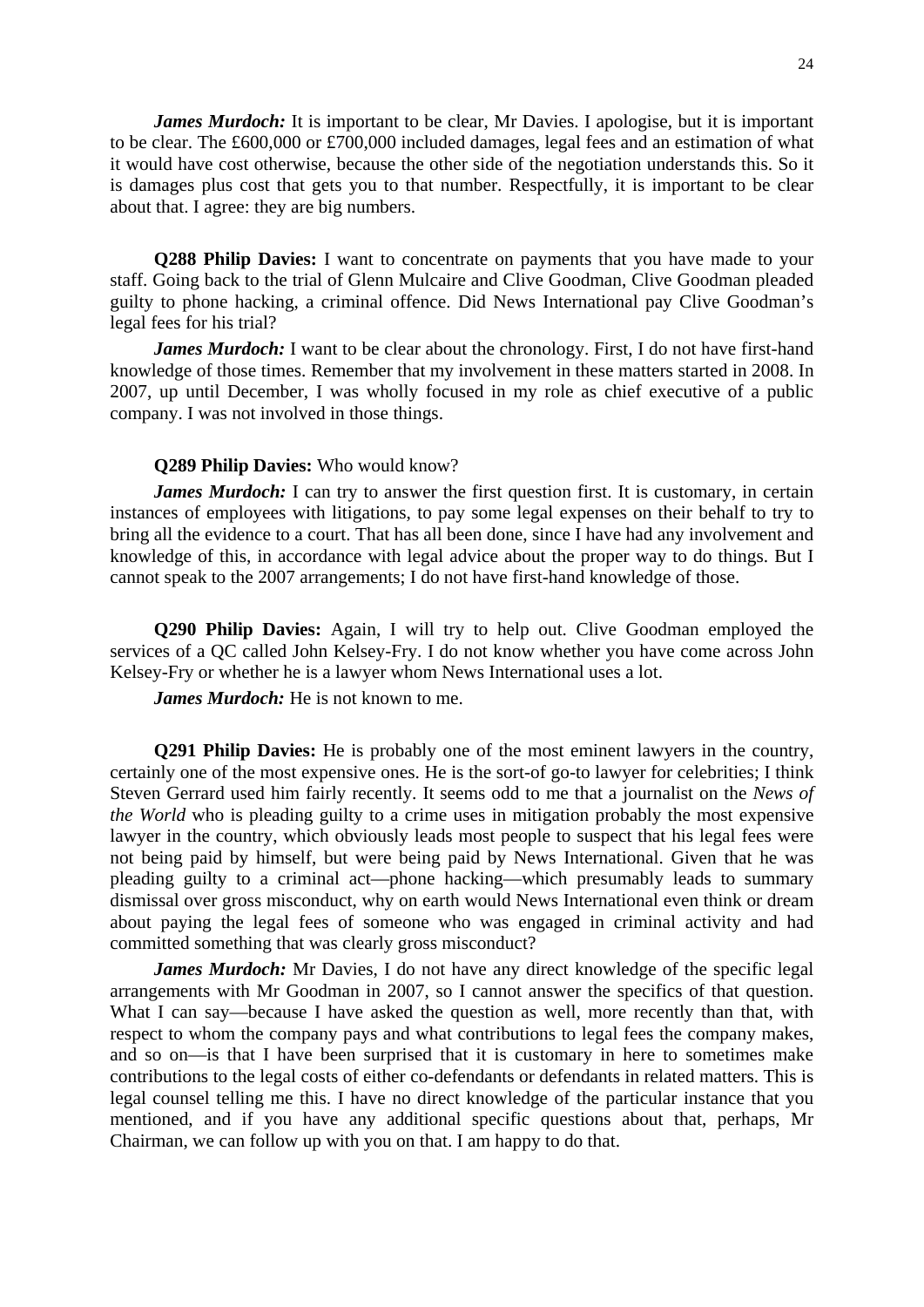**Q292 Philip Davies:** It is all very well, but these are issues that go back some time. I am surprised that you have not followed up on them already. Were any payments made subsequently to Clive Goodman and Glenn Mulcaire after their convictions? Did News International make any payments at all to those two people following their convictions?

*James Murdoch:* I would like to answer that question. I think it is a good question, and it is a specific question. To my knowledge, because allegations were made that legal fees had been paid after that time in 2007 to those people, I asked the question myself and I was very surprised to find that the company had made certain contributions to legal settlements. I do not have all the details around each of those—not legal settlements, sorry; legal fees. I was very surprised to find out that that had occurred.

### **Q293 Philip Davies:** Who authorised them?

*James Murdoch:* They were done, as I understand it, in accordance with legal counsel and the strong advice—

**Q294 Philip Davies:** I did not ask who advised them. Who signed it off? Who at News International agreed to make those payments? Who signed the cheques? Who agreed to make those payments?

*James Murdoch:* I do not know who signed off those payments.

**Q295 Philip Davies:** Well, who would? We talked about corporate governance earlier—you talked about the managing editor. Would you expect the managing editor to have made that decision?

*James Murdoch:* It would have been the management of the legal cases, I would think. I am happy to go back and look at that, but it was not something that came to my attention for approval.

**Q296 Philip Davies:** But who would make that decision?

*Rupert Murdoch:* I would just like to say that figures of that amount would certainly not come before, or have anything to do with, the managing editors.

**Q297 Philip Davies:** It wouldn't? Would it have been above the managing editor or below the managing editor?

*Rupert Murdoch:* It would be above.

James Murdoch: This would have been on legal advice payments made about how to handle litigations. Again, I do not have direct knowledge or details about the current status of those, but I can tell you that I was surprised as you are to find that some of those arrangements had been made.

**Q298 Philip Davies:** Mr Murdoch senior, I seem to be getting further with you, for which I am grateful. Would it have been Les Hinton? Would he have had to sign that off?

*Rupert Murdoch:* It could have been.

**Q299 Philip Davies:** Would have been or could have been? *Rupert Murdoch:* Could have been.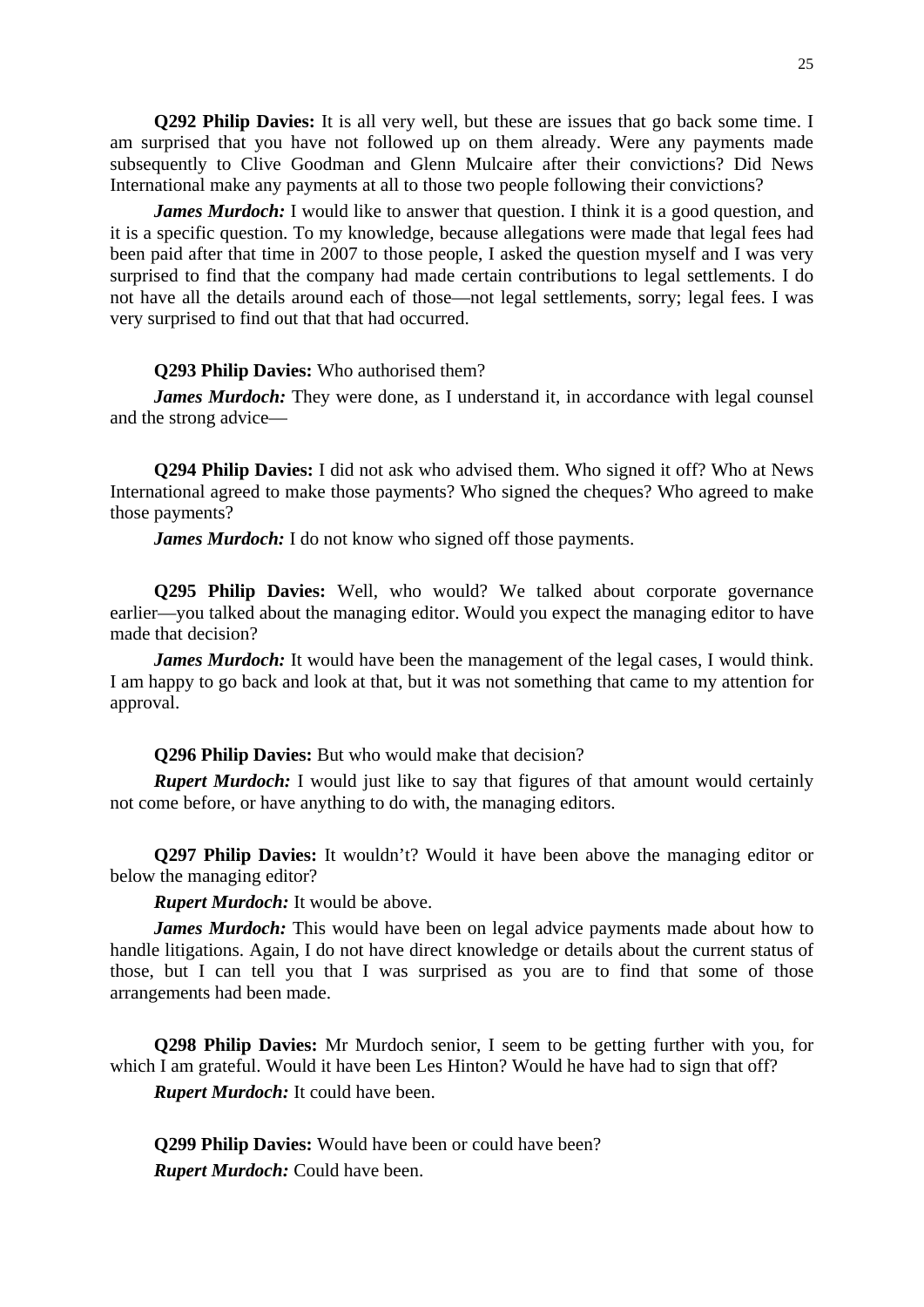**Q300 Philip Davies:** Who else could it have been?

**Rupert Murdoch:** The chief legal officer. Are we talking about signing cheques or approval?

### **Q301 Philip Davies:** Both.

*Rupert Murdoch:* Signing cheques could be the assistant CFO, or someone, but it would be on the instructions of the chief legal officer.

**Q302 Philip Davies:** James, you said that you were not involved in the decision to get rid of Tom Crone. Whose decision was that?

*James Murdoch:* The management of the company at the time.

 **Q303 Philip Davies:** Who?

James Murdoch: Recently, the chief executive Mrs Brooks.

### **Q304 Philip Davies:** It was her decision.

*James Murdoch:* She is the chief executive of the company, and senior-level personnel decisions are made by them.

**Q305 Philip Davies:** Stuart Kuttner left the company either the day, or the day after, allegations were made in *The Guardian* originally about phone hacking. Was that linked? Did he resign? Was he sacked? What happened to Stuart Kuttner, and how did he leave the company?

*James Murdoch:* That I don't know; that would have been at the time a matter for *News of the World*.

*Rupert Murdoch:* It is for you to ask him.

### **Q306 Philip Davies:** Why did Les Hinton resign?

*Rupert Murdoch:* Les Hinton resigned, sadly, last Friday, following Rebekah Brooks's resignation, saying, "I was in charge of the company during this period that we are under criticism for, and I feel I must step down."

**Q307 Philip Davies:** Were either Rebekah Brooks or Les Hinton asked to leave, or did they ask to leave?

*Rupert Murdoch:* They both asked to leave.

 **Q308 Philip Davies:** Why did you not accept Rebekah Brooks's resignation when she first offered it?

*Rupert Murdoch:* Because I believed her and I trusted her, and I do trust her.

**Q309 Philip Davies:** So why did you accept it the second time around?

*Rupert Murdoch:* In the event, she just insisted. She was at a point of extreme anguish.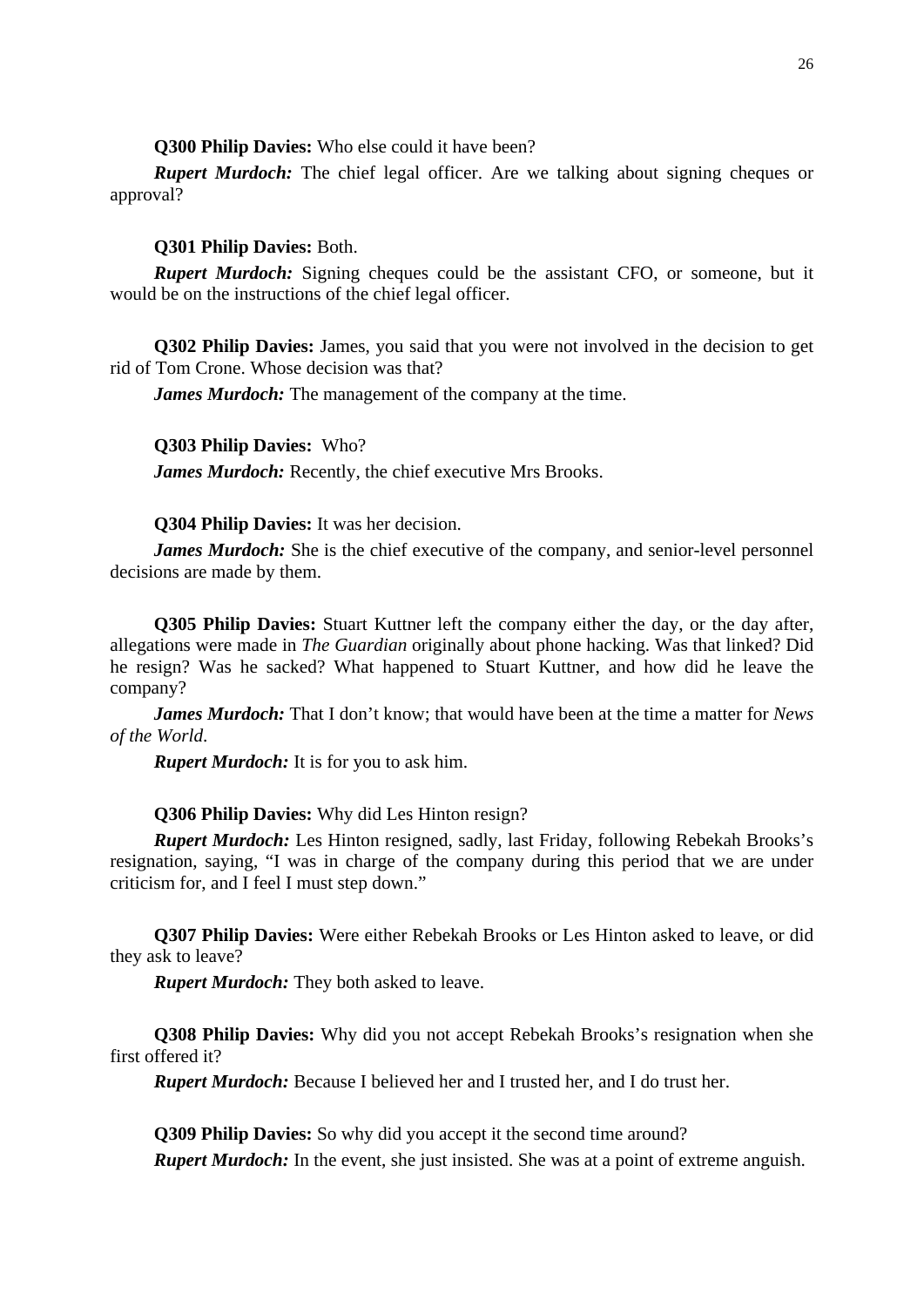**Q310 Philip Davies:** Can you tell us how much all these characters have been paid off? How much have they been given as a financial settlement on their departure from News International?

*Rupert Murdoch:* No, I can't tell you, but in the case of Mr Hinton, it would certainly be considerable, because there would be a pension for 52 years' service, and a great deal of thanks.

**Q311 Philip Davies:** Would it be ten million? Five million? *Rupert Murdoch:* Those are pounds? I do not know—

*James Murdoch:* Those are confidential.

*Rupert Murdoch:* They are certainly confidential.

**Q312 Philip Davies:** Is there any confidentiality in their pay-off that means that they are not supposed to speak about what happened, their time at your company or what they know?

### **Rupert Murdoch:** No.

James Murdoch: Mr Davies, in the settlement or compromise agreement when somebody resigns or leaves the business in circumstances like this, there are commercial confidentiality agreements, but nothing that would stop or inhibit the executive from cooperating fully with investigations, from being transparent about any wrongdoing or anything like that. It is important to note that these agreements are made on the basis of no evidence of impropriety. If evidence of impropriety emerges or was there prior to that departure, you would have a different piece. That is an important point to be clear about.

**Q313 Philip Davies:** It seems on the face of it that the *News of the World* was sacrificed to try and protect Rebekah Brooks' position at News International. In effect, instead of her departure being announced, the *News of the World* was offered up as an alternative to try to deal with the whole thing. Do you now regret making that decision? Do you regret closing the *News of the World* to try to save Rebekah Brooks? In hindsight, do you wish that you had accepted her resignation to start with, so that that paper with a fine tradition could continue and all the people who are now out of work or are struggling to find a job could still be in work?

*Rupert Murdoch:* I regret very much the fate of people who will not be able to find work. The two decisions were absolutely and totally unrelated.

**Q314 Philip Davies:** So when you came into the UK and said that your priority was Rebekah Brooks, what did you mean?

*Rupert Murdoch:* I am not sure I did say that; I was quoted as saying that. I walked outside my flat and had about 20 microphones stuck at my mouth, so I'm not sure what I said.

**Q315 Philip Davies:** You were misquoted, so to speak.

*Rupert Murdoch:* I am not saying that. I just don't remember.

*James Murdoch:* Mr Davies, it is important to remember that the closure of a newspaper with a history of 160-some odd years is a grave and serious matter of regret for us and for the company. But much more serious than that is the violation of privacy, and the hurt that certain individuals at *News of the World* caused to the victims of illegal voicemail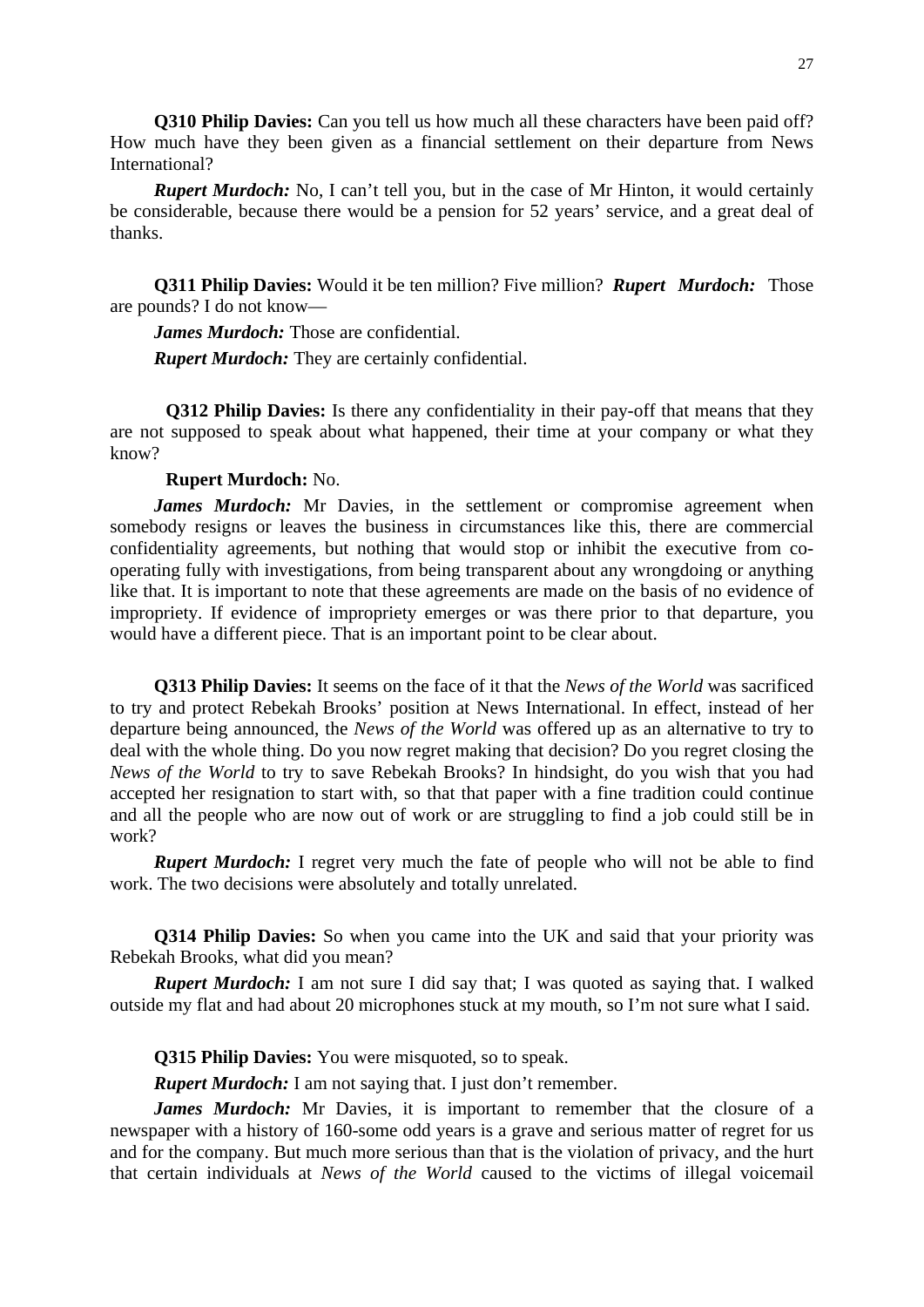interceptions and their families. I can tell you that I advocated at the time that this was the step that we should take. This was a paper and a title that had fundamentally violated the trust of its readers. It was a matter of great regret and real gravity, but under the circumstances and with the bad things that were done at *News of the World* some years ago, it was the right choice for the paper to cease publication.

 It is important to note, and I want to be clear with the Committee on this, that the company is doing everything it can to make sure that we find re-employment, wherever we can, for journalists and staff at the *News of the World* who had nothing to do with any of these issues and who are completely blameless in any of these things. Many have done tremendous work journalistically, professionally and commercially for the business. The company is being as generous as we can under the circumstances, it is being as thoughtful and compassionate as we can for them and their families to get through this, but it is a very regrettable situation, and we did not take it lightly in any way.

**Chair:** You have made that clear. Members, I am going to ask for brevity. I don't want to cut anyone off, but we have some way to go.

**Q316 Paul Farrelly:** I want to return to how John opened the session and the evidence that was given to us previously. Mr Davies omitted to ask one key question. Mr James Murdoch, through all the civil actions, have you—not you personally, but your organisation been paying Glenn Mulcaire's legal fees?

*James Murdoch:* As I said earlier in answer to a question from Mr Davies— *[Interruption.]*

**Q317 Paul Farrelly:** Let's keep it short. Yes or no? It is a yes or no question.

*James Murdoch:* I do not know the current status of this. You asked the question have I paid all Mr Mulcaire's legal fees.

**Q318 Paul Farrelly:** Have you been paying legal fees for Glenn Mulcaire during the course of the civil actions?

*James Murdoch:* I don't know the details of the civil actions, but I do know that certain legal fees were paid for Mr Mulcaire by the company. I was as surprised and shocked to learn that as you are.

**Q319 Paul Farrelly:** Can you understand that people might ask why a company might wish to pay the legal fees of a convicted felon, who has been intimately involved in the destruction of your reputation, if it were not to buy his co-operation and silence?

*James Murdoch:* No, it is not. I can understand that, and that is exactly why I asked the question—when the allegations came out, I said, "How can we? Are we doing this? Is this what the company is doing?" On legal advice—again, I do not want to be legalistic; I am not a lawyer, but these are serious litigations and it is important for all of the evidence from all of the defendants to get to court at the right time. The strong advice was that, from time to time, it is important, and customary even, to pay a co-defendant's legal fees. I have to rest on counsel's advice on some of these serious litigation matters.

**Q320 Paul Farrelly:** Is the organisation still contributing to Glenn Mulcaire's legal fees?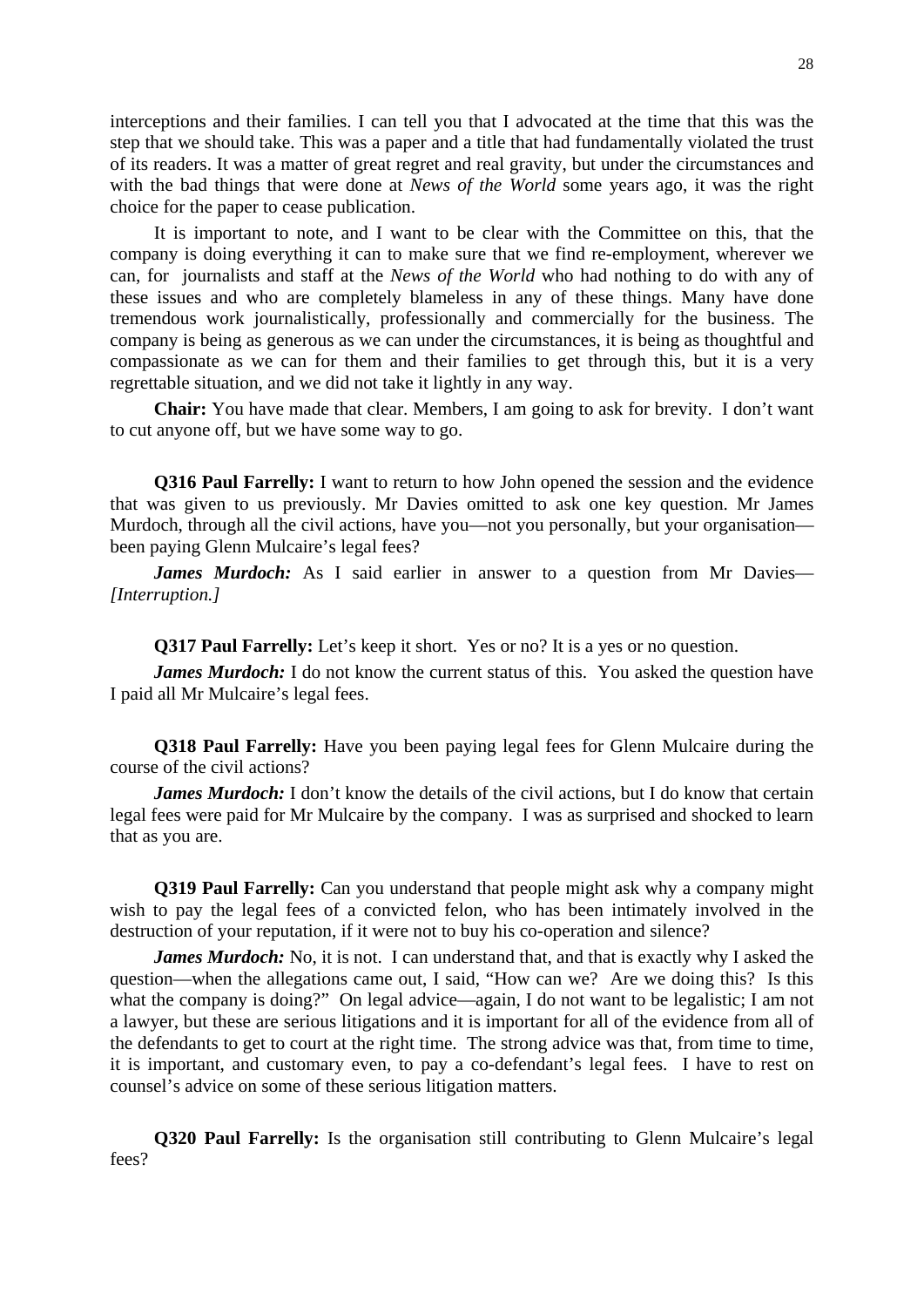*James Murdoch:* As I said earlier, Mr Farrelly, I do not know the precise status of that now, but I do know that I asked for the company to find a way for those things to cease with respect to these things.

## **Q321 Paul Farrelly:** Will you let us know?

*James Murdoch:* I am happy to follow up with the Committee on the status of those legal fees.

**Q322 Paul Farrelly:** This is a serious question, Mr Murdoch senior. Is it not time for the organisation to say, "Enough is enough"? This man allegedly hacked the phone of the murdered schoolgirl, Milly Dowler. Is it not time for your organisation to say, "Do your worst. You behaved disgracefully. We are not going to pay any more of your costs."?

*Rupert Murdoch:* I would like to do that. I do not know the status of what we are doing, or indeed what his contract was and whether it still has any force.

**Q323 Paul Farrelly:** If the organisation is still paying his fees, will you give the instruction now that that should stop?

*Rupert Murdoch:* Provided that it is not in breach of a legal contract, yes.

**Q324 Paul Farrelly:** I want to return to the question of making statements to Parliament without being in full possession of the facts. During our 2009 inquiry, all the witnesses who came to us testified to being intimately involved in, in particular, a huge trawl of e-mails after the arrival of Colin Myler. It seems that, over the past few days, they have been rather quick to try to distance themselves from that investigation, according to some of the quotes in the newspapers. It was stated to us clearly that that trawl, that investigation uncovered no new evidence: it was still a lone rogue reporter. Mr James Murdoch, can you tell us about the file of e-mails, the so-called internal report that was discovered, allegedly we read in the pages of *The Sunday Times*, a great newspaper—in the offices of Harbottle & Lewis. Can you tell us a bit more about when that was discovered, when you first came to know about it and what is in it?

*James Murdoch:* I first came to know about that earlier this year, in 2011.

**Q325 Paul Farrelly:** Can you be more precise about the time? You have a great grasp of knowledge.

*James Murdoch:* It would have been in the spring time. I do not remember the exact date when I was told about it.

### **Q326 Paul Farrelly:** Before April?

*James Murdoch:* It would have been April or May. I can try to find meeting schedules and what not and come back, but it was a few months ago. I can speak a little bit to it, but as to the activity that was carried out in 2007, again I piece this back together from the past—it was before any of my involvement. At the company at the time that I think you are referring to, there was an unfair dismissal case that was brought by Mr Goodman and that was the basis for conducting—it was right about the time of the convictions. It was all in that period of time.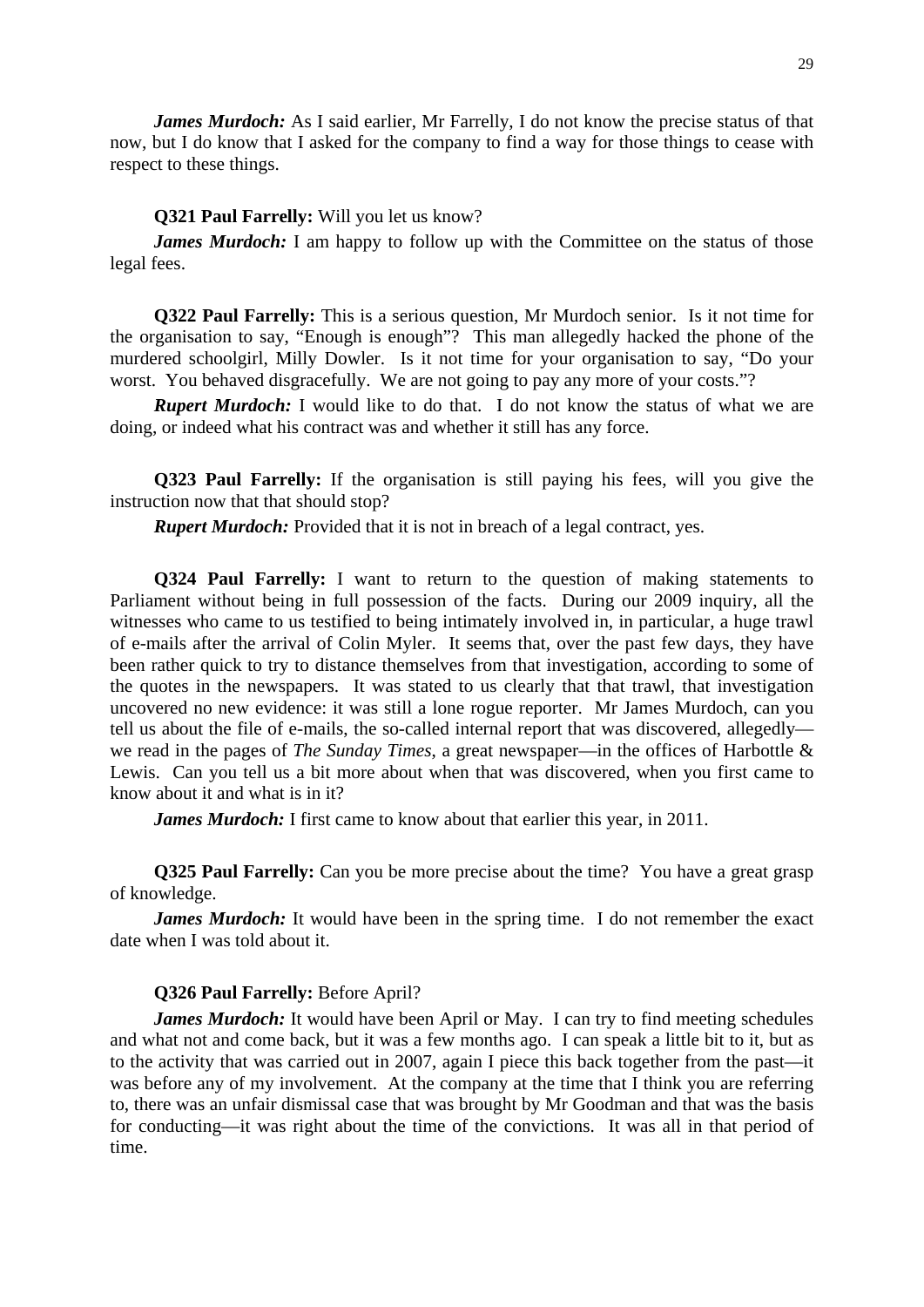**Q327 Paul Farrelly:** That was what we inferred, as stated in our report last year, despite the assurances as to the other motivations.

*James Murdoch:* It was right at the time Mr Myler had come in. Codes of standard had been talked about—this was before my time—all of the 2007 business was there, and an investigation was done, or a fact-finding piece around this. Outside counsel was brought in it was Harbottle & Lewis—by the company at the time. I understand that the legal executives—I think it was Mr Chapman at the time, along with Mr Myler, who testified to this effect—took a report. From then, the opinion was clear that as to their review, there was no additional illegality in respect of phone hacking in that file. As to their review, that opinion was clear. The company really rested on a number of things from then on. I certainly know that in 2009, when additional allegations came in the summer, the company really rested on a handful of things.

**Q328 Paul Farrelly:** We know this. I want to move right up to date to what was discovered in the offices of Harbottle & Lewis and when it was discovered.

*James Murdoch:* In 2010, after the civil litigations had put a spotlight on or unearthed, if you will, to us, to the company, additional new evidence and new information that had not been there before and the police investigation started off, one of the things that was gone back and looked at—I suppose it was in the spring, by senior people at News International—was that file. It was re-looked at; it was opened up and looked at, and it was very rapidly brought to our attention that this was something that would be—

**Q329 Paul Farrelly:** When did this happen? When was this looked at?

*James Murdoch:* Again, this is between May and—April, May and June in that period.

**Q330 Paul Farrelly:** Who looked at it first? It was reputedly Will Lewis.

*James Murdoch:* The people managing the work on behalf of News International from early this year have been led by Mr Lewis. That is correct.

**Q331 Paul Farrelly:** What is in that file? It has been reported as a collection of 300 emails, or a loose-leaf binder—what is it?

*James Murdoch:* As you know, there is an ongoing criminal investigation. I think it would be wrong of me to talk about specific information or evidence that is subject to and could make problems for the police in doing the important work that they are currently doing.

**Q332 Paul Farrelly:** I don't think it is going to cause problems for the police if you tell us whether it is A4, foolscap, e-mails, in a ring binder, loose-leaf—what is it?

*James Murdoch:* It is paper. I think there are some e-mails, some documents—

#### **Q333 Paul Farrelly:** Have you read it all?

*James Murdoch:* I have not read it all, but some e-mails, some things in it have been shown to me.

**Q334 Paul Farrelly:** What was your reaction? Was there an expletive that you used when you first read some of these e-mails?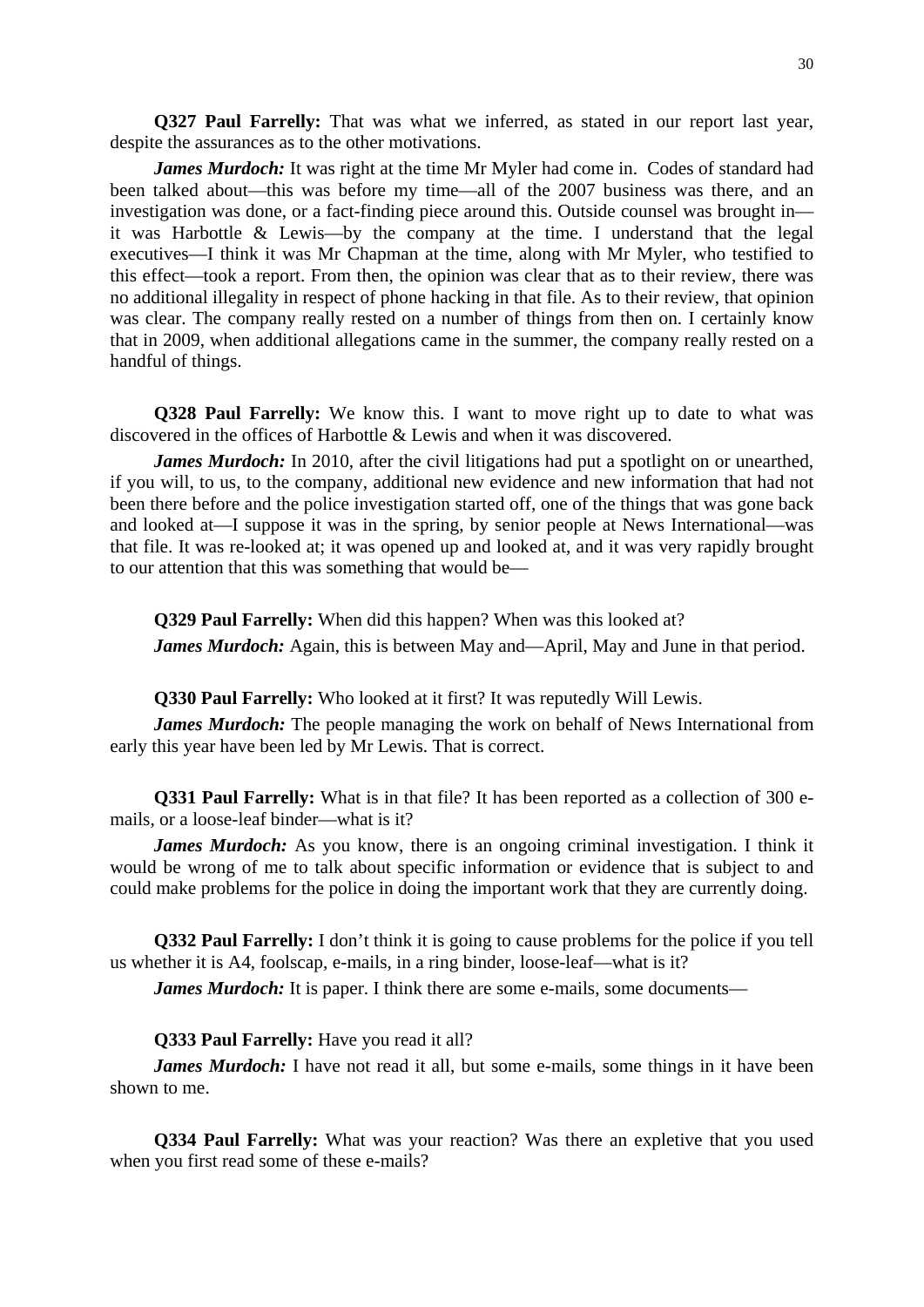*James Murdoch:* I try not to utter expletives.

**Q335 Paul Farrelly:** But when you do—occasionally, when you do.

*James Murdoch:* My reaction immediately was to agree with the recommendation of the executives involved, which was that this was something that we should bring to the attention of the police with respect to their ongoing investigations, and perhaps new ones.

**Q336 Paul Farrelly:** When was it given to the police? It has been reported as 20 June.

*James Murdoch:* I believe it was in June, after we informed the board of the company as well.

**Q337 Paul Farrelly:** That date is accurate. James Murdoch: I believe it was June, yes.

**Q338 Paul Farrelly:** *The Sunday Times*—a great newspaper—painted a picture on 10 July, from this file, that a cabal of six so-called gatekeepers on the news desk dealt with Glenn Mulcaire. It named them as Alex Marunchak, Greg Miskiw, Clive Goodman, Neville Thurlbeck, James Weatherup and Ian Edmondson. Do you recognise that summary from the file that you have had a look at?

James Murdoch: Mr Farrelly, respectfully, I would ask you to please understand that detailed questions about any of the evidence or information that we have passed to the police in relation to their ongoing criminal inquiries are difficult for me to answer. I would appreciate it if we could allow the police to undergo the important work that they are undergoing. There is a process that is important. We are co-operating with it. We are providing information on a regular basis—the company is providing information on a regular basis, as needed by the police. I really believe that we have to allow the police to conduct their investigation and hold the people who did wrong to account in this area.

*Rupert Murdoch:* If we were to comment on anything now, it could result in guilty people—

**Q339 Paul Farrelly:** I fully understand that. I will respect that. Clearly, the descriptions in the press—they are on the record, including in *The Sunday Times*—mention that the emails implicate Andy Coulson in knowledge of payments to the police, but I would not expect you to comment on that.

 I will turn to the Harbottle & Lewis letter that was provided to us by Rebekah Brooks as evidence during our inquiry that this trawl of e-mails had produced nothing more. That letter from Lawrence Abramson, then senior partner of Harbottle & Lewis, mentioned that e-mails of Andy Coulson, Stuart Kuttner, Ian Edmondson, Clive Goodman, Neil Wallis and Jules Stenson had been reviewed and that nothing had come to light that contradicted that it had been a lone, rogue reporter working with Glenn Mulcaire. Knowing what you know now from the other evidence you have discovered, have you looked back in detail at the basis on which Harbottle & Lewis wrote that letter and why they gave such a clean bill of health?

*James Murdoch:* All I can say is that, having looked at some of the things in that and the advice of the senior people inside the company who looked at that more recently, it was the company's view, self-evidently, that it was right to bring this to the attention of the police and go forward. That opinion from the counsel was something that the company rested on. It was a clear opinion about a review that was done around those records, and in conjunction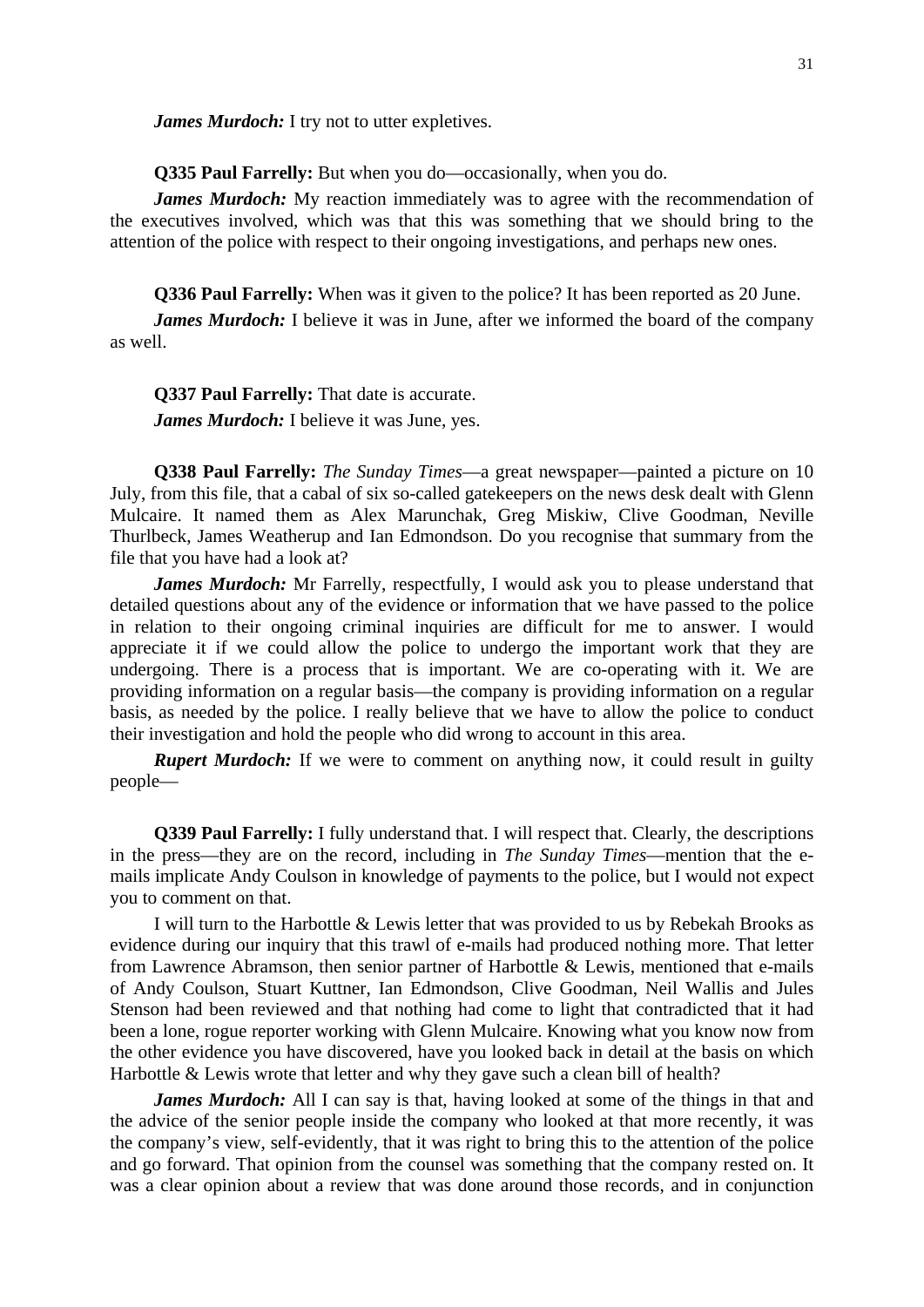with the police continuing to say that there was no new evidence and that there was no reason to open a new investigation, and in conjunction with the PCC saying that it had done its review and its inquiry and that there was nothing new there, it was viewed that it was a settled matter. It was only when new evidence emerged that those three things began to be undermined.

 **Q340 Paul Farrelly:** In a follow-up to the session, could you provide us with the instructions that were given to Harbottle & Lewis, as well as the extent of the information that was given to them out of the totality of information that was available? That information would help us conclude what really happened.

*James Murdoch:* If additional detail is required around those legal instructions, we will consult and come back to the Chairman with a way to satisfy you with the information that you'd like to have.

**Q341 Paul Farrelly:** Clearly, we spotted in our report that this view coincided not so much with Mr Myler's arrival, but with the timing of the industrial tribunal actions that Clive Goodman and Glenn Mulcaire were planning. That begged the question of why these six individuals were named in there. Do you know why it was limited to these six individuals?

*James Murdoch:* Why it was limited to those six individuals, I don't know. I was not there at the time and I cannot tell you the circumstances and the conversations that people had with Harbottle & Lewis or the terms of reference of that, but it had been viewed after the fact that it had been a thorough look at information, and based on that review, that opinion was issued.

**Q342 Paul Farrelly:** Neville Thurlbeck is one omission that immediately jumps out.

James Murdoch: Again, in hindsight we can all say, "If somebody had looked at this," or, "If somebody had known something that was not known at the time," but I cannot comment on why the terms and the scope were what they were.

**Q343 Paul Farrelly:** The proceedings by Goodman and Mulcaire for unfair dismissal, notwithstanding their criminal conviction, clearly never saw the light of day because they were settled beforehand, so we do not know what they were planning to serve on you. Do you know what sorts of allegations they were making? We can only imagine that they were saying that such-and-such a person knew and such-and-such a person knew. Have you satisfied yourself about what allegations they were making?

*James Murdoch:* Many of the individuals you mentioned are currently subject to criminal investigation and some of them have been arrested recently. These are important matters for the police. It is important that I do not stray into or that I am not lead into commenting specifically about individuals or allegations made in the past.

**Q344 Paul Farrelly:** The question was whether you had satisfied yourself about what Clive Goodman and Glenn Mulcaire were alleging in the discussions and negotiations that led up to the settlements, if they brought industrial tribunal proceedings against you. That was the question: not about what they were alleging, but whether you have satisfied yourself about what they were alleging.

*James Murdoch:* As to Glenn Mulcaire, I am not aware of allegations at the time and other things. As to Goodman—again, this was in 2007, before I was there—it is my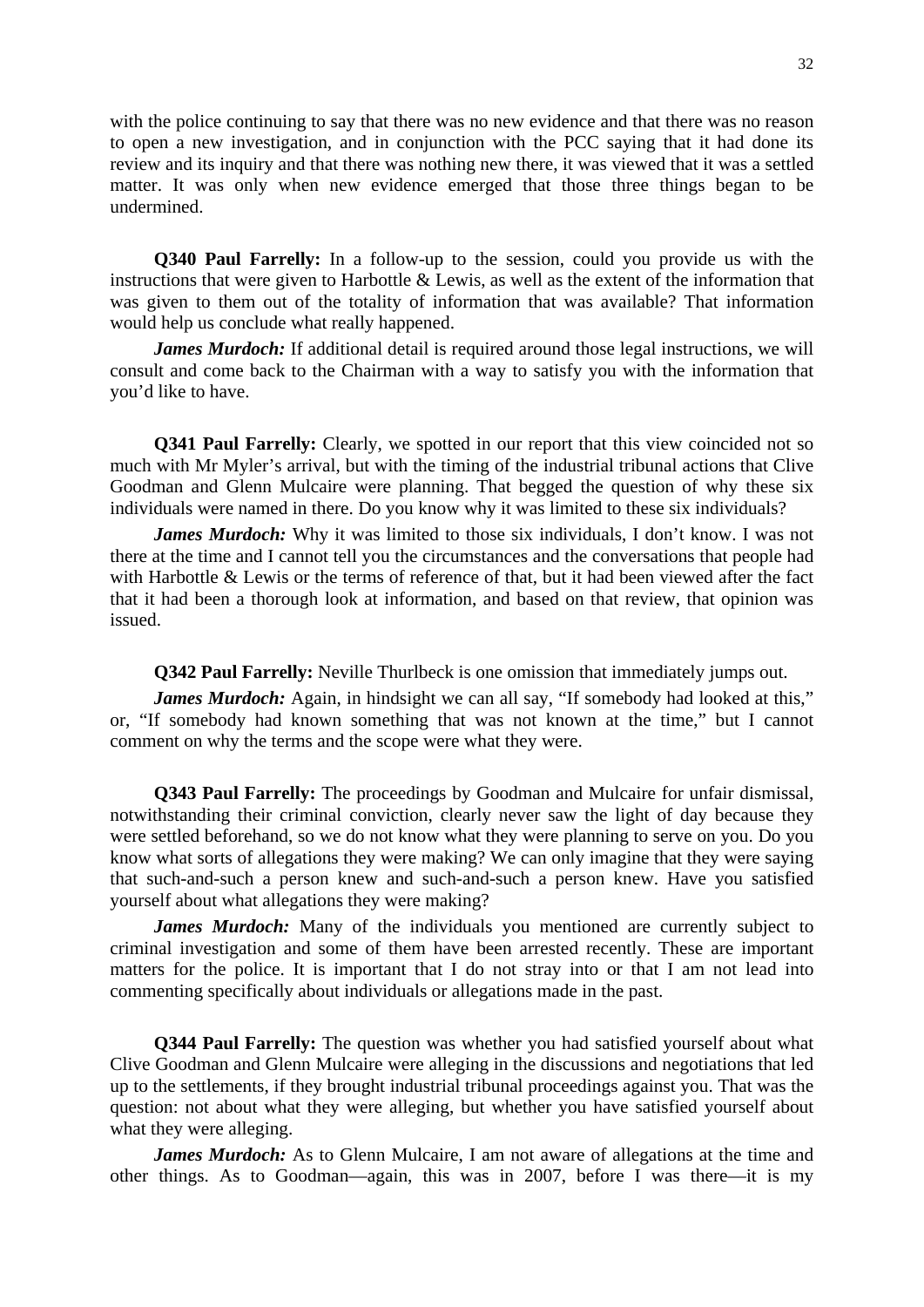understanding that that is what Harbottle & Lewis were helping to deal with, and that that opinion did satisfy the company at the time and we, the company, rested on that opinion for a period of time.

**Q345 Paul Farrelly:** I take it you would like to take the opportunity to withdraw this letter as an accurate portrayal of what really went on at the *News of the World*.

*James Murdoch:* Is that the letter of—

**Q346 Paul Farrelly:** It is the Harbottle & Lewis letter.

*James Murdoch:* I am glad you have asked about it, actually, because it is a key bit of outside legal advice from senior counsel that was provided to the company, and the company rested on it. I think it goes some distance in explaining why it has taken a long time for new information to come out. I would say, Mr Farrelly, it was one of the bases for, if you will, the sort of pushback that the company made against new allegations. It was one of the pillars of the environment around the place that led the company to believe that all of these things were a matter of the past and that new allegations could be denied.

**Q347 Paul Farrelly:** Again, the question was different, Mr Murdoch. I asked you whether this letter, which is still lying on the record as evidence given to this Committee, has not, for whatever reason—no doubt, you will say it is to do with the criminal investigation been withdrawn. Would you like to withdraw it?

James Murdoch: Respectfully, I am not aware of the legal technicalities of withdrawing that or of submitting it on the record. I think it is a relevant document in trying to understand how News International was thinking at the time.

**Paul Farrelly:** We will ask you the question when—

*James Murdoch:* I would say no, but I can come back after taking counsel and seeing if it is a better idea to do it.

**Q348 Paul Farrelly:** I want to wind up, but I have a few more questions. As you have described it, and as Colin Myler described it, the e-mail investigation was carried out by the IT department and it was overseen by the director of legal affairs, Jon Chapman, and the human resources director, Daniel Cloke. Is that your understanding?

*James Murdoch:* Pardon me, what was the question? Is it my understanding that—?

**Q349 Paul Farrelly:** The investigation itself, which you and Colin Myler have described to us, was carried out by the IT department and overseen by the director of legal affairs, Jon Chapman, and the human resources—personnel—director, Daniel Cloke. Is that an accurate description?

*James Murdoch:* That is my understanding.

**Q350 Paul Farrelly:** Can you tell us why Jon Chapman has left the organisation?

*James Murdoch:* Jon Chapman and the organisation decided it was in mutual interest to part ways. I think one of the pieces here as well is for the company to move forward—I think this is important—and even if there is no evidence of wrongdoing or anything like that, and no evidence of impropriety, many individuals have chosen that it is time to part ways. I was not involved with the discussions with Mr Chapman.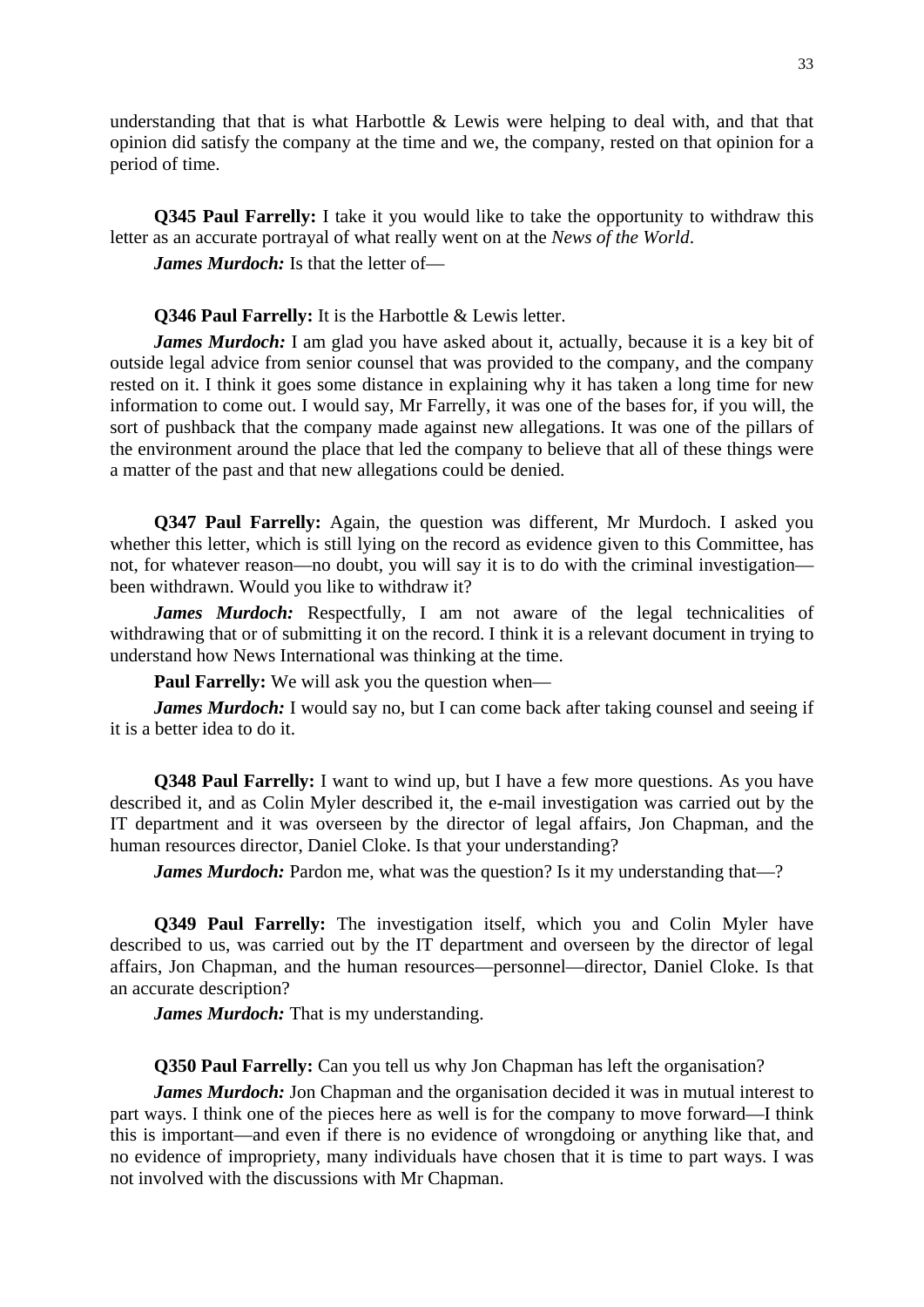**Q351 Paul Farrelly:** You have no evidence of any complicity by Mr Chapman to cover up the existence of the file that was belatedly discovered.

James Murdoch: I do not have that.

**Q352 Paul Farrelly:** Can you tell us the employment status of Daniel Cloke?

*James Murdoch:* Mr Cloke left the company some time ago and I don't know what his employment is. He is not in the business. He was the director of human resources for a number of years—not that many, actually; I am not sure—but left over a year ago. I can follow up that status with you.

**Q353 Paul Farrelly:** Okay. Referring just very quickly to the witnesses who came to us, again in respect of the file that you discovered this year, regarding Les Hinton, when did he first become aware of this collection of e-mails and paper, as you called it, that clearly rendered the evidence given by him to us misleading? When did he know?

*James Murdoch:* I cannot speak to Mr Hinton's knowledge. Are you referring to 2011 or 2007?

**Q354 Paul Farrelly:** The document that was left—

James Murdoch: In 2007. I cannot speak to his knowledge, but I know that Mr Hinton was aware of the work that had been carried out, and I think he has testified to this Committee to that effect.

**Q355 Paul Farrelly:** Mr Murdoch senior, have you asked Les Hinton whether he knew about this document?

*Rupert Murdoch:* No.

**Q356 Paul Farrelly:** Why not?

*James Murdoch:* Which document are you talking about, Mr Farrelly?

**Q357 Paul Farrelly:** The document that you discovered in April or May in the offices of Harbottle & Lewis.

*James Murdoch:* I have not asked him, but I also think—as he has testified—that he, as Chief Executive of News International at the time, would not have been expected necessarily to read x-hundreds or thousands of emails, but would rely on the opinion of counsel about what they had done.

**Q358 Paul Farrelly:** Was Colin Myler aware of that evidence lying with Harbottle & Lewis?

*James Murdoch:* I cannot speak to other individuals' knowledge in the past. I simply don't know.

**Q359 Paul Farrelly:** Would Tom Crone?

*James Murdoch:* I simply cannot speak for them.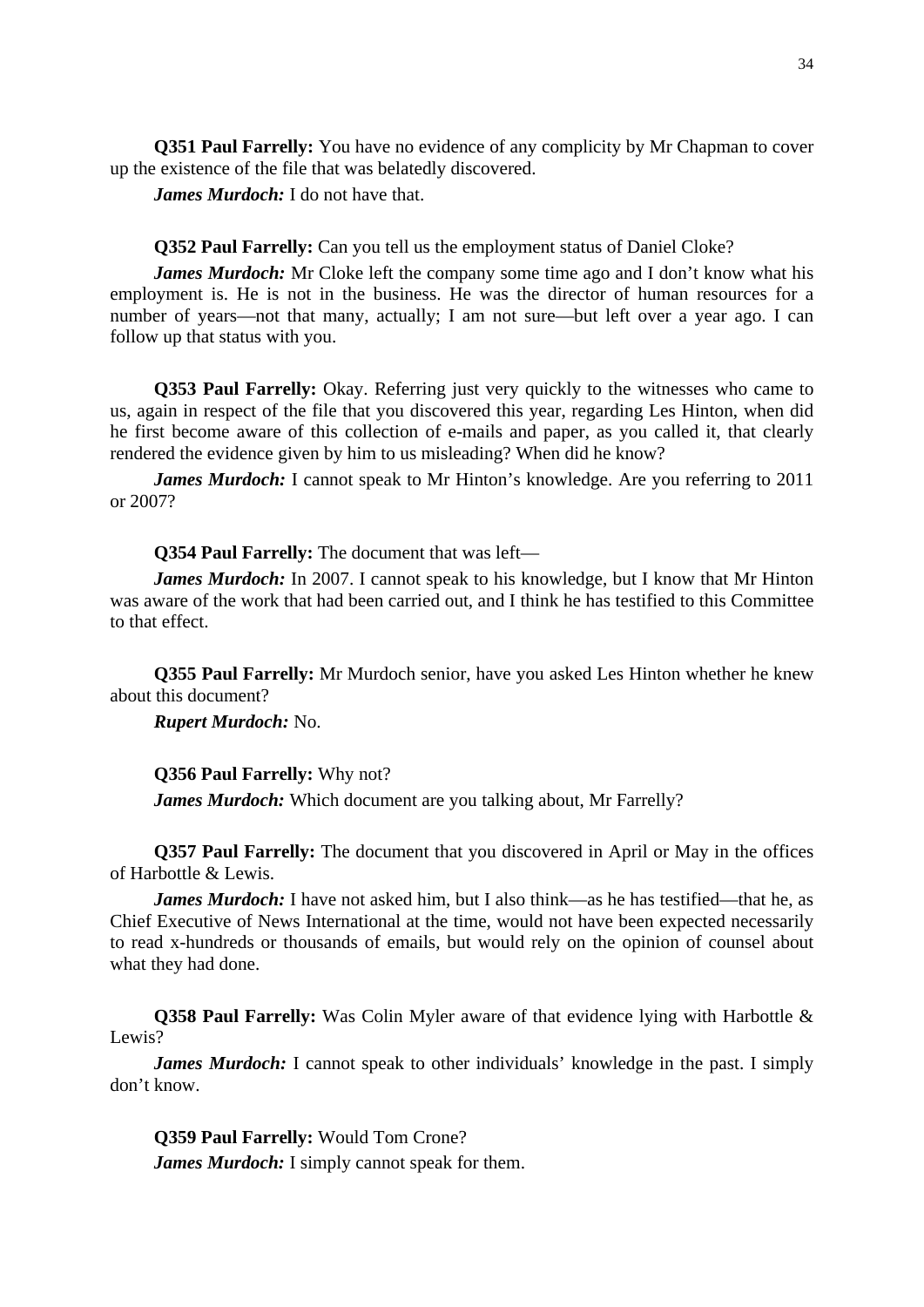### **Q360 Paul Farrelly:** And Stuart Kuttner?

*James Murdoch:* The same goes, Mr Farrelly. I simply can't speak for them.

### **Q361 Paul Farrelly:** And Rebekah Brooks?

*James Murdoch:* I simply cannot speak for their knowledge. I know that Mrs Brooks, when she was Chief Executive, was one of the people who brought it to my attention as a new thing.

**Q362 Paul Farrelly:** I am just going to wrap up this questioning. We are left now in a situation where you, having looked into this affair and co-operated with the police, cannot tell us who lodged the file with Harbottle & Lewis, who was aware of its contents, and who kept you from being in full possession of the facts—evidence that is clearly now being submitted to the police, but that clearly contradicts all the assurances that we were given, not in one but two Select Committee inquiries. I hope you would agree that that, frankly, is unsatisfactory.

*James Murdoch:* Mr Farrelly, I can say that the company at the time engaged an outside law firm to review a number of these e-mails. They were provided to the law firm, as I understand it. They were reviewed and an opinion was issued to the company based on that review by a respected law firm. The opinion was clear and the company rested on that. I cannot speak to individuals' knowledge at different times, because I don't know. What I do know is that the company rested on that, rested on the fact that the police told us that there was no new evidence and no reason for a new investigation, and rested on the opinion of the PCC that there was no new information and no reason to carry it further. It was not until new evidence emerged from the civil litigations that were going on that the company immediately went to the police, restarted this, and the company has done the right thing in that respect.

**Q363 Paul Farrelly:** That was evidence lying in your lawyers' possession all the time. It is not simply evidence that emerged through litigation.

*James Murdoch:* The Harbottle report was re-looked at in conjunction with the new and restarted criminal investigation. These are serious matters and we take them seriously. When it was looked at and it was deemed that these things would be of interest to the police, we immediately brought in additional counsel—Lord Macdonald, whom you mentioned earlier, Mr Farrelly—to help advise the company on the appropriate way forward in terms of full transparency and co-operation with police investigations. The company took those matters seriously.

**Q364 Paul Farrelly:** I have two questions for Mr Murdoch senior. I have just painted a situation where we are now here not knowing who at News International and the *News of the World* was complicit in keeping that file containing however many bits of paper. We are nowhere nearer knowing who knew what and when about that file—evidence that clearly not only contradicts statements given to the Select Committee, but evidence that it would appear led your closest and trusted aide over many years, Les Hinton, to give misleading evidence. Do you find that a satisfactory state of affairs?

*Rupert Murdoch:* No, I do not.

**Q365 Paul Farrelly:** What do you think the company should do about it in a follow-up to this Select Committee inquiry?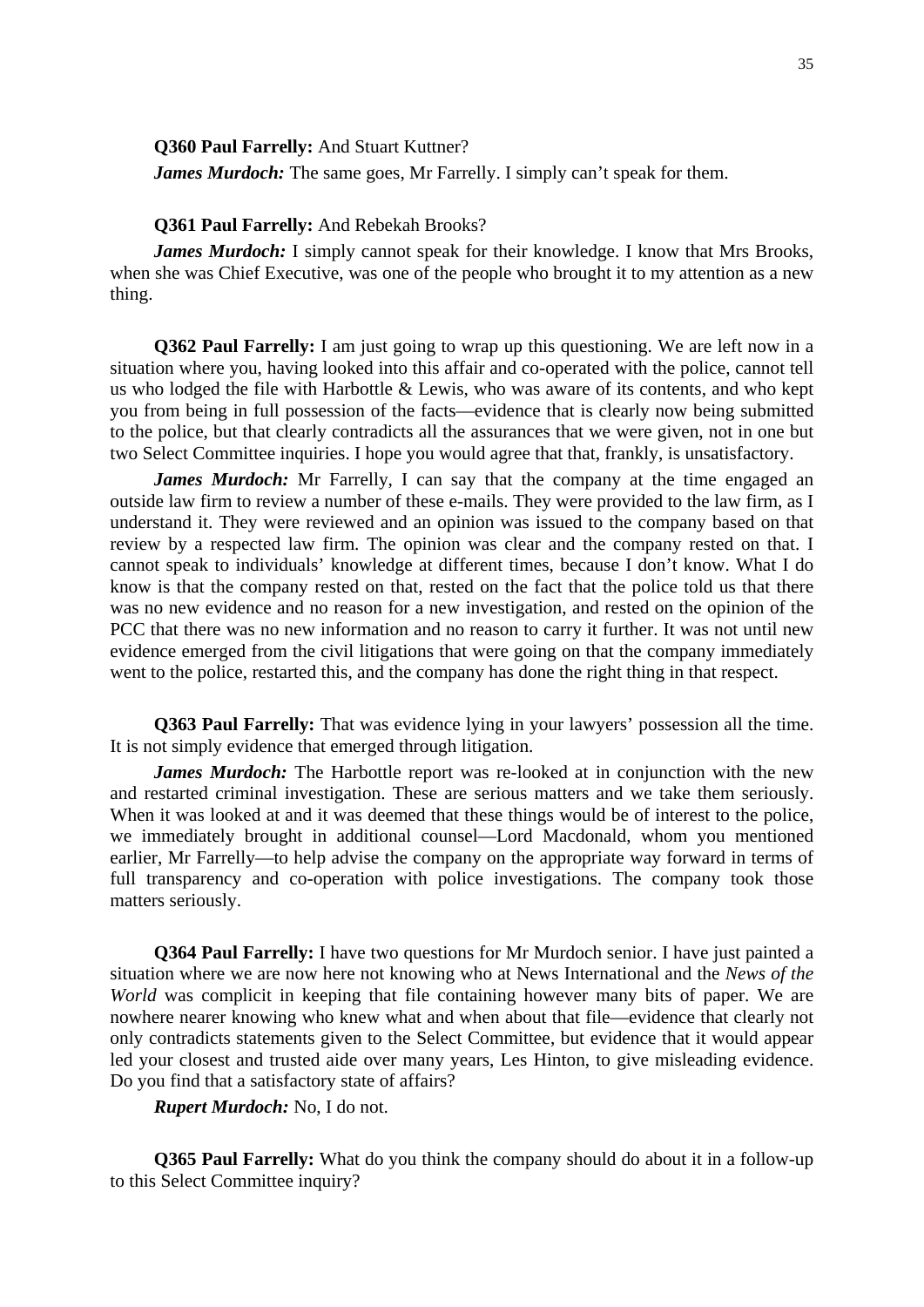*Rupert Murdoch:* Mr Chapman, who was in charge of this, has left us. He had that report for a number of years. It wasn't until Mr Lewis looked at it carefully that we immediately said, "We must get legal advice, see how we go to the police with this and how we should present it," etcetera.

*James Murdoch:* My understanding was that the file was with the lawyers—it was with the law firm—and there would have been no reason to go and re-look at it. The opinion of it was very clear based on the review that was done. As soon as it was in a new criminal investigation, it was deemed appropriate to look at it and that was immediately done.

**Q366 Paul Farrelly:** Mr Murdoch, you either haven't grasped the point or you are not reading your own newspapers in the form of *The Sunday Times.* My final question: given the picture that has been painted of individuals on the news desk acting as gatekeepers for a private investigator, do you think it is possible at all that editors of your newspaper would not have known about these activities? Do you think it is remotely possible?

*Rupert Murdoch:* I can't say that, because of the police inquiries and, I presume, coming judicial proceedings. That is all I can tell you, except it was my understanding—I had better not say it, but it was my understanding—that Mr Myler was appointed there by Mr Hinton to find out what the hell was going on, and that he commissioned that Harbottle  $\&$ Lewis inquiry. That is my understanding of it; I cannot swear to the accuracy of it.

# **Paul Farrelly:** Thank you.

 **Chair:** I appeal for brevity, because we have been going for two hours now.

**Q367 Alan Keen:** I will be as brief as I can. To James Murdoch, it is a mystery to us how Sunday newspapers are run. I am very familiar with the engineering industry. Could you try to paint a picture of a week's operation at the *News of the World?* At what period were you closely involved in controlling the *News of the World?* 

*James Murdoch:* My involvement in the business is overseeing the region of Europe and Asia. Just to be clear, in 2008, starting in the middle of December 2007, I was chief executive for Europe and Asia, our European television business and our Asian television business as well as our UK publishing business, one title of which is the *News of the World*, so I cannot say that I was ever intimately involved with the workings of the *News of the World*.

**Q368 Alan Keen:** What results would come to you within seven days of publication? Presumably, the sales and the advertising income, and you would judge the newspaper on its profitability week by week. I know that Rupert Murdoch is far removed from that, but when you were in close proximity—

*Rupert Murdoch:* I certainly get that from all over the world, every week.

*James Murdoch:* These are enterprises; and sales, advertising figures and personnel numbers are relevant. Managers look at those things.

**Q369 Alan Keen:** We understand from questions that have been answered already that when it comes to legal issues—settlement of claims—that is taken outside the day-to-day management of the newspaper. That is right, isn't it?

*James Murdoch:* Each group of companies or titles will have their own legal executives who deal with things such as libel, or other things. They will try to check that something does not go into the paper that is going to be wrong; sometimes that is gotten right, and sometimes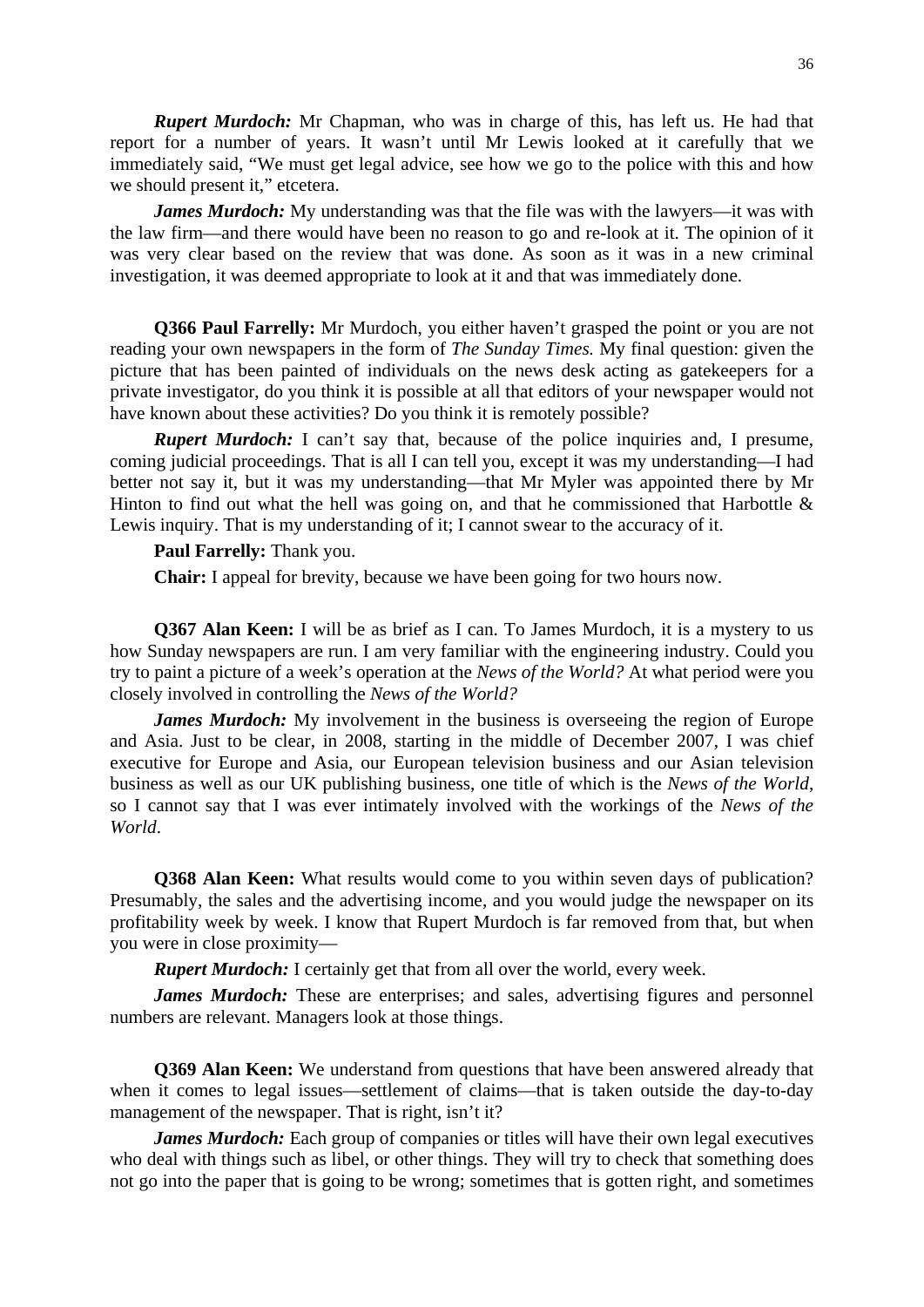it is wrong. Each has its own legal resource and the managing editor's office is very involved in those things as well as the counsel's office in the newspapers.

*Rupert Murdoch:* To give you an example of my son's typical week, it could well have been a day in Munich, or a day in Sky Italia where he had a particularly difficult situation with a particularly tricky competitor, if I may say so. He had a lot on his plate.

**Q370 Alan Keen:** I will leave some of the more mundane issues. It became clear from the first couple of questions to you, Rupert Murdoch, that you have been kept in the dark quite a bit on some of these real serious issues. Is there no—

*Rupert Murdoch:* Nobody has kept me in the dark. I may have been lax in not asking more, but it was such a tiny part of our business.

**Q371 Alan Keen:** I understand that, but obviously you have come to this point—you would not be here if it was not extremely serious.

*Rupert Murdoch:* It has become extremely serious.

**Q372 Alan Keen:** Are there no written rules that certain things have to be reported straight to the very top. It sounds as if there are no such rules; it is left to the trust—

*Rupert Murdoch:* Anything that is seen as a crisis comes to me.

*James Murdoch:* Mr Keen, may I? It is important to know that there is a difference between being kept in the dark, and a company that is a large company, the management of which is delegated to managers of different companies within the group, and so on and so forth. To suggest that my father or myself were kept in the dark is a different thing from saying that the management and the running of these businesses is often delegated either to the chief executive of a different company, an editor, a managing editor or an editorial floor, and decision making has to be there.

 There are thresholds of materiality, if you will, whereby things have to move upstream, so something has to be brought to the attention. From a financial threshold point of view, we addressed that earlier with respect to the out-of-court settlement with Mr Taylor. But from the standpoint of things like alleged criminality, violations of our own code of conduct and things like that, those are things that the company's internal audit function—the audit committee, as well as the senior executives of the committee—expect to be made aware of, as they were in the case of the criminal prosecutions in 2007.

**Q373 Alan Keen:** Whatever efforts were made and whatever rules there were, News International has reached a crisis point, otherwise you would not be here today and the *News of the World* would not have been closed. Who really is responsible? Who do you hold responsible for that failure? You are saying that people should have told you. No, you are really saying to us now not that they should have told you, but that you let them get on and manage it, but they should have told you, shouldn't they? What has gone wrong?

*James Murdoch:* Mr Keen, that is a good question. But that is not to say that we are saying—and I am not saying—that somebody should have told me. To my knowledge, certain things were not known. When new information came to light with respect to my knowledge of these events—to my understanding, when new information came to light—the company acted on it. The company acted on it in a right and proper way, as best the company could, but it is difficult to say that the company should have been told something if it is not known that a thing was a known fact to be told.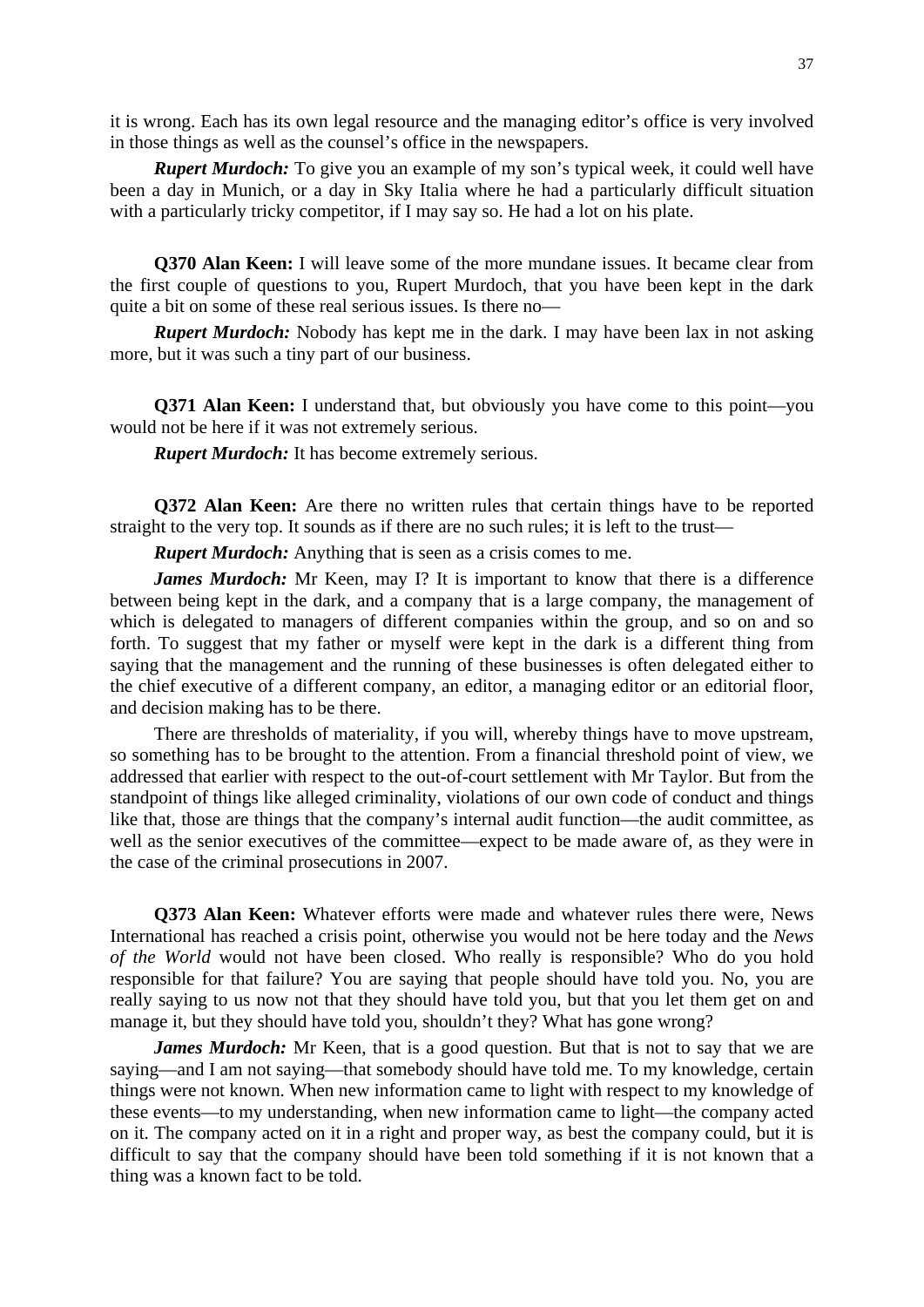I have been asked today about what other people knew when, and I can only rest on what they have told me or what they have told you in previous hearings. I understand completely your frustration about this. You can imagine my own frustration in 2010, when the civil litigation came to a point where these things came out, to suddenly realise that the pushback or the denial of the veracity of allegations that had been made earlier, particularly in 2009, had been too strong. That is a matter of real regret, because all the facts were not known when that was done. That is a matter of deep regret, and it is why we are here with you today, trying to be as transparent as we possibly can.

**Q374 Alan Keen:** This is, I suppose, really a rhetorical question—I am sure your answer will be what I expect—but it is admirable that you have had such long-term employees who, I am sure, have become very close friends over the years. Mr Rupert explained that with his determination to look after Rebekah Brooks, so it is admirable. There was a lot of criticism in the financial press at the time—this is not a criticism, James, of your ability—that it was nepotism to appoint you, in retrospect. That is why I say that it is a rhetorical question and I know what the answer will be. Do you regret, Mr Rupert, that it has become really a family organisation for all its—

**Rupert Murdoch:** Let me just go back over this. When the job became available of head of BSkyB, several people applied, including my son. He passed through all sorts of not just board committees but outside experts, etc. who made the conclusion that he was the right person. The press all had a field day. When he left to go to—when I promoted him to take charge of much wider responsibilities, we had calls from all the big shareholders, or many big shareholders, saying that it was a terrible thing to take him away because he had done such a great job.

**Q375 Alan Keen:** I was not disputing James's ability. But the fact that he did not know about so many of these criminal activities that went on, do you not think that was made more likely because of the sort of family history? I do not just mean James here. I am talking about people who were not direct members of your family but became friends. It is admirable, but you don't think that that has had an effect.

*Rupert Murdoch:* I don't think—

**Q376 Alan Keen:** You don't think that that is a factor in the mismanagement, because it has been mismanaged.

*Rupert Murdoch:* I don't think Mr Hinton misled me for a minute, but you must find out for yourself and make your own conclusion. Other people who gave the same evidence may well have been misleading you but he certainly did not know of anything that happened.

**Q377 Damian Collins:** Before I address my questions to the hearing, I just want to make a short declaration of my own, which is something that I previously declared to the Committee. My wife is an employee of a company called Edelman, which has been engaged by News Corporation. She has never worked on this account and has no access to information relating to it. I wanted to share that with you before asking any questions.

 Mr Rupert Murdoch, you said earlier that we live in a transparent society. Do you think it is right that people in public life can expect total privacy in a society like that?

*Rupert Murdoch:* No.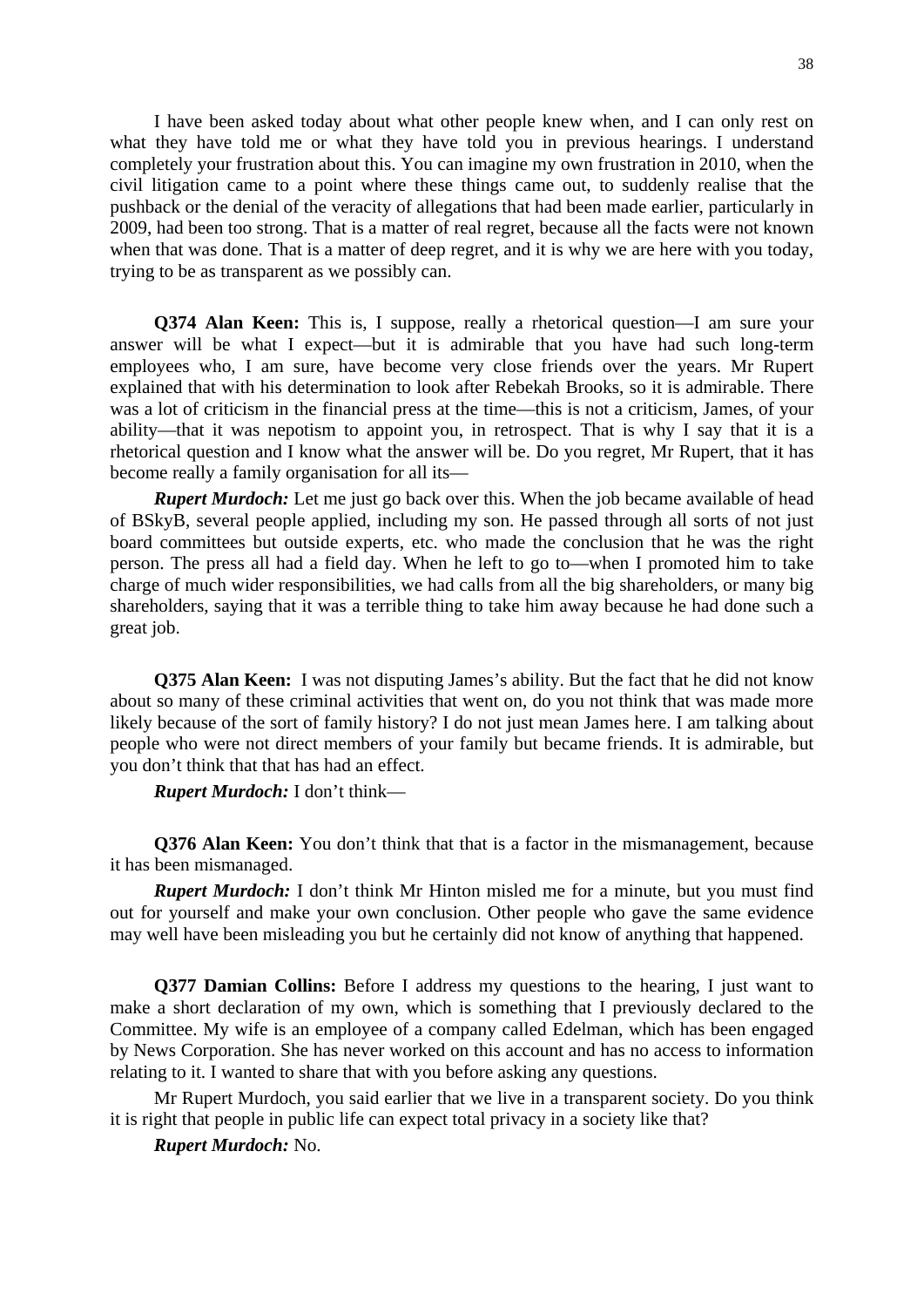**Q378 Damian Collins:** Where do you think the limits of that lie? I noticed that in the Watergate investigation, for example, that personal banking and phone records were used, belonging to one of the witnesses, that were relevant to that investigation. To what extent do you think the use of confidential, private information, even phone records and phone hacking, is permissible in the pursuit of a news story?

*Rupert Murdoch:* I think phone hacking is something quite different. But I do believe that investigative journalism, particularly competitive, does lead to a more transparent and open society, inconvenient though that may be to many people. And I think we are a better society because of it. I think we are probably a more open society than even the United States.

**Q379 Damian Collins:** Where do you draw the line with that? Where are the boundaries of legitimate investigation? What is that about?

**Rupert Murdoch:** There was a great—well if we'd done it there would have been a terrible outcry. I'm sorry to say this and I don't know your circumstances or those of anyone else around here, but when the *Daily Telegraph* bought a series of stolen documents of all the expenses of MPs it caused a huge outcry, one which I feel has not been properly addressed. I think there is an answer to it and we ought to look at the most open and clear society in the world, which is Singapore, where every Minister gets at least \$1 million a year, and the Prime Minister a lot more, and there is no temptation and it is the cleanest society you would find anywhere.

**Q380 Damian Collins:** Good luck in selling that idea.

**Rupert Murdoch:** I mean that seriously. It is ridiculous that people were reduced to doing what they did.

*James Murdoch:* May I help, Mr Collins? It is a very good question and I think it is a really important question. I understand it is going to be one of the subjects of the judicial inquiry which the Prime Minister announced last week, which as a company we immediately welcomed and look forward to. This question of public interest and the question of what is acceptable and what isn't in terms of investigative techniques is an important one. But let me be very clear, the codes of conduct of News Corporation globally, for our employees, journalists or otherwise, are very clear: breaking the law is a very, very serious matter. People who are lawbreakers should be held to account. In the matter of something like phone hacking or, topically, payments to police and things like that, we just don't think they should have any place in our business.

**Q381 Damian Collins:** So, James Murdoch, you would be very clear that within your company and within your organisation, senior people should have been very aware that phone hacking was not only illegal, but totally unacceptable.

James Murdoch: I think, particularly in light of the successful prosecutions and convictions of the individuals involved in 2007, it could not be taken more seriously. If new evidence emerges, as it has in cases, the company acts on it very, very quickly.

**Q382 Damian Collins:** To what extent do you think that you have a cultural problem? Rupert Murdoch, if I may? Do you think you have a cultural problem within your organisation in that people only tell you things that they think you want to hear and that even people who have been your trusted advisers and worked with you for years simply withhold information, because they want to curry favour?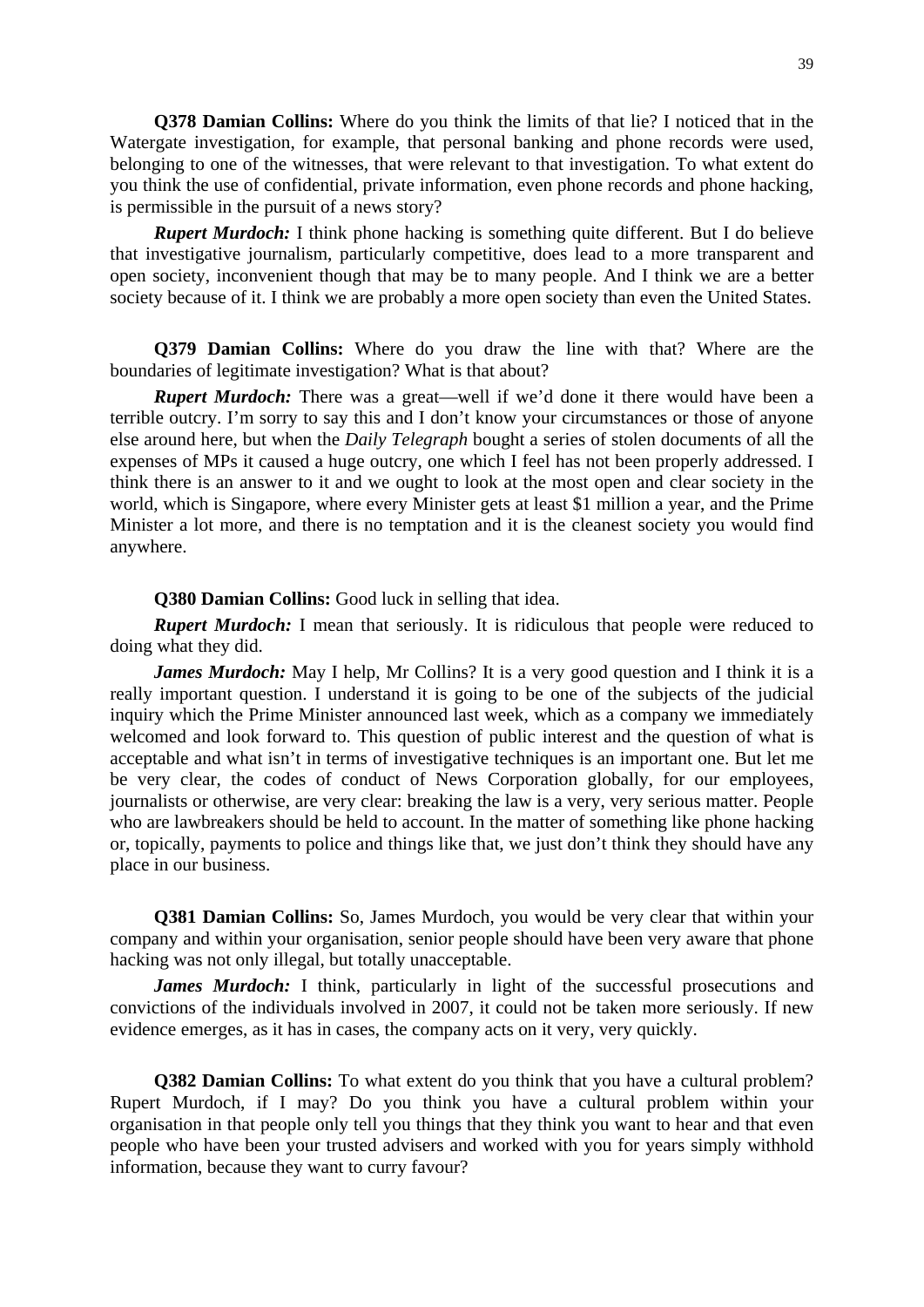*Rupert Murdoch:* No, not my trusted advisers certainly. You should hear the conversations in my office. They are coming in all the time and arguing. Most people say I've got crazy ideas and fight against me.

**Q383 Damian Collins:** Forgive me, I am asking because a lot of your trusted advisers have left your company.

*Rupert Murdoch:* We are a very big company. I am sure there may be people who try to please me. That could be human nature, and it's up to me to see through that.

**Q384 Damian Collins:** To what extent do you think there is pressure on editors and senior managers to get scoops, to outdo each other and to win favour within the organisation that leads them to take risks and, clearly in the case of *News of the World*, push boundaries that broke the law?

*Rupert Murdoch:* Can you ask that again? I am sorry.

**Q385 Damian Collins:** Do you think there was a pressure on editors of your newspapers that leads them to take risks and break boundaries? In the *News of the World*, there was illegal action and wrongdoing, and people broke the law in order to get scoops.

*Rupert Murdoch:* No, I think that's totally wrong. There is no excuse for breaking the law at any time. There is an excuse, if I may say so, and I think rightful, for all newspapers when they wish to, to campaign for a change in the law, but never to break it.

 I just want to say that I was brought up by a father who was not rich, but who was a great journalist, and he, just before he died, bought a small paper, specifically in his will saying that he was giving me the chance to do good. I remember what he did and what he was most proud of, and for which he was hated in this country by many people for many, many years, was exposing the scandal at Gallipoli, which I remain very, very proud of.

**Q386 Damian Collins:** I think that all students of history are well aware of that.

*Rupert Murdoch:* That just addresses the question of it being a family business. I would love to see my sons and daughters follow if they are interested.

**Q387 Damian Collins:** If I may, Rupert Murdoch, you said earlier on that you have had frequent meetings with Prime Ministers during your career.

*Rupert Murdoch:* I wish they would leave me alone.

**Damian Collins:** In the period after the arrest of Clive Goodman—you said earlier that you were aware of the situation when he was sent to prison and you were aware of the case at that stage—where there were numerous reports, investigations and hearings of this Committee, about which we have heard a lot today, did any senior politicians that you were in contact with during that period of time raise this as an issue with you, raise concerns about phone hacking or—

*Rupert Murdoch:* Absolutely never. The politician I met most in those days was Mr Brown when he was Chancellor of the Exchequer. His wife and my wife struck up quite a friendship, and our children played together on many occasions. I am very sorry that I am no longer—I thought he had great values, which I shared with him, and I am sorry that we have come apart. I hope one day that we'll be able to put it together again.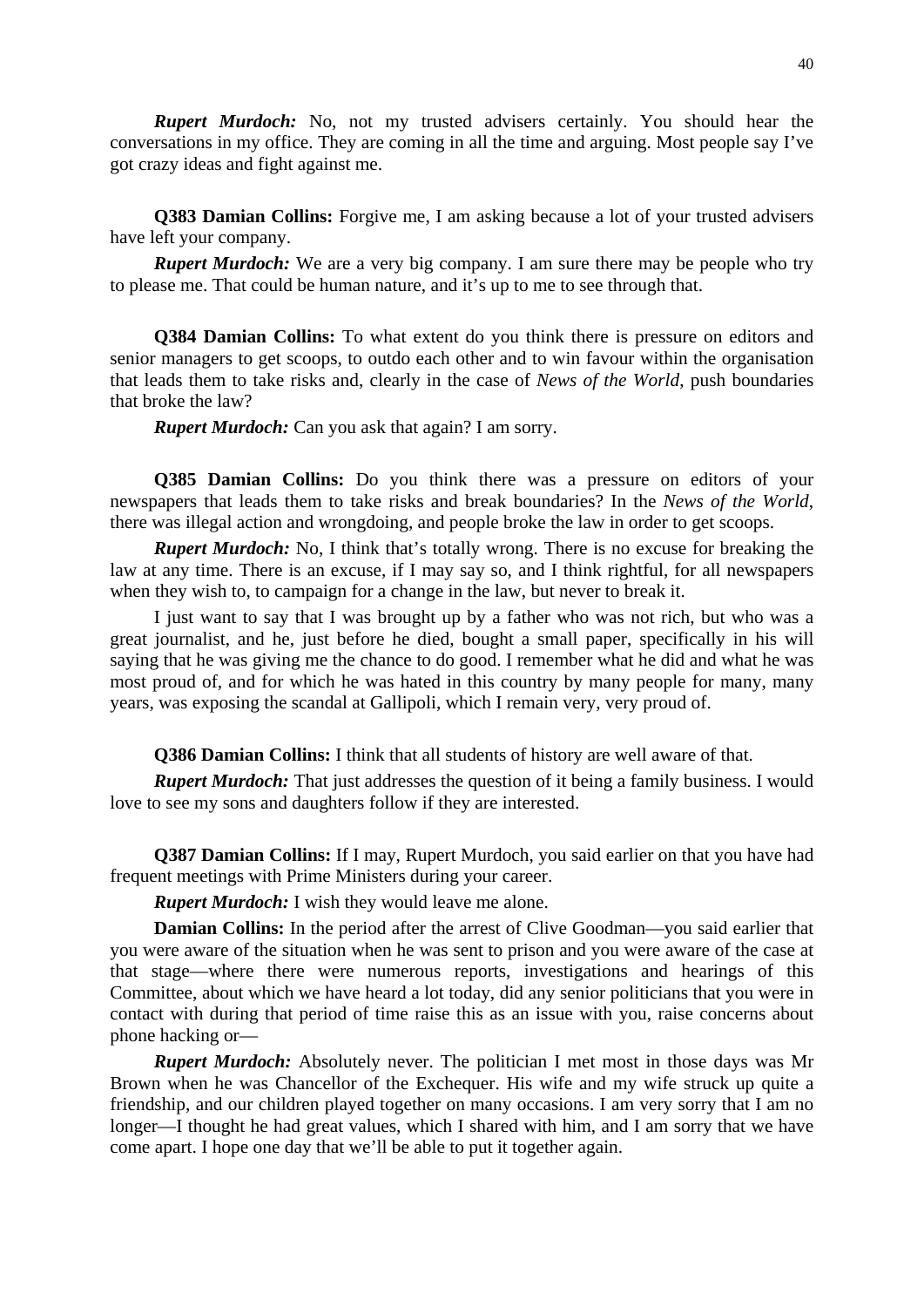**Q388 Damian Collins:** One final question, you said in your interview that you gave to *The Wall Street Journal* that you thought that your fellow executives at News Corporation had handled this crisis very well with just a few minor mistakes. Do you stand by that statement or do you believe the level of mistakes was far greater than that?

**Rupert Murdoch:** They seem very big now. What we did was terrible, but you're talking about handling the crisis—I am sorry, my son has just told me not to gesticulate. I don't believe that either he or Mr Hinton made any great mistakes. Were mistakes made within the organisation? Absolutely. Were people that I trusted or that they trusted badly betrayed? Yes.

**Q389 Damian Collins:** Finally, to James Murdoch, it was reported that when Rebekah Brooks spoke to staff to announce the closure of *News of the World*, she said that in a year's time they might understand why the paper had to close. I won't ask you to comment on what she thought in saying that, but what is the significance of the period of time of a year? Do you expect there to be significantly more revelations that, with hindsight, made the closure of *News of the World* inevitable?

*James Murdoch:* I can't speak to what she was specifically referring to. She made those comments herself when she was saying goodbye, sadly, to the staff. I can say that what happened at the *News of the World—*the events leading up to the 2007 affairs and prosecutions and what we know about those things now—were bad. They are things that should not have any place in our organisation, and they are things that we are unreservedly and sincerely sorry for. We have not seen the end of this in terms of the ongoing police investigations. As you know, Mr Collins, a number of people have been arrested. We don't know what is going to happen in the future around those things, but given the breach of trust and given the allegations that were emerging at a rapid pace, it was clear to me, and the future will bear this out—without any specific knowledge of the future, obviously—that it was the right thing for the paper to cease publication.

**Q390 Damian Collins:** Your father said in his *Wall Street Journal* interview that you, Mr James Murdoch, "acted as fast as he could, the moment he could." Does that suggest that you were held back at any point? Have you been frustrated in this process over the past few weeks?

*James Murdoch:* As I said to the Committee earlier—I cannot remember to which Member; my apologies—this has been a frustrating process. My frustration—my real anger to learn that new evidence was emerging as late as the end of 2010 was real, and is real. What I have done, and what the company has tried to do, is take new information, adjust our course, behave with propriety, behave quickly, behave in a humble way with respect to what has happened and with respect to trying to put it right. That is what we are trying to do.

 It was enormously frustrating. That does not mean that I have any knowledge of anyone intentionally misleading me and the company. I don't, which makes it doubly frustrating. We are where we are. New information emerged through the legitimate due process of a civil trial. The company acted on it as fast as could possibly be expected. Actually, still new information, or new allegations are emerging, and we are trying to deal with them in as right a way as we can and in the best way possible.

**Q391 Louise Mensch:** The good news is that I am your last questioner. I would like to ask you a few very specific questions.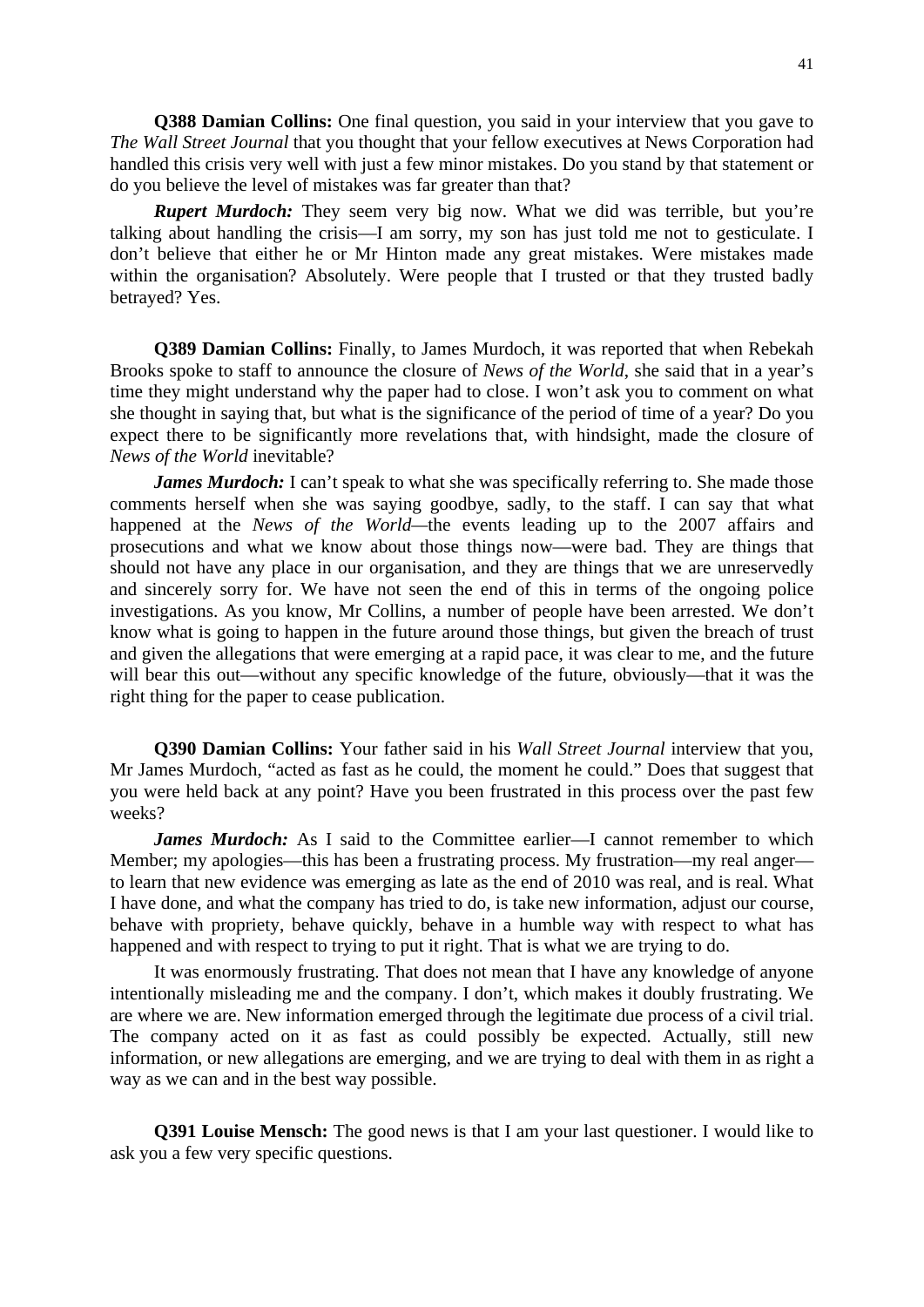Starting with you, Mr James Murdoch, I know we have been over at length the differences in the size of the Taylor settlement and the other settlements of far less monetary value. Can you tell me whether the Taylor settlement included a confidentiality clause and whether the other settlement did not? *[Interruption.]*

**Chair:** The sitting is suspended for 10 minutes.

*On resuming—* 

**Chair:** I understand that we are now broadcasting proceedings again. However, we are going to continue in private, with the press and others able to watch in the overflow rooms outside. May I at this stage say that both of you have been very co-operative to this Committee and we have appreciated that. You have answered questions for a long time and I would like to apologise on behalf of the Committee and Parliament for the way you have been treated. I will make a report to Mr Speaker, and I assure you that we will take action to try and find out how that was able to occur. But it is extremely good of you to agree to continue the session and to allow my colleague, Louise Mensch, to finish her questions.

*Rupert Murdoch:* Thank you very much, Mr Chairman.

*James Murdoch:* Thank you, Mr Chairman.

**Louise Mensch:** If I may start by saying, Messrs Murdoch, that I said on Sky News when discussing your initial appearance that it would show guts and leadership for you to show up today and answer questions. I must say that it shows immense guts, Mr Rupert Murdoch, for you to continue answering questions now under the circumstances and after such a lengthy evidence session. I thank you for it.

*Rupert Murdoch:* Thank you.

**Q392 Louise Mensch:** My questions will be just as tough as ever they would have been had that unfortunate incident not occurred. Mr James Murdoch, may I just take you back briefly to before we were so rudely interrupted and the question of the disparity between the settlements? Could you please tell me whether or not the Taylor settlement to your knowledge involved a confidentiality clause that was not present in the settlement for the lesser amount of money?

*James Murdoch:* I can tell you that the Taylor settlement was a confidential settlement. As to other settlements post that and more recent settlements, I believe that some have been confidential and some not. I don't believe any have been confidential settlements, but I can certainly follow up as to whether or not there have been any. It is customary in an out-of-court settlement of this nature for both parties to agree. There is nothing unusual about an out-ofcourt settlement being made confidential and being agreed to be confidential, but it was with respect to the basis of the question, which I think was about the disparity in the amount of money involved, there was nothing in the Taylor settlement, with respect to confidentiality, that spoke to the amount of money. The amount of money was derived, as I testified earlier, from a judgment made about what the likely damages would be and what the likely expenses and litigation costs would have been had the company taken the litigation to its end and lost.

**Q393 Louise Mensch:** Yes, you have been very clear about that. That is your explanation for the size of the settlement. I merely put it to you that an inference could be drawn if the larger settlements contained confidentiality clauses and the smaller settlements did not. Despite what you say about it being a pragmatic decision based on the costs to the company of not settling, an inference could be drawn that silence was being bought by the presence of the confidentiality clause in the larger settlements.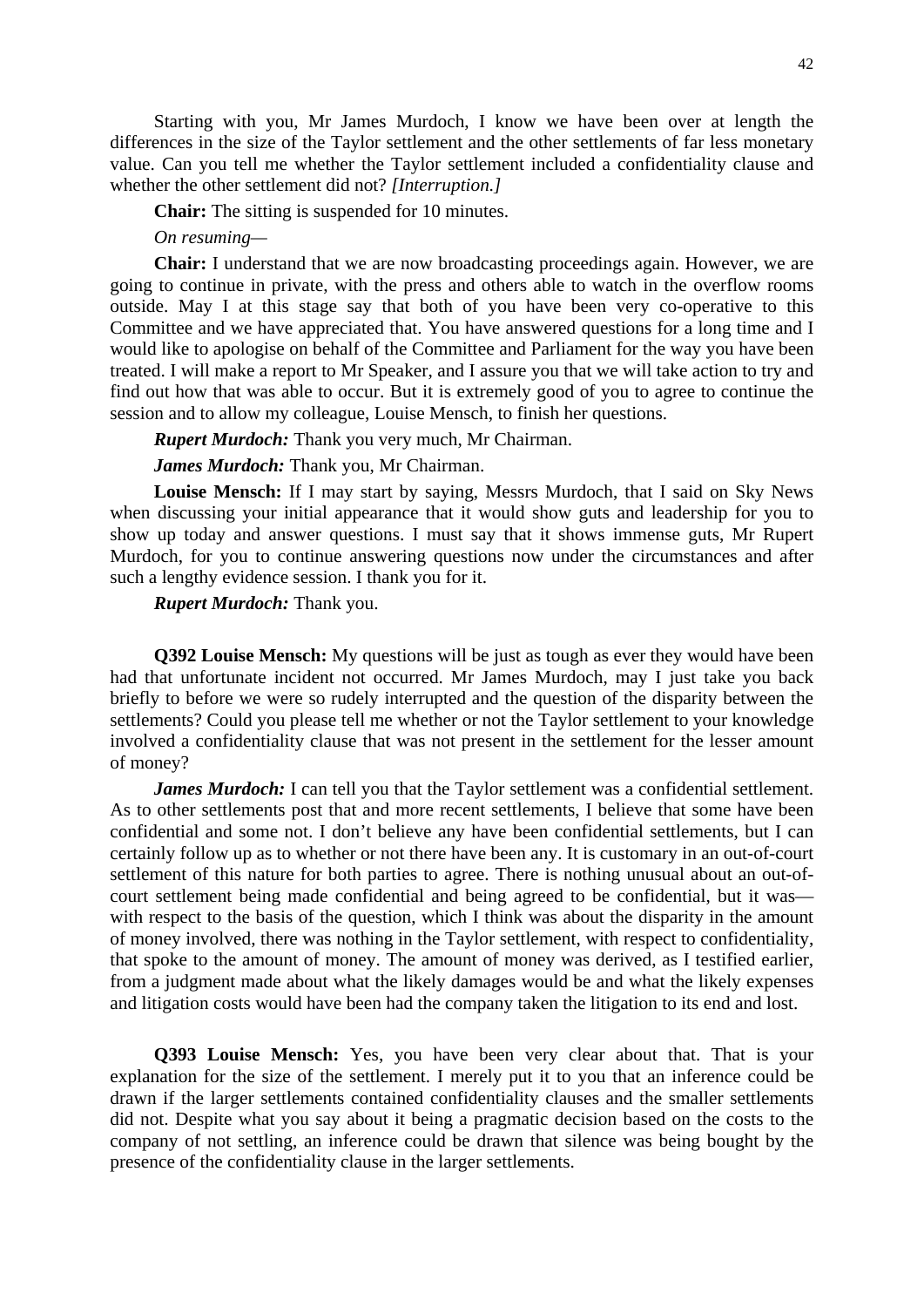*James Murdoch:* And that inference would be false.

**Q394 Louise Mensch:** Okay, fair enough. Many people—I think this is the nub of it will find it quite hard to believe that two executives, who nobody would regard as passive, had such little knowledge of widespread illegality at one of your flagship papers. Can I ask you very specifically—Mr James Murdoch first—when did you become aware that the phones not merely of celebrities and members of the royal family but of victims of crime had been hacked? When did you become aware that the phone of the murder victim, Milly Dowler, had been hacked?

James Murdoch: The terrible instance of voicemail interception around the Milly Dowler case only came to my attention when it was reported in the press a few weeks ago and it was—

#### **Q395 Louise Mensch:** So only when *The Guardian* reported it.

James Murdoch: I can tell you, it was a total shock. That was the first I had heard of it and became aware of it.

**Q396 Louise Mensch:** Is that the same for hacking of other victims of crime? In other words, have you been made aware prior to the Milly Dowler story breaking that your reporters hacked into the phones of any other crime victims?

*James Murdoch:* No. I had not been made aware of that.

**Q397 Louise Mensch:** Okay. Just for the record—though you answered my colleague, Jim Sheridan, earlier, you will be aware that it is of lively interest to regulators in the United States—the actor Jude Law is apparently alleging that his phone was hacked on US soil. Given that allegation, are you absolutely confident that no employee or contractor of News Corp or any of its properties hacked the phones of 9/11 victims or their families?

*Rupert Murdoch:* We have no evidence of that at all.

**Q398 Louise Mensch:** Have any credible allegations—? I see you hesitating, Mr James Murdoch.

*James Murdoch:* No, I was just going to say that those are incredibly serious allegations and they have come to light very recently. We do not know the veracity of those allegations and are trying to understand precisely what they are, and any investigations—I remember well, as all of us do, the September 11 attacks. I was in the far east, living there at the time, and it is just appalling to think that anyone associated with one of our papers would have done something like that. I am aware of no evidence about that. I am well aware of the allegations and will eagerly co-operate with any investigations or try to find out what went on at that time. These are very, very new allegations—just a few days old, I think—but they are very serious and that sort of activity would have absolutely no place; it would be appalling.

**Q399 Louise Mensch:** From the information provided to you so far—I noted that Mr Rupert Murdoch's answer was emphatic, but your answer, Mr James Murdoch, was somewhat more nuanced—have you received any information that gives you cause for concern that employees of News Corp or contractors of News Corp may have indulged in that kind of hacking?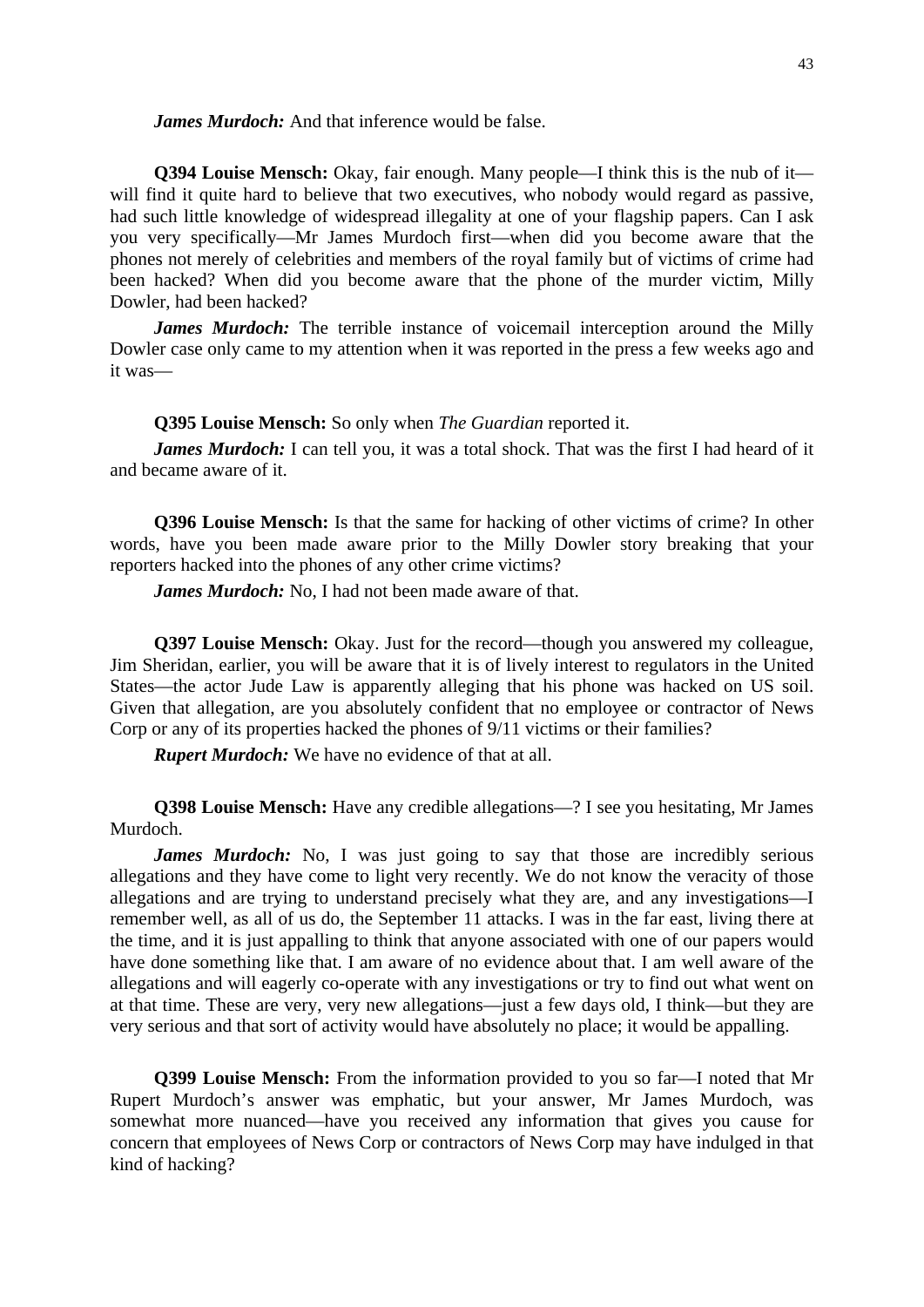*James Murdoch:* No. Not at this moment. We have only seen the allegations that have been made in the press—I think it was in *The Mirror* or something like that.

**Q400 Louise Mensch:** So no internal documents, records—

*James Murdoch:* We are actively trying to know exactly what those allegations are and how to understand anything about them.

**Q401 Louise Mensch:** You have seen no internal documents, memos or records or received any verbal reports that any employee of News Corp hacked into the phones of 9/11. James Murdoch: No, definitely not.

**Q402 Louise Mensch:** Fine, thank you. Have you as a result of a wider review clearly, this has been a shock to your corporate culture—heard from any of your employees of papers in other countries that phone hacking, blagging or illegal practices may have been happening in those territories, for example, in your Australian properties or in any territory, indeed, where New Corps owns media properties? Are you doing a global review and have you heard of any allegations of phone hacking in your other territories?

*James Murdoch:* I am not aware of any allegations in any of those other territories. I haven't heard of those allegations. But I would go back to the code of ethics and code of conduct that all of our colleagues at News Corporation globally—be they journalist or management—are required to have. When they join the company and are briefed on those things, it is a matter of real seriousness—the journalistic ethics of any of the newspapers or television channels within the group. Certainly, it is something that, on a global basis, we want to be consistent with and we want to be doing the right thing. When I say that illegal behaviour has no place in this company, that goes for the whole company.

**Q403 Louise Mensch:** Mr Rupert Murdoch, you are the Chairman and Chief Executive of News Corps. You are the head of the global company. The buck stops with you. Given these allegations, indeed, when you opened the session, you said that this was the most humiliating day of your life—

## **Chair:** Humble.

**Louise Mensch:** Oh, I'm sorry—humble. I beg your pardon. That was a mistake. You said that it was the most humble day of your life. You feel humbled by these events. You are ultimately in charge of the company. Given your shock at these things being laid out before you and the fact that you didn't know anything about them, have you instructed your editors around the world to engage in a root-and-branch review of their own news rooms to be sure that this isn't being replicated in other News Corps papers around the globe? If not, will you do so?

*Rupert Murdoch:* No, but I am more than prepared to do so.

**Q404 Louise Mensch:** Thank you. Two final questions. The first is, you touched earlier, Mr James Murdoch, very briefly on the general culture of phone hacking, blagging and illegal practices that have in the past happened in this country. If I could put a couple of things to you. You do not appear to have asked Piers Morgan, who is now a celebrity anchor at CNN, any questions at all about phone hacking. As a former editor of the *Daily Mirror*, he said in his book *The Insider* recently that that "little trick" of entering a "standard four digit code" will allow "anyone" to call a number and "hear all your messages". In that book, he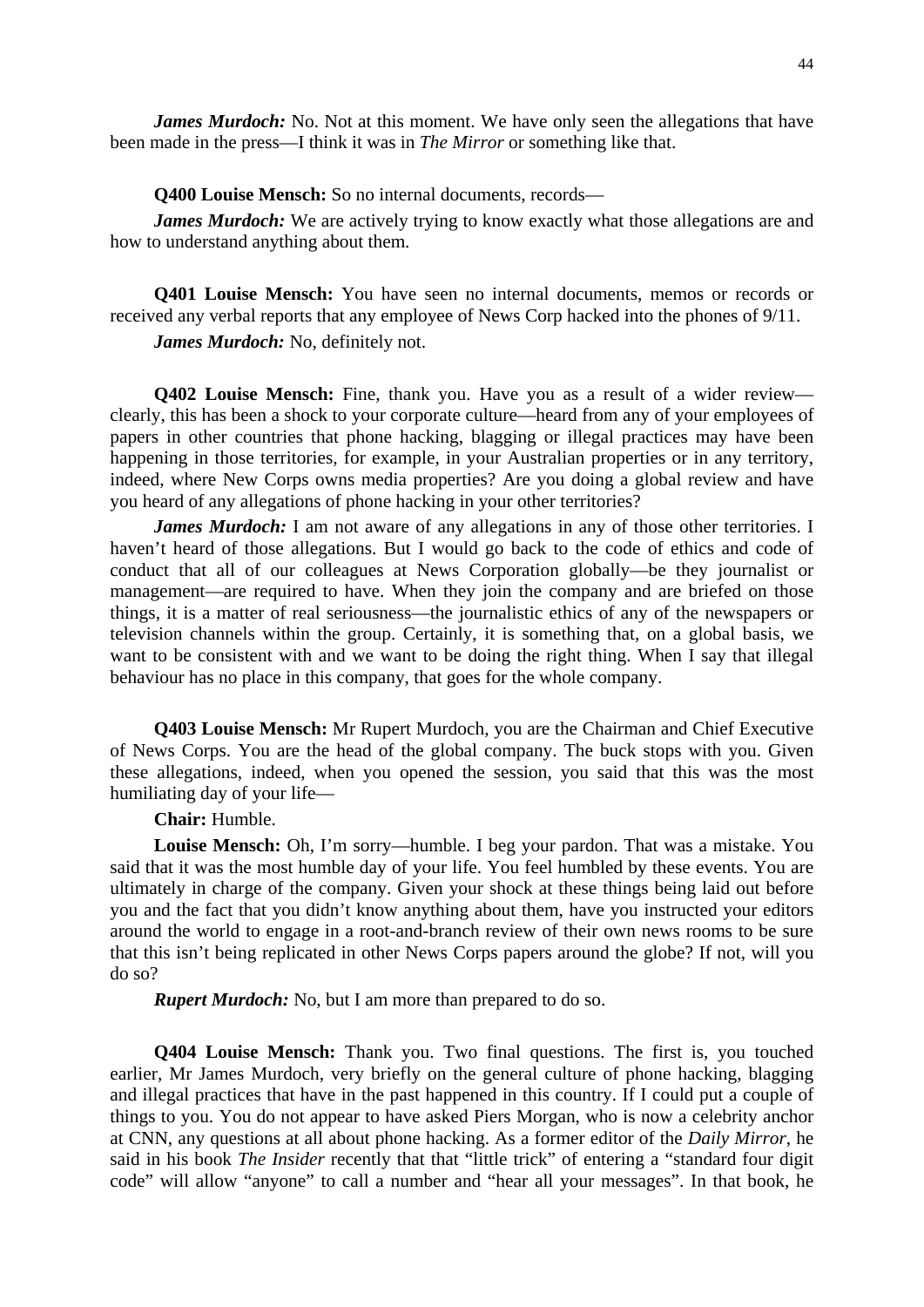boasted that using that "little trick" enabled him to win scoop of the year on a story about Sven-Goran Eriksson. That is a former editor of the *Daily Mirror* being very open about his personal use of phone hacking. Yesterday, in Parliament, Paul Dacre—

**Paul Farrelly:** And *News of the World.*

**Q405 Louise Mensch:** And indeed he was a former *News of the World* executive. He was boasting about a story that happened when he was the editor of the *Daily Mirror.* Yesterday, Paul Dacre of Associated Newspapers said to a Committee of Parliament, in my view risibly, that the *Daily Mail* has never in its history run a story based on phone hacking or blagging in anyway. Yet Operation Motorman, of which I am sure your advisers, Mr James Murdoch, will have made you aware, found that the *Daily Mail* had 50 journalists paying for 902 pieces of information obtained by the private investigator, Steve Whittamore, who had been found to have used some—shall we say?—unorthodox methods. You told me earlier, Mr Murdoch, that your advisers in prepping you to come before the Committee had told you simply to tell the truth, which was excellent advice. Is it not the fact—the truth of the matter—that journalists at the *News of the World* felt entitled to go out there and use blagging, deception and phone hacking, because that was part of the general culture of corruption in the British tabloid press, and that they didn't kick it up the chain to you, because they felt they were entitled to use the same methods as everybody else? Isn't that the plain fact of the matter?

*James Murdoch:* Mrs Mensch, I am aware of those reports and the questions around other newspapers and their use of private investigators. But all I can really speak to in this matter is the behaviours and the culture at the *News of the World* as we understand it and how we are trying to find out what really happened in the period in question. Importantly, it is not for me here today to impugn other newspapers, other journalists or other things like that.

**Q406 Louise Mensch:** I am asking you if the *News of the World* felt inured to engaging in these illegal practices, particularly phone hacking, because it was so wide in British tabloid journalism. Did they see it as not as evil as it was because it was so widespread?

*James Murdoch:* Mrs Mensch, I don't accept that; if journalists on one of our papers, television channels or internet news operations feel that they don't have to hold themselves to a higher standard, I think it is important that we don't say, "Listen, everyone was doing it, and that's why people are doing this." At the end of the day, we have to have a set of standards that we believe in, and we have to have titles and journalists who operate to the highest possible standard. We have to make sure that, when they don't live up to that, they are held to account. That is the focus for us.

**Q407 Louise Mensch:** Mr Rupert Murdoch, have you considered suing Harbottle & Lewis? You said in the past—in one of your first answers to my colleague, Tom Watson that the reason you did not do an internal investigation is that you relied on the investigation by the police, the investigation by the Press Complaints Commission and the investigation undertaken by your solicitors, Harbottle & Lewis, under whose care this enormous pile of documents was found. There is an old saying, that if you want something doing, you should do it yourself. In this case, you relied on three sets of people, all of whose investigations were severely lacking. Have you considered suing Harbottle & Lewis?

*James Murdoch:* Any future legal claims or actions in any matter are a matter for the future. Really, today is about how we actually make sure that these things do not happen again. I won't comment or speculate on any future legal matters.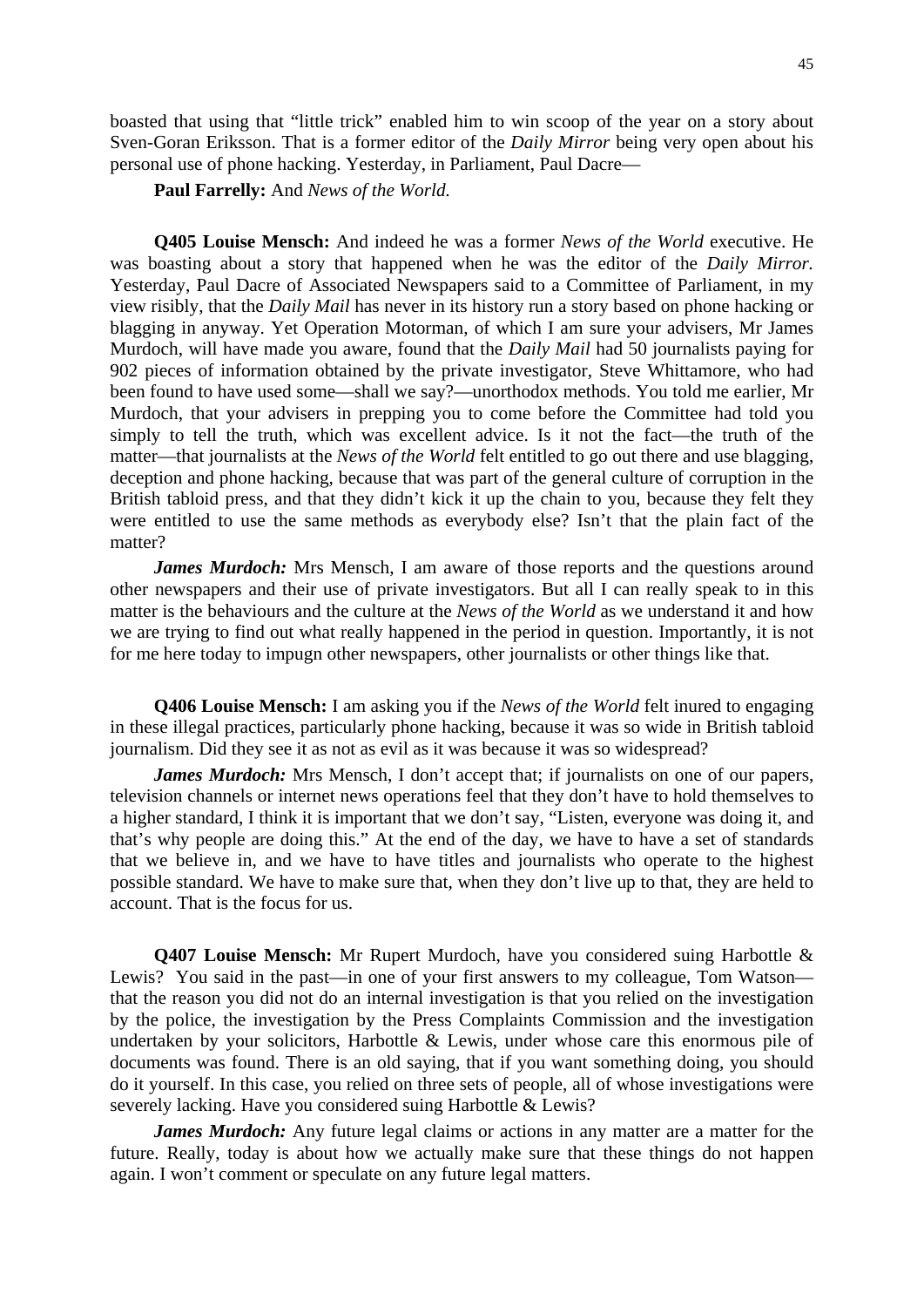**Q408 Louise Mensch:** Okay. The file of evidence: you were asked by my colleague Mr Farrelly whether you had read it yourself, and you said no. In the circumstances, where you have relied on other people and advisers and they have severely let your company down, do you not think, Mr Murdoch and Mr Rupert Murdoch, that you ought to take the time and read through everything in that folder personally?

James Murdoch: For clarity, Mrs Mensch, I did say that I did read some of the contents—they were shown to me—and what I saw was sufficient to know that the right thing to do was to hand them over to the authorities to help them with their investigations.

**Q409 Louise Mensch:** I understand that, but you were shown a representative sample, which can be tricky. In the circumstances and given the enormous reputational damage which I am sure you will be the first to admit has been done to News Corp, do you not think that, as senior executives of the company, you should take the time and read through the entire file, so that you are completely apprised of what happened and are not reliant on everyone else?

*James Murdoch:* I am happy to do so. I think I have seen a bit of it.

**Q410 Louise Mensch:** Okay. My last question is for you, Mr Rupert Murdoch. You said that your friend of 52 years I think, Les Hinton, had stepped down and resigned because he was in charge of the company at the time. In other words, he said that he was the captain of the ship, and therefore he resigned. Is it not the case though, sir, that you in fact are captain of the ship? You are the Chief Executive Officer of News Corp, the global corporation—

*Rupert Murdoch:* Of a much bigger ship, but yes.

**Q411 Louise Mensch:** It is a much bigger ship, but you are in charge of it. As you said in earlier questions, you do not regard yourself as a hands-off Chief Executive; you work 10 to 12 hours a day. This terrible thing happened on your watch. Mr Murdoch, have you considered resigning?

*Rupert Murdoch:* No.

## **Q412 Louise Mensch:** Why not?

*Rupert Murdoch:* Because I feel that people I trusted—I am not saying who, and I don't know what level—have let me down. I think that they behaved disgracefully and betrayed the company and me, and it is for them to pay. Frankly, I think that I am the best person to clean this up.

**Louise Mensch:** Thank you, Mr Murdoch. As I said, I very much appreciate your immense courage in having seen this session through, despite the common assault that just happened to you. Thank you.

**Chair:** I will allow Mr Watson a very brief question.

**Q413 Mr Watson:** James—sorry, if I may call you James, to differentiate—when you signed off the Taylor payment, did you see or were you made aware of the "for Neville" email, the transcript of the hacked voicemail messages?

*James Murdoch:* No, I was not aware of that at the time.

**Q414 Mr Watson:** But you paid an astronomical sum, and there was no reason to.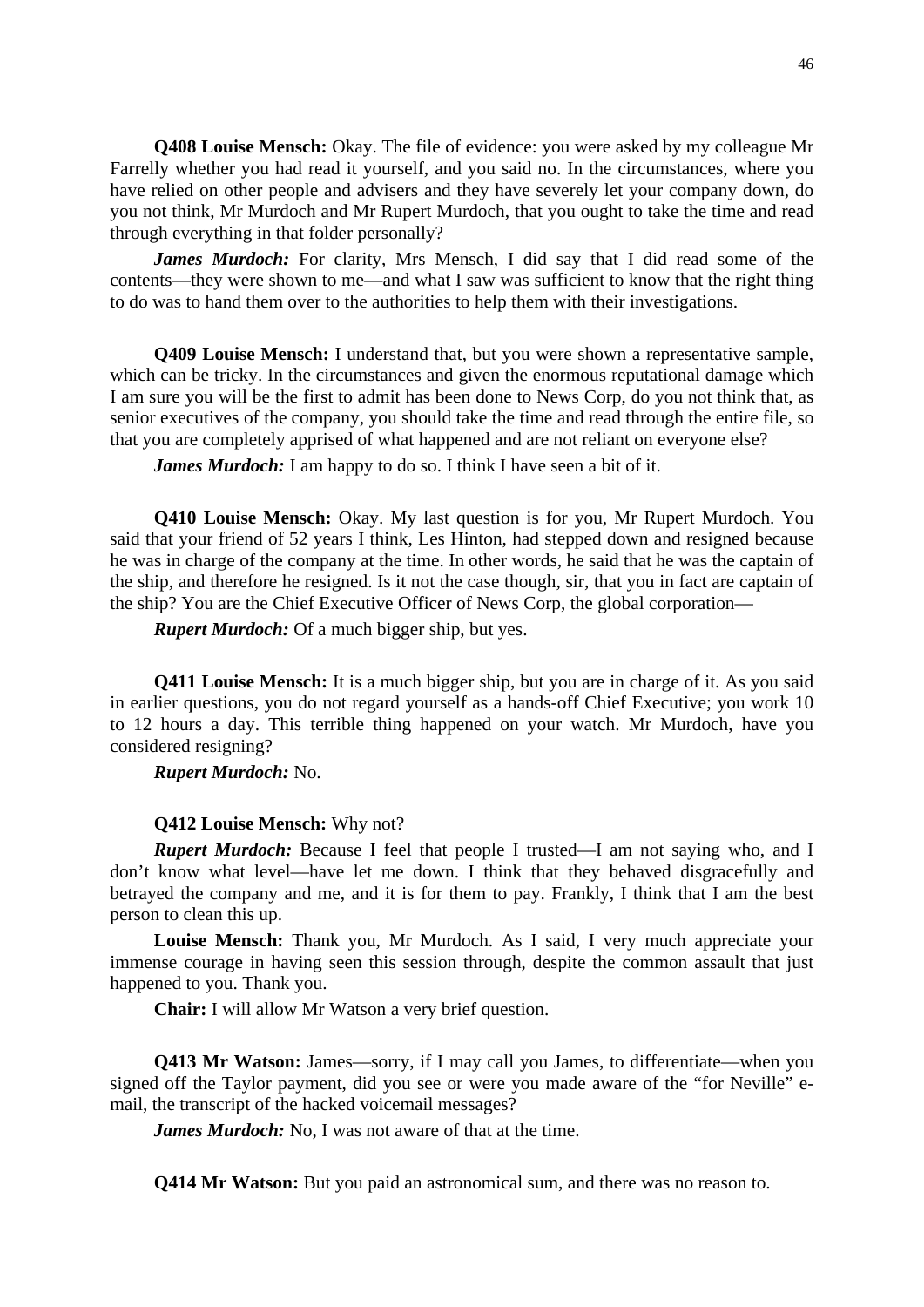*James Murdoch:* There was every reason to settle the case, given the likelihood of losing the case and given the damages—we had received counsel—that would be levied.

**Q415 Mr Watson:** If Taylor and Clifford are prepared to release their obligation to confidentiality, will you release them from their confidentiality clause, so that we can get to the full facts of those particular cases?

*James Murdoch:* I cannot comment on the Clifford matter at all. I was not involved in that matter. As to the Taylor matter, it is a confidential agreement. I do not think that it is worth exploring hypotheticals.

**Q416 Mr Watson:** The facts of this case help us get to the truth. If he removes himself from an obligation, if he allows his papers to be released, will you let—

*James Murdoch:* Mr Watson, it is a hypothetical scenario. I am happy to correspond with the Chairman about what specifically more you would like to know about those settlements, other than the detailed testimony I have given you today.

**Q417 Mr Watson:** Why? Do you want me to carry on with a few more questions so that I can get to the end of this?

**Chair:** I am getting galled. We have covered this at some considerable length.

**Mr Watson:** Actually, Chairman, we have not, but I respect you. Mr Murdoch, your wife has a very good left hook.

**Q418 Chair:** Mr Murdoch, you did ask if you could make a closing statement. The Committee are entirely content for you to do so.

*Rupert Murdoch:* Thank you, Mr Chairman. Members of the Committee, I would like to read a short statement now. My son and I came here with great respect for all of you, for Parliament and for the people of Britain, whom you represent. This is the most humble day of my career. After all that has happened, I know that we needed to be here today. James and I would like to say how sorry we are for what has happened, especially with regard to listening to the voicemail of victims of crime.

 My company has 52,000 employees. I have led it for 57 years, and I have made my share of mistakes. I have lived in many countries, employed thousands of honest and hardworking journalists. I own nearly 200 newspapers of very different sizes and have followed countless stories about people and families around the world. At no time do I remember being as sickened as when I heard what the Dowler family had to endure—which I think was last Monday week—nor do I recall being as angry as when I was told that the *News of the World*  could have compounded their distress. I want to thank the Dowlers for graciously giving me the opportunity to apologise in person.

 I would like all the victims of phone hacking to know how completely and deeply sorry I am. Apologising cannot take back what has happened. Still, I want them to know the depth of my regret for the horrible invasions into their lives. I fully understand their ire, and I intend to work tirelessly to merit their forgiveness.

 I understand our responsibility to co-operate with today's session as well as with future inquiries. We now know that things went badly wrong at the *News of the World*. For a newspaper that held others to account, it failed when it came to itself. The behaviour that occurred went against everything that I stand for—and my son, too. It not only betrayed our readers and me, but also the many thousands of magnificent professionals in other divisions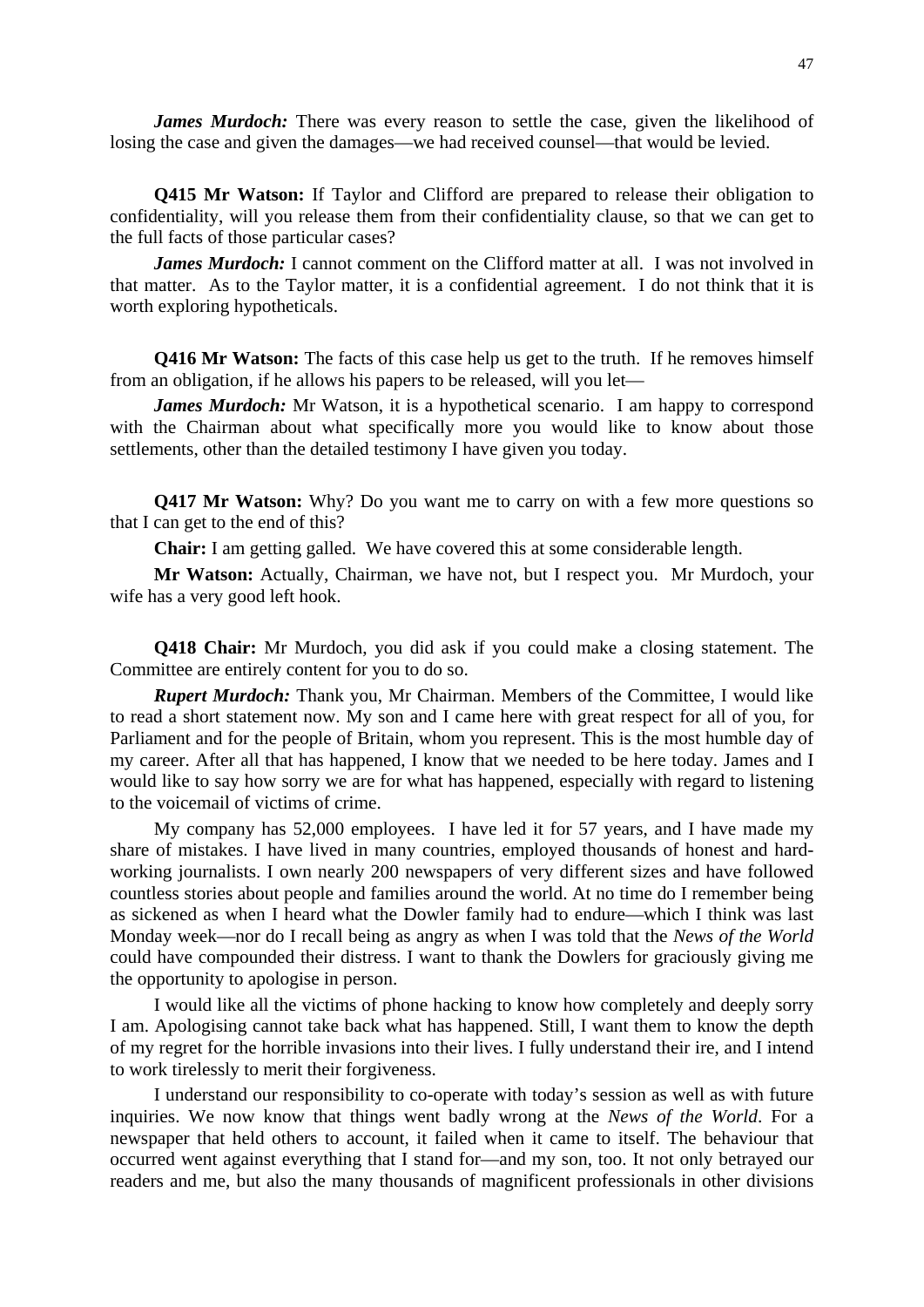of our company around the world. Let me be clear in saying: invading people's privacy by listening to their voicemail is wrong; paying police officers for information is wrong. They are inconsistent with our codes of conduct and neither has any place in any part of the company that I run.

 But saying sorry is not enough. Things must be put right. No excuses. This is why News International is co-operating fully with the police, whose job it is to see that justice is done. It is our duty not to prejudice the outcome of the legal process. I am sure the Committee will understand this. I wish that we had managed to see and fully solve these problems much earlier. When two men were sent to prison in 2007, I thought this matter had been settled. The police ended their investigations, and I was told that News International conducted an internal review. I am confident that when James later rejoined News Corporation, he thought the case had closed, too. These are subjects you will no doubt wish to explore, and have explored today.

 This country has given me, our companies and our employees many opportunities. I am grateful for them. I hope our contribution to Britain will one day also be recognised. Above all, I hope that we will come to understand the wrongs of the past, prevent them from happening again and, in the years ahead, restore the nation's trust in our company and in all British journalism. I am committed to doing everything in my power to make this happen. Thank you.

**Chair:** Thank you. On behalf of the Committee, I thank you for giving up so much of your time this afternoon to come here. I would like to apologise again for the wholly unacceptable treatment that you received from a member of the public.

*Rupert Murdoch:* Thank you, Mr Chairman and all Members.

*James Murdoch:* Thank you, Mr Chairman.

 **Chair:** The Committee will now have a break of five minutes, before we move to the next part.

*Witness:* **Rebekah Brooks**, former Chief Executive, News International, gave evidence. **Stephen Parkinson**, Solicitor, Kingsley Napley, was in attendance.

**Q419 Chair:** We now come to the second part of our session. I would like to welcome Mrs Rebekah Brooks, until recently the chief executive officer of News International. I thank you for your willingness to come before the Committee. We are very much aware that there is an ongoing police investigation that could lead to criminal proceedings, and we will bear that in mind, but we also appreciate your statement when you resigned from the company that you want to be as helpful as possible to various inquiries that are under way.

 May I start? News International issued a statement when you were chief executive in July 2009 saying that "there is not and never has been evidence to support allegations that News of the World journalists have accessed the voicemails of any individual", or that they "have instructed private investigators or other third parties to access the voicemails of any individuals", or that there "was systemic corporate illegality by News International". Would you accept now that that is not correct?

*Rebekah Brooks:* Thank you, Mr Chairman. First, before I answer that question, I would like to add my own personal apologies to the apologies that James and Rupert Murdoch have made today. Clearly, what happened at the *News of the World* and certainly the allegations of voicemail intercepts of victims of crime is pretty horrific and abhorrent. I just wanted to reiterate that. I was also very keen to come here and answer questions today. As you know, I was arrested and interviewed by the police a couple of days ago, so I have legal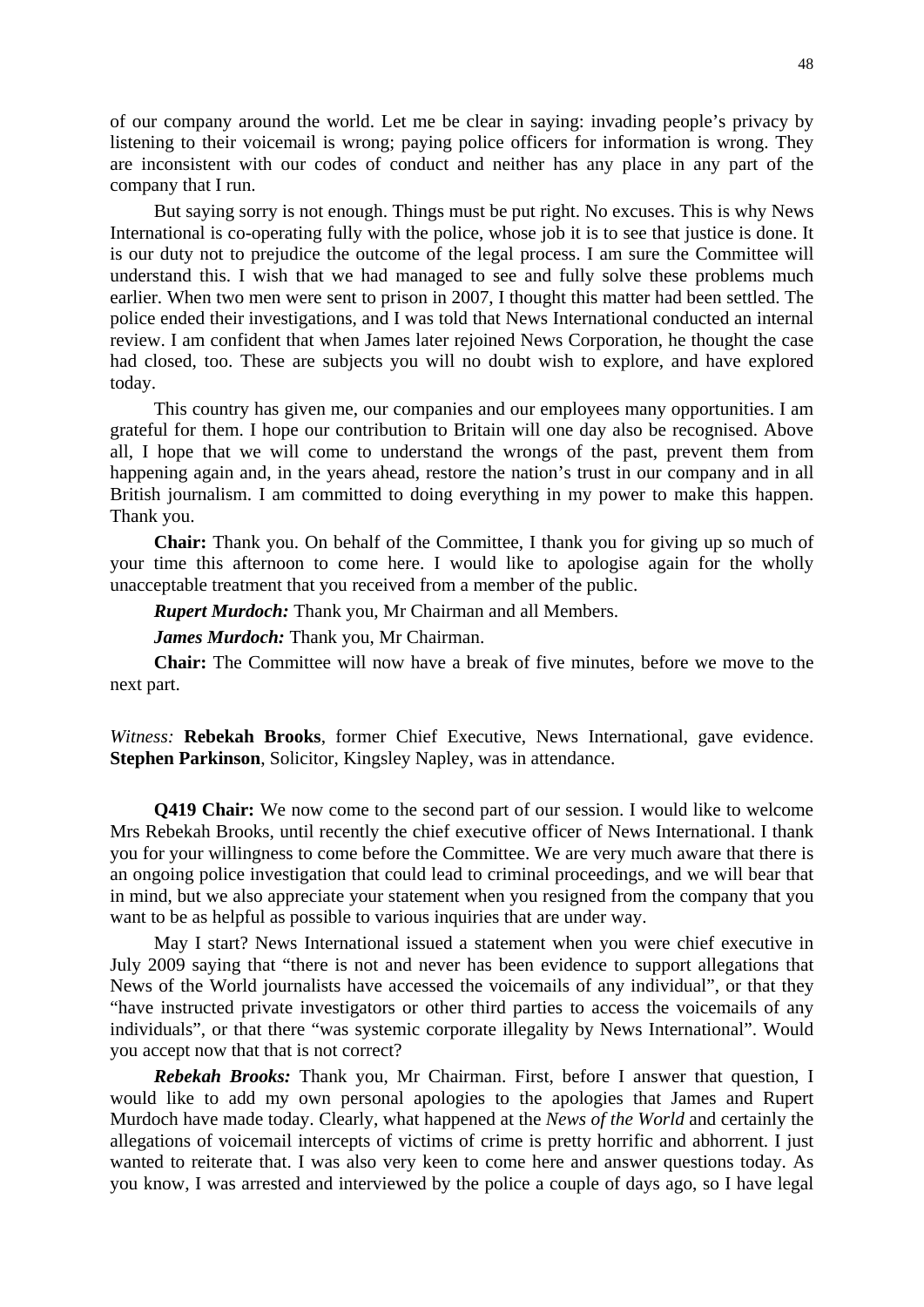representation here just so I don't impede those criminal proceedings, which you would expect, but I intend to answer everything as openly as I can and to not use that, if at all possible. I know you have all had a briefing around the same.

**Q420 Chair:** We are grateful for that. Perhaps I can invite you to comment on whether you now accept that the statement issued saying that *News of the World* journalists had not accessed voicemails, or indeed instructed investigators to do so, is actually untrue.

*Rebekah Brooks:* Again, as you have heard in the last few hours, the fact is that since the Sienna Miller civil documents came into our possession at the end of December 2010, that was the first time that we, the senior management of the company at the time, had actually seen some documentary evidence actually relating to a current employee. I think that we acted quickly and decisively then, when we had that information. As you know, it was our evidence that opened up the police inquiry in January 2011. Since then, we have admitted liability on the civil cases and endeavoured to settle as many as possible. We have appointed Sir Charles Gray, so that victims of phone hacking, if they feel they want to come directly to us and don't want to incur expensive legal costs, can come directly and be dealt with very swiftly. As you know, the court process is taking its time and those cases are not going to be heard until, I think, January 2012, so the compensation scheme is there in order for people to come forward. So, of course there were mistakes made in the past, but I think and I hope that you will agree, since we saw the evidence at the end of December, that we have acted properly and quickly.

**Q421 Chair:** So until you saw the evidence that was produced in the Sienna Miller case, you continued to believe that the only person in the *News of the World* who had been implicated in phone hacking was Clive Goodman.

*Rebekah Brooks:* Just the sequence of events. I think 2009 was the first time that all of us—I know some members of the Committee have spent a long time on this story and looking at the whole sequence of events, so I know that you all know it pretty well, but just to reiterate, in 2009, when the Gordon Taylor story appeared in *The Guardian*, I think that that is when information unravelled, but very, very slowly. We have conducted many internal investigations. I know you have spent a lot of time talking to James and Rupert Murdoch about them, but we had been told by people at the *News of the World* at the time. They consistently denied any of these allegations in various internal investigations. It was only when we saw the Sienna Miller documentation that we realised the severity of the situation.

 Just to point out, one of the problems of this case has been our lack of visibility and what was seized at Glenn Mulcaire's home. We have had zero visibility. Part of the drip, drip effect of this is because we only see it during a civil procedure, and then we act on that accordingly.

**Q422 Chair:** But it is now your view, on the basis of that evidence, that certainly you were lied to by senior employees.

*Rebekah Brooks:* Well, I think, unfortunately, because of the criminal procedure, I am not sure that it is possible for me to infer guilt until those criminal proceedings have taken place.

**Chair:** I understand.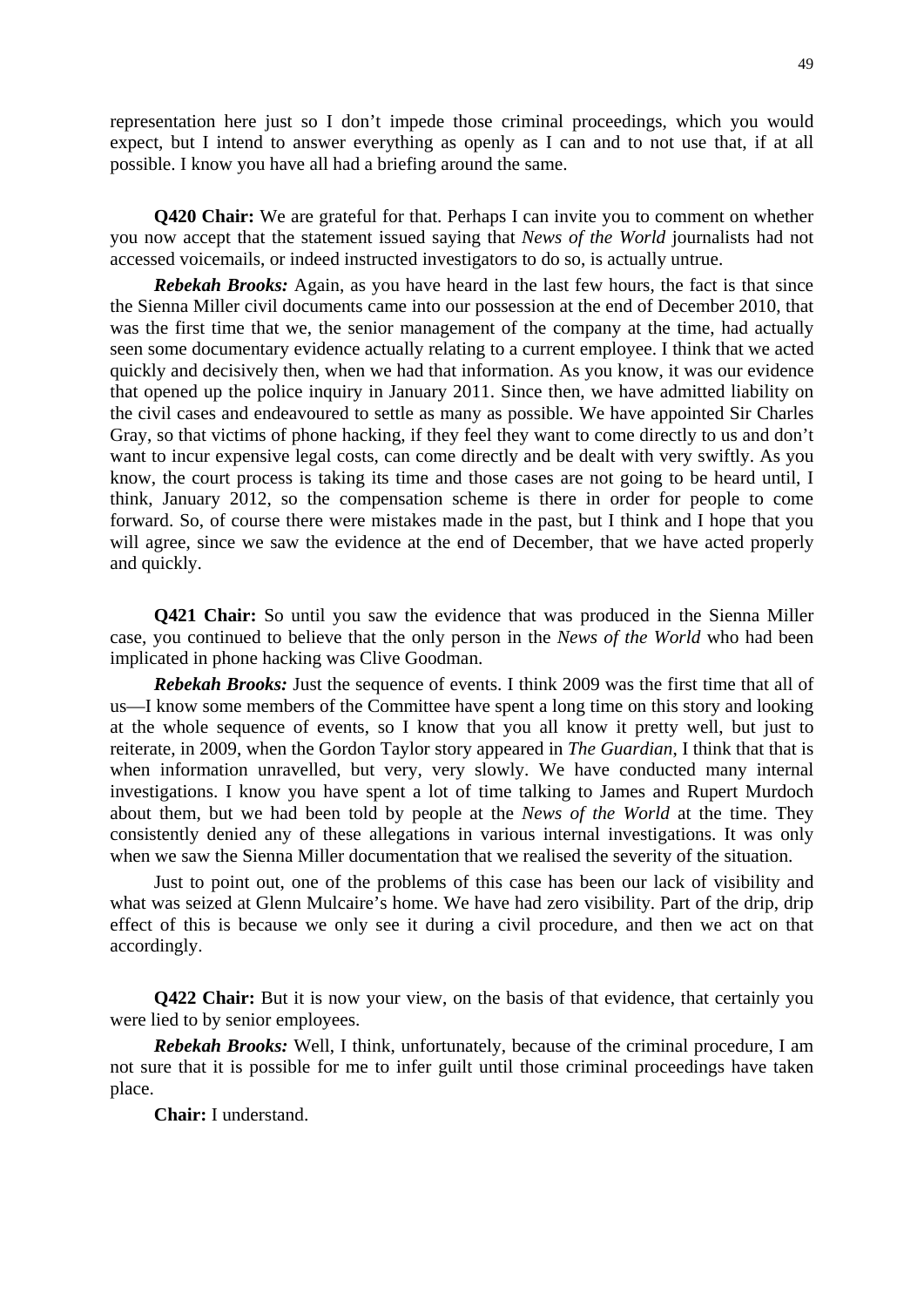**Q423 Mr Watson:** There are many questions I would like to ask you, but I will not be able to do so today because you are facing criminal proceedings, so I am going to be narrow in my questioning. Why did you sack Tom Crone?

*Rebekah Brooks:* We didn't sack Tom Crone. What happened with Tom Crone was, when we made the very regrettable decision to close the *News of the World* after 168 years, Tom Crone had predominantly been a *News of the World* lawyer. His status as NI legal manager, because of the situation at the *News of the World*, he predominantly spent most of his time, in fact, pretty much 99% of his time, on the *News of the World.* The rest of the company and the rest of the titles had appointed new lawyers and there wasn't a job for Tom once we closed the *News of the World*, and he left.

**Q424 Mr Watson:** Someone is still dealing with the *News of the World* legal cases though.

## *Rebekah Brooks:* Sorry?

**Mr Watson:** Someone is still dealing with the *News of the World* legal cases though, presumably.

*Rebekah Brooks:* Yes. The civil cases are being dealt with by—as I said, the first one is the standards and management committee that we've set up. You've seen the announcements on that recently, so I won't go over them. I know that James and Rupert have talked about it. But also Farrers, who've been doing the civil cases all along. We've got some test cases coming up before the judge in January, and there are people dealing with that. Tom Crone's role was as hands-on legal manager of *News of the World,* and obviously when we closed the paper there wasn't a job there.

**Q425 Mr Watson:** I must have misunderstood what James Murdoch said. He implied that you sacked him, but I may be—it has been a busy day.

 As a journalist and editor of *News of the World* and *The Sun*, how extensively did you work with private detectives?

*Rebekah Brooks:* On *The Sun* not at all. When I was editor of *News of the World,* as you know, I came before this Committee just as I became editor of *The Sun* in relation to "What price privacy now?" and Operation Motorman, as it's called. Back then, we answered extensively questions about the use of private detectives across Fleet Street. As you know, a chart was published. I can't remember where the *News of the World* was on it, but I think it was fourth, and I think *The Sun* was below *Take a Break Magazine*. Certainly in the top five were *The Observer, The Guardian, News of the World, Daily Mail—*

**Q426 Paul Farrelly:** Chairman, may I interrupt? I declare that I used to work for *The Observer*, but left in 2001. *The Observer* was not in the top four.

*Rebekah Brooks:* Perhaps the top six.

**Paul Farrelly:** *The Observer* had four instances.

*Rebekah Brooks:* But it was on the table.

**Q427 Mr Watson:** To answer my question, you extensively worked with private investigators. Is that the answer?

*Rebekah Brooks:* No. What I said was that the use of private detectives in the late '90s and 2000 was a practice of Fleet Street, and after Operation Motorman and "What price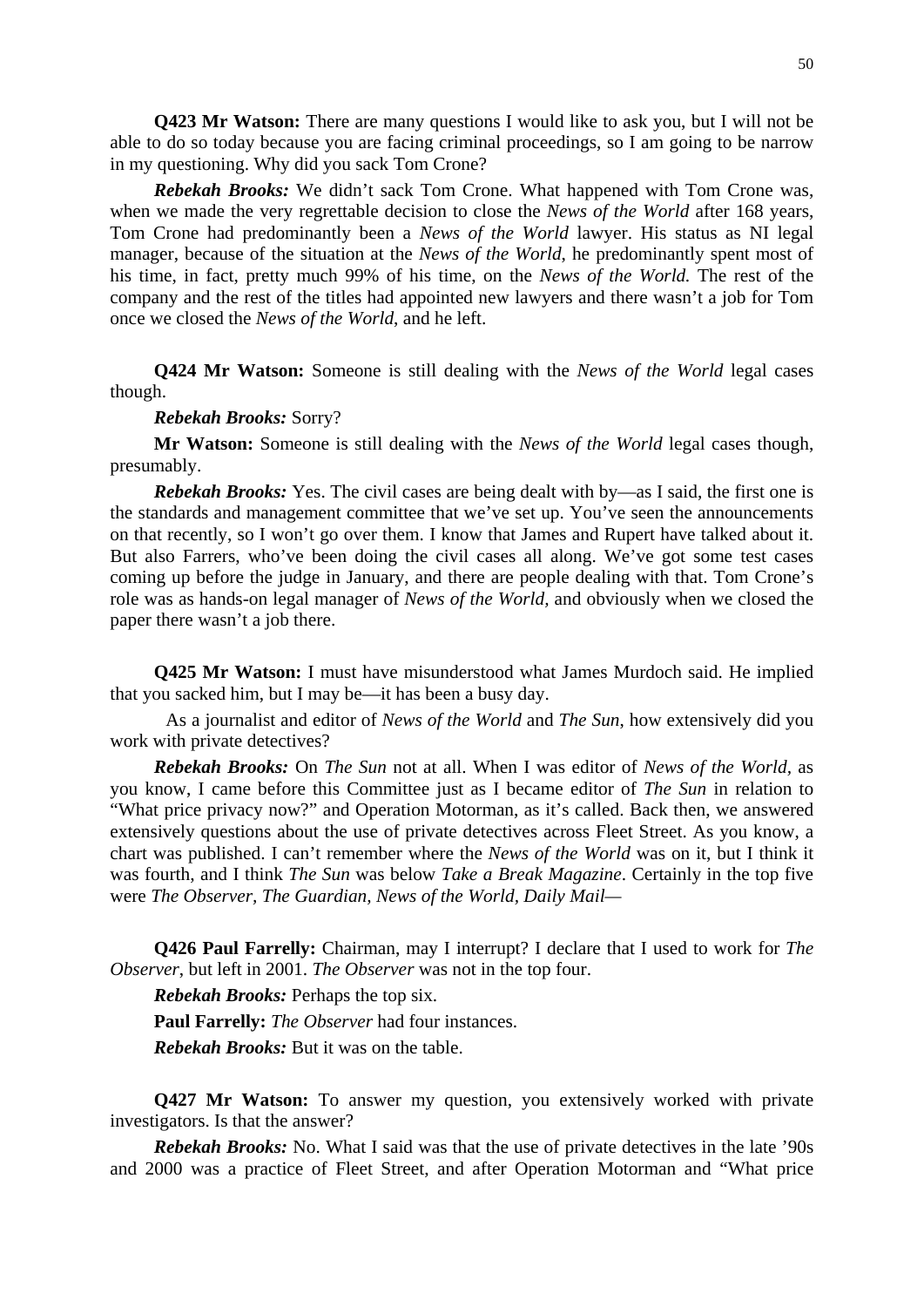privacy now?" Fleet Street reviewed this practice and in the main the use of private detectives was stopped. Don't forget that at the time, as you are aware, it was all about the Data Protection Acts and changes that were made. That's why we had the committee in 2003.

**Q428 Mr Watson:** For the third time, how extensively did you work with private detectives?

*Rebekah Brooks:* The *News of the World* employed private detectives, like most newspapers in Fleet Street.

**Q429 Mr Watson:** So it's fair to say that you were aware of , and approved payments to, private detectives.

*Rebekah Brooks:* I was aware that *News of the World* used private detectives under my editorship, yes.

**Q430 Mr Watson:** So you would have approved payments to them. *Rebekah Brooks:* That's not how it works, but I was aware that we used them.

 **Q431 Mr Watson:** Who would have approved the payments?

*Rebekah Brooks:* The payments system in a newspaper—this has been discussed at length—is simply that the editor's job is to acquire the overall budget for the paper from the senior management. Once that budget is acquired, it is given to the managing editor to allocate to different departments. Each person in that department has a different level of authorisation, but the final payments are authorised by the managing editor, unless there is a particularly big item such as a set of photographs or something that needs to be discussed on a wider level, and then the editor will be brought in.

**Q432 Mr Watson:** So Stuart Kuttner would have discussed some payments to private detectives with you?

*Rebekah Brooks:* Not necessarily, no. We are talking about 11 years ago. He may have discussed payments with me, but I don't particularly remember any incidents.

**Q433 Mr Watson:** You don't remember whether you would have discussed any payments at all?

*Rebekah Brooks:* I didn't say that; I said in relation to private detectives. I was aware that the *News of the World* used private detectives, as every paper in Fleet Street did.

**Q434 Mr Watson:** So you don't recall whether you authorised payments or talked with Stuart Kuttner?

*Rebekah Brooks:* The payments of private detectives would have gone through the managing editor's office.

**Q435 Mr Watson:** You can't remember whether Kuttner ever discussed it with you? *Rebekah Brooks:* Sorry. What?

**Q436 Mr Watson:** You can't remember whether Kuttner ever discussed it with you.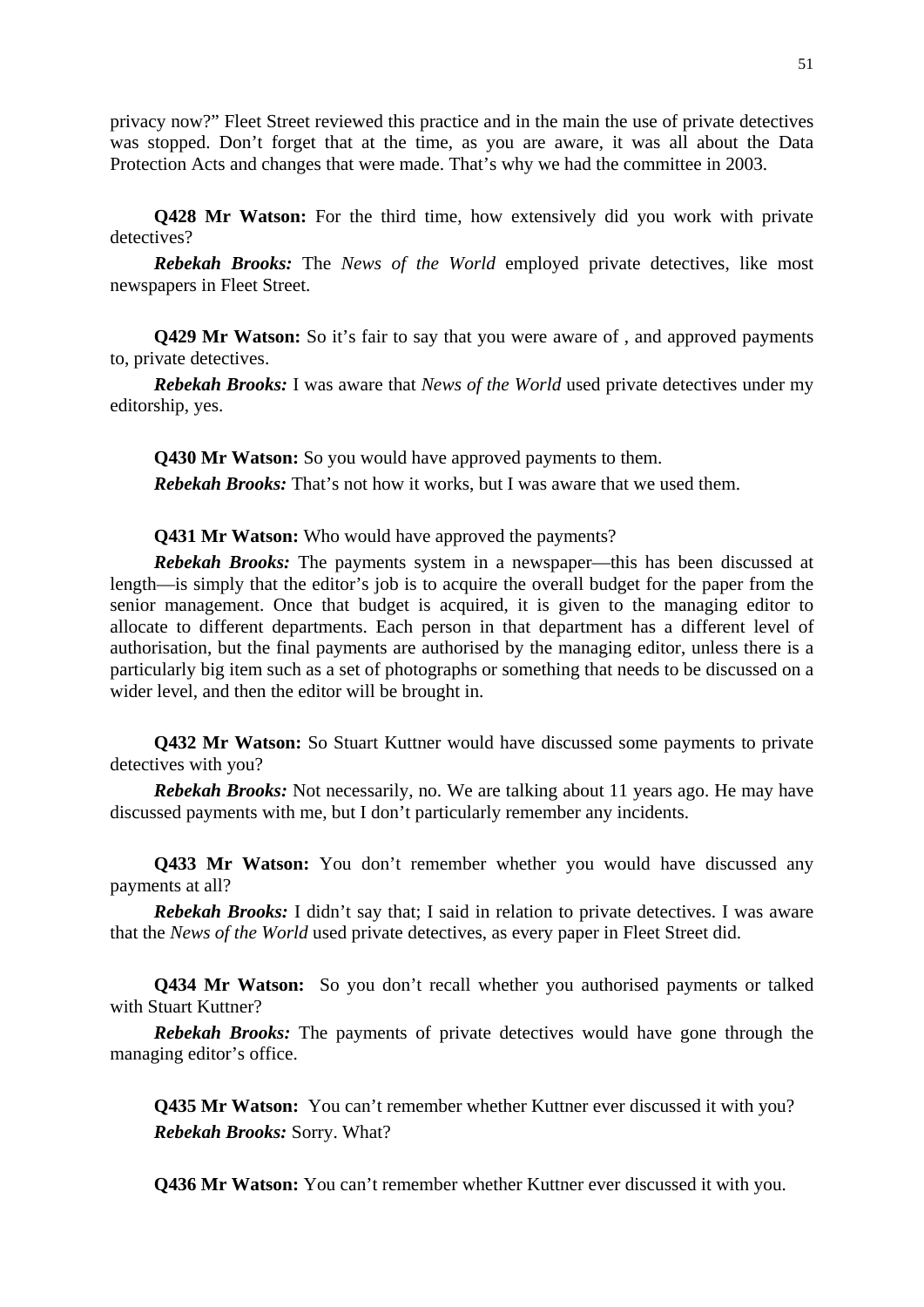*Rebekah Brooks:* I can't remember if we ever discussed an individual payment, no.

**Q437 Mr Watson:** In your letter to us in 2009, you said that you did not recall meeting Glenn Mulcaire. You will appreciate that this is an inadequate answer in the circumstances, and that we require a specific response to our questions. Did you ever have any contact, directly or through others, with Glenn Mulcaire?

*Rebekah Brooks:* No. None whatsoever.

**Q438 Mr Watson:** Would your former diary secretary, Michelle, be able to confirm that?

*Rebekah Brooks:* Michelle? **Mr Watson:** Your former diary secretary. *Rebekah Brooks:* I've had a PA for 19 years called Cheryl. **Mr Watson:** Okay. Would your PA be able to confirm that? *Rebekah Brooks:* Absolutely.

**Q439 Mr Watson:** Does she hold your diary for the last 19 years?

*Rebekah Brooks:* No, she probably doesn't. We don't keep that for 19 years, but she may have something from back then. I don't know.

**Q440 Mr Watson:** Would it be in a paper format or an electronic format?

*Rebekah Brooks:* I did not meet Mr Mulcaire.

**Mr Watson:** I am talking about your diary. Is it in electronic format or a paper format? *Rebekah Brooks:* It would have been in a paper format until very recently.

**Q441 Mr Watson:** Okay. Do you think Glenn Mulcaire would deny that he ever met you?

*Rebekah Brooks:* I am sure he would, although—yes; it's the truth.

**Q442 Mr Watson:** Were you aware of the arrangement that News Group Newspapers had with Mr Mulcaire while you were the editor of *News of the World* and *The Sun*?

*Rebekah Brooks:* No.

**Q443 Mr Watson:** So you didn't know what he did?

*Rebekah Brooks:* I didn't know particularly that Glenn Mulcaire was one of the detectives that was used by the *News of the World*, no.

**Q444 Mr Watson:** You didn't know he was on the payroll? *Rebekah Brooks:* In fact, I first heard Glenn Mulcaire's name in 2006.

**Q445 Mr Watson:** Did you receive any information that originated from Glenn Mulcaire or his methods?

*Rebekah Brooks:* What to me, personally?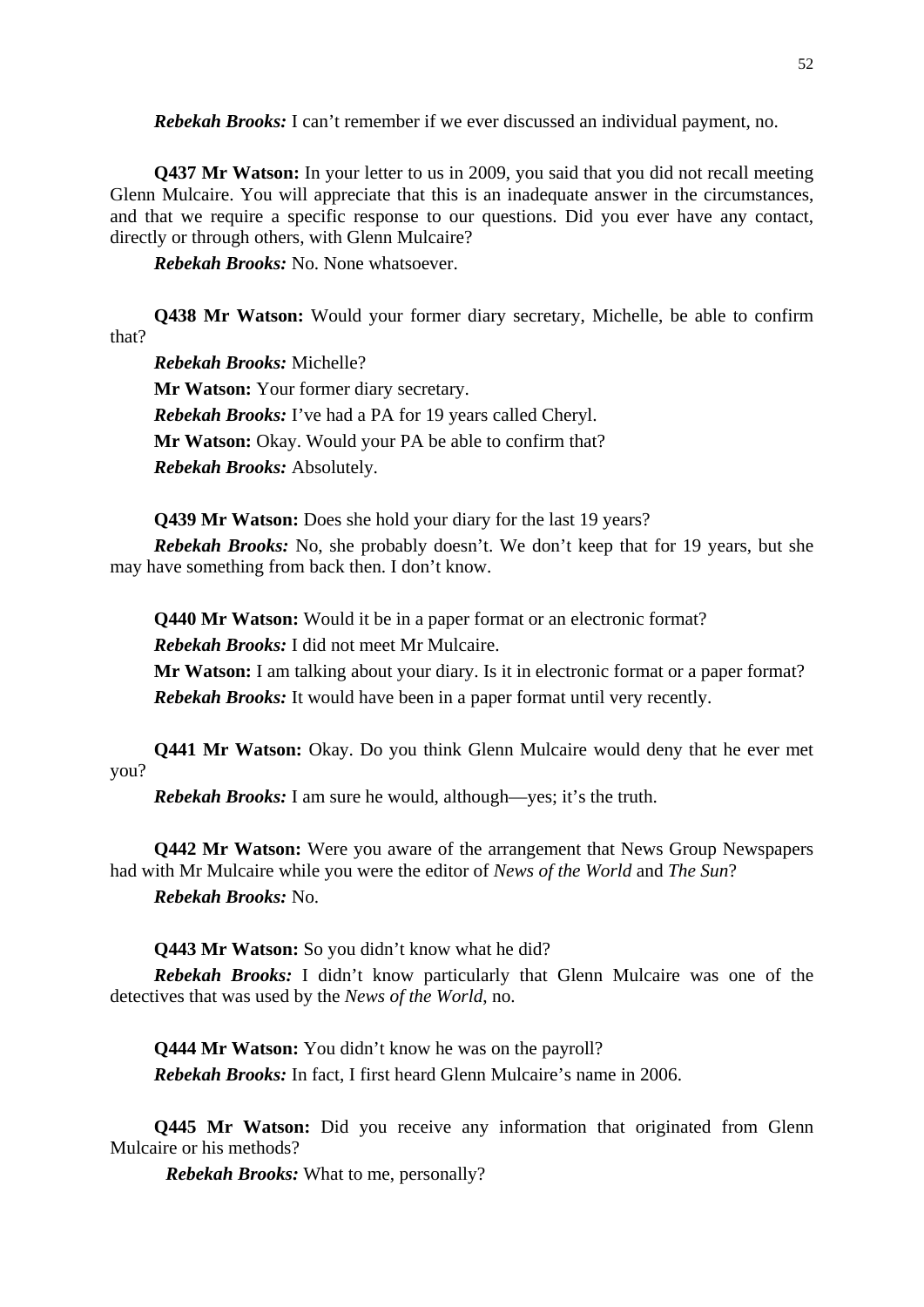**Q446 Mr Watson:** You as editor. Did anyone bring you information as a result of Glenn Mulcaire's methods?

 *Rebekah Brooks:* I know it is an entirely appropriate question, but I can only keep saying the same answer: I didn't know Glenn Mulcaire. I had never heard the name until 2006. There were other private investigators I did know about and had heard about, but he wasn't one of them.

**Q447 Mr Watson:** We will come on to that. Now that you know what you know, do you suspect that you might have received information on the basis of stuff gathered by Glenn Mulcaire?

 *Rebekah Brooks:* Now I know what I know—this is one of the difficulties. Obviously I know quite an extensive amount now, particularly from the past six months of investigating this story. Glenn Mulcaire, I am aware, worked on and off for the *News of the World,* I think, in the late '90s, and continued through until 2006 when he was arrested. Obviously, if he worked with the *News of the World* for that time, he was involved. I think the judge said in 2007—again, we may disagree with that now—that when Glenn Mulcaire was convicted, he had a perfectly legitimate contract with the *News of the World* for research and investigative work. The judge said that quite repeatedly throughout the trial. So that is what I can tell you.

**Q448 Mr Watson:** Did you ever have any contact directly or through others with Jonathan Rees?

*Rebekah Brooks:* No.

**Q449 Mr Watson:** Do you know about Jonathan Rees?

 *Rebekah Brooks:* I do. Again, I have heard a lot recently about Jonathan Rees. I watched the "Panorama" programme, as we all did. His wasn't a name familiar to me. I am told that he rejoined the *News of the World* in 2005 or 2006, and he worked with the *News of the World* and many other newspapers in the late 1990s. That is my information.

**Q450 Mr Watson:** Do you find it peculiar that, having served a sentence for a serious criminal offence, he was then rehired by the paper?

*Rebekah Brooks:* It does seem extraordinary.

**Q451 Mr Watson:** Do you know who hired him? *Rebekah Brooks:* No I don't.

**Q452 Mr Watson:** Do you know who signed his contract? *Rebekah Brooks:* No. Sorry.

**Q453 Mr Watson:** If you have been conducting an investigation for six months, did you not take the time to find out?

 *Rebekah Brooks:* The investigation that we have been conducting over the six months is particularly around the interception of voicemails, as you know. The management and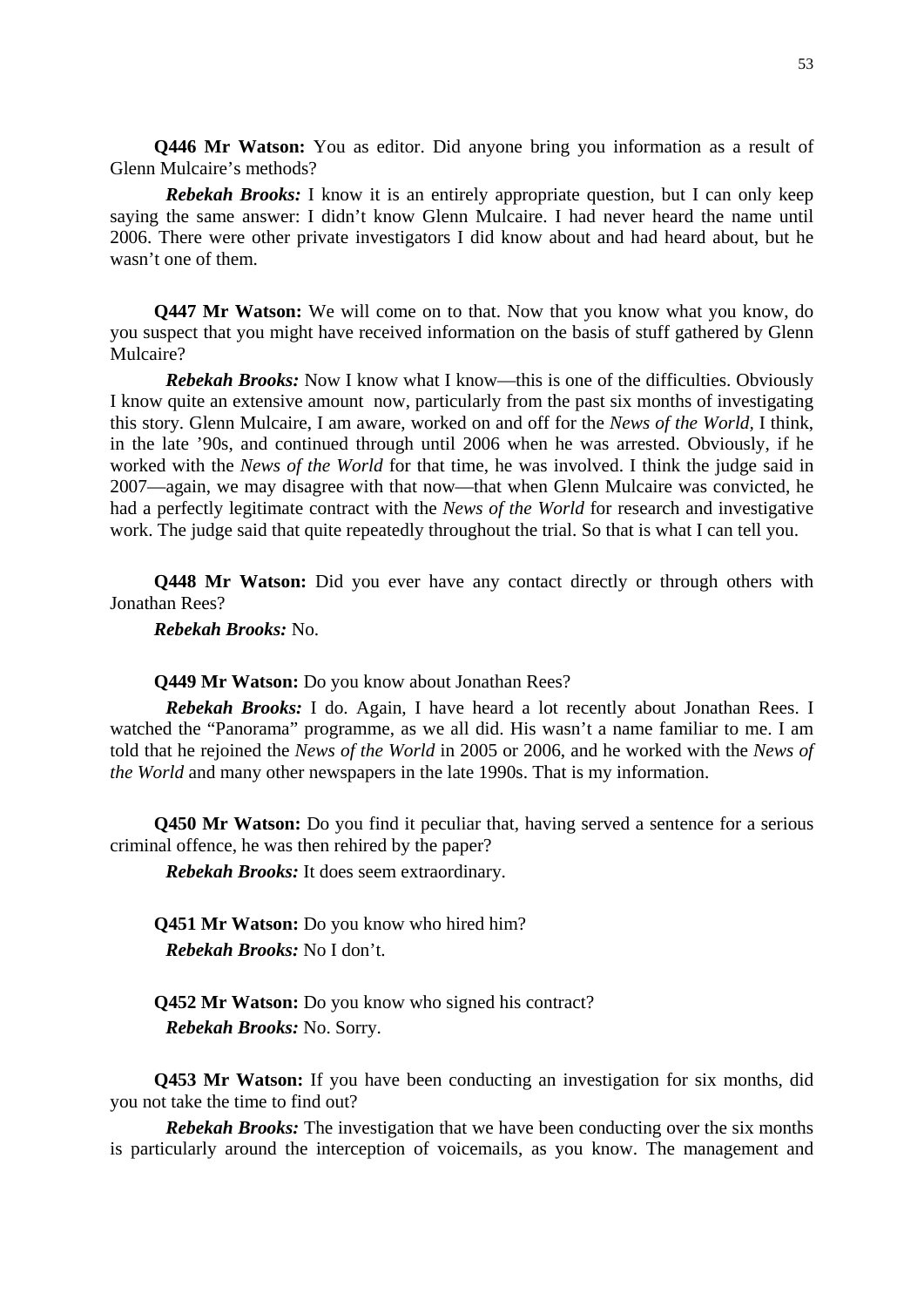standards committee at News International is going to look at Jonathan Rees, and we already do have some information. As to the conclusion of that investigation, I do not know.

#### **Q454 Mr Watson:** What information do you have?

 *Rebekah Brooks:* We have information that, as I said, Jonathan Rees worked for many newspapers in Fleet street in the late '90s, and then he was rehired by the *News of the World* sometime in 2005, maybe 2006.

**Q455 Mr Watson:** Do you know what he was doing at that time? *Rebekah Brooks:* I don't. I'm sorry—no.

**Q456 Mr Watson:** Did you not ask?

 *Rebekah Brooks:* Well I was the editor of *The Sun* at the time and I didn't know they had rehired him. I have only found that out recently.

**Q457 Mr Watson:** When you were chief executive of the company, did you not wonder what he did in 2005-06, given that you have a hacking scandal breaking around you?

 *Rebekah Brooks:* Absolutely, and I have the information that "Panorama" had, that Jonathan Rees worked as a private investigator. The "Panorama" programme said that he was conducting many, many illegal offences—that is what I saw, as you did. Also, he used to work for "Panorama". He worked for many newspapers, presumably before his conviction, as you say, and then he was rehired by the *News of the World.*

**Q458 Mr Watson:** Do you believe that he conducted illegal activities on behalf of *News of the World*?

*Rebekah Brooks:* I can only comment on what I know, and I don't know that.

**Q459 Mr Watson:** What is your belief? *Rebekah Brooks:* I don't know.

**Q460 Mr Watson:** You don't know what he did? *Rebekah Brooks:* I don't know what he did for the *News of the World—*I'm sorry.

**Q461 Mr Watson:** Do you not think that people will just find it incredible that, as chief executive of the company, you don't know?

*Rebekah Brooks:* It may be incredible, but, again, it is also the truth. I heard about Jonathan Rees's rehiring by the *News of the World* through an investigation conducted by "Panorama".

**Q462 Mr Watson:** Did you ever have any contact, directly or through others, with Steve Whittamore?

*Rebekah Brooks:* Yes.

**Q463 Mr Watson:** What did you do with him?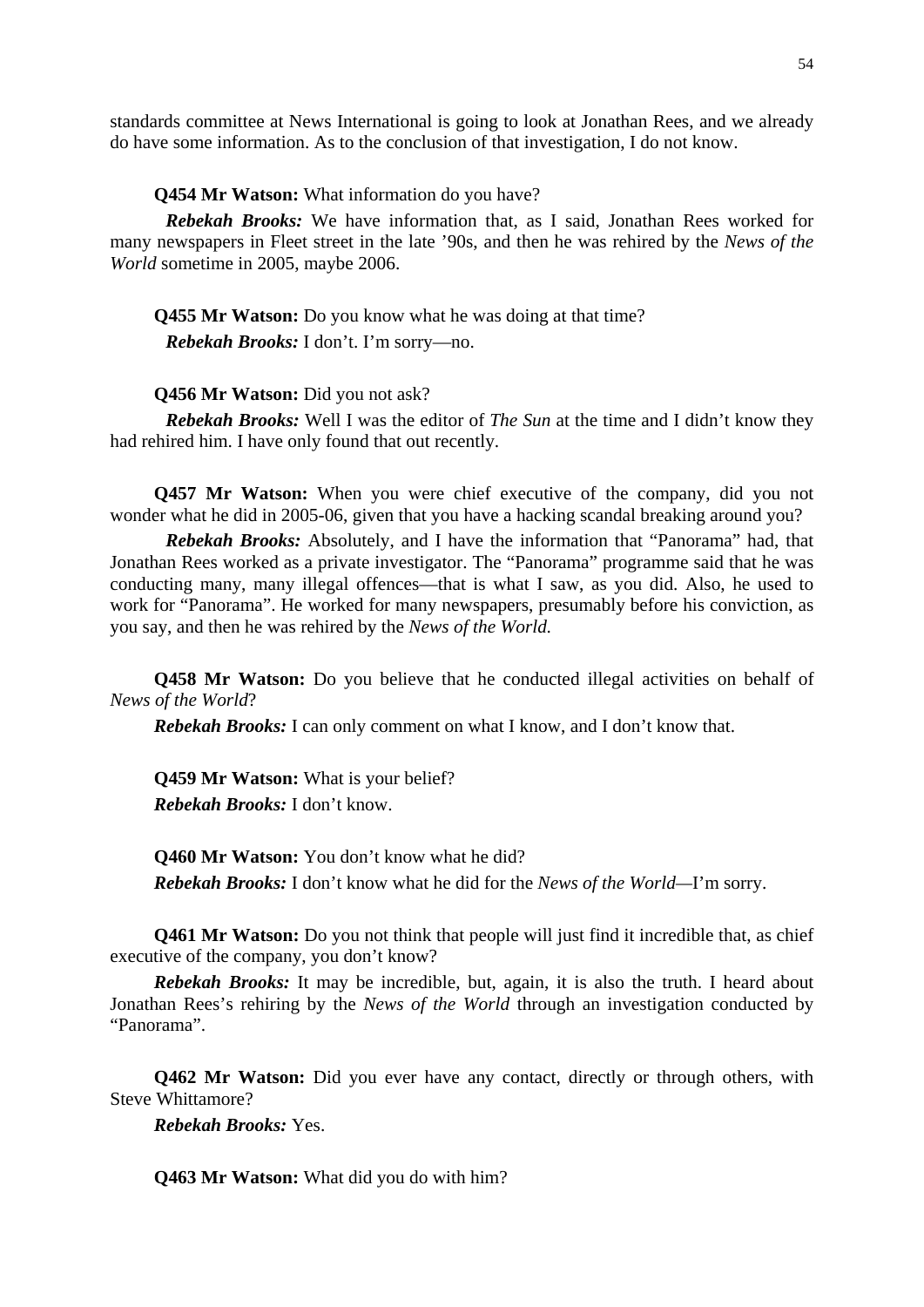*Rebekah Brooks:* Steve Whittamore was one of the private detectives, as I said, who formed, I think, the major part of Operation Motorman.

**Q464 Mr Watson:** I don't want to know what Steve Whittamore did; I would like to know what you did with him.

*Rebekah Brooks:* Sorry?

**Q465 Mr Watson:** I would like to know what you did with him.

*Rebekah Brooks:* In the main, my use of private investigators while I was editor of the *News of the World* was purely legitimate and in pursuit in the main, as you know, of the addresses and whereabouts of convicted paedophiles through Sarah's law. That is my majority—if not almost my exclusive—use of private investigators. But I respect that the *News of the World* also used private investigators for other stories.

**Q466 Mr Watson:** Are you aware that Steve Whittamore conducted two ex-directory look-ups on the Dowler family in Walton-on-Thames?

*Rebekah Brooks:* I was not aware of that until two weeks ago.

**Q467 Mr Watson:** You are now. *Rebekah Brooks:* Yes, I am.

**Q468 Mr Watson:** Why did you hold a mobile conversion from Steve Whittamore?

*Rebekah Brooks:* As I said, it was 11 years ago. I have answered this question many times, but just to repeat, a mobile conversion is finding an address from a mobile phone, and it can be got through legitimate means. In fact, in the story that you refer to, the mobile phone number was a business number and the address was widely known.

**Q469 Mr Watson:** So you can remember what the story was. *Rebekah Brooks:* I have just said to you that I can—

**Q470 Mr Watson:** What was the story you were working on? *Rebekah Brooks:* I read it in *The New York Times.* 

**Q471 Mr Watson:** Was it a paedophile that you were after then?

*Rebekah Brooks:* It would be unfair to the person concerned, because he has been named by *The Guardian* and *The New York Times*. But I am saying that the very few occasions on which I used private detectives were on Sarah's law.

**Q472 Mr Watson:** Can you name other private detectives you worked with? *Rebekah Brooks:* No.

**Q473 Mr Watson:** You cannot remember them? *Rebekah Brooks:* No.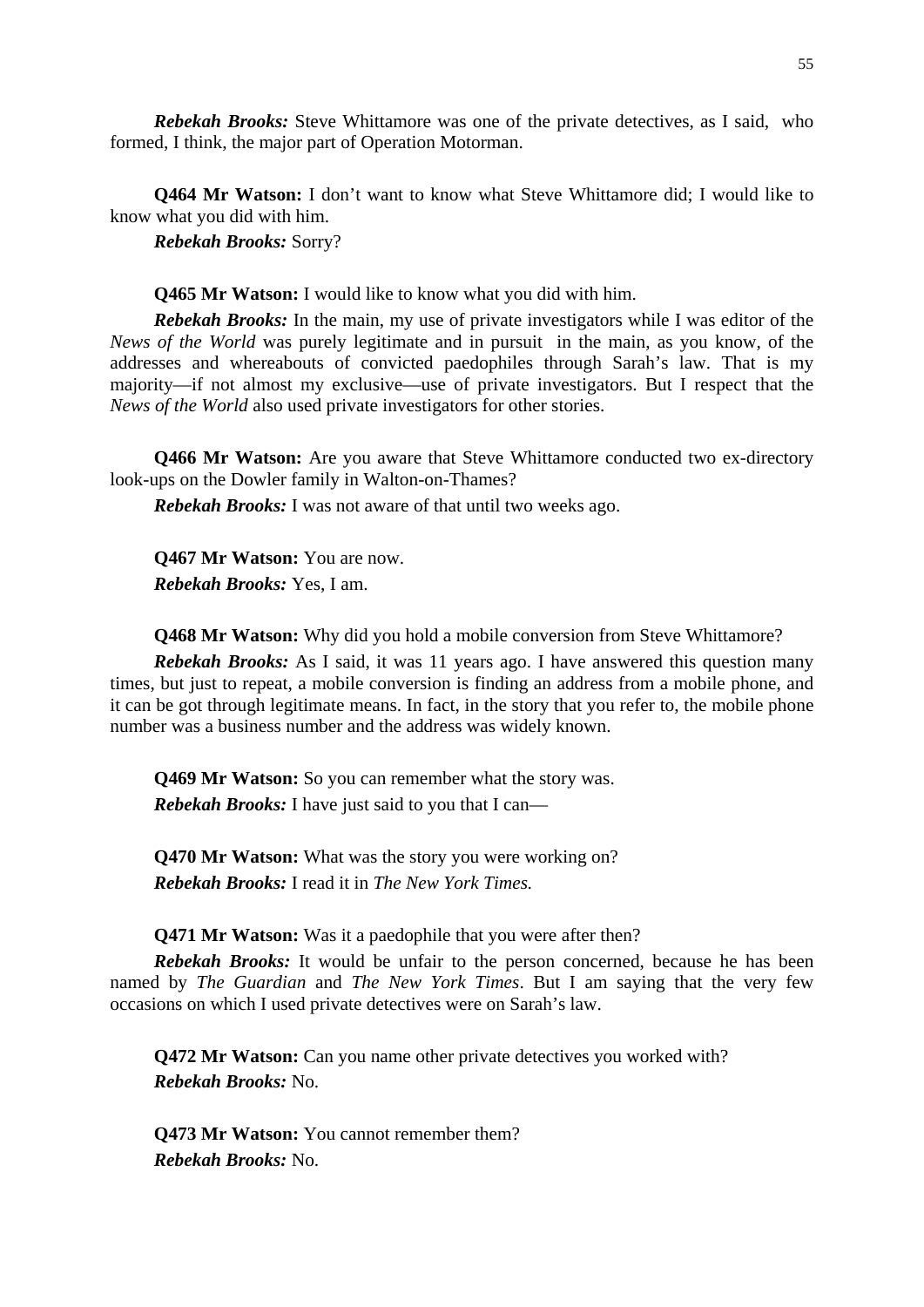**Q474 Mr Watson:** Are you aware that the paper used other detectives, though? *Rebekah Brooks:* Sorry?

**Q475 Mr Watson:** Did the paper use private detectives other than Steve Whittamore, Jonathan Rees and Glenn Mulcaire?

*Rebekah Brooks:* He was the one that I was aware of at the time. As I said, the first time I heard about Glenn Mulcaire was when he was arrested in 2006.

**Q476 Mr Watson:** Is it your belief that the paper used other private investigators, and you just cannot remember them today?

*Rebekah Brooks:* No, it isn't that I cannot remember. You have the same information as I have, which is from Operation Motorman.

#### **Q477 Mr Watson:** One last question: do you have any regrets?

*Rebekah Brooks:* Of course I have regrets. The idea that Milly Dowler's phone was accessed by someone being paid by the *News of the World*—or even worse, authorised by someone at the *News of the World—*is as abhorrent to me as it is to everyone in this room. It is an ultimate regret that the speed at which we have found out, and tried to find out, the bottom of this investigation has been too slow. James and Rupert accepted that earlier. We—they, now that I have left the company—are endeavouring to continue to investigate. But of course there are regrets.

**Q478 Louise Mensch:** I would like to draw you out on a question that I put to Mr James Murdoch at the end of our last session. On the wider culture of hacking, blagging and private detectives in Fleet street, to what extent did the *News of the World* feel justified, in its internal culture, in using those practices because everybody was doing it?

 I put to him that Piers Morgan—now a celebrity anchor on CNN—said openly in his book, which, clearly, was published before this controversy broke, that he had hacked phones. He said that he won scoop of the year for a story about Ulrika Jonsson and Sven-Goran Eriksson. He actually gave a tutorial in how one accesses voicemail by punching in a set default code. Clearly, from the account that he gives, he did it routinely as editor of the *Daily Mirror*. It was something that happened at the *Daily Mirror*; he was, of course, also an exemployee of News International.

 We have been talking about Operation Motorman, and the different amount of use that was made of Steve Whittamore by various members of Fleet street. I went through the Information Commissioner's report and added them up. For transactions in the *Daily Mail*'s Associated Newspapers Group, there were 1,387 transactions with Mr Whittamore, used by 98 journalists across titles and supplements in that group.

 Is it not obviously the case that blagging, hacking and the use of private investigators for licit and illicit purposes was an absolute culture on Fleet street, and that the *News of the World* participated in its illegal activities, maybe with a sense of entitlement—the same sense of entitlement that Mr Morgan shows in his book—because everybody else was doing it. Is that not the case?

*Rebekah Brooks:* We have heard a lot over the past 10 years, but particularly this Committee held an inquiry into Operation Motorman that was incredibly extensive. Every editor on Fleet street, I think, was called to this Committee. As far as I was concerned, the failings of all newspapers in not understanding the extent of the use of private investigators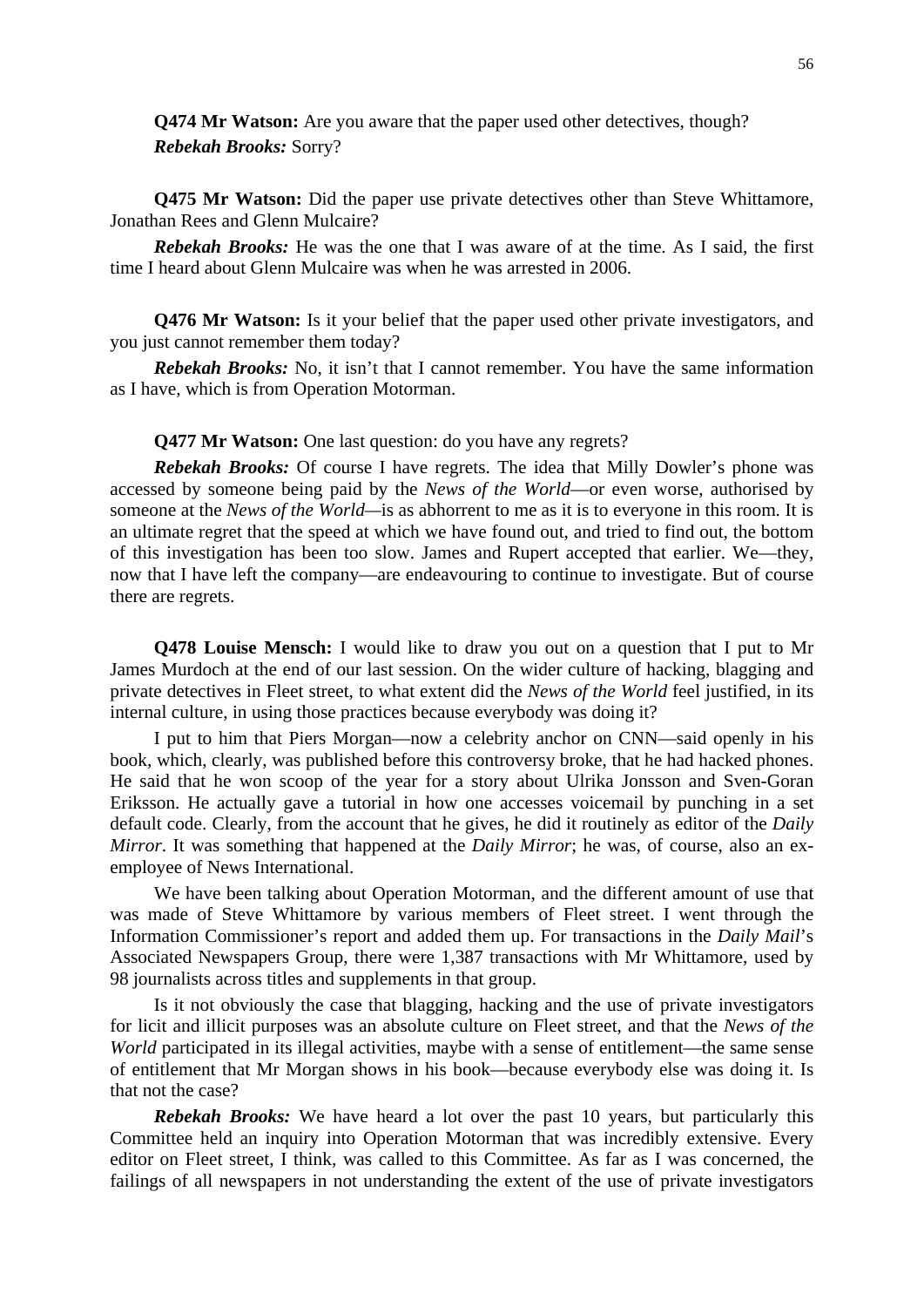across Fleet street was held to account then. There were many changes to the Data Protection Act 1998, because of Operation Motorman. Although I accept Mr Farrelly's knowledge of *The Observer—*it is going to be far better than mine—they wrote a good editorial on this about three months ago, re-addressing that climate then and how different it is now.

**Q479 Louise Mensch:** The Committee in 2003 concluded that there was widespread evidence of despicable practices across the media, including blagging and payments to the police. I appreciate the legal sensitivities involved in this question, but I will put it to you anyway. In your evidence to the Committee in 2003, you were asked if you had paid the police, and you clearly said, "We have paid the police in the past." May I suggest to you that the manner in which you said that implied that so do all tabloid newspapers? I am not asking you to make specific allegations, but in your general knowledge, were payments to the police widespread across Fleet street, or were they confined to News International titles?

*Rebekah Brooks:* If you remember, in the evidence that I gave in 2003, I was going to explain my comment. As you know, Mr Bryant asked me to explain my comment, and the session ended. In 2003, straight after my comment about payment to police, it was clarified. I think Les Hinton, who was the chairman at News International, at the 2007 inquiry clarified it again, and I clarified it recently to the Home Affairs Committee, at the end of March I think.

 I can say that I have never paid a policeman myself; I have never knowingly sanctioned a payment to a police officer. At the time of the recent Home Affairs Committee, there were various crime editors from Fleet street discussing that in the past payments had been made to police officers. I was referring to that wide-held belief not widespread practice. In fact, in my experience of dealing with the police, the information they give to newspapers comes free of charge.

**Q480 Louise Mensch:** Mr Dacre, in evidence to a parliamentary Committee yesterday, stated that to his knowledge, the *Daily Mail* has never published a story based on hacking or blagging. That from a group that Operation Motorman identified made 1,387 transactions across its titles. Do you think it credible that all those 1,300-plus transactions were licitly obtained? Or is there this wider culture of hacking and blagging, of which your paper was a part?

*Rebekah Brooks:* I did not see Mr Dacre's evidence. You will have seen that, out of all media groups in this country, News International has been the one openly to welcome the Prime Minister's public inquiry into, I think, all Fleet street practices. We have not got the parameters yet.

 I am not here in a position to comment on other newspaper groups. Like I said at the beginning, things went badly wrong at the *News of the World*, and we are doing our best now to sort it out. I accept that it is not at the speed that the Committee would have wished and that mistakes have been made, but we are trying to put them right. On Operation Motorman, it is important that there was a Select Committee inquiry into it. It is properly right that the code of conduct of journalists and the ethics of journalism are in constant review. If there is not constant review of conduct and ethics, the freedoms that this press enjoys, which I believe in very strongly, are at risk.

**Q481 Louise Mensch:** One final question: your previous letters to the Committee when you refused to attend placed great emphasis on your being willing to attend as part of a panel of newspaper editors, all of whom had been identified with Operation Motorman. In other words, you appeared to emphasise, that whatever had happened at the *News of the World*, it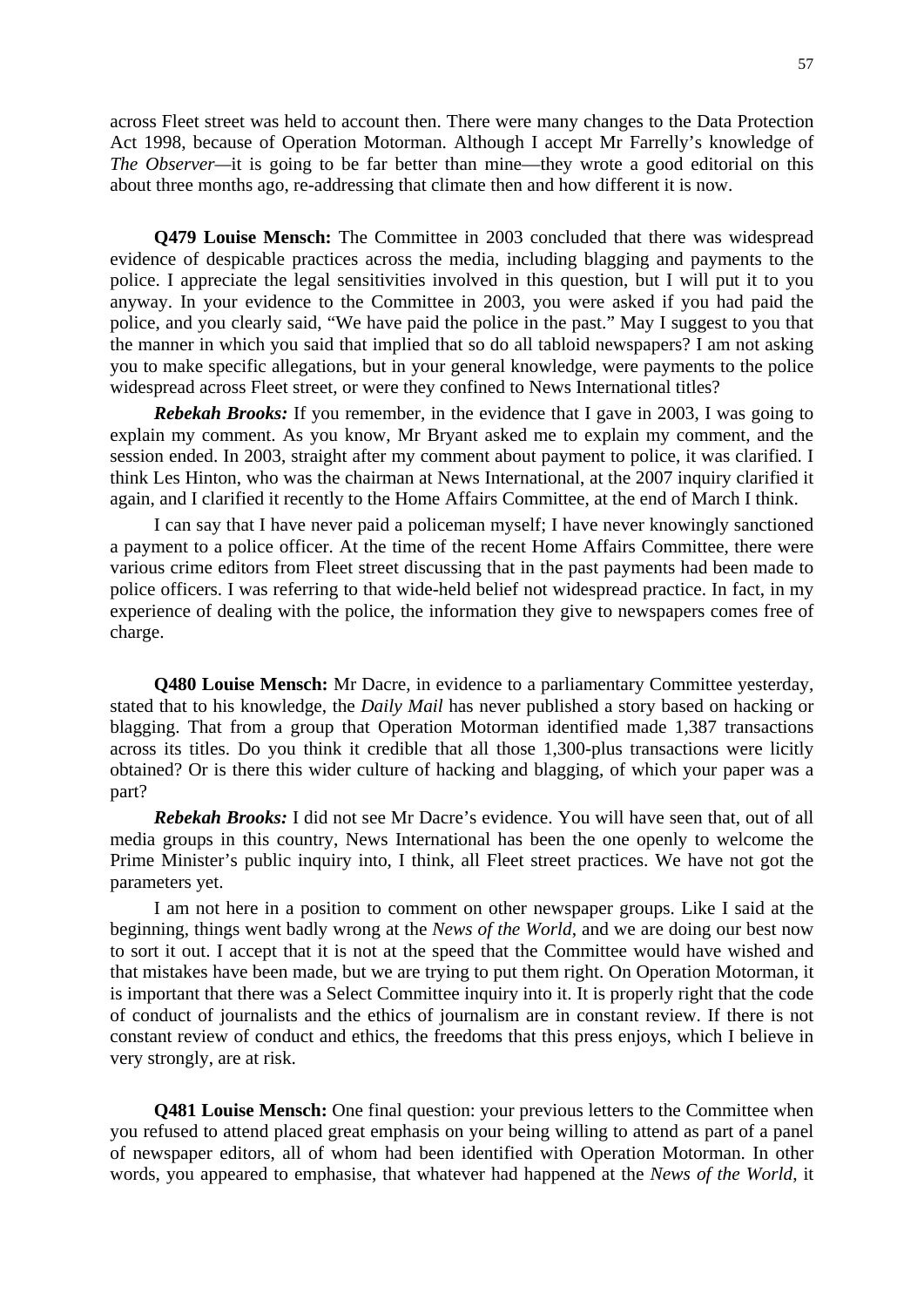was part of this wider culture. If you seem to know or imply that these practices were going on elsewhere, how could you not be aware that they were going on endemically at the *News of the World*, and do you not regret that you did not yourself undertake some kind of root and branch investigation into the *News of the World*, rather than waiting for these things to drip out over the fullness of time?

*Rebekah Brooks:* Just going back to 2002-03, with all the changes to the Data Protection Act, the fact is there was a root and branch change as a result of the Select Committee inquiries and a result of the information officer's report into "What Price Privacy?" There was a fundamental change there across most newspapers and particularly, like I said, I was then editor of *The Sun*. I can say, absolutely, that *The Sun* is a very clean ship and has a great newsroom. In particular, Operation Motorman referred to the *News of the World*, and *The Sun* was not part of it.

**Louise Mensch:** Thank you.

**Q482 Jim Sheridan:** Ms Brooks, Rupert Murdoch in his evidence session said quite clearly that the responsibility for the closure of the *News of the World* lay fairly and squarely with senior management of that paper, which I assume would include you. Is that the case?

*Rebekah Brooks:* I may have missed that part of the evidence, but I think Mr Murdoch said it exactly how it was. It was a collective decision. We all talked together. Mr Murdoch was abroad at the time at a conference, so we all talked together.

**Q483 Jim Sheridan:** Is that Mr Murdoch senior? *Rebekah Brooks:* Sorry, yes, Rupert Murdoch.

**Q484 Jim Sheridan:** I thought you were about to say something else. *Rebekah Brooks:* No.

**Q485 Jim Sheridan:** To follow up from that, when you were advising your staff that the paper was closing during the private session, I think you said something like there was more to come. Would you like to expand on what you meant by that?

*Rebekah Brooks:* What I said was that when I went down to the newsroom to explain the decision, clearly and quite rightly the journalists on the *News of the World*—very honourable journalists, who had been putting out a newspaper under this scrutiny for a long time with great exclusives and with great pride in their newspaper—were very sad and baffled by management's decision to close the paper. What I was saying to them is that right now you may not be able to right in this moment understand why we have done it, but as the months go by—I think I said in a year's time—I think you will come to the realisation that we actually did the right thing. Once you have broken the trust with the readers, there is not much going back. Unfortunately, the *News of the World* used to lead the headlines for the right reasons the cricket scandal recently—but for the last few months and probably for the last few years, it has been leading the headlines for the wrong reasons. Once that trust was broken, we felt that that was the right decision. Of course, it wasn't the right decision for the hundreds of journalists who worked there, who had done nothing wrong and who were in no way responsible. Many of them were at the *News of the World* for many years, have spent years at the *News of the World* and are not culpable for anything. We have endeavoured to find them jobs—every single one of them will be offered a job.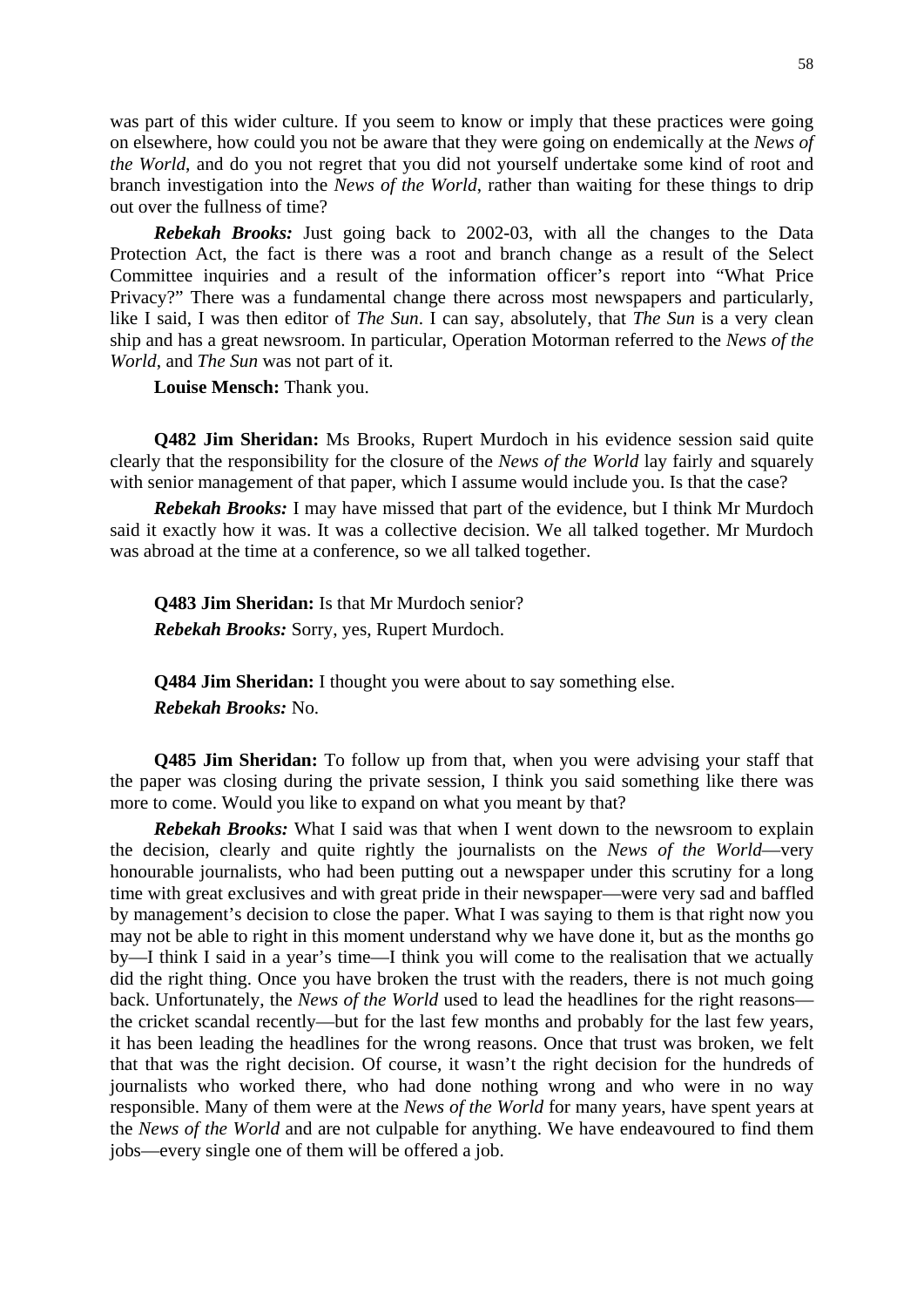**Q486 Jim Sheridan:** I accept that, but it wasn't just journalists, was it? It was secretaries, engineers, drivers or whoever they may be. Are they all expected to find jobs as well?

*Rebekah Brooks:* Everybody. Not just in News International, but across News Corporation.

**Q487 Jim Sheridan:** So what do you anticipate will happen in a year that you don't know now?

*Rebekah Brooks:* As I have said, part of the problem with this story is the lack of visibility of the documentation seized from Glenn Mulcaire's house in 2006. We have no visibility on it; you have no visibility on it; only the police have visibility on it, and they are conducting their new inquiry. I am sure that they will go through the thousands and thousands of documents that they say are there. I think we will, in a year's time—maybe even longer actually get to a final position on what exactly happened.

**Q488 Jim Sheridan:** Could I ask you a couple of questions? You will be aware of Tommy Sheridan, the former MSP.

*Rebekah Brooks:* Yes, I am.

**Q489 Jim Sheridan:** May I put a question to you that, unfortunately, James Murdoch could not answer? Bob Bird, during the course of last year's Sheridan trial, gave evidence under oath on two occasions that e-mails relating to his case showing contact between *News of the World* and Crown witnesses, private detectives, surveillance and phone hacking could not be retrieved, as they were lost in some black hole in Mumbai. That is not the case. They have now been found, I am told. Do you know anything about that?

*Rebekah Brooks:* I think that what actually happened was that he was referring to an issue that we had had with our suppliers, and I think I am correct in thinking that the Information Commissioner has put out a clarification to that and explained that there was no issue and that they were entirely comfortable with News International's response to that.

**Q490 Jim Sheridan:** Do you know who gave him the advice that the e-mails were lost somewhere?

*Rebekah Brooks:* I don't know.

**Q491 Jim Sheridan:** Also, his defence team has still not received these retrieved emails. Have you any idea why not?

#### *Rebekah Brooks:* Sorry?

**Jim Sheridan:** The e-mails have since been retrieved, but Tommy Sheridan's defence team has still not received them. Have you any idea why not?

*Rebekah Brooks:* I think that the clarification from the Information Commissioner was that what in fact happened was the editor of the Scottish *News of the World* made a comment during the trial that was interpreted as you are saying now, but when he looked into it and asked News International for an explanation, it was actually a problem with our suppliers in India, and there was no such retrieval.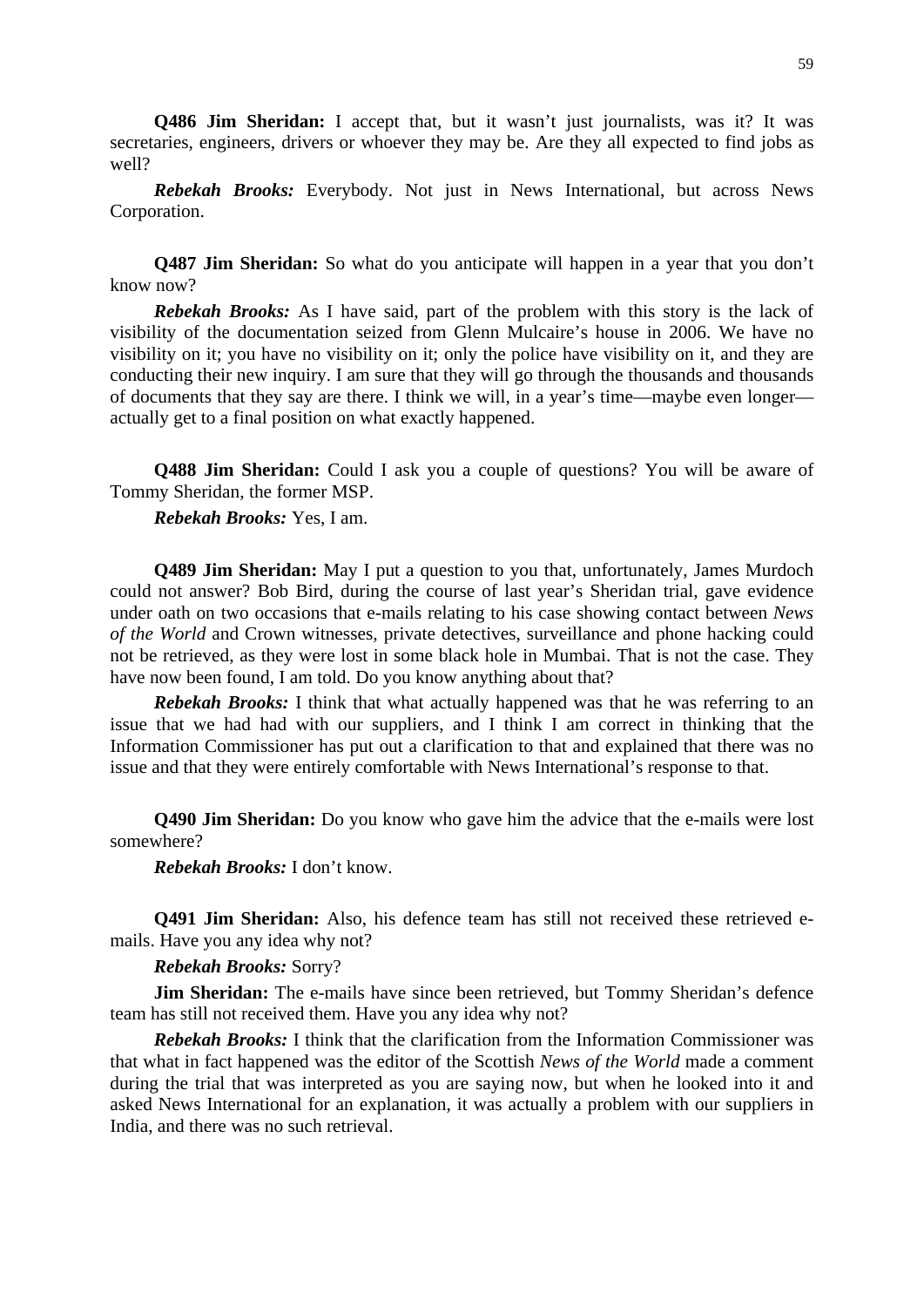**Q492 Jim Sheridan:** Have you had any contact with Andy Coulson during the Sheridan case?

*Rebekah Brooks:* I think Andy Coulson was in Downing Street during the Sheridan case, so I would have had some contact.

**Jim Sheridan:** So you had no direct contact—no e-mails or letters?

*Rebekah Brooks:* I said I would have had contact.

**Jim Sheridan:** Yes, but there were no e-mails—just a conversation?

*Rebekah Brooks:* It would have been mainly to do with work, by e-mail or by telephone.

**Q493 Jim Sheridan:** I have a couple of final questions. Why was *News of the World* paying Andy Coulson's legal fees and Glenn Mulcaire's legal fees during the Sheridan case when they are only cited as witnesses?

*Rebekah Brooks:* As I understand it—I know James Murdoch addressed this—when Andy Coulson left *News of the World*, he had an agreement that all matters relating to this, his legal fees, were paid. I think the same for Clive Goodman. On Glenn Mulcaire, I think his legal fees would be paid when in fact he was a co-defendant in the civil cases.

**Q494 Jim Sheridan:** Finally, are you aware of any payment to police officers in the East Lothian force, the Edinburgh force?

*Rebekah Brooks:* No.

**Q495 Damian Collins:** I would like to ask questions about the Milly Dowler case in particular. For the record, Mrs Brooks, you were editor of *News of the World* during the period of Milly Dowler's abduction and her subsequent murder.

*Rebekah Brooks:* That is correct.

**Q496 Damian Collins:** I have some specific questions I would like to ask you about this, but could you paint a picture for us of how a newspaper like *News of the World* goes about reporting such a big story? What would be the level of the editor, deputy editor and senior reporters in putting together and overseeing a story like that?

*Rebekah Brooks:* Any big story and, for the purpose of process, most stories start out with the reporter. That reporter may be being asked by the news editor to go to investigate a story, or they may have brought information about a story from their own contacts to the news editor. It is at that stage in a newspaper when the reporter and news editor discuss the veracity of the information, go out and check the allegations and come back with a more considered view. You can imagine that every newspaper gets a lot of information to the news desk and only a percentage—a very small percentage—makes it actually to publication. So there are many layers, from reporter to assistant news editor to news editor. Finally, the story will go to the back bench, which is the people who will oversee the subbing of the story, and the sub will often talk to the reporter directly, with questions and amendments to the copy. The lawyers are involved at this stage, and throughout the process, and the final decision on publication will be made by the editor—and where it is and how prominent it is. Obviously, Milly Dowler's disappearance was a terrible news story. It will have been covered by all newspapers, and for a very long time. The trial only finished—last month?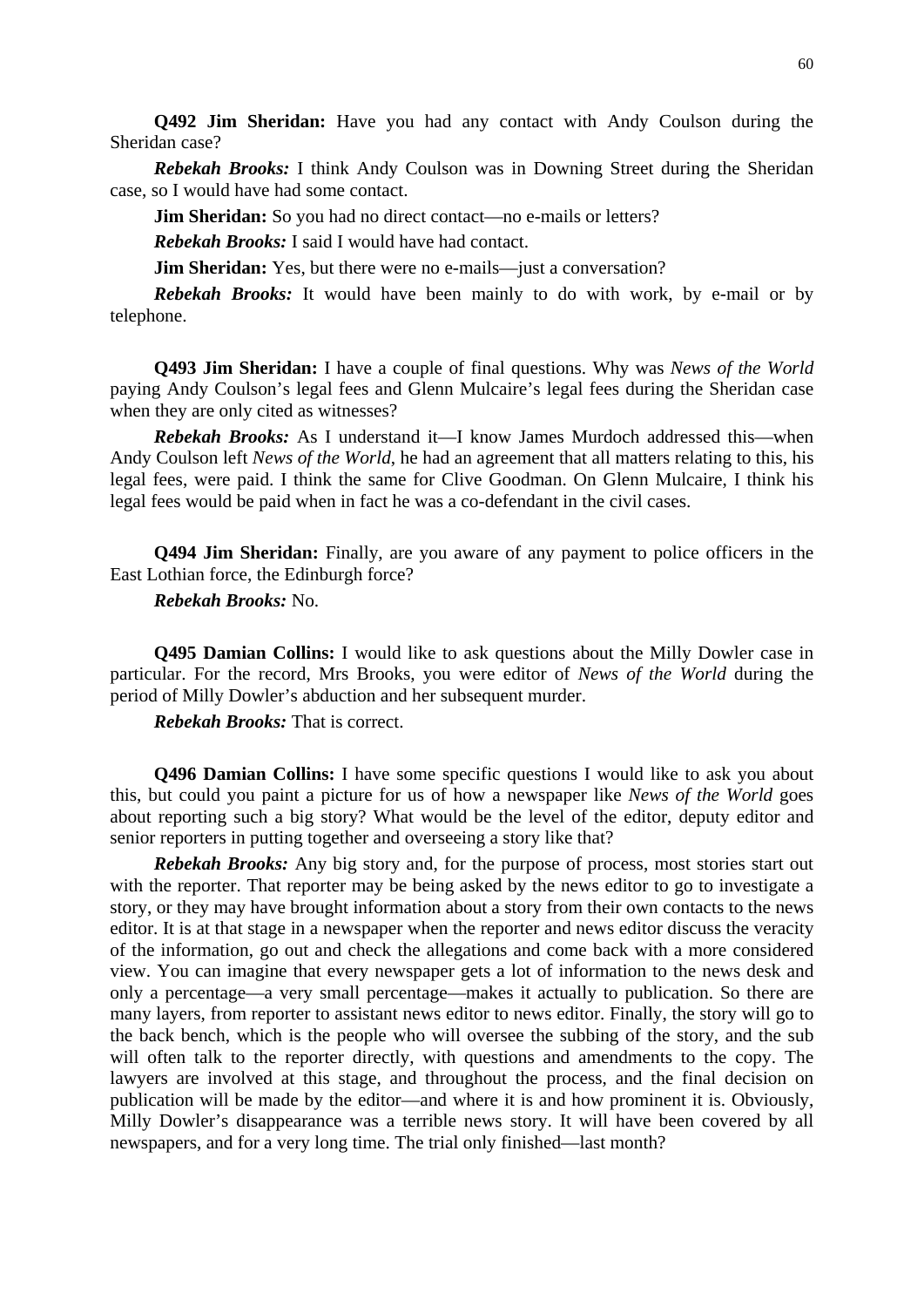**Q497 Damian Collins:** But for something like this, would it be normal to expect that it would have been the editor, a senior member of the editorial staff on duty that day or the lawyers who would sign off on anything written about it because of the incredible sensitivity of the material?

*Rebekah Brooks:* That is probably true, yes. On any story, but particularly as you say on such a sensitive story, the lawyers would be heavily involved, talking to the reporters and the news editors—the news editors are the executives on the news desk—as to where the information came from or on the veracity of that information.

**Q498 Damian Collins:** How involved were you personally in the Milly Dowler case, as editor of the *News of the World*?

*Rebekah Brooks:* As I say, the story ran for a very, very long time, so I will have been involved in the story over the many years, even when I was editor of *The Sun*. The Milly Dowler investigation and the pursuit of justice for Milly Dowler have been in the news for many, many years—nine years.

**Q499 Damian Collins:** The phase of your time at the *News of the World* is particularly pertinent to our hearing today. Would you say that the Milly Dowler case was a story you were more heavily involved in than other stories that took place during your editorship, simply because of the magnitude of the events and people's real shock and horror at what had happened?

*Rebekah Brooks:* Not particularly more or less involved. The one thing that I would say is that under my editorship we had a series of terrible and tragic news stories, starting with Sarah Payne, Milly Dowler's disappearance and subsequent murder and then of course the Soham cases. As you know, part of the main focus of my editorship of the *News of the World* was convincing Parliament that there needed to be radical changes to the Sex Offenders Act 1997 which came to be known as Sarah's law and were very similar to laws imposed in America under Megan's law. So I suppose, if I had a particular extra involvement in any of those stories, then it would have been on the basis that I was trying to push and campaign for readers' rights on the 10 pieces of legislation that we got through on Sarah's law, and campaigning for those to be put forward.

**Q500 Damian Collins:** When you gave evidence to the Committee in 2003, you referenced the Milly Dowler case as an example of how you thought that the press had worked particularly well with the police and the family liaison officers, and it was a view that was supported by Andy Coulson, who gave evidence with you on that day. I appreciate that this is quite a long time ago, but is that something you stand by now? You spoke about it when you gave evidence, but did you have a particular knowledge of the details of the case?

*Rebekah Brooks:* When I spoke about it in 2003, I was unaware of what I now know. However, in 2003, as far as I was concerned—which in the light of what we believe the allegations are now might sound, quite frankly, ridiculous, but at the time I believed it—both on the Milly Dowler case and in the Soham cases, the press had exercised huge caution, and had tried to respect the privacy of the families. For example, I remember that in Soham one member of the Press Association was sent to go to the village. I was referring to the fact that Fleet Street had actually come together and used the Press Complaints Commission code and adhered to it to respect the privacy of the families. Clearly, these allegations that came out two weeks ago, if true, are appalling and obviously contradict the statement that I made.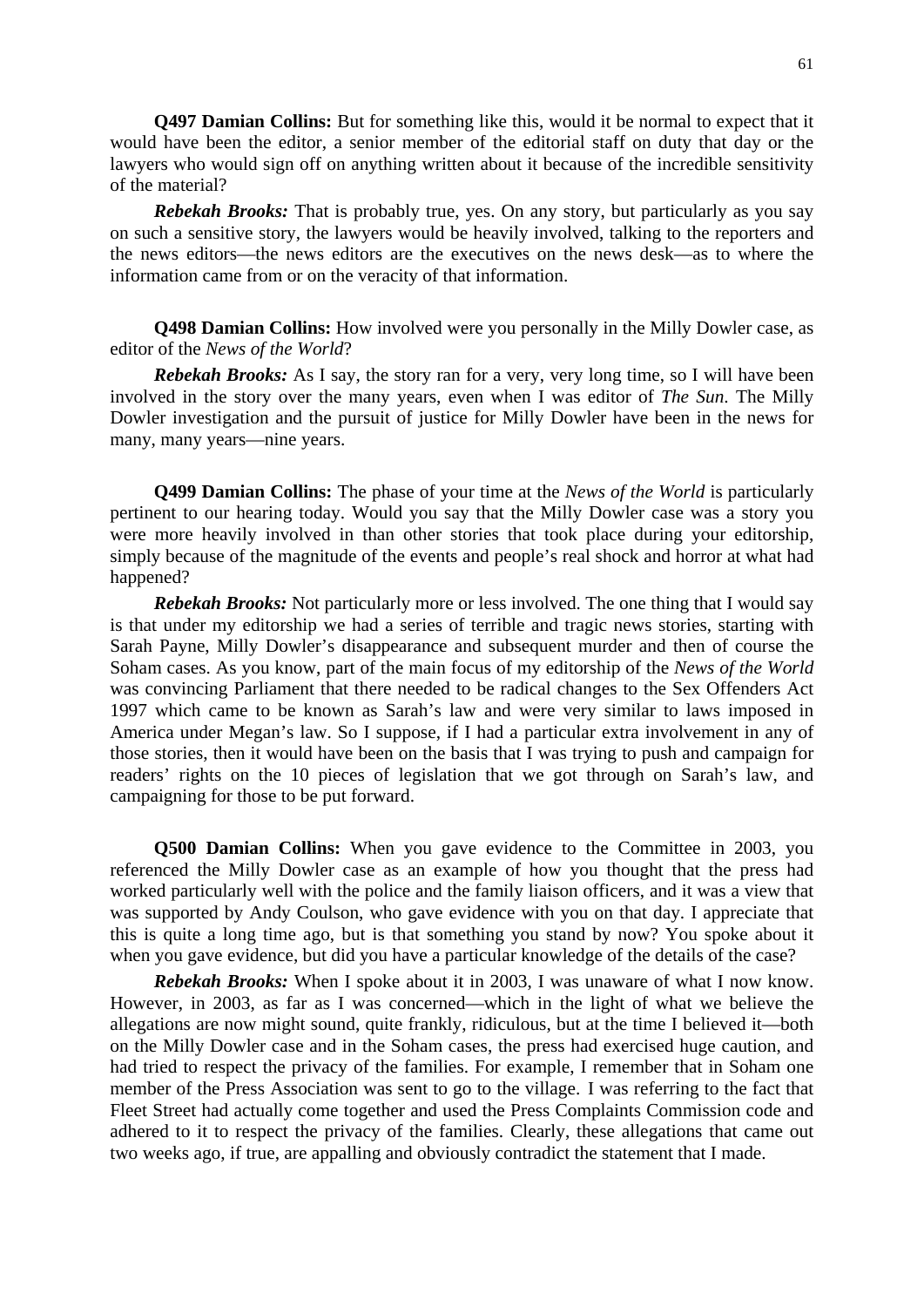**Q501 Damian Collins:** As you say, in the context of what we now know, it does appear ridiculous, to use your word. When were you first aware that Milly Dowler's phone had been hacked?

*Rebekah Brooks:* I think it was last Monday or the Monday before.

**Q502 Damian Collins:** That was the first knowledge you had of it?

*Rebekah Brooks:* I heard of it when the story first broke in the media, I think, on Monday evening.

**Q503 Damian Collins:** Nothing was ever said to you at *News of the World* to suggest that Milly Dowler's phone had been hacked, and that that may have been carried out or authorised by an employee of *News of the World*?

*Rebekah Brooks:* Of course not, no.

**Q504 Damian Collins:** When were you aware that people at the *News of the World* gave information about what was on Milly Dowler's phone to the police to support their investigation?

*Rebekah Brooks:* At the moment—again, I will have to be slightly careful, but I want to be as open as possible. We saw the story at the same time that you all saw the story. My instant reaction, like everybody else's, was one of shock and disgust that a family who had suffered so much already had heard these allegations that clearly added immeasurably to their suffering. The first thing I did was write to Mr and Mrs Dowler with a full apology to say that we would get to the bottom of the allegations, and whether anyone, either representing the *News of the World* or authorised by a professional journalist at the *News of the World*, which I still find staggering to believe, was involved. If we find out that is true, I have every confidence that News International and the police will get to the bottom of that, which they should, as a priority.

**Q505 Damian Collins:** I appreciate your statement. But what I asked was when were you aware that the information that was passed to Surrey police resulted from the hacking of Milly Dowler's phone? Are you saying you were not aware of that until it was reported recently in the newspapers?

## *Rebekah Brooks:* Yes.

**Damian Collins:** If it is the case that employees of the *News of the World* were personally sanctioned to hack Milly Dower's phone, essentially deleting e-mails from it; if they withheld that information from you, and then decided of their own volition to pass that information on to the police, that is what you are asking us to believe? Am I right in saying that?

*Rebekah Brooks:* Can you explain about passing it on to the police?

**Damian Collins:** Yes, if information held by employees of the *News of the World* relating to the hacking of Milly Dowler's phone was passed to the police to support their investigation, you said the first you knew about that was when it was reported in the newspapers. But it must be the case, therefore, that someone, without your knowledge, who was an employee of yours at *News of the World*, decided, without consulting the editor, to pass that on to the police. From your position, is that the case? Is that the chain of events as they must have existed?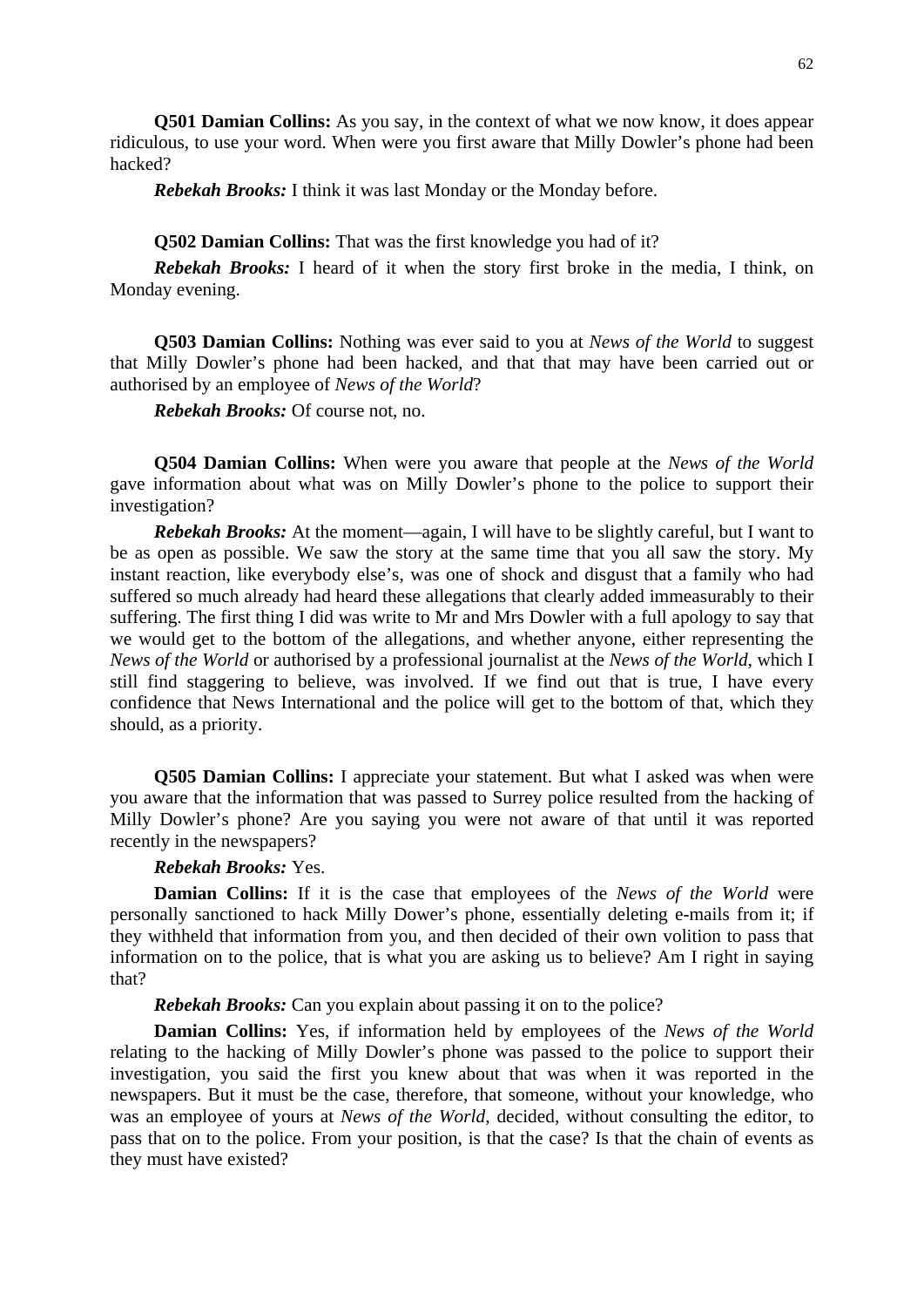*Rebekah Brooks:* I understand the question. I think it is important to say that obviously the Milly Dowler news story went on for many years and I had been editor of both the *News of the World* and *The Sun* while that investigation was ongoing. What you asked me, and what I thought you were referring to, was when did I first hear an allegation that Milly Dowler's phone or voice mails had been intercepted by either someone working for the *News of the World* or authorised by someone at the *News of the World*. The first time I ever heard that was two weeks ago.

**Q506 Damian Collins:** But with regard to information being passed to the police about the hacking of the phone?

*Rebekah Brooks:* I wrote to Surrey police immediately. My first port of call was to send Milly Dowler's family an unreserved apology on behalf of News International and to assure them that we would get to the bottom of it. Representatives then met with the Milly Dowler family lawyer almost immediately to try to get some more information, to see if there was anything we could do, look for or assist in this case. The third thing I did was write to Surrey police to say that, obviously, in the last nine years, if they had come across any information that supported these allegations, could they please either give it to the Metropolitan police's inquiry or share it with the management and standards committee at News International. I had a response from Surrey police at the end of last week, which is that because it was part of a criminal investigation, they couldn't help me.

**Q507 Damian Collins:** One of the points that I am trying to get to is that it would seem to us incredible that, potentially allegedly, someone employed by *News of the World* would take the decision themselves to pass information to the police that, however obtained, was the result of a newspaper investigation of which they were part, and that they did not consult the editor or senior members of staff. That seems incredible.

*Rebekah Brooks:* Is your allegation that someone on the *News of the World* knew that they had themselves, or authorised someone, to access the voice mails of Milly Dowler, and that they then told the police that they had accessed Milly Dowler's phone and passed on that information? Is that the allegation?

**Q508 Damian Collins:** Is there a chain of events that links the alleged hacking of the phone by someone at *News of the World* or authorised by *News of the World* to the passing to the police of information regarding what was on Milly Dowler's phone, and also, we have subsequently heard, the deletion of messages? That is what I was asking about.

*Rebekah Brooks:* On the allegations, either someone from the *News of the World* or someone authorised on the *News of the World* had accessed the voice mails of Milly Dowler is an allegation, an incredibly serious allegation, and one that appals us all. That is being investigated right now. When I first heard of it, it was two weeks ago. I'm sorry; that just how it is.

**Q509 Damian Collins:** It seems incredible that you, as editor, were so unaware of such fundamental issues to do with the investigation.

*Rebekah Brooks:* In some ways, I think the opposite. I don't know anyone in their right mind who would authorise, know, sanction or approve of anyone listening to the voicemails of Milly Dowler in those circumstances. I just don't know anyone who would think it was right and proper thing to do at this time, or at any time. I know we know a lot more now, but that is all I can tell you.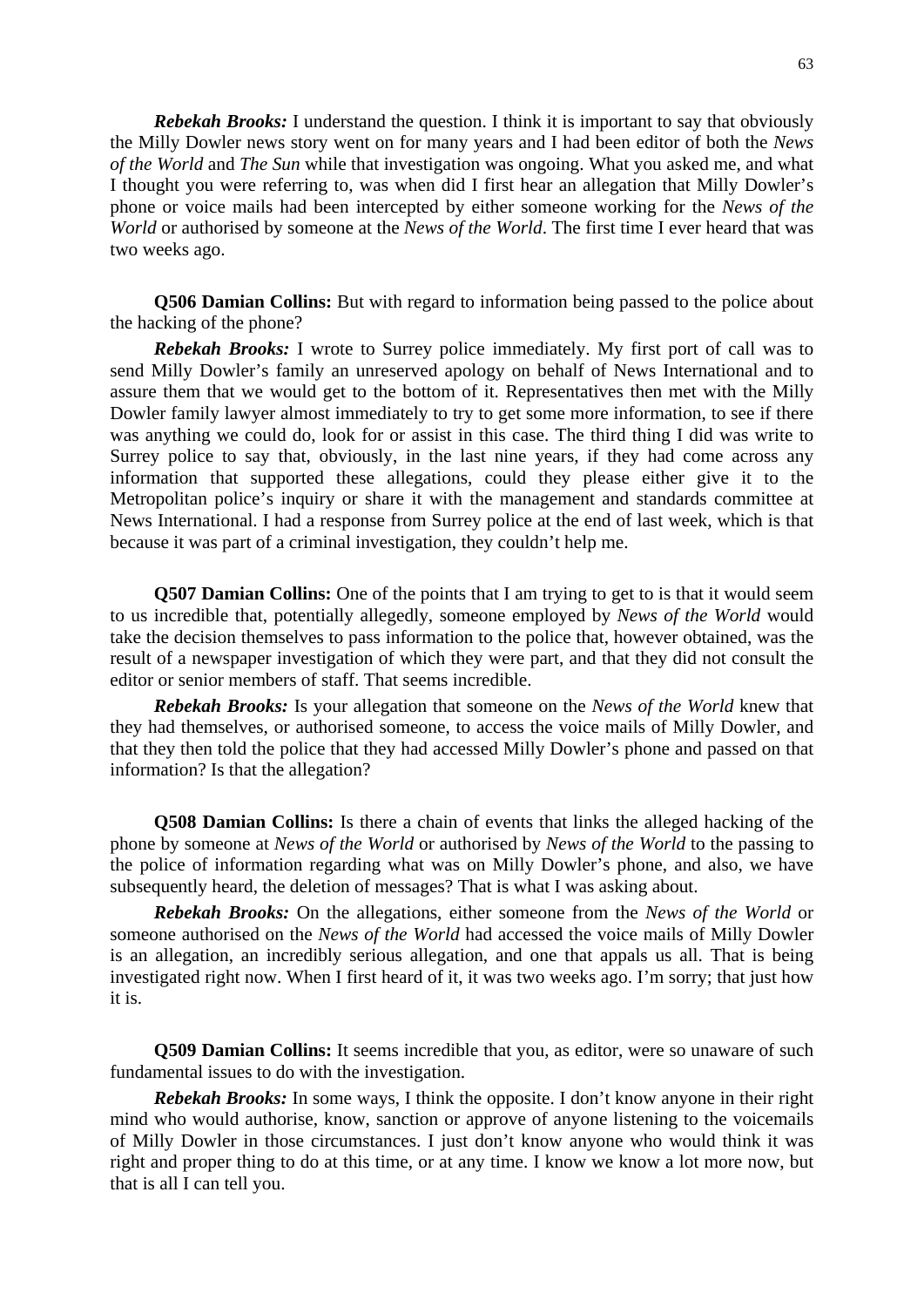**Q510 Damian Collins:** This is potentially something that happened under your watch, as ever, so if it is proven that it was the case, would you take personal responsibility for what happened under your editorship of the newspaper?

*Rebekah Brooks:* I would take responsibility, absolutely. I really, really want to understand what happened. I think all of us do. Out of everything that I have heard of this case, I think that is probably the most shocking thing I had heard for a long time, and certainly the most shocking thing I had heard about potential journalists who worked for News International.

**Q511 Paul Farrelly:** I have a couple of questions that have still been left hanging in the air about Milly Dowler. First of all, I wanted to clarify one bit of curiosity. I was at *The Observer* before 2001, when I was elected, but it wasn't covered at that time so I can't speak for *The Observer*.

 One thing that I know has not changed is that there is no publicly issued directory of mobile phone numbers. From your evidence that there are ways of converting mobile numbers to addresses by legal means, including web search, the person would have had to put their number on the internet. Otherwise, if the private investigator had secured it from a mobile phone company or through the police, he would have to have a public interest defence for doing so. Can you remember whether you had a public interest defence if you were challenged?

*Rebekah Brooks:* Like I said, many people disagreed with the campaign, but I felt that Sarah's law, and the woeful Sex Offenders Act 1997 that needed to be changed to protect the public, I felt was absolutely in the public interest. However, on that particular case—and don't forget, I only remembered it when I was re-presented with it—I know at the time my use of private detectives was around Sarah's law. That was my own personal—

**Q512 Paul Farrelly:** But was that particular suspected mobile, line 547 of the blue book held by the info commissioner, where your secretary Cheryl's extension 4406 is a contact point, was that a suspected paedophile?

*Rebekah Brooks:* I can only assume it was, but as this person has been named and interviewed extensively now by the media and has said, quite openly, that he is not guilty of any wrongdoing and that he cannot understand why any of us were looking at him at the time, then I have to accept that. I do not think that the inquiry led to publication about him, but at the time we used private detectives in order to track down the many convicted paedophiles that were living in the community.

**Q513 Paul Farrelly:** So you would have had a public interest defence in that particular case. You feel that it was not just a question of employing Steve Whittamore on a noquestions-asked basis?

*Rupert Murdoch:* No, absolutely not. I think, as you say, you were not at *The Observer* at the time, and you left in 2001?

**Paul Farrelly:** It was 2001, for better or worse.

*Rebekah Brooks:* But *The Observer* had used private detectives before 2001. It was not a new practice at *The Observer* in 2001. In your time at *The Observer*, private detectives were used, as they were used across Fleet street, and I am sure that you, like I, thought they worked from legitimate means. Clearly, when we had "What price privacy?", when we had the Select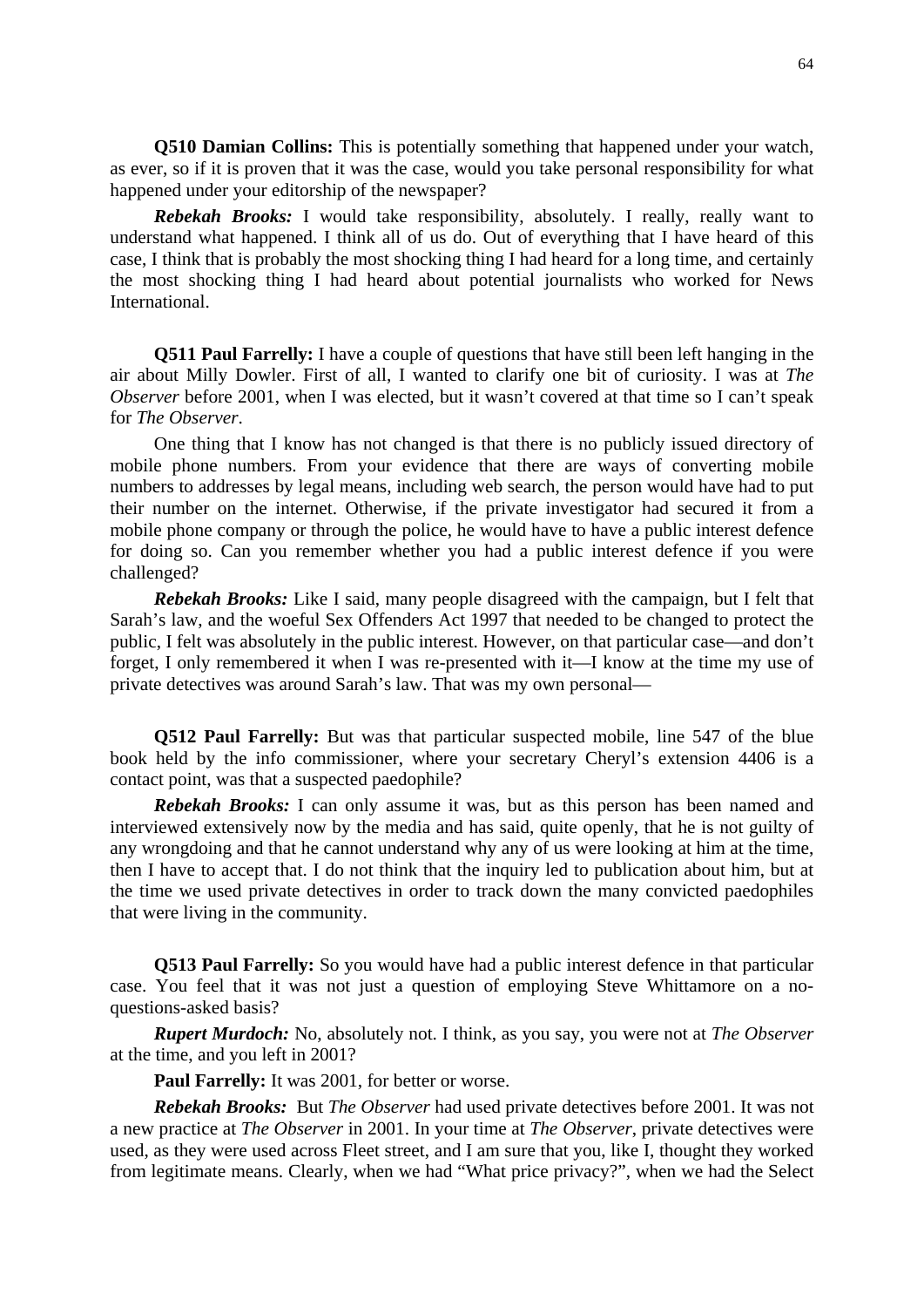Committee inquiry and, as Louise has mentioned, the subsequent conclusion of that, the governance around private detectives was found to be wanting, and the industry, on the back of this Committee's inquiry, changed their ways.

**Q514 Paul Farrelly:** Let me move on to the link with Milly Dowler. After the arrest and conviction of Goodman and Mulcaire, two myths were being peddled, and News International was at the forefront of peddling both of them. One was that it was just a rogue reporter, and the second was that Mulcaire was not really active or doing this sort of stuff until 2005. You had gone by then, and the myth was not to make any link between the two activities—his activities and the sorts of activities that were going on under Motorman. The Milly Dowler case comprehensively demolished both of those myths, didn't it?

**Rebekah Brooks:** If you remember, at the time when Clive Goodman and Glenn Mulcaire were arrested in 2006, it was the belief of News International on the basis that it was the belief of the police that they would be thoroughly investigating this. In fact, previous to the arrest of Glenn Mulcaire and Clive Goodman, they had been investigating this situation in order to make the arrest. I understand why you are using the language of myth, but for all of us then, that was the reality. We were told in the trial in 2007 that Glenn Mulcaire's predisclosure before sentencing stated categorically that he did not start accessing voicemails until 2004—it wasn't 2005; it was 2004. That is what he said. That is what he told the trial.

 After 2007, there were Committee hearings, News International conducted the internal investigation that you covered extensively in the previous session, and the police closed the inquiry. From my own knowledge, in 2006, because my own voicemail, as everyone knows now, was accessed by Glenn Mulcaire on a regular basis, I had the same knowledge that everyone else had. Whether or not you can say it is a myth now, clearly we have now seen evidence that that is not the case. But it wasn't a myth; it was what everyone believed at the time.

**Q515 Paul Farrelly:** Thanks to a partial leak—a good description of the paper that was left in the safe in the office of Harbottle & Lewis—we have had an account through *The Sunday Times* in the last few days that there were a number of gatekeepers on news desks both in your time at the *News of the World* and under Andy Coulson. The names were Alex Marunchak, Greg Miskiw, Clive Goodman, Neville Thurlbeck, James Weatherup, and Ian Edmondson—if *The Sunday Times* is accurate—and yet we are still being asked to believe that you, as a hands-on editor, and Andy Coulson simply did not know what your news desk was up to.

*Rebekah Brooks:* I cannot comment on what others knew, when they knew it and how they knew it. I can only tell this Committee what I knew while I was editor of the *News of the World* and subsequently editor of *The Sun*, and as chief executive I can account for my actions in trying to get to the bottom of this story. In 2006, from my own personal point of view, I was the editor of *The Sun.* I had been approached by the police to explain the nature of access on my own voicemails and I reported that back to the company and was therefore ring-fenced from any of the subsequent investigations. I just remained editor of *The Sun.* When I became chief executive in 2009, that was when I started to pick up much more responsibility of how we acted in getting to the bottom of this story.

**Q516 Paul Farrelly:** I will suspend my incredulity again. Can I just move on to Milly Dowler? After the Milly Dowler story, which was the straw that broke the camel's back finally, your company, acting on your behalf, I assume, was very quick to distance you from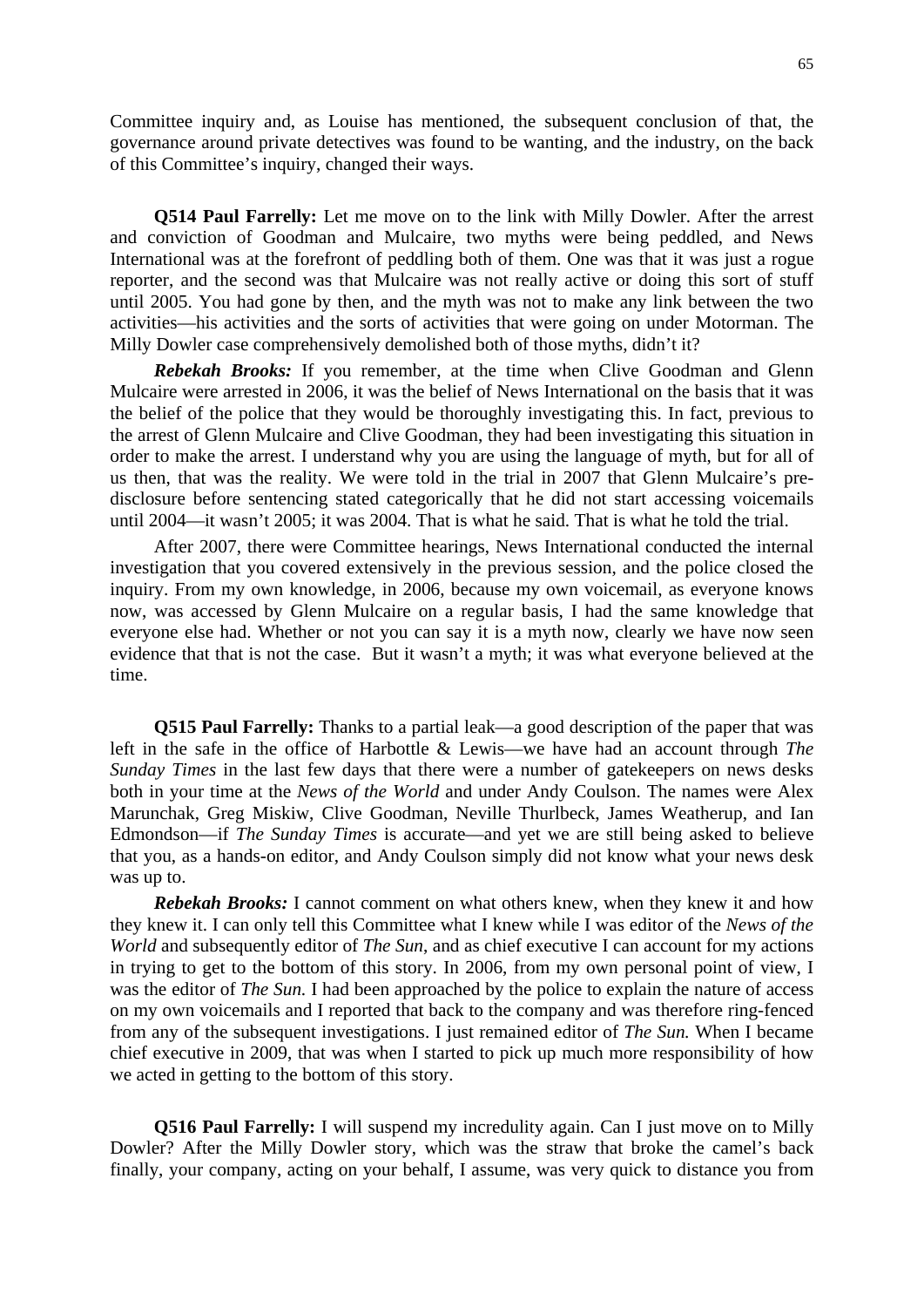being anywhere on the premises at the time that particular story was run. It said, and it has been quoted in the newspapers, that you were on holiday at the time. Is that the case?

*Rebekah Brooks:* It is slightly irrelevant where I was. I was the editor at the time. If this happened, then it is appalling. I didn't know it was happening.

**Q517 Paul Farrelly:** It is not irrelevant because they distanced you from it. They put out a statement or talked to the press. It has been reported that you were on holiday at the time.

*Rebekah Brooks:* There were no statements put out about me being away at the time.

 **Q518 Paul Farrelly:** If you do the clips, you will find that it is reported and sourced to the company.

*Rebekah Brooks:* Yes, but you said a statement. We didn't put out a statement. The actual fact was that I was away for the story that they are talking about, but I feel as editor that is irrelevant. I was the editor of the paper, and therefore, ultimately, it happened on my watch.

**Q519 Paul Farrelly:** Who would have been editing the paper when you were away? Your deputy?

*Rebekah Brooks:* The deputy or the associate editor.

**Q520 Paul Farrelly:** Who was the deputy?

*Rebekah Brooks:* I had a deputy, Andy Coulson, and an associate editor, Harry Scott.

**Q521 Paul Farrelly:** So, Andy Coulson would have been editing it while you were away?

*Rebekah Brooks:* Presumably, but I don't absolutely know.

**Q522 Paul Farrelly:** I don't want to take too long. You saw the exchanges over the email—the sheaf of paper that was residing for a long time in the offices of Harbottle & Lewis that gives the lie to the evidence that we received previously about the results of a huge e-mail trawl after Colin Myler arrived. Clearly, that was still sitting there when you became the chief executive in 2009. It was all commissioned before your watch, but it was sitting there on your watch. James Murdoch said that he first learned about it in either April or May and then it was passed to the police in June. When did you first learn that that evidence was there?

*Rebekah Brooks:* Just before James Murdoch, and I then went to tell him what we had found.

## **Q523 Paul Farrelly:** Did Will Lewis report the find to you?

 *Rebekah Brooks:* As you know we have this management and standards committee that we set up after the police reopened their investigation in January 2011. Obviously, it was our investigation that led to the opening of that inquiry—the information that we handed over to the police. We subsequently set up a management and standards committee in order to facilitate the police with any information they requested or anything that we could proactively find to help them. As part of that disclosure and as part of the references made to the internal investigation into Harbottle & Lewis, the police asked the management and standards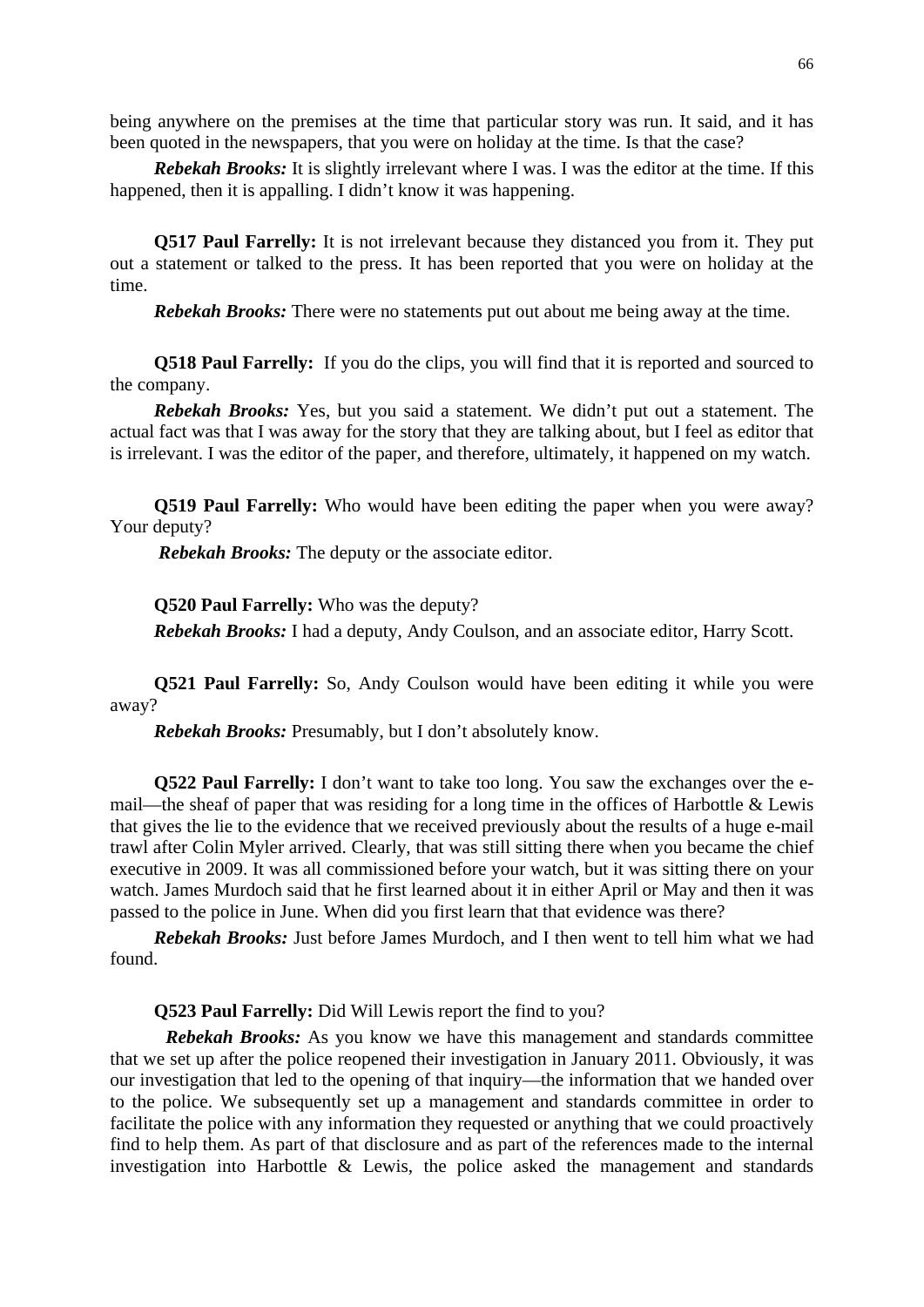committee about Harbottle & Lewis. We went off to look for evidence. We then found it. As I think James Murdoch said in his session, we took counsel about it and we handed it over to the police on 20 June.

**Q524 Paul Farrelly:** This trawl did not just involve *News of the World* people because it was overseen by News International people—people who reported to you as chief executive. In particular, Jon Chapman. Can you remember what conversations you had with John Chapman after this evidence came to light? We heard from Rupert Murdoch that, to use his words, John Chapman sat on that file for years.

*Rebekah Brooks:* The original inquiry in 2007 was, I believe, instructed by Les Hinton—

**Q525 Paul Farrelly:** Yes, we know the background. I am just asking you what happened when the evidence came to light through your committee. John Chapman is a News International legal director who reports to you. Can you remember what conversations you had with him?

*Rebekah Brooks:* Yes, I can. Obviously, we discussed it. As soon as it came to light—I was told about it at the end of April, I think—Mr Chapman was asked for his knowledge of it, where the file had been and why it had not come to light before.

## **Q526 Paul Farrelly:** What was his response to you?

*Rebekah Brooks:* His response to us at the time was that he was asked to do an investigation into the illegal interception of voicemail. He felt that the Harbottle  $\&$  Lewis recommendation, which was the letter that you have—

**Q527 Paul Farrelly:** A very misleading letter.

*Rebekah Brooks:* As our legal adviser, he felt that the letter from Harbottle & Lewis—

## **Q528 Paul Farrelly:** Got you off the hook?

*Rebekah Brooks:* No. He felt that it was an accurate review of the Harbottle & Lewis file. That is something, as you clearly have heard today, that neither James Murdoch nor I thought it was, on closer examination.

**Q529 Paul Farrelly:** Did he just do that off his own bat? *Rebekah Brooks:* Do what, sorry?

**Q530 Paul Farrelly:** Get Harbottle & Lewis to issue a misleading letter, or a letter that may not have been misleading to them at the time, and to sit on evidence that gave a lie to what we were told. Did he just do that off his own bat?

*Rebekah Brooks:* Harbottle & Lewis is a very respected law firm. I am not sure that it is fair of you to accuse it of—

**Q531 Paul Farrelly:** I am not. I am asking about Jon Chapman, who reported to you. *Rebekah Brooks:* You asked if Jon Chapman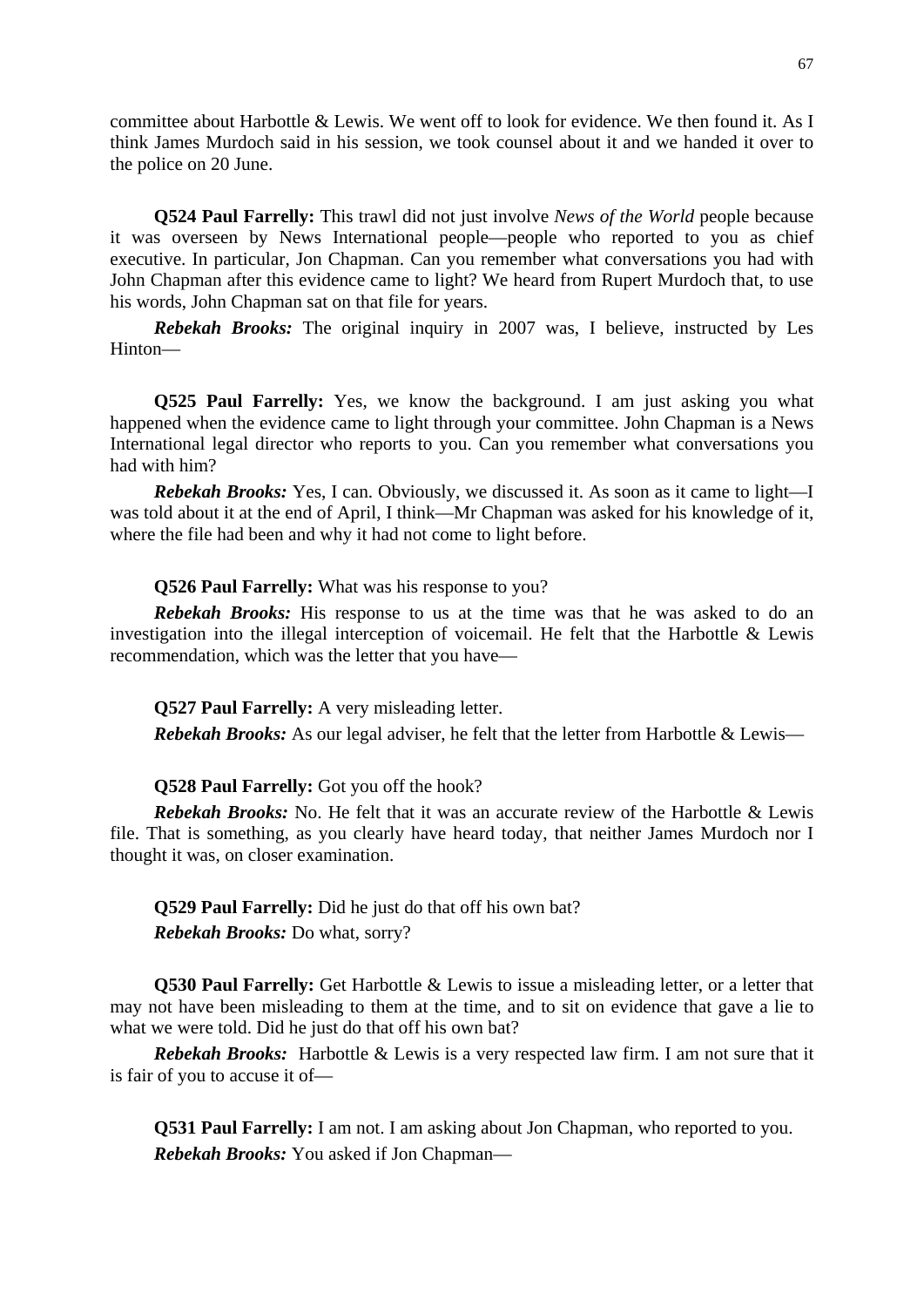**Q532 Paul Farrelly:** Did he take the decision not to disclose anything any further? *Rebekah Brooks:* You asked if Jon Chapman had asked Harbottle & Lewis—

**Q533 Paul Farrelly:** No, I asked you what he said to you.

*Rebekah Brooks:* Yes, but you also asked whether Jon Chapman asked Harbottle & Lewis to write a misleading letter. My response to that question is that I think Harbottle & Lewis is a well-respected legal firm, and I am sure that that wouldn't be the case. Jon Chapman has been a respected lawyer at News International for many years, and I am sure that he would absolutely not have done that. However, in light of what we know now, when I and the management and standards committee at News International saw that file, we felt that it, from our perspective, put a new light on information that we had had in the past, and we handed it over to the police.

**Q534 Paul Farrelly:** I didn't ask that question, but it would have been a good question to ask, so thank you. Why did Jon Chapman leave the employ of News International?

*Rebekah Brooks:* As you heard in the previous session, Jon Chapman wanted to leave. We felt that under the circumstances, that was the right course of action.

**Q535 Paul Farrelly:** Because Jon Chapman has come out strongly as the fall guy from this session. He acted alone, did he?

*Rebekah Brooks:* I think that at the time, if you called Jon Chapman, who was a corporate lawyer, and Daniel Cloke, who was our head of HR, to this Committee, they would say that in their experience and knowledge, when they looked at the file, they felt that the Harbottle & Lewis letter was correct.

**Q536 Paul Farrelly:** I have a couple of final questions. One thing that struck many people was the silence across Fleet street, apart from a few newspapers—*The Guardian* of course, *The Independent* and the *FT*, and then the *New York Times*—in the coverage of the affair. Can you remember calling any editors after *The Guardian*'s story in July 2005 to discuss how they might or might not cover the story in order to downplay the coverage?

## *Rebekah Brooks:* In 2005?

**Q537 Paul Farrelly:** In 2009, after *The Guardian* broke the story. Do you remember calling around editors such as Paul Dacre to, in some way, encourage them not to give the story any play?

*Rebekah Brooks:* No. I don't remember calling him about it, but he and I would talk about industry matters on occasion. I only knew what I had read in *The Guardian*.

**Q538 Paul Farrelly:** Finally, do you recall a conversation with Boris Johnson, during which he asked you what you wanted out of this, and your response was for Alan Rusbridger to go to down on his knees and beg for your forgiveness? Do you recall that conversation?

*Rebekah Brooks:* Absolutely not.

**Q539 Dr Coffey:** I had assumed that my colleague Mr Watson would ask you about this earlier. In his intervention in the House on 6 July, he suggested that the *News of the World* wrote that there was a "left...message on her voicemail after the 13-year-old vanished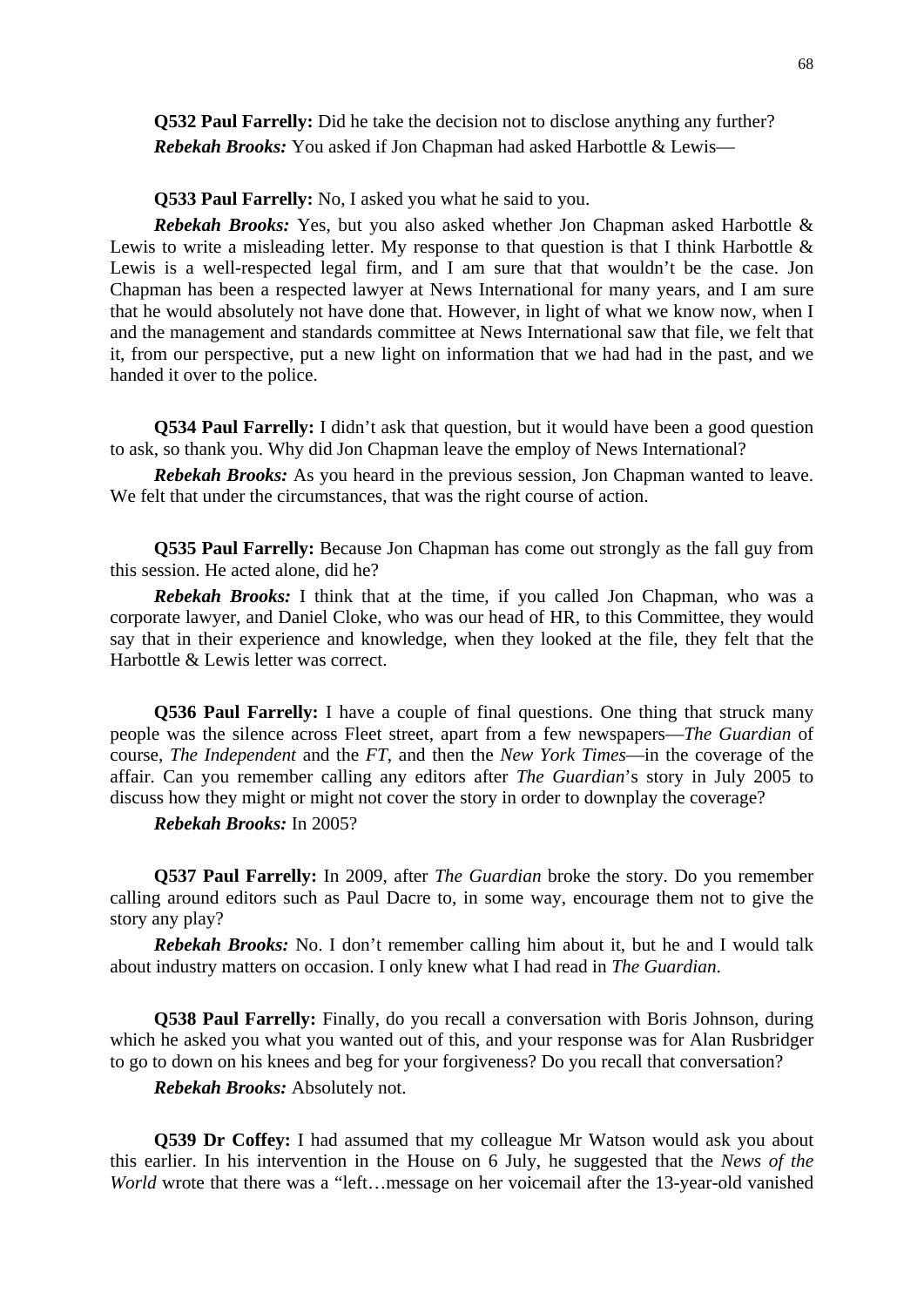at 4pm on March 21… on March 27—six days after Milly went missing in Walton-on-Thames, Surrey…the employment agency appears to have phoned her mobile." Given the importance of the Milly Dowler story, the seriousness of which has already been alluded to, did you ask how you managed to get that information?

*Rebekah Brooks:* As I've said, the most important thing in the case of Milly Dowler is that we get to the truth of the allegations as quickly as possible. Those who are culpable, if it turns out to be true, should face not only opprobrium, but correct justice through the legal system.

 I am very mindful that I have to be careful of what I say because of what I know and because of the criminal investigations. The fact is, and I can only keep saying this, the suggestion that Milly Dowler's voicemails were intercepted by someone working for the *News of the World*, or someone on the *News of the World*, is unknown to me. It is abhorrent to me, which is all I can tell you.

**Q540 Dr Coffey:** I accept that, but I will press a little further. Given that there is a specific reference in the story, I am surprised that more questions were not asked at the time. I fully accept that you find it abhorrent.

*Rebekah Brooks:* Just accept that, perhaps, nine years ago, when the story was run—I am told now that the story you are referring to was a single column on page 9—I am sure questions were asked about where that information came from. They will have been asked of the reporter or they will have been asked of the news editor. The night editor and the lawyer would have checked them, and there would have been a process around every story, whether it was a single column or the front page, to determine where the information came from. I can tell you now that it would not have been the case that someone said, "Oh yes, that came from an illegal voicemail interception." It seems now that it is inconceivable that people did not know this was the case, but at the time it wasn't a practice that was condoned or sanctioned at the *News of the World* under my editorship. That is all I can tell you.

**Q541 Dr Coffey:** Mr Watson went on to suggest that you were "present at a meeting with Scotland Yard when police officers pursuing a murder investigation provided her with evidence that her newspaper was interfering with the pursuit of justice." He particularly mentioned the name of another senior executive, Alex Marunchak, and also said: "At the meeting, which included Dick Fedorcio of the Metropolitan police, she was told that *News of the World* staff were guilty of interference and party to using unlawful means to attempt to discredit a police officer and his wife." Can you tell us more about that meeting?

*Rebekah Brooks:* I can tell you something about it. I was recently asked, by Channel 4, I think, to recall a meeting that I had had at Scotland Yard in 2002. My recollection of that meeting was entirely different. My recollection is that the meeting was on a completely different subject. I am only going on what I was told by Channel 4. They say it was a meeting was in November. That is what was put to me. I checked my diary as much as possible, and there was no meeting in November. However, there was a subsequent meeting in very early January. It may be that it was that meeting, but that is not my recollection of the meeting. On the other hand, because of the Sarah's law campaign, I had pretty regular meetings at Scotland Yard, mainly with the paedophile unit there.

**Q542 Dr Coffey:** Rupert Murdoch said he relied on his lieutenants, people he trusted. He referred to Les Hinton as someone with whom he would trust his life. Who would you trust who worked for you?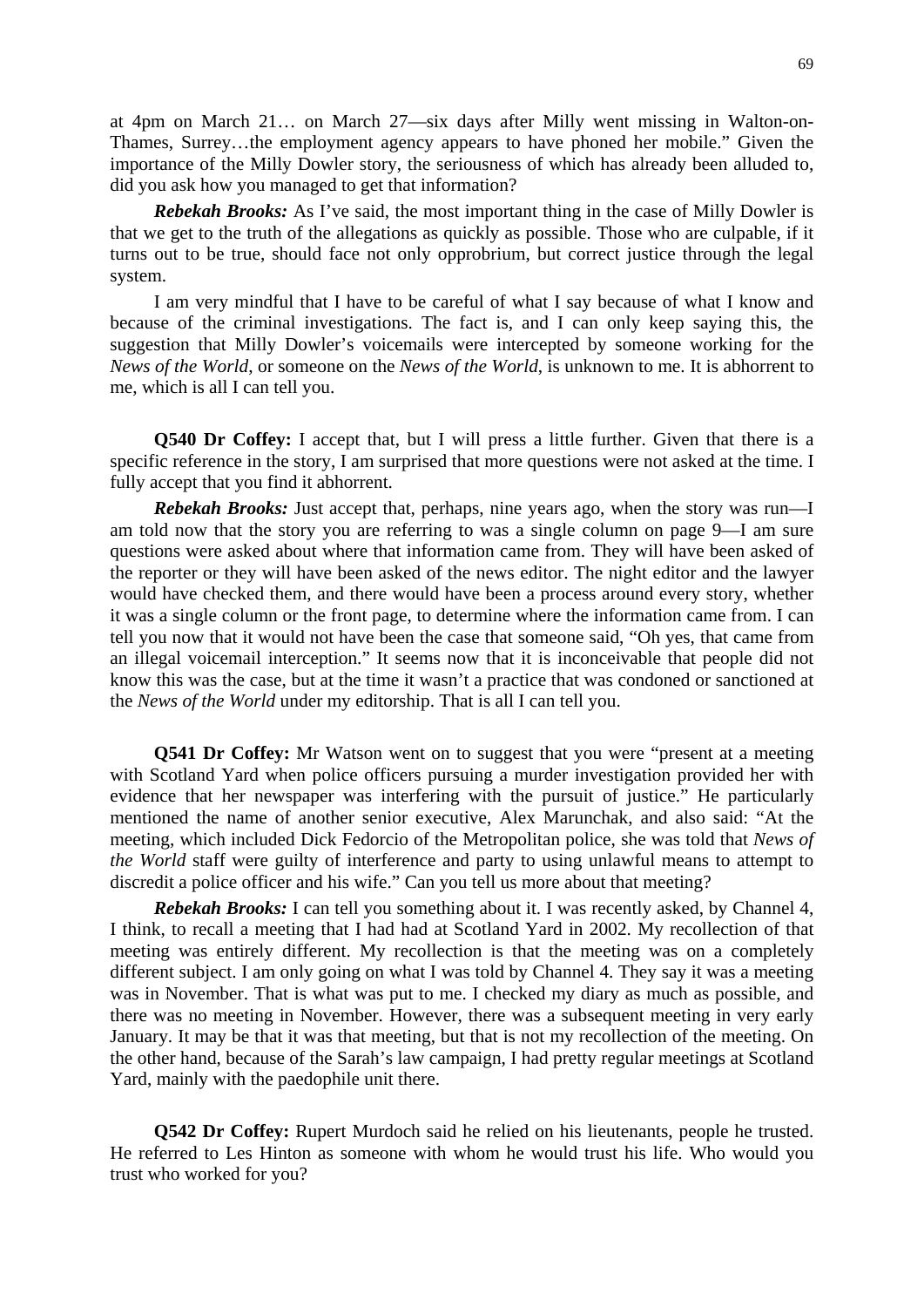*Rebekah Brooks:* I think the newsroom of any newspaper is based on trust. If you think about—I am sure that Mr Farrelly will agree with this—the way that a story gets published, of course it is on trust. You rely on the people who work for you to behave in a proper manner, and you rely on the clarity of information that you are given at the time. That is why I can be so absolute with the Committee today about the interception of Milly Dowler's voicemail, from my own personal view—again, not commenting on what other people knew at the time. So when you say, "Who do I trust?", the whole newsroom and the whole basis of the newsroom is based on trust. For example, at *The Sun*, if Trevor Kavanagh, who was my political editor when I was editor of *The Sun*, came to me with a story, I knew it to be true. I didn't need to ask which MP or which Cabinet Minister had leaked him the story, I just knew it to be true because of the standing that Trevor Kavanagh has, and his experience as a journalist. Again, you could say that is based on trust, but that is how it works.

**Q543 Dr Coffey:** Mr Mulcaire seems to have implicated himself in his own public statements about the Milly Dowler situation.

*Rebekah Brooks:* Yes.

**Q544 Dr Coffey:** Who else, from what you now know that you didn't know before, do you believe is likely to be convicted of crimes?

*Rebekah Brooks:* Well again, I think that would be—

**Q545 Dr Coffey:** I have just been told I cannot ask that.

*Rebekah Brooks:* I was just going to say, I think that would be slightly—none of us here should be judge and jury. I don't think I should answer that.

 **Q546 Dr Coffey:** Many of us are called on to serve on juries. Okay. Who else knows what you now know, who either still works at News International or has left its employ in the last month? It seems there has been a team that's pulled together. Who could you say, yes, done that?

*Rebekah Brooks:* The process of the criminal investigation started when we handed over documentation that we had found. All that documentation has been shared with the management and standards committee of News International that, as James and Rupert Murdoch referred to, report in directly to the board of News Corporation, and they are independent from News International for that particular reason. Obviously, all the legal team working on this know about it, and also the police are aware of everything that we are aware.

**Q547 Dr Coffey:** Just to clarify, would that group of people include anyone who has previously given evidence to our Committee, or predecessor Committee? People like Colin Myler or Les Hinton? They are the names that I can think of off the top of my head.

*Rebekah Brooks:* Actually, probably not, no. Because the management and standards committee was about the current management—so chief executive and my current executives would know about.

**Q548 Dr Coffey:** Final question from me: do you have any regrets about any of the headlines that you have done, now that you have been in the spotlight yourself? You have been subject to quite a lot of media spotlight. Does this make you regret any one at all?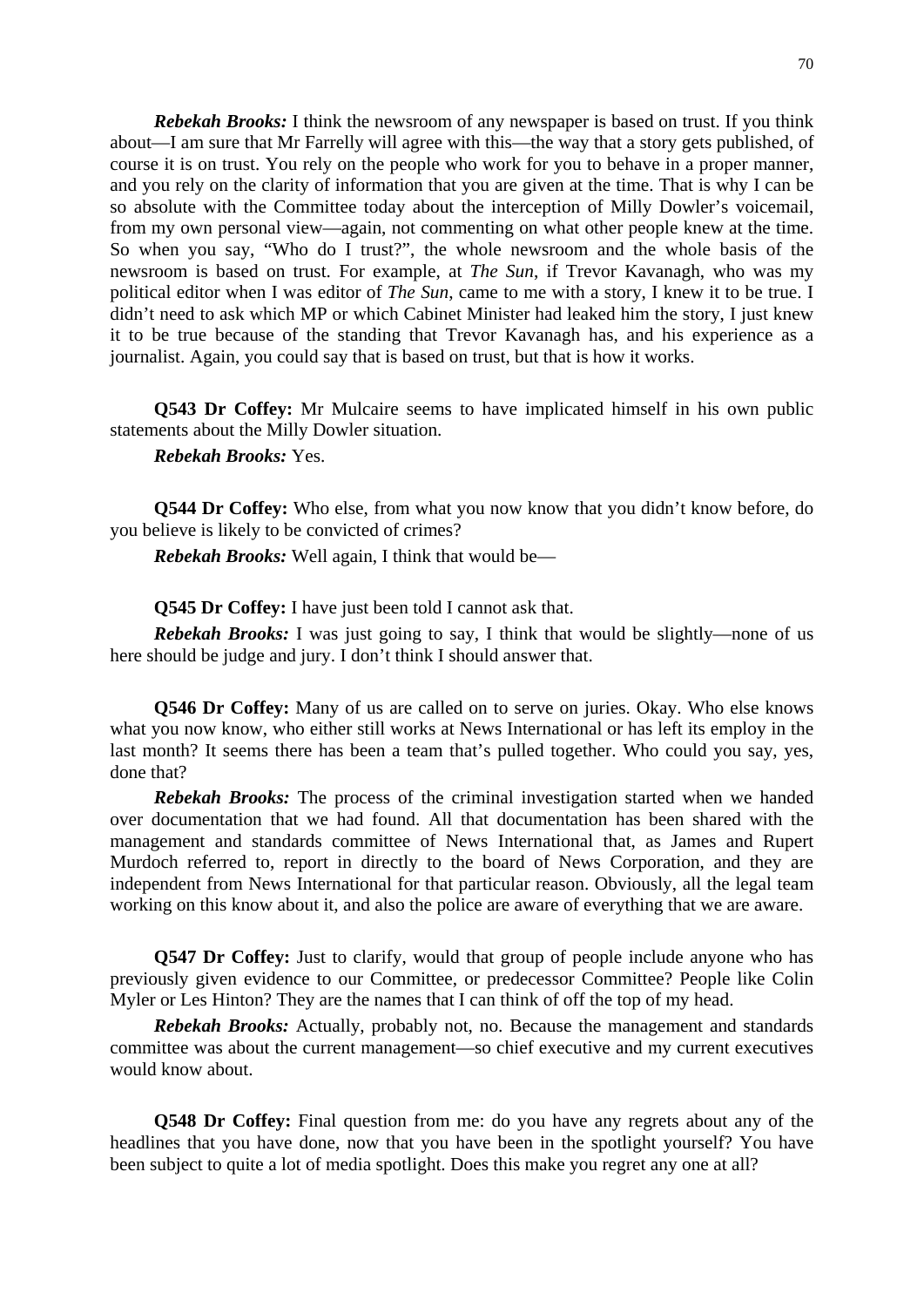*Rebekah Brooks:* I don't think that you would find any editor in Fleet Street who did not feel that with some headlines that they had published, they had made some mistakes, and I am no different to that—there have been mistakes. On the other hand, despite, as you say, being in the spotlight recently and having read lots of criticism that is justified and lots of criticism that was totally spurious, I would defend the right of a free press from my entire career. I think it is vital to us and, yes, it hasn't been particularly pleasant. It was one of the main reasons that I wanted to leave, because I felt that I was detracting from the amazing journalists and media executives and all the people who work in News International. I felt that I was detracting from their incredibly good work. We have a very robust and diverse press in this country, covering all spectrums and all opinions. I think the freedom of that press should be ensured for ever more. I hope that Parliament continues to do that.

**Q549 Philip Davies:** How many times would you speak to Rupert Murdoch when you were chief executive of News International?

*Rebekah Brooks:* I would speak to Mr Murdoch and James Murdoch much more regularly since I have become chief executive than I did when I was editor.

**Q550 Philip Davies:** Once a day? Twice a day?

*Rebekah Brooks:* James Murdoch and I have offices next to each other, although he has his travel schedule because of his wide responsibilities, and I would talk to Rupert Murdoch quite regularly.

**Q551 Philip Davies:** Once a day, twice a day—can you give me any kind of idea? *Rebekah Brooks:* On average, every other day, but pretty regularly.

**Q552 Philip Davies:** You said that everyone at *News of the World* was going to say that everyone was working hard to get them a job and make sure that they did not lose it, which is perfectly admirable. Why is that not the same for Tom Crone? You said that the reason he left the employment was because his job sort of no longer existed at *News of the World*, and he was doing that, so if you are busily trying to find a job for everybody at *News of the World*, why are you not going to find a job for poor old Tom Crone? Why has he got the Spanish archer?

*Rebekah Brooks:* There are some people who did not want a job. In the case of Tom Crone, Tom's title was News International legal manager. It was not, as Mr Sheridan pointed out, just journalists; it was drivers and secretaries—many people to find jobs for at *News of the World*. In the case of Tom, as I explained, for the last few years he had predominantly worked as the legal manager for *News of the World*; in fact there are legal teams on all the other newspapers. That was the current situation with Tom.

**Q553 Philip Davies:** Can I just ask you about Neville Thurlbeck? Did you know when you were editor of *News of the World* that he was somebody who was an informer to the police?

*Rebekah Brooks:* No.

 **Q554 Philip Davies:** You did not know that he was a police informant? *Rebekah Brooks:* No. Is that true?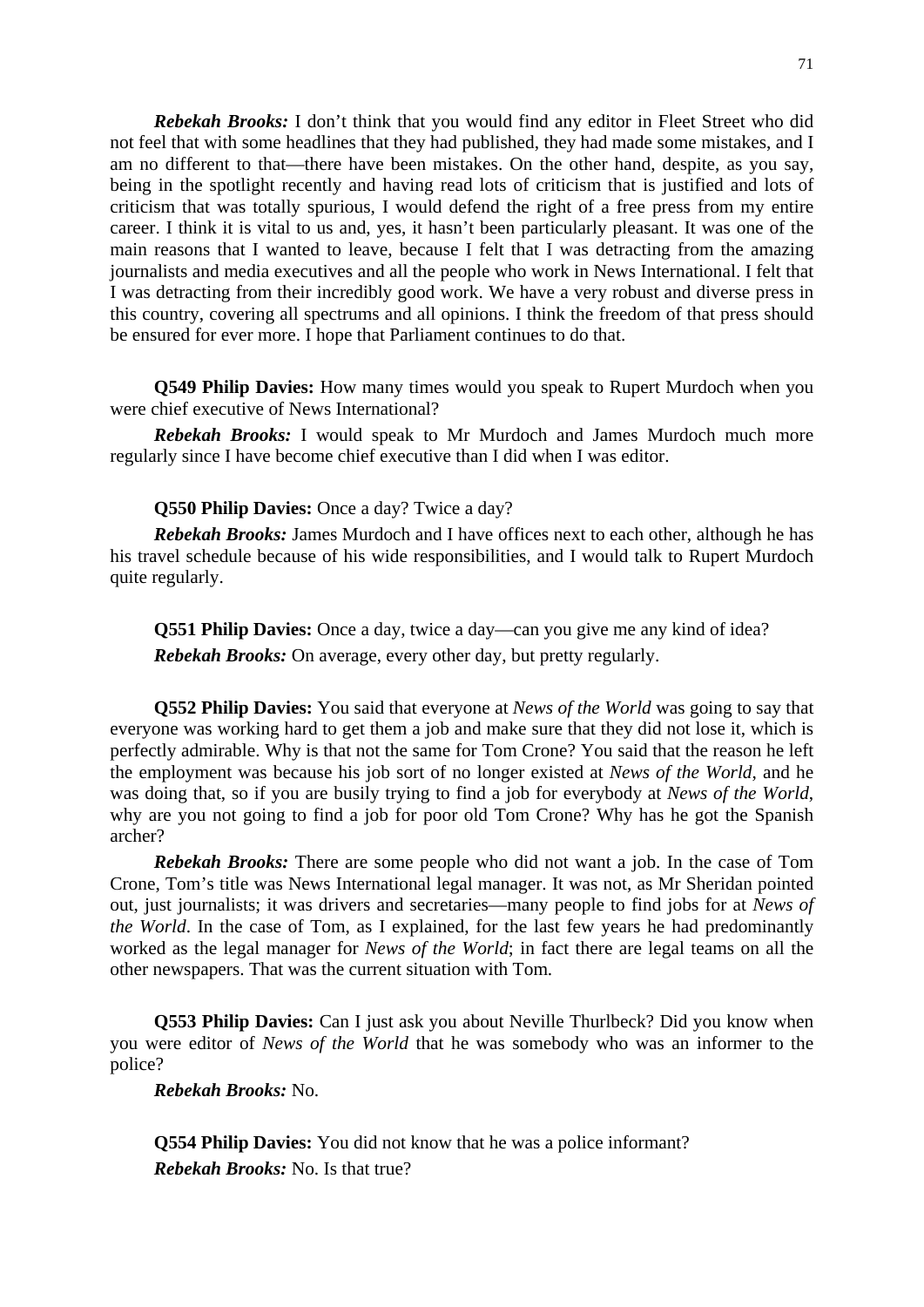**Q555 Philip Davies:** Well, it is in the *Evening Standard*. They have quoted court reports dating back to 2000, when he said himself, after a case: "The police were very impressed about the type of intelligence I was coming up with and that was revealed in court. The judge said it was a substantial volume of information that was extremely useful to police." It says also that sources close to Thurlbeck said that "people right at the top of News International were aware of his role" with the police.

*Rebekah Brooks:* I was not aware that Neville Thurlbeck was a police informant.

## **Q556 Philip Davies:** So, that comes as a complete shock to you?

*Rebekah Brooks:* You're telling me now, but I am not even sure what it means, particularly. If you're asking me whether members of the press and members of the police force have a symbiotic relationship of exchanging information for the public interest, then they do, but I am not quite sure what the word "police informant" means.

**Q557 Philip Davies:** The allegation is that he passed on a substantial volume of information that was extremely useful to Scotland Yard, and in return Mr Thurlbeck received dozens of items of confidential information from the police national computer. That is the allegation. But that is nothing that you would know anything about?

*Rebekah Brooks:* I don't know about that, but most journalists who work as crime editors or crime correspondents have a working relationship with their particular police force.

**Q558 Philip Davies:** When our report was published in early 2010, when you were chief executive of News International, there were certain things that we obviously reported. We found that the evidence from the people from News International was wholly unsatisfactory. We referred to the collective amnesia in our report, and we felt it was inconceivable that Clive Goodman was a rogue reporter, as had been passed on to us. We referred to the "for Neville" e-mail in there—all that kind of stuff. When you were chief executive of News International, at the time the report was published, did you read the report that we published?

*Rebekah Brooks:* Yes, I did. I'm not saying that I read every single word, but I read a large majority of it. I particularly read the criticisms that were addressed to the company, and I can only hope that, from the evidence you have heard from us today, you know that we have really stepped up our investigation. Rupert and James Murdoch have been here today, being very open and very honest with you as a Committee. I was very willing to come, despite the fact that there are some legal issues around what I say. I hope that you think that when we saw the civil disclosure in December 2010 we acted swiftly and promptly to deal with it. The police investigation would not be open now—there would not be a new criminal inquiry—if it had not been for the information that News International handed over. I am not saying that we have not made mistakes, but the Metropolitan police have repeatedly said, as you heard last week—or the Home Affairs Committee heard last week—that there was no need for a further criminal investigation. So I think that everyone involved in 2007 would say now that mistakes were made. But I hope that you feel that we have responded appropriately and responsibly since we saw the information in 2010.

**Q559 Philip Davies:** So when you read the report did that make you think, "Well blow me, there are some things that don't stack up. We might not have any evidence, I might not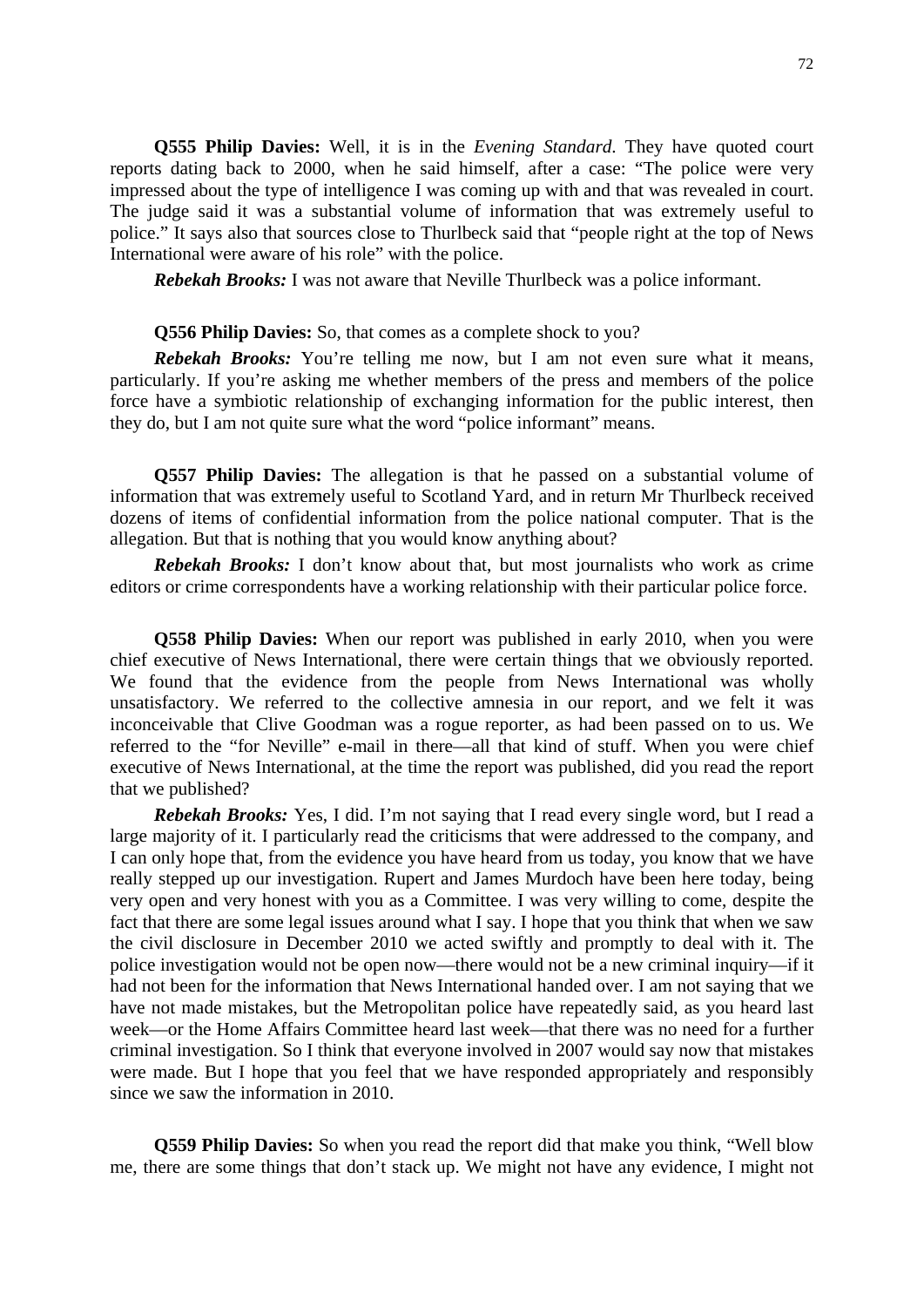know anything about these people, but there is clearly something that is not quite right here"? Did that prompt any activity on your part as chief executive of News International to say, "Well, you know, let's go back over this because there is something not right here"?

*Rebekah Brooks:* Everyone at News International has great respect for Parliament and for this Committee. Of course, to be criticised by your report was something that we responded to. We looked at the report. It was only when we had the information in December 2010 that we did something about it. But I think you heard today from Rupert Murdoch, who said that this was, you know, the most humble day. We come before this Committee to try and explain, openly and honestly, what happened. Of course we were very unhappy with the criticisms that this Committee found against the company. We aspire daily to have a great company, and your criticisms were felt.

**Q560 Philip Davies:** Could you tell us how often you either spoke to or met the various Prime Ministers that there have been since you have been editor of *News of the World*, of *The Sun*, and chief executive of News International. How often would you speak to or meet Tony Blair, Gordon Brown and David Cameron respectively?

*Rebekah Brooks:* Gosh. On Prime Minister David Cameron, I read the other day that we had met 26 times. I don't know if that is absolutely correct. I can do my best to come back to you on an exact number. I am sure that it is correct if that is what the Prime Minister's office say. The fact is I have never been to Downing Street while David Cameron has been Prime Minister, yet under Prime Minister Gordon Brown and Prime Minister Tony Blair, I did regularly go to Downing Street.

## **Q561 Philip Davies:** How regular is regular?

*Rebekah Brooks:* On Prime Minister Gordon Brown, in the time that he was in Downing Street and also while he was Chancellor, I would have gone maybe six times a year.

## **Q562 Philip Davies:** And with Tony Blair, something similar?

*Rebekah Brooks:* Probably similar. Maybe in the last few years a little more, but if you want the exact numbers I can do my best to get that. Strangely, it was under Labour Prime Ministers that I was a regular visitor to Downing Street and not the current Administration.

**Q563 Philip Davies:** Do you think that there was a change of emphasis when you were either editor of *The Sun* or chief executive of News International? It always struck me when I was growing up that *The Sun* and the *News of the World*—*The Sun*, in particular, always struck me as being a rather anti-establishment publication. It seemed to be the paper that was on the side of the little person fighting the establishment. Would you say that when you became editor—obviously with your relationship with those Prime Ministers—that there was a shift, and actually News International became part of the establishment, as opposed to being anti-establishment?

*Rebekah Brooks:* Well, considering the amount of complaints I used to get from both Prime Ministers about the coverage in *The Sun* I would think that if they were here now they would say that that is not the case. Throughout my editorship of *The Sun,* as you know, one of the main campaigns that we have had is for "Help for Heroes". I think *The Sun* is absolutely the paper for the military, and that caused us to have very, very uncomfortable conversations, particularly with Prime Minister Gordon Brown. One of the issues that still is apparent today, as it was back then, is the lack of awareness of other aspects of the media and of Parliament to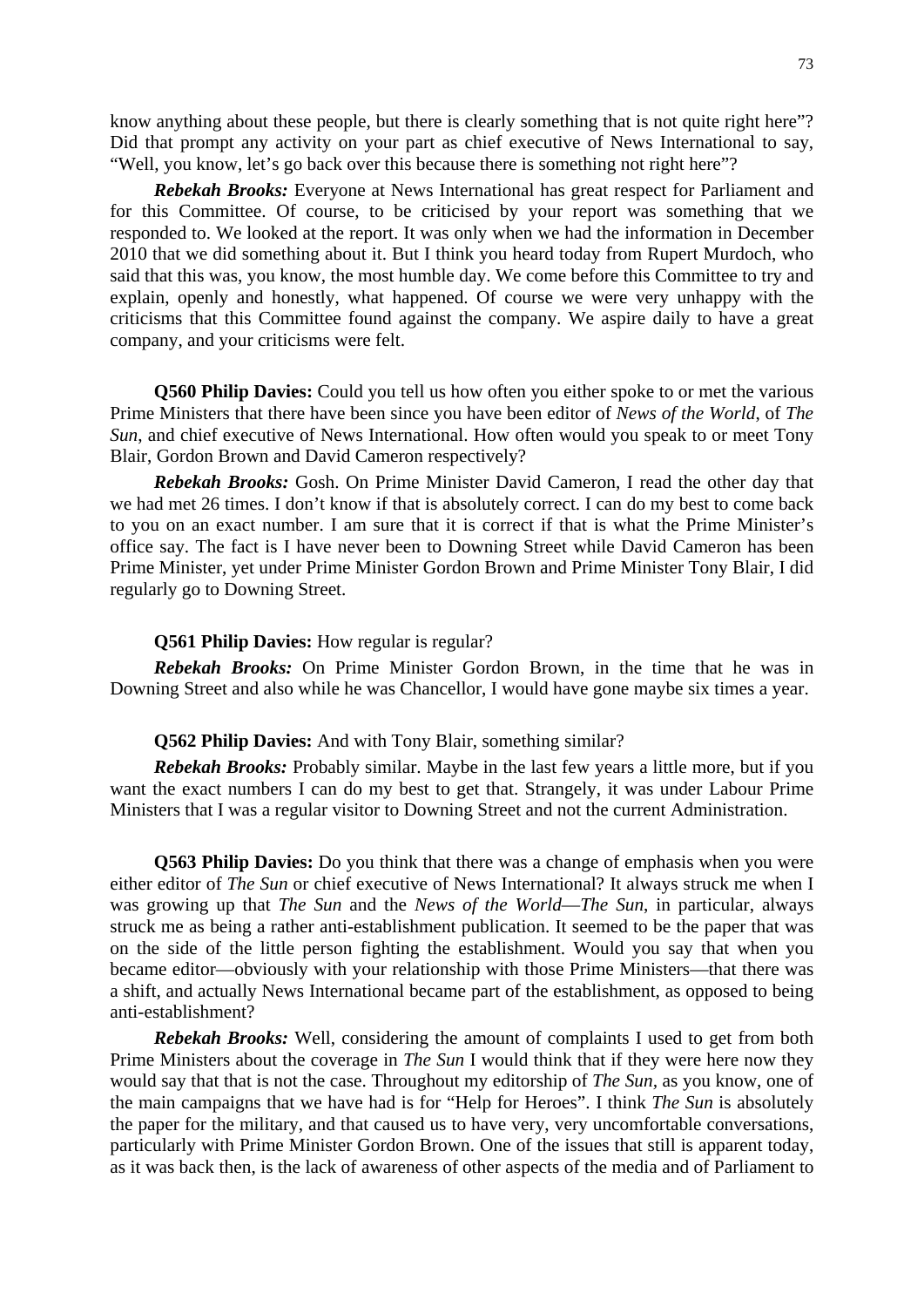acknowledge that currently we have soldiers fighting a war in Afghanistan, and people seem to forget that. I would not say that any Prime Minister would think that *The Sun* was not fighting for the right people. In fact, *The Sun* continues to fight for the right people.

**Q564 Philip Davies:** How often would any of those Prime Ministers ask you—if ever—as either editor or chief executive, not to publish a story? Would they know that something was coming in the news and would they ask you to spike a story? Would that happen?

*Rebekah Brooks:* I can't remember an occasion where Prime Ministers asked us to not run a story.

**Q565 Philip Davies:** Or politicians generally? Is that something that would happen?

*Rebekah Brooks:* No. I would say that I can remember many occasions when a Cabinet Minister, a politician, or a Prime Minister, was very unhappy at the stories we were running, but not that they have ever pleaded directly for one not to run.

**Q566 Philip Davies:** And if they had, you would not have been interested anyway, presumably?

*Rebekah Brooks:* As long as the story was true and accurate, or was part of a campaign, then no. There is no reason for a Prime Minister—that is exactly why we have a free press.

**Q567 Philip Davies:** This is my final question. There has been a feeling that, in some way, you had a close relationship with the current Prime Minister. The allegation goes—it seems to me that it is no different to your relationship with previous Prime Ministers, but just for the benefit of what people may perceive—that you had a close relationship with the Prime Minister, which was helpful to him, and certainly News International's support was helpful to him politically, but that in return News Corporation was hoping that that would in some way grease the wheels for the takeover of BSkyB. Was any of that part of the wider strategy of News Corporation? Were you encouraged to get closer to the Prime Ministers with that in mind?

*Rebekah Brooks:* No, not at all. I have read many, many allegations about my current relationship with the Prime Minister, with David Cameron, including my extensive horse riding with him every weekend up in Oxfordshire. I have never been horse riding with the Prime Minister. I don't know where that story came from. I was asked three days ago to disclose the racehorse that I owned with the Prime Minister, which I do not, and I was asked a week ago to explain why I owned some land with the Prime Minister, which I do not. I am afraid, in this current climate, many of the allegations that are put forward I am trying to answer honestly, but there is a lot out there that just isn't true, and particularly around this subject of my relationship with David Cameron. The truth is that he is a neighbour and a friend, but I deem the relationship to be wholly appropriate, and at no time have I ever had any conversation with the Prime Minister that you in the room would disapprove of.

**Q568 Mr Sanders:** On that point, a newspaper reported the other day that you had advised David Cameron on whom to appoint as a press spokesman and suggested that it should be Andy Coulson.

*Rebekah Brooks:* Yes, I also read that.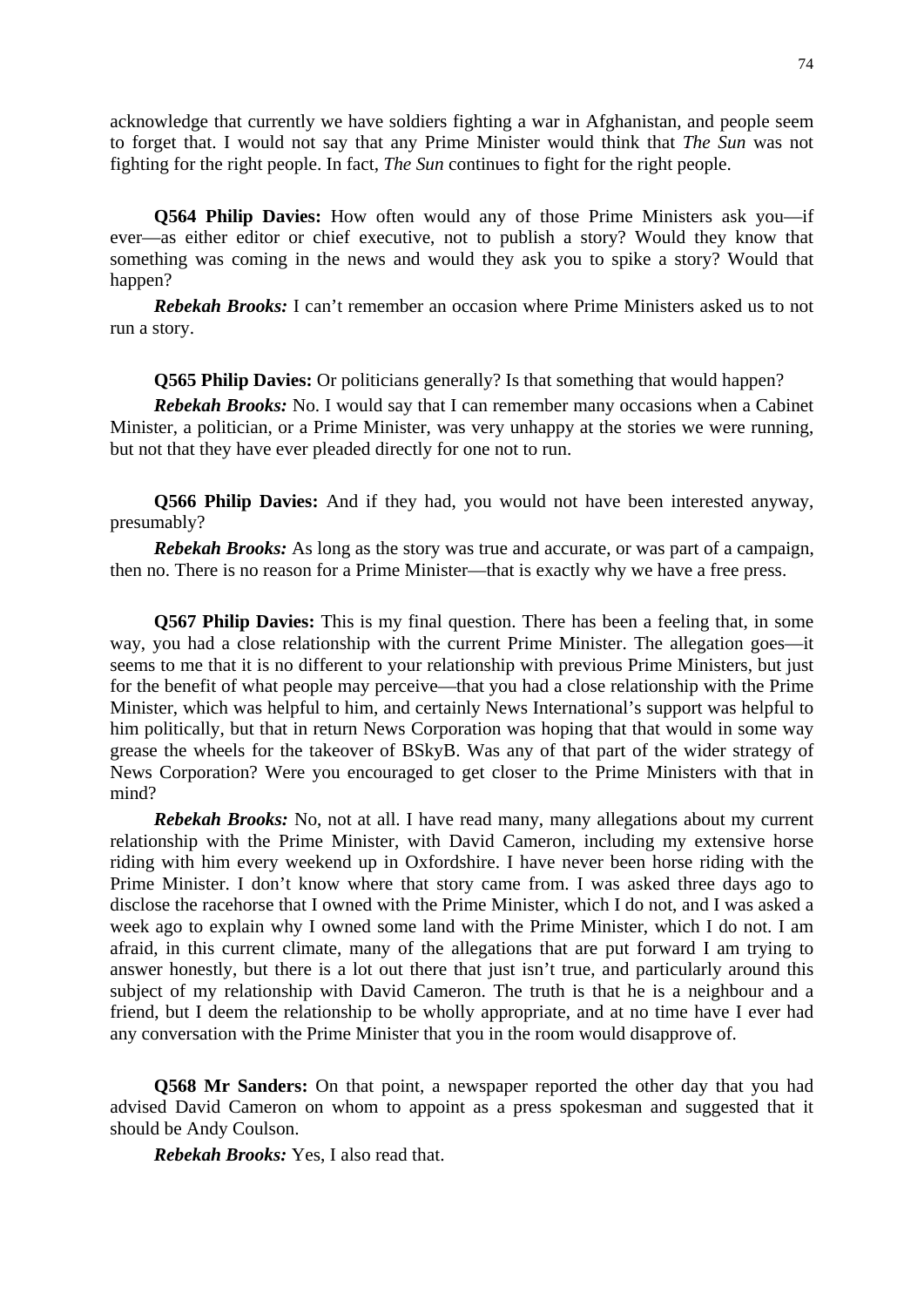**Q569 Mr Sanders:** What was your reaction to that story?

*Rebekah Brooks:* I think it is a matter of public knowledge that it was the Chancellor George Osborne's idea that when Andy Coulson left the *News of the World* they should start discussions with him on whether he would be an appropriate person to go into Tory HQ. The first time I heard of him being approached was from Andy Coulson and not from the Prime **Minister** 

**Q570 Mr Sanders:** So you had no conversation with David Cameron, who was not Prime Minister at the time?

*Rebekah Brooks:* The piece that you—no. The answer is that the allegation, which I have read, is that I told the Prime Minister to hire Andy Coulson, and that is not true and never was true. The idea came from George Osborne.

**Q571 Mr Sanders:** So you had no conversation with David Cameron about Andy Coulson being suitable for that position?

*Rebekah Brooks:* No.

**Mr Sanders:** None whatsoever?

*Rebekah Brooks:* No—obviously, you are talking before his appointment?

 **Q572 Mr Sanders:** Yes. *Rebekah Brooks:* No.

**Q573 Mr Sanders:** You would presumably in a social context swap gossip with David Cameron when you meet, and that gossip could have been obtained by illegal means. Are you satisfied that, in your dealings with David Cameron before and after his becoming Prime Minister, the sort of gossip that you might share was above board?

*Rebekah Brooks:* I hope my earlier assurance was that any social encounters that I have had with the Prime Minister and any conversations were wholly appropriate both to my position as editor of *The Sun* or chief executive and his position as Prime Minister.

**Q574 Mr Sanders:** Did you approve the subsidising of Andy Coulson's salary after he left *News of the World*?

*Rebekah Brooks:* Again, that's not true, so I didn't approve it.

**Q575 Mr Sanders:** So the *New Statesman* report, like the *Daily Mail* report, is inaccurate? His salary is not being subsidised by News International.

*Rebekah Brooks:* That is correct. They are incorrect.

**Chair:** I have one final very small question from Mr Farrelly.

**Q576 Paul Farrelly:** Thank you, John. Would you agree, Ms Brooks, that part of the public concern here is about the closeness of the police and now politicians to *News of the World* and News International?

*Rebekah Brooks:* I think the public's concern overwhelmingly, on the interception of voicemails, is the idea that anybody could intercept the voicemails of victims of crime. I think that is their overwhelming concern.